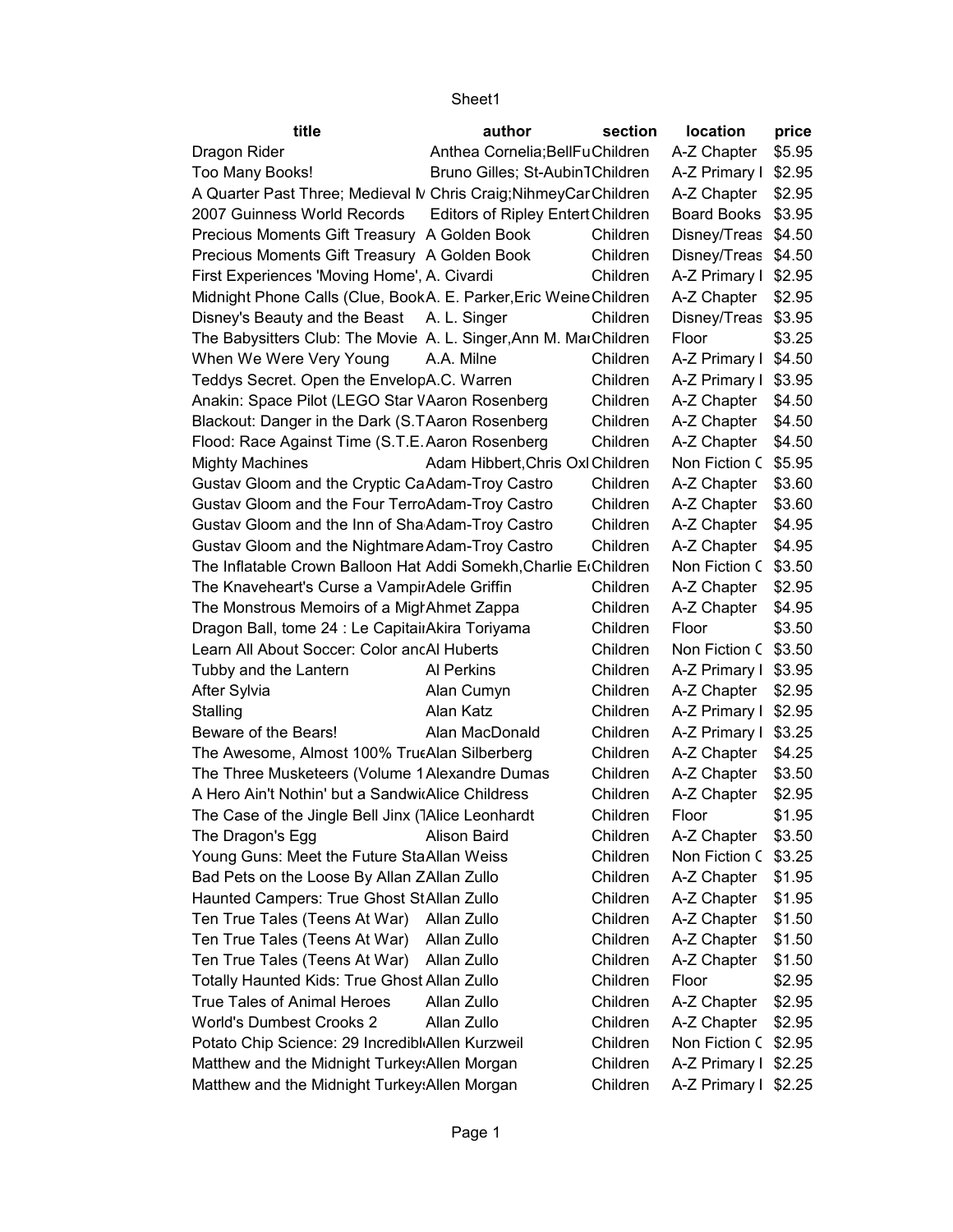| Embos Lost in the Rainforest                                       | Allen, Katherine                            | Children | A-Z Chapter          | \$3.50 |
|--------------------------------------------------------------------|---------------------------------------------|----------|----------------------|--------|
| The Big Book of Bible Fiery Tales Allia Zobel Nolan                |                                             | Children | <b>Board Books</b>   | \$2.95 |
| Don't Wear Polka-Dot Underwear Allison Gutknecht                   |                                             | Children | A-Z Chapter          | \$3.95 |
| Never Wear Red Lipstick on PictuAllison Gutknecht                  |                                             | Children | A-Z Chapter          | \$2.95 |
| Song of the Mira                                                   | <b>Allister MacGillivray</b>                | Children | A-Z Primary I \$4.50 |        |
| Once Upon a Potty -- Boy                                           | Alona Frankel                               | Children | A-Z Primary I \$3.50 |        |
| Trees & Leaves - Pbk (Nature CluAlthea                             |                                             | Children | Non Fiction C \$2.50 |        |
| Biscuit in the Garden (My First I CAlyssa Satin Capucilli          |                                             | Children | Levelled Rea \$1.95  |        |
| Biscuit Plays Ball (My First I Can IAlyssa Satin Capucilli         |                                             | Children | Levelled Rea \$1.95  |        |
| Biscuit Wants to Play (My First I CAlyssa Satin Capucilli          |                                             | Children | Levelled Rea \$1.95  |        |
| The beast who couldn't say boo (IAmanda Agee                       |                                             | Children | Special Occa \$2.25  |        |
| Manners in the Lunchroom [Read Amanda Doering TourviChildren       |                                             |          | A-Z Primary I \$3.50 |        |
| Manners on the School Bus [ReatAmanda Doering TourviChildren       |                                             |          | A-Z Primary I        | \$3.50 |
| STAT: Standing Tall and TalentecAmar'e Stoudemire                  |                                             | Children | A-Z Chapter          | \$2.95 |
| I Love You to the Moon and Back Amelia Hepworth                    |                                             | Children | <b>Board Books</b>   | \$4.25 |
| National Geographic Angry Birds Amy Briggs                         |                                             | Children | <b>Board Books</b>   | \$3.50 |
| National Geographic Angry Birds Amy Briggs                         |                                             | Children | A-Z Chapter          | \$2.95 |
| The Long-Distance Dispatch BetwAmy Ignatow                         |                                             | Children | A-Z Chapter          | \$5.25 |
| Wild Animals (My First Time for LAmy S. Hansen                     |                                             | Children | Non Fiction C \$3.50 |        |
| National Geographic Little Kids FilAmy Shields                     |                                             | Children | A-Z Chapter          | \$4.95 |
| Belinda, the Ballerina                                             | Amy Young                                   | Children | A-Z Primary I \$3.95 |        |
| Too Many Cooks (level 3) (Hello FAndrea Buckless                   |                                             | Children | Levelled Rea \$1.80  |        |
| That's My Baby (Toddler Series) Andrea Konigslow                   |                                             | Children | A-Z Primary I \$2.25 |        |
| <b>Toilet Tales</b>                                                | Andrea Wayne von K <sub>50</sub> r Children |          | A-Z Primary I \$3.25 |        |
| What I Believe                                                     | Andrew Brown alan and Children              |          | Non Fiction C \$4.50 |        |
| Lost and Found                                                     | <b>Andrew Clements</b>                      | Children | A-Z Chapter          | \$4.50 |
| Lunch Money (Rise and Shine)                                       | <b>Andrew Clements</b>                      | Children | A-Z Chapter          | \$2.95 |
| The School Story                                                   | <b>Andrew Clements</b>                      | Children | A-Z Chapter          | \$3.25 |
| King Arthur's Knight Quest                                         | <b>Andrew Dixon</b>                         | Children | Look and Fin         | \$3.50 |
| Oxford First Encyclopedia                                          | Andrew Langley                              | Children | Non Fiction C        | \$3.95 |
| King Arthur's Knight Quest (Fanta Andy Dixon                       |                                             | Children | Non Fiction C \$3.95 |        |
| Butt Wars: The Final Conflict (AncAndy Griffiths                   |                                             | Children | A-Z Chapter          | \$3.50 |
| Just Disgusting                                                    | <b>Andy Griffiths</b>                       | Children | A-Z Chapter          | \$3.50 |
| Just Shocking! (Andy Griffiths' JusAndy Griffiths                  |                                             | Children | A-Z Chapter          | \$3.75 |
| Just Wacky                                                         | <b>Andy Griffiths</b>                       | Children | A-Z Chapter          | \$2.95 |
| Just Wacky                                                         | <b>Andy Griffiths</b>                       | Children | A-Z Chapter          | \$2.95 |
| Schooling Around #3: Mascot MarAndy Griffiths                      |                                             | Children | A-Z Chapter          | \$4.25 |
| The Day My Butt Went Psycho (AAndy Griffiths                       |                                             | Children | A-Z Chapter          | \$2.95 |
| Zombie Butts From Uranus (Andy Andy Griffiths                      |                                             | Children | A-Z Chapter          | \$2.95 |
| Zombie Butts From Uranus (Andy Andy Griffiths                      |                                             | Children | A-Z Chapter          | \$3.50 |
| King Flashypants and the Evil EmAndy Riley                         |                                             | Children | A-Z Chapter          | \$6.00 |
| God Knows It's My Birthday                                         | Angela Burrin                               | Children | A-Z Primary I        | \$3.95 |
| Allie, First at Last: A Wish Novel: Angela Cervantes               |                                             | Children | A-Z Chapter          | \$2.95 |
| The Tricks and Treats of Hallowe(Angela Murphy                     |                                             | Children | Levelled Rea         | \$1.95 |
| Horrible Geography: Monster Lak Anita Ganeri                       |                                             | Children | Floor                | \$3.50 |
| Violent Volcanoes (Horrible Geog Anita Ganeri                      |                                             | Children | Floor                | \$3.50 |
| Wild Wild World: Questions and AAnita Ganeri, Clare Olive Children |                                             |          | Non Fiction C \$4.50 |        |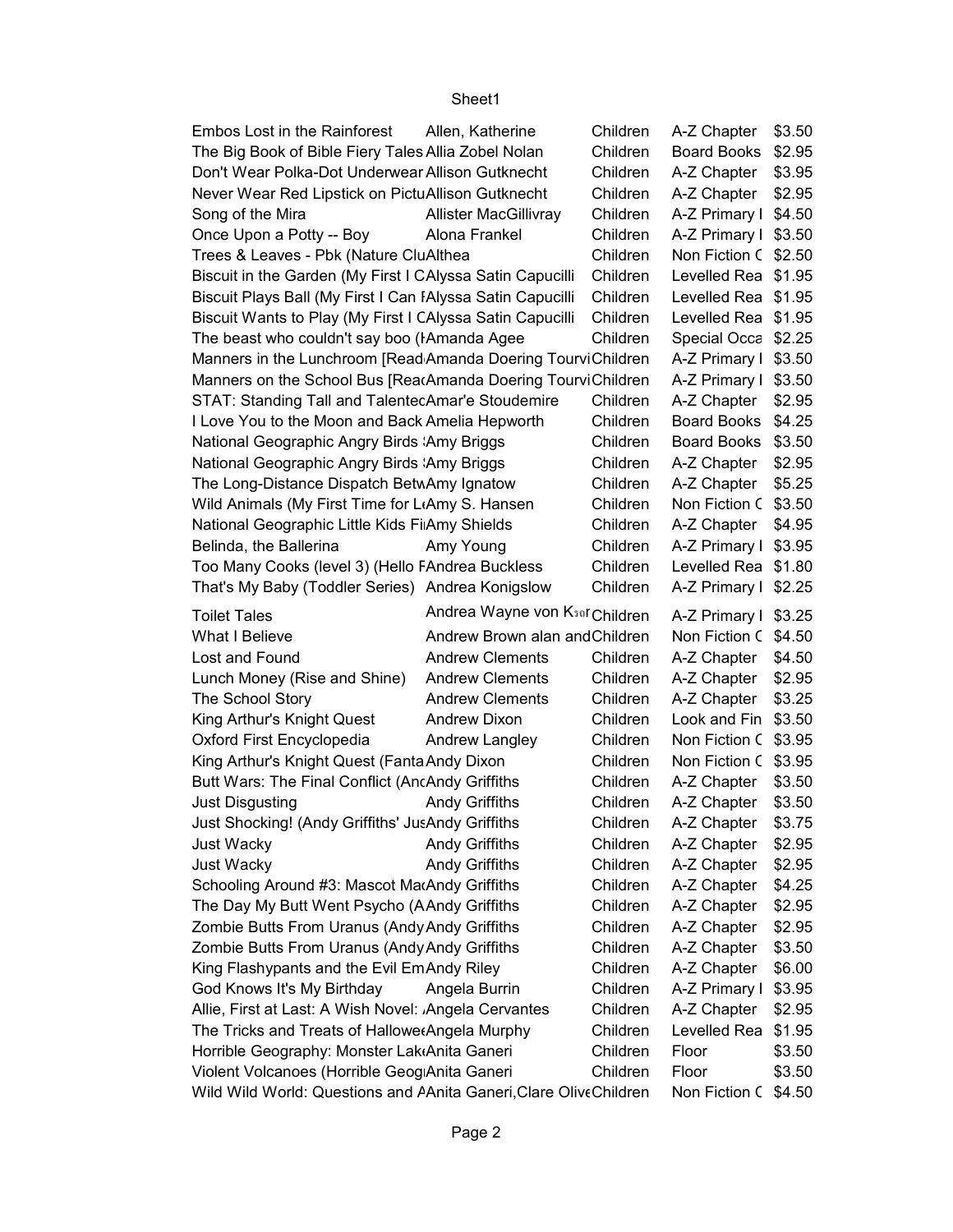#### A-Z Primary I \$3.50 Goodbye, House **Ann Banks** Children A-Z Primary I \$2.95 Non Fiction C \$3.95 Hatching Magic **Ann Downer** Children A-Z Chapter 93.95 A-Z Primary I \$4.50 Non Fiction C \$2.95  $A-Z$  Chapter  $\mid$  \$4.50 A-Z Chapter | \$4.95  $A-Z$  Chapter  $\$5.50$ \$2.95 \$2.95 \$3.25 \$6.00 \$3.25 A-Z Chapter | \$2.95  $A-Z$  Chapter  $\mid$  \$4.95  $A-Z$  Chapter  $\sqrt{ }$  \$2.50  $A-Z$  Chapter  $\parallel$  \$2.50 A-Z Primary I \$2.95 Non Fiction C \$2.95 Levelled Rea \$3.95 Non Fiction C \$3.95  $A-Z$  Chapter  $\mid$  \$1.50 PRIORY CLASSICS: SERIES ONAnna Sewell **Children** Hush **Anna Strauss Children A-Z Primary I** \$3.95 A-Z Chapter | \$1.95 \$2.25 \$2.95 \$2.50 A-Z Primary I \$2.25 3-D Thrillers! Sharks **Anne Fennell** Children Non Fiction C \$2.25 A-Z Chapter | \$2.25 A-Z Chapter | \$2.50 A-Z Chapter | \$2.25 A-Z Chapter | \$2.95 A-Z Chapter | \$2.25  $A-Z$  Chapter  $\sqrt{ }$  \$2.50  $A-Z$  Chapter  $\sqrt{ }$  \$2.50 A-Z Chapter | \$2.25 Non Fiction C \$4.50 100 School Days **Anne Rockwell** Children Special Occa \$2.25 One Bean **Anne Rockwell** Children A-Z Primary I \$2.25 RR4 - Rolling \$2.95 Board Books \$4.50 \$3.25 \$3.95 \$3.95 One Lighthouse, One Moon Anita Lobel Children The Family Tree Detective: Crack Ann Douglas Children How Would You Feel If Your Dad Ann Heron Children Kids Guide to the Millennium, TheAnn Love, Jane Drake Children A Dog's Life: The Autobiography (Ann M Martin,Ann M. M Children The Doll People, Book 3 The RunAnn M Martin,Laura GooChildren The Doll People, Book 4 The Doll Ann M Martin, Laura GooChildren Claudia and the Phantom Phone (Ann M. Martin Children Floor Kristy's Great Idea (The Baby-SittAnn M. Martin Children Floor The Baby-Sitters Club #1: Kristy's Ann M. Martin Children Floor The Baby-Sitters Club Graphix #1 Ann M. Martin Children Floor The Truth About Stacey (The BabAnn M. Martin Children Floor Tis The Season (Main Street #3) Ann M. Martin Children The Meanest Doll in the World (TIAnn M. Martin, Laura GoChildren Robin Hood of Sherwood Forest Ann McGovern Children The Secret of Sarah Revere Ann Rinaldi Children Our Griffon **A-Z Primary Books Anna Amesbookelaar** Children Deserts (Geography Fact Files) Anna Claybourne Children The Shocking Story of Electricity (Anna Claybourne Children World of Shakespeare (Internet-linAnna Claybourne, ReberChildren Stories of Fairies (Young Reading Anna Lester Children Children A-Z Chapter  $$4.25$ Nina Fairy Ballerina: Double TroulAnna Wilson Children Insect Invaders (Magic School Bu Anne Capeci Children Floor Giant Germ (Rise and Shine) (The Anne Capeci, Joanna Cochildren Floor Giant Germ (Rise and Shine) (The Anne Capeci, Joanna Cochildren Floor Tiddalik the Frog (QED Picture BcAnne Faundez Children Amazing Days Of Abby Hayes, TrAnne Mazer Children Every Cloud Has a Silver Lining (Anne Mazer Children A-Z Children Knowledge is Power (Amazing DaAnne Mazer Super Schildren Super Special, No. 2) Anne Mazer Mabel Makes The Grade (Sister NAnne Mazer Children Now You See It, Now You Don't (Anne Mazer Children A-Z Children The Amazing Days of Abby Hayes, Anne Mazer Children Children The Amazing Days of Abby Haye: Anne Mazer **5 Look Book Book Book Book** Children Two Heads Are Better Than One Anne Mazer **Children** The Group of Seven and Tom Tho Anne Newlands Children 1 World Manga: Global Warming Annette Roman Children Happy Birthday! (Peppa Pig) Annie Auerbach Children Ivy & Bean (Book 1) (Bk. 1) Annie Barrows, Sophie Children Floor Ivy & Bean (Book 1) (Bk. 1) Annie Barrows, Sophie Children Floor Ivy and Bean and the Ghost that HAnnie Barrows, Sophie Children Floor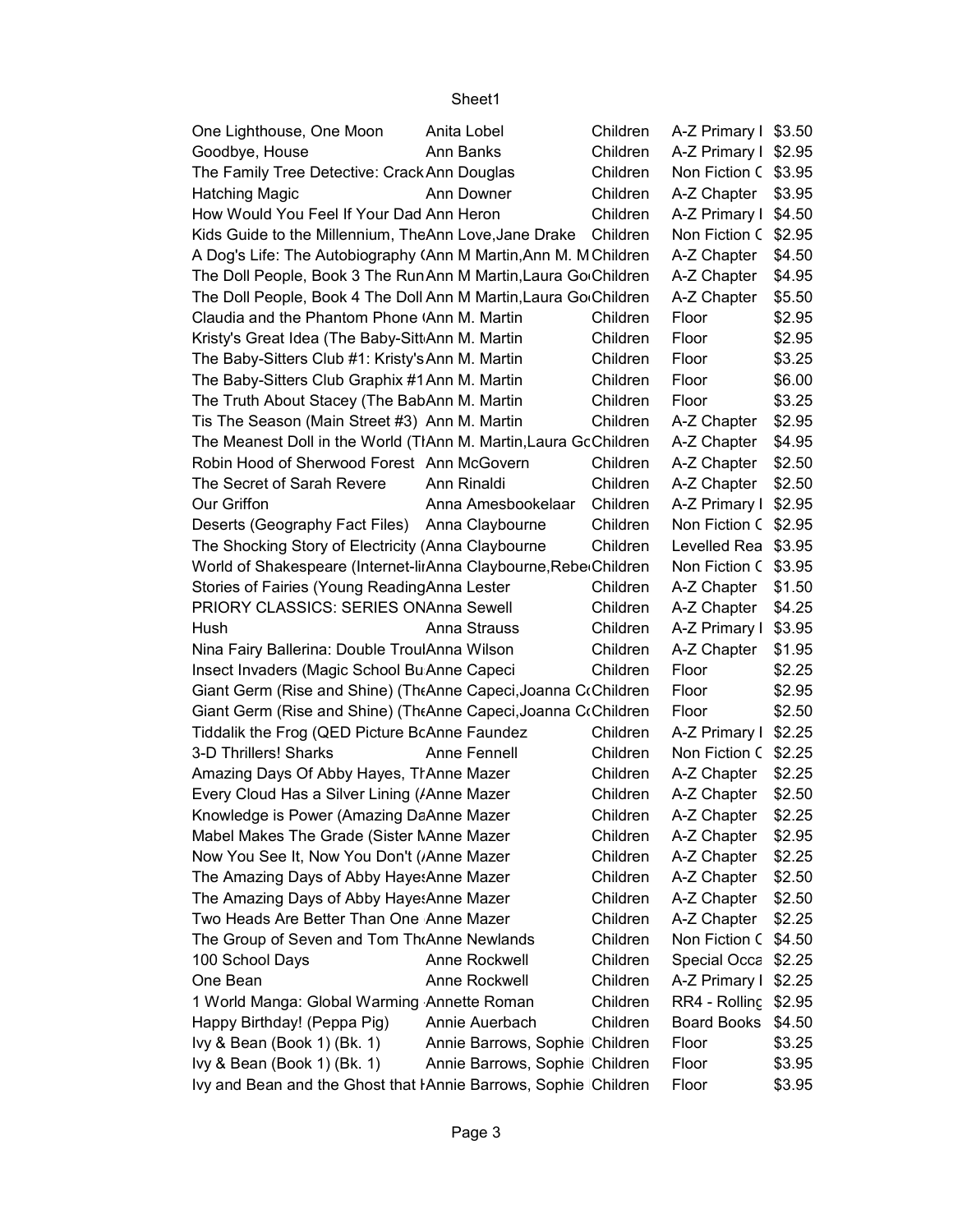|         | Maeve on the Red Carpet (Beaco Annie Bryant                          |                                  | Children | A-Z Chapter          | \$3.50 |
|---------|----------------------------------------------------------------------|----------------------------------|----------|----------------------|--------|
|         | Budding Star: Mission: Rescue a Annie Dalton                         |                                  | Children | Floor                | \$2.50 |
|         | Calling the Shots: Mission: Get In Annie Dalton                      |                                  | Children | Floor                | \$2.50 |
|         | Feeling the Vibes: Mission: BabysAnnie Dalton                        |                                  | Children | Floor                | \$2.50 |
|         | Fighting Fit (Mel Beeby, Agent An Annie Dalton                       |                                  | Children | Floor                | \$2.50 |
|         | Flying High (Mel Beeby, Agent AnAnnie Dalton                         |                                  | Children | Floor                | \$2.50 |
|         | Fogging Over (Mel Beeby, Agent Annie Dalton                          |                                  | Children | Floor                | \$2.50 |
|         | Going for Gold: Mission: Save CleAnnie Dalton                        |                                  | Children | Floor                | \$2.50 |
|         | Losing the Plot: Mission: Rescue Annie Dalton                        |                                  | Children | Floor                | \$2.50 |
|         | LIFT THE LID, USE TH                                                 | Annie Ingle, Lisa McCue Children |          | Board Books \$3.50   |        |
|         | Whales and Dolphins (PHOTO - FAnton Ericson                          |                                  | Children | Non Fiction C \$3.50 |        |
|         | A Fairy-Tale Fall (Disney PrincessApple Jordan                       |                                  | Children | Levelled Rea \$2.25  |        |
|         | <b>Questions &amp; Answers: Ancient HisArcturus</b>                  |                                  | Children | Non Fiction C \$1.95 |        |
|         | <b>Questions &amp; Answers: Ancient HisArcturus</b>                  |                                  | Children | Non Fiction C \$2.95 |        |
|         | Tales from the Dragon's CaveP(Arlene Williams                        |                                  | Children | A-Z Chapter   \$2.50 |        |
|         | The Really Big Book of Amazing 1Arness Lorenz, Nick HucChildren      |                                  |          | Non Fiction C \$3.95 |        |
|         | Frog and Toad Are Friends                                            | Arnold Lobel                     | Children | Levelled Rea \$1.95  |        |
|         | Minnie Mouse (Look and Find)                                         | Art Mawhinney                    | Children | Look and Fin \$3.50  |        |
|         | A Pocket Full of Kisses                                              | Audrey Penn                      | Children | A-Z Primary I \$3.50 |        |
|         | <b>Alphabet Mystery</b>                                              | Audrey Wood                      | Children | A-Z Primary I \$3.25 |        |
| ~~NEW~~ | NG Animal Encyclopedia                                               | Author TBD, Karen McGChildren    |          | Non Fiction C \$6.50 |        |
|         | The Good Dog Avi                                                     | Avi                              | Children | A-Z Chapter   \$2.25 |        |
|         | Old Wolf                                                             | Avi Brian Floca                  | Children | A-Z Chapter   \$2.95 |        |
|         | Come and Play: Children of Our VAyana Lowe                           |                                  | Children | A-Z Primary I \$3.95 |        |
|         | Marsha Makes Me Sick (Step-IntcBarbara Bottner                       |                                  | Children | Levelled Rea \$1.95  |        |
|         | Disney Chapters - Animal KingdorBarbara Gaines WinklerChildren       |                                  |          | Levelled Rea \$2.25  |        |
|         | The Kids Book of Canada                                              | Barbara Greenwood                | Children | Non Fiction C \$3.95 |        |
|         | Goldie Takes a Stand: Golda MeiıBarbara Krasner                      |                                  | Children | Non Fiction C \$2.95 |        |
|         | <b>Beethoven Lives Upstairs</b>                                      | Barbara Nichol                   | Children | A-Z Primary I \$2.95 |        |
|         | Junie B. Jones Is (almost) a Flow Barbara Park                       |                                  | Children | Floor                | \$1.50 |
|         | Junie B. Jones Is Captain Field D:Barbara Park                       |                                  | Children | Floor                | \$2.25 |
|         | Skinnybones                                                          | Barbara Park                     | Children | A-Z Chapter   \$2.95 |        |
|         | Barbie.com: Kitty's Surprise (Step Barbara Richards, S.I. liChildren |                                  |          | Levelled Rea \$1.95  |        |
|         | Structures, Materials and Art ActivBarbara Taylor                    |                                  | Children | Non Fiction C \$2.50 |        |
|         | The Disappearance of Emily H. Barrie Summy                           |                                  | Children | A-Z Chapter   \$2.95 |        |
|         | A Spring Surprise: A Peter Rabbit Beatrix Potter                     |                                  | Children | A-Z Primary I \$3.95 |        |
|         | Classic Tales: Mr. Jeremy Fisher Beatrix Potter                      |                                  | Children | A-Z Primary I \$2.25 |        |
|         | The Classic Tale of Peter Rabbit (Beatrix Potter                     |                                  | Children | A-Z Primary I \$4.50 |        |
|         | The Sly Old Cat                                                      | <b>Beatrix Potter</b>            | Children | A-Z Primary I \$2.50 |        |
|         | The Story of a Fierce Bad Rabbit Beatrix Potter                      |                                  | Children | A-Z Primary I \$2.25 |        |
|         | The Tale of Benjamin Bunny (PotlBeatrix Potter                       |                                  | Children | A-Z Primary I \$2.25 |        |
|         | The Tale of Johnny Town-mouse Beatrix Potter                         |                                  | Children | A-Z Primary I \$2.25 |        |
|         | The Tale of Little Pig Robinson (PBeatrix Potter                     |                                  | Children | A-Z Primary I \$2.50 |        |
|         | The Tale of Mr. Jeremy Fisher (#7Beatrix Potter                      |                                  | Children | A-Z Primary I \$2.25 |        |
|         | The Tale of Mrs. Tittlemouse                                         | <b>Beatrix Potter</b>            | Children | A-Z Primary I \$2.25 |        |
|         | The Tale of Peter Rabbit - Super IBeatrix Potter                     |                                  | Children | A-Z Primary I \$3.95 |        |
|         | The Tale of Peter Rabbit (Potter 2Beatrix Potter                     |                                  | Children | A-Z Primary I \$2.25 |        |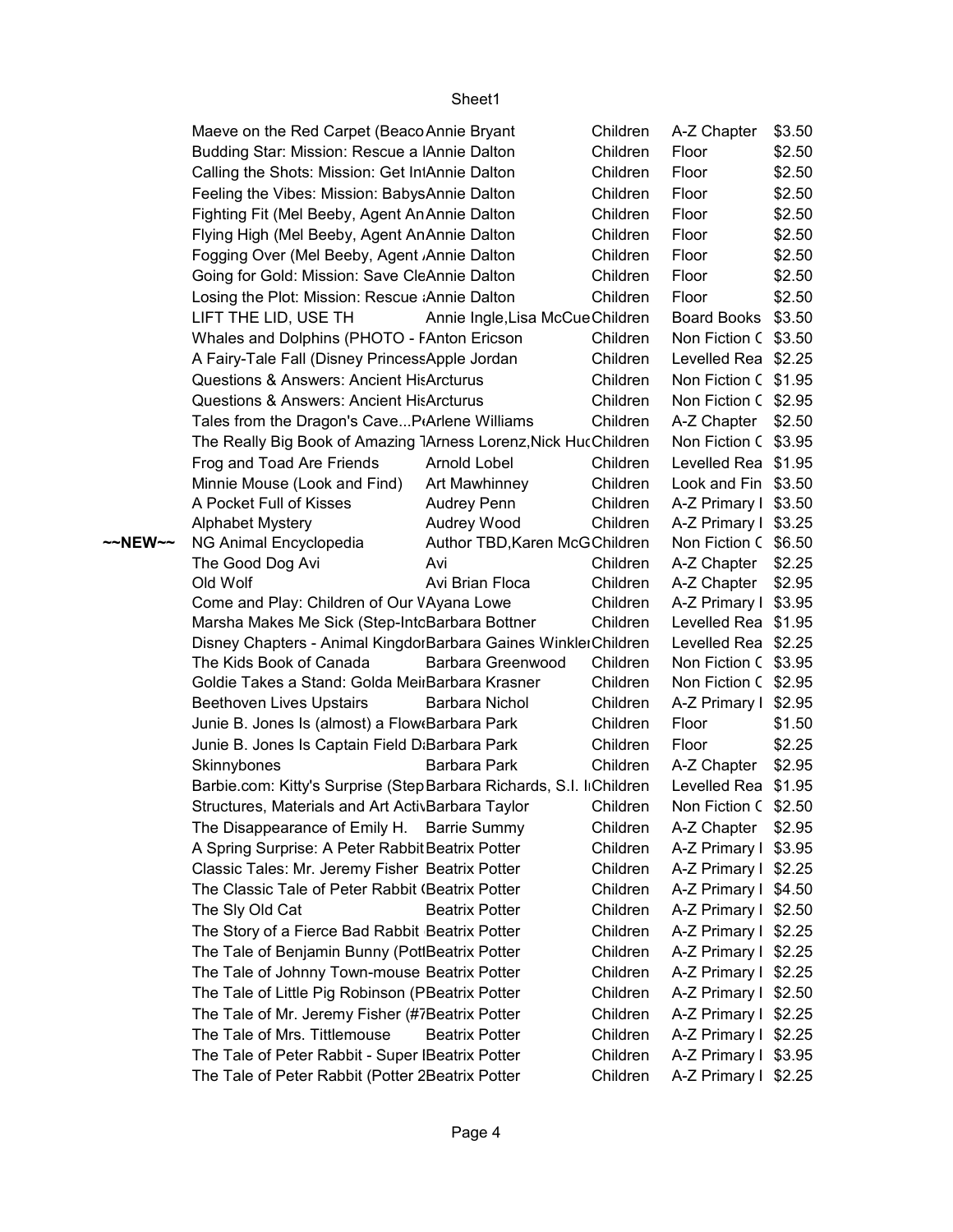| The Tale of Peter Rabbit (Potter 2 Beatrix Potter                                |                                   | Children | A-Z Primary I \$1.95 |        |
|----------------------------------------------------------------------------------|-----------------------------------|----------|----------------------|--------|
| The Tale of Pigling Bland (Peter FBeatrix Potter                                 |                                   | Children | A-Z Primary I \$2.50 |        |
| The Tale of Pigling Bland (Peter FBeatrix Potter                                 |                                   | Children | A-Z Primary I \$2.50 |        |
| The Tale of Pigling Bland (Peter FBeatrix Potter                                 |                                   | Children | A-Z Primary I \$2.50 |        |
| The Tale of Samuel Whiskers (PeBeatrix Potter                                    |                                   | Children | A-Z Primary I        | \$2.25 |
| The Tale of Samuel Whiskers or TBeatrix Potter                                   |                                   | Children | A-Z Primary I        | \$2.25 |
| The Tale of Squirrel Nutkin                                                      | <b>Beatrix Potter</b>             | Children | A-Z Primary I \$2.50 |        |
| The Tale of Timmy Tiptoes (Potte Beatrix Potter                                  |                                   | Children | A-Z Primary I \$2.25 |        |
| The Tale of Tom Kitten (Peter RalBeatrix Potter                                  |                                   | Children | A-Z Primary I \$1.95 |        |
| The Tale of Tom Kitten (Potter 23 Beatrix Potter                                 |                                   | Children | A-Z Primary I        | \$2.25 |
| The Tale of Two Bad Mice (Peter Beatrix Potter                                   |                                   | Children | A-Z Primary I        | \$2.25 |
| The Tale of Two Bad Mice (PotterBeatrix Potter                                   |                                   | Children | A-Z Primary I        | \$2.25 |
| Stress Less: Tips and Tools to HeBecker, Helaine                                 |                                   | Children | A-Z Chapter          | \$1.95 |
| Stress Less: Tips and Tools to HeBecker, Helaine                                 |                                   | Children | A-Z Chapter          | \$1.95 |
| Ogre's Bride and Other Stories                                                   | Belinda Gallagher                 | Children | Disney/Treas         | \$3.50 |
| Sticker Playbook - The Wheels or Belinda Gallagher                               |                                   | Children | A-Z Primary I        | \$3.95 |
| Hound on the Heath (Animal Ark IBen M. Baglio                                    |                                   | Children | A-Z Chapter          | \$2.95 |
| Into the Blue/Touching the WavesBen M. Baglio                                    |                                   | Children | A-Z Chapter          | \$4.50 |
| Kitten Crowd                                                                     | Ben M. Baglio                     | Children | A-Z Chapter          | \$2.95 |
| Racing the Wind (Dolphin Diaries Ben M. Baglio                                   |                                   | Children | A-Z Chapter          | \$2.25 |
| Little Sisters Are (Toddler Tales Beth Norling                                   |                                   | Children | A-Z Primary I        | \$2.25 |
| Earthcycles and Ecosystems                                                       | Beth Savan                        | Children | Non Fiction C        | \$3.50 |
| Double Trouble Groundhog Day Bethany Roberts, Lorind Children                    |                                   |          | Special Occa         | \$2.95 |
| Hello                                                                            | Betsey Chessen, Sama Children     |          | A-Z Primary I        | \$2.25 |
| Dog Diaries: Secret Writings of th <sub>'</sub> Betsy Byars, Betsy DuffeChildren |                                   |          | A-Z Chapter          | \$2.25 |
| <b>Crandalls' Castle</b>                                                         | <b>Betty Ren Wright</b>           | Children | A-Z Chapter          | \$1.95 |
| Beezus and Ramona Movie Tie-in Beverly Cleary                                    |                                   | Children | A-Z Chapter          | \$2.25 |
| Beezus and Ramona Movie Tie-in Beverly Cleary                                    |                                   | Children | A-Z Chapter          | \$2.25 |
| Ralph S. Mouse                                                                   | <b>Beverly Cleary</b>             | Children | A-Z Chapter          | \$3.15 |
| Ramona the Pest (Ramona Quim Beverly Cleary                                      |                                   | Children | A-Z Chapter          | \$2.95 |
| Socks                                                                            | <b>Beverly Cleary</b>             | Children | A-Z Chapter          | \$2.95 |
| My First Atlas                                                                   | <b>Bill Boyle</b>                 | Children | Non Fiction C        | \$4.50 |
| The Wish Giver: Three Tales of CBill Brittain                                    |                                   | Children | A-Z Chapter          | \$2.95 |
| Friends of a Feather: One of Life': Bill Cosby, Erika Cosby Children             |                                   |          | A-Z Primary I \$4.50 |        |
| Zebras (Nature's Children)                                                       | <b>Bill Ivy</b>                   | Children | Non Fiction C \$4.50 |        |
| Kitty Cat, Kitty Cat, Are You Goin(Bill Martin Jr, Michael SaChildren            |                                   |          | A-Z Chapter   \$2.25 |        |
| Moshi Monsters Super Search Bill Scollon                                         |                                   | Children | Floor                | \$3.95 |
| The Dog Who Thought He Was SBill Wallace                                         |                                   | Children | A-Z Chapter          | \$2.50 |
| Watchdog and the Coyotes                                                         | <b>Bill Wallace</b>               | Children | A-Z Chapter          | \$2.95 |
| Goodnight, My Angel: A Lullabye Billy Joel                                       |                                   | Children | A-Z Primary I \$3.50 |        |
| Camouflage: Bindi Wildlife Adven Bindi Irwin, Chris Kunz Children                |                                   |          | A-Z Chapter          | \$2.50 |
| Rescue!: Bindi Wildlife Adventure Bindi Irwin, Jess Black Children               |                                   |          | A-Z Chapter          | \$2.50 |
| Trouble at the Zoo: A Bindi Irwin / Bindi Irwin, Chris Kunz                      |                                   | Children | A-Z Chapter          | \$2.50 |
| The Wright 3                                                                     | <b>Blue Balliett</b>              | Children | A-Z Chapter          | \$3.95 |
| <b>Chasing Vermeer</b>                                                           | Blue Balliett~Brett HelqtChildren |          | A-Z Chapter          | \$4.50 |
| What Colour Is Your World?                                                       | <b>Bob Gill</b>                   | Children | A-Z Primary I \$4.95 |        |
| Biker Mice from Mars ~ The MaskBob Ostrom                                        |                                   | Children | A-Z Primary I \$2.25 |        |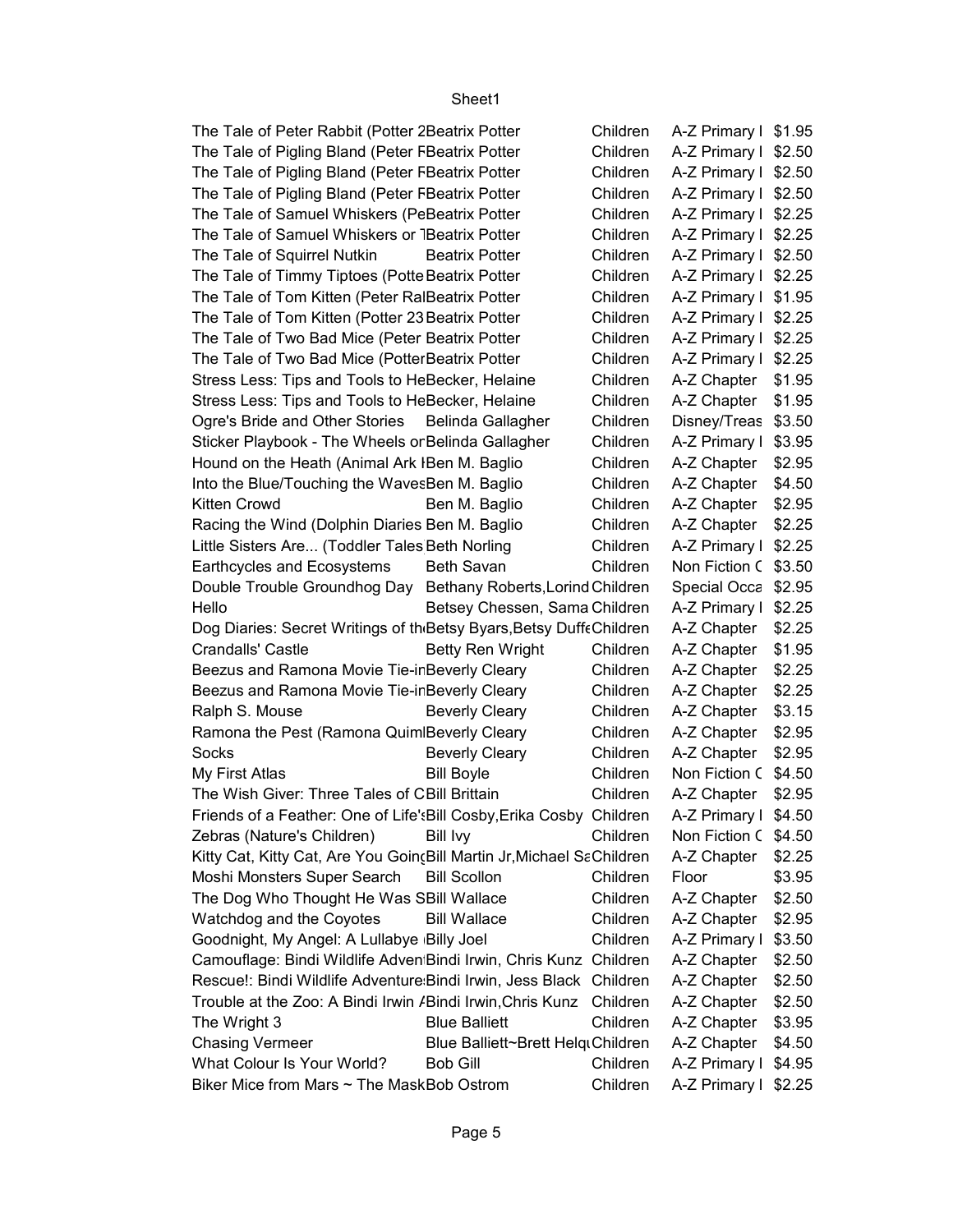| Side-Splitting Knock-Knock JokesBob Phillips                         |                              | Children | A-Z Chapter i        | \$1.95  |
|----------------------------------------------------------------------|------------------------------|----------|----------------------|---------|
| Salem on Trial (Sabrina the Teen:Bobbi J.G Weiss, David Children     |                              |          | Floor                | \$2.50  |
| Canada from A to Z (Alphabasics) Bobbie Kalman, Niki WaChildren      |                              |          | Non Fiction C        | \$3.25  |
| Pop-Up Pup Idol.                                                     | Bookaboo Bookaboo LuChildren |          | Disney/Treas         | \$4.25  |
| Frazzled #2: Ordinary Mishaps an Booki Vivat                         |                              | Children | A-Z Chapter          | \$4.95  |
| I Am Helen Keller (Ordinary Peop Brad Meltzer                        |                              | Children | Non Fiction C        | \$2.95  |
| Be a Wolf! (Adventures of WishbcBrad Strickland                      |                              | Children | A-Z Chapter          | \$2.25  |
| Cheat Code Explosion for Handh & Brady Games                         |                              | Children | Floor                | \$3.95  |
| [(Miss Fortune)] [Author: Brandi [Brandi Dougherty                   |                              | Children | A-Z Chapter          | \$2.95  |
| Poison Apple #3: Miss Fortune                                        | <b>Brandi Dougherty</b>      | Children | A-Z Chapter          | \$2.95  |
| Poison Apple #3: Miss Fortune                                        | <b>Brandi Dougherty</b>      | Children | A-Z Chapter          | \$2.95  |
| Little Humans                                                        | <b>Brandon Stanton</b>       | Children | A-Z Primary I        | \$4.25  |
| <b>Children's Illustrated Reference A Brian Delf</b>                 |                              | Children | Non Fiction C        | \$3.50  |
| Mary Ann Alice                                                       | <b>Brian Doyle</b>           | Children | A-Z Chapter          | \$2.95  |
| Mary Ann Alice: A Novel                                              | <b>Brian Doyle</b>           | Children | A-Z Chapter          | \$2.25  |
| Up to Low                                                            | <b>Brian Doyle</b>           | Children | A-Z Chapter          | \$2.25  |
| Easter Bunny's on His Way!                                           | <b>Brian James</b>           | Children | Special Occa         | \$1.95  |
| Eyewitness: Crime & Detection                                        | <b>Brian Lane</b>            | Children | Non Fiction C        | \$4.95  |
| Daredevil Over Niagara: Book Se Brian McFarlane                      |                              | Children | A-Z Chapter          | \$2.95  |
| Season of Surprises (The MitchellBrian McFarlane                     |                              | Children | A-Z Chapter          | \$2.95  |
| What Have You Done, Davy?                                            | <b>Brigitte Weninger</b>     | Children | A-Z Primary I        | \$2.50  |
| The Intrepid Canadian Expedition Brown, Jeff; Pennypack Children     |                              |          | Floor                | \$1.95  |
| Song of the Wanderer (The UnicoBruce Coville                         |                              | Children | A-Z Chapter          | \$2.50  |
| Know Your Dog: An Owner's GuidBruce Fogle                            |                              | Children | Non Fiction C        | \$3.50  |
| <b>Advanced Yo-Yo Tricks</b>                                         | <b>Bruce Weber</b>           | Children | Non Fiction C        | \$1.95  |
| Yello Bear Goes to Catholic Scho Bryden, Carol; Lloyd, DiaChildren   |                              |          | A-Z Primary I        | \$2.25  |
| Trick or Treat Tales: Our Hanted Bud Simpson                         |                              | Children | Special Occa         | \$2.00  |
| <b>Before Green Gables</b>                                           | <b>Budge Wilson</b>          | Children | A-Z Chapter          | \$4.95  |
| Thirteen Never Changes                                               | <b>Budge Wilson</b>          | Children | A-Z Chapter          | \$1.95  |
| Matter, Energy, And Nutrition                                        | <b>Bullard</b>               | Children | Non Fiction C        | \$5.25  |
| My Day at the Zoo (Paperback) - (By (author) Terry Jennir Children   |                              |          | Non Fiction C        | \$3.50  |
| Tiger-Tiger, Is It True?: Four Que: Byron Katie, Hans Wilhe Children |                              |          | A-Z Primary I        | \$3.50  |
| Beware the Bohrok (Bionicle ChrcC. A. Hapka                          |                              | Children | Floor                | \$2.50  |
| Too Little, Too Big C. Hellings, D. Maes                             |                              | Children | A-Z Primary I \$3.95 |         |
| Dawson's Creek: Double ExposurC. J. Anders                           |                              | Children | A-Z Chapter          | \$3.25  |
| The Usborne Young Scientist StaiC. Maynard                           |                              | Children | Non Fiction C        | \$2.95  |
| Prince Caspian                                                       | C. S. Lewis                  | Children | A-Z Chapter          | \$3.15  |
| Prince Caspian: The Return to NaC. S. Lewis                          |                              | Children | A-Z Chapter          | \$2.95  |
| The Chronicles of Narnia                                             | C. S. Lewis                  | Children | A-Z Chapter          | \$11.95 |
| The Horse and His Boy                                                | C. S. Lewis                  | Children | A-Z Chapter          | \$3.15  |
| The Last Battle                                                      | C. S. Lewis                  | Children | A-Z Chapter          | \$3.15  |
| The Last Battle                                                      | C. S. Lewis                  | Children | A-Z Chapter          | \$2.95  |
| The Last Battle (Chronicles of NaiC. S. Lewis                        |                              | Children | A-Z Chapter          | \$2.95  |
| The Lion, the Witch and the WardC. S. Lewis                          |                              | Children | A-Z Chapter          | \$2.95  |
| The Lion, the Witch, and the War(C. S. Lewis                         |                              | Children | A-Z Chapter          | \$2.95  |
| The Magician's Nephew (The ChrC. S. Lewis                            |                              | Children | A-Z Chapter          | \$3.15  |
| The Magician's Nephew (The ChrC. S. Lewis                            |                              | Children | A-Z Chapter          | \$3.95  |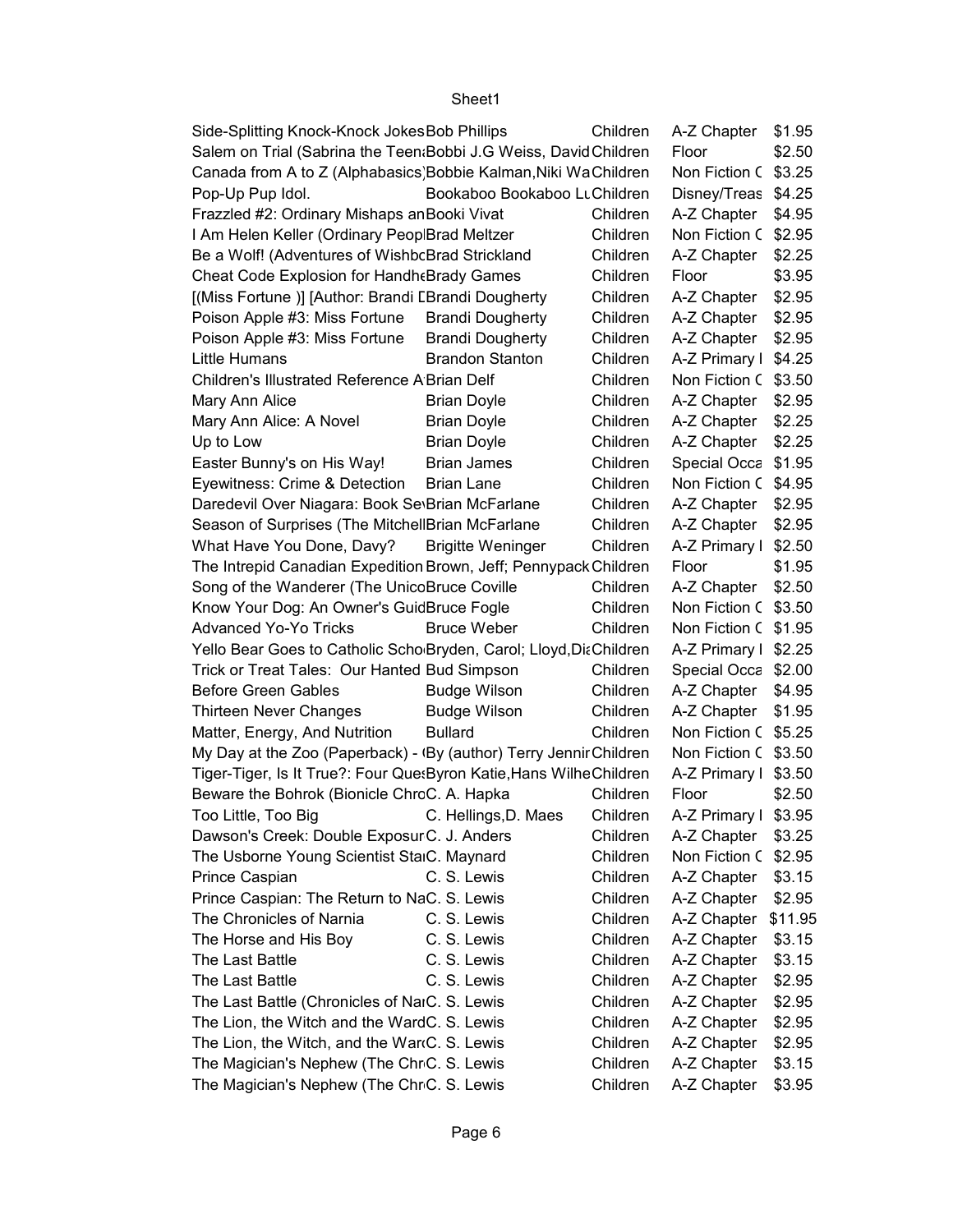|                                                                                                                                                                                                                                                                                                                                                                                         | Sheet1                            |                                                                                              |                                                                                                                      |                                                                              |
|-----------------------------------------------------------------------------------------------------------------------------------------------------------------------------------------------------------------------------------------------------------------------------------------------------------------------------------------------------------------------------------------|-----------------------------------|----------------------------------------------------------------------------------------------|----------------------------------------------------------------------------------------------------------------------|------------------------------------------------------------------------------|
| The Silver Chair (The Chronicles (C. S. Lewis<br>The Silver Chair (The Chronicles (C. S. Lewis<br>The Voyage of the Dawn Treader C. S. Lewis<br>Dawson's Creek: Don't Scream (CC.J. Anders<br>Dawson's Creek: Too Hot to HancC.J. Anders<br>The Chronicles of Narnia: The LioC.S. Lewis<br>The Lion, the Witch and the WardC.S. Lewis<br>Super-sized Slugger (Cal Ripken Cal Ripken Jr. |                                   | Children<br>Children<br>Children<br>Children<br>Children<br>Children<br>Children<br>Children | A-Z Chapter<br>A-Z Chapter<br>A-Z Chapter<br>A-Z Chapter<br>A-Z Chapter<br>A-Z Chapter<br>A-Z Chapter<br>A-Z Chapter | \$3.15<br>\$3.95<br>\$3.15<br>\$3.25<br>\$3.25<br>\$3.95<br>\$2.50<br>\$3.25 |
| Cal Ripken, Jr. 1 is All-Stars: Hott Cal Ripken Jr., Kevin CoChildren<br>Dare to Scare (Disney/Pixar MonsCalliope Glass                                                                                                                                                                                                                                                                 |                                   | Children                                                                                     | A-Z Chapter<br>A-Z Chapter                                                                                           | \$4.95<br>\$1.95                                                             |
| Scary Sharks, Danger! Enter ShaiCamilla de la Bedoyere Children<br>Pirateology: The Pirate Hunter's CCaptain William Lubber Children<br>Superdog: The Heart of a Hero Caralyn Buehner<br>Tom Corbett, Space Cadet: StancCarey Rockwell<br>White Needle and Phantom Sun Carl Brown                                                                                                       |                                   | Children<br>Children<br>Children                                                             | Non Fiction C \$2.95<br>Out Front<br>A-Z Primary I \$3.95<br>Recently Pub \$3.95<br>A-Z Chapter                      | \$5.50<br>\$4.50                                                             |
| The Rabbit Who Wants to Fall As Carl-Johan Forss <sub>30</sub> n Eh Children                                                                                                                                                                                                                                                                                                            |                                   |                                                                                              | A-Z Primary I \$4.50                                                                                                 |                                                                              |
| The Sorcerer's Apprentice (WishbCarla Jablonski, Rick DuChildren<br>The Case of the Big Scare Mount Carol Ellis<br>Why Boys and Girls Are Different Carol Greene                                                                                                                                                                                                                        |                                   | Children<br>Children<br>Children                                                             | A-Z Chapter<br>Floor<br>Non Fiction C \$3.95                                                                         | \$1.95<br>\$2.25                                                             |
| I Am Canada: Behind Enemy LineCarol Matas<br>The Lost Locket                                                                                                                                                                                                                                                                                                                            | <b>Carol Matas</b>                | Children                                                                                     | A-Z Chapter<br>A-Z Chapter                                                                                           | \$2.95<br>\$2.25                                                             |
| Bucket Filling from A to Z: The KeCarol McCloud, Caryn B Children                                                                                                                                                                                                                                                                                                                       |                                   |                                                                                              | A-Z Primary I \$3.50                                                                                                 |                                                                              |
| Cheerleaders: In Love Bk. 16 (Ch Carol Stanley                                                                                                                                                                                                                                                                                                                                          |                                   | Children                                                                                     | Floor                                                                                                                | \$2.50                                                                       |
| My First Encyclopedia                                                                                                                                                                                                                                                                                                                                                                   | Carol Watson                      | Children                                                                                     | Non Fiction C \$3.95                                                                                                 |                                                                              |
| I Wonder Why Stars Twinkle                                                                                                                                                                                                                                                                                                                                                              | Carole Stott                      | Children                                                                                     | Non Fiction C \$3.50                                                                                                 |                                                                              |
| Stars & Planets (Includes extra w Carole Stott                                                                                                                                                                                                                                                                                                                                          |                                   | Children                                                                                     | Non Fiction C \$2.50                                                                                                 |                                                                              |
| Out of orbit (Fact meets fiction)                                                                                                                                                                                                                                                                                                                                                       | Carole Wilkinson                  | Children                                                                                     | A-Z Chapter                                                                                                          | \$2.95                                                                       |
| Getting to Know Nature's Children Caroline Greenland, LaiChildren                                                                                                                                                                                                                                                                                                                       |                                   |                                                                                              | Non Fiction C \$2.25                                                                                                 |                                                                              |
| I Am a Big Sister                                                                                                                                                                                                                                                                                                                                                                       | Caroline Jayne Church Children    |                                                                                              | Board Books \$2.50                                                                                                   |                                                                              |
| I Am a Big Sister                                                                                                                                                                                                                                                                                                                                                                       | Caroline Jayne Church Children    |                                                                                              | Board Books \$2.50                                                                                                   |                                                                              |
| I Am a Big Sister                                                                                                                                                                                                                                                                                                                                                                       | Caroline Jayne Church Children    |                                                                                              | Board Books \$2.50                                                                                                   |                                                                              |
| The Thieves of Ostia (The Romar Caroline Lawrence                                                                                                                                                                                                                                                                                                                                       |                                   | Children                                                                                     | Floor                                                                                                                | \$3.95                                                                       |
| The Thieves of Ostia (The Romar Caroline Lawrence                                                                                                                                                                                                                                                                                                                                       |                                   | Children                                                                                     | A-Z Chapter                                                                                                          | \$3.95                                                                       |
| <b>Very First Dictionary</b>                                                                                                                                                                                                                                                                                                                                                            | Caroline Young, Felicity Children |                                                                                              | Non Fiction C                                                                                                        | \$4.95                                                                       |
| A Musical Mess (38) (Nancy DrewCarolyn Keene                                                                                                                                                                                                                                                                                                                                            |                                   | Children                                                                                     | Floor                                                                                                                | \$2.50                                                                       |
| A Race Against Time (Nancy DrevCarolyn Keene                                                                                                                                                                                                                                                                                                                                            |                                   | Children                                                                                     | Floor                                                                                                                | \$2.95                                                                       |
| Bad Times, Big Crimes (Nancy DrCarolyn Keene                                                                                                                                                                                                                                                                                                                                            |                                   | Children                                                                                     | A-Z Chapter                                                                                                          | \$2.95                                                                       |
| Buggy Breakout (Nancy Drew and Carolyn Keene                                                                                                                                                                                                                                                                                                                                            |                                   | Children                                                                                     | Floor                                                                                                                | \$2.50                                                                       |
| Butterfly Blues (40) (Nancy Drew Carolyn Keene                                                                                                                                                                                                                                                                                                                                          |                                   | Children                                                                                     | Floor                                                                                                                | \$2.50                                                                       |
| Case of the Sneaky Snowman (N&Carolyn Keene                                                                                                                                                                                                                                                                                                                                             |                                   | Children                                                                                     | Floor                                                                                                                | \$2.95                                                                       |
| Cat Burglar Caper (Nancy Drew a Carolyn Keene                                                                                                                                                                                                                                                                                                                                           |                                   | Children                                                                                     | Floor                                                                                                                | \$2.50                                                                       |
| Cat Burglar Caper (Nancy Drew a Carolyn Keene                                                                                                                                                                                                                                                                                                                                           |                                   | Children<br>Children                                                                         | Floor<br>Floor                                                                                                       | \$1.95                                                                       |
| Deadly Intent (Nancy Drew CasefiCarolyn Keene<br>False Notes (Nancy Drew: All NevCarolyn Keene                                                                                                                                                                                                                                                                                          |                                   | Children                                                                                     | Floor                                                                                                                | \$2.95<br>\$2.95                                                             |
| High Risk (Nancy Drew: All New CCarolyn Keene                                                                                                                                                                                                                                                                                                                                           |                                   | Children                                                                                     | Floor                                                                                                                | \$2.95                                                                       |
| In Search of the Black Rose (Nan Carolyn Keene                                                                                                                                                                                                                                                                                                                                          |                                   | Children                                                                                     | Floor                                                                                                                | \$2.95                                                                       |
|                                                                                                                                                                                                                                                                                                                                                                                         |                                   |                                                                                              |                                                                                                                      |                                                                              |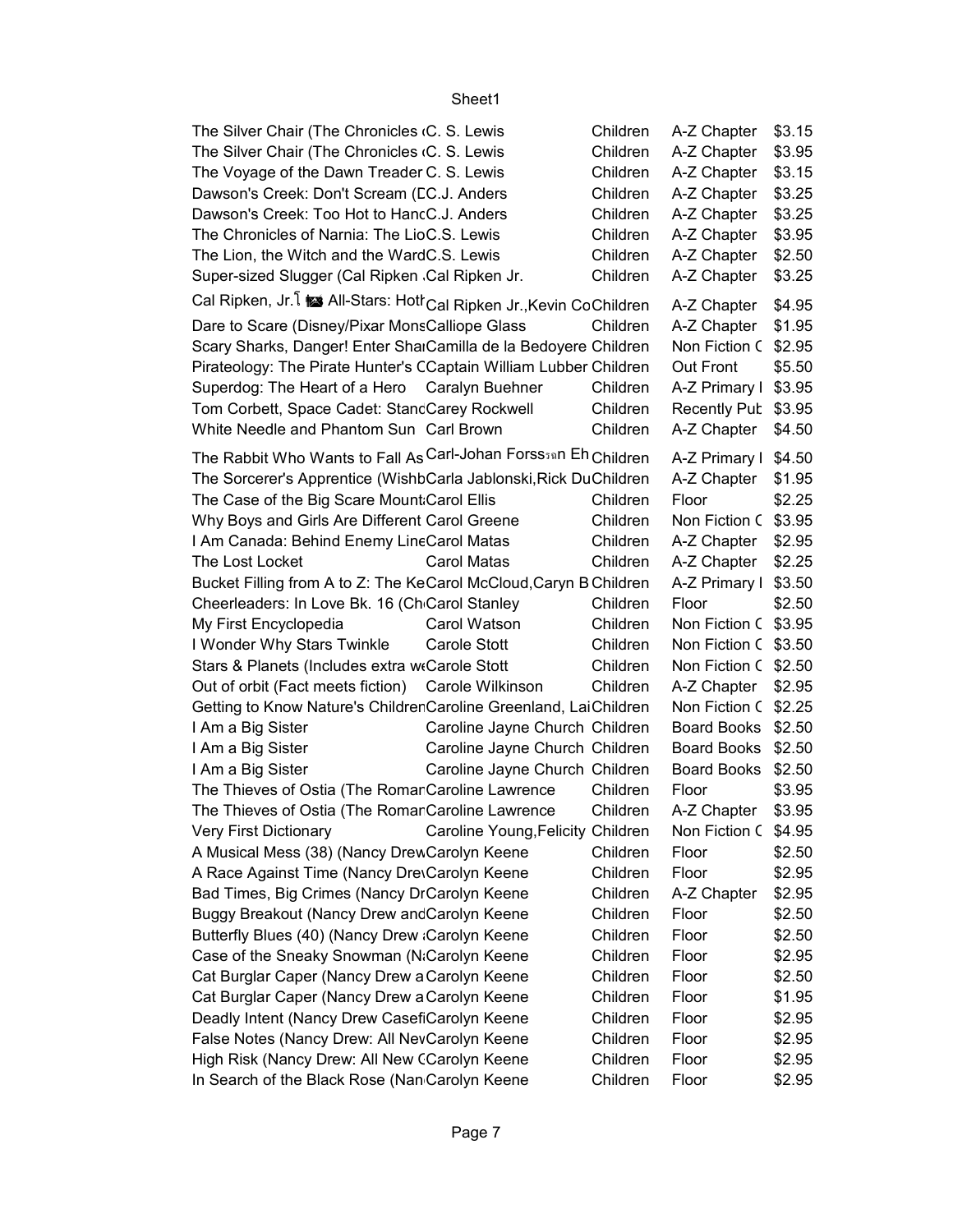~~NEW~~ Nancy's Mysterious Letter (Nancy Carolyn Keene Children Floor \$3.95 ~~NEW~~ The Clue in the Diary (Nancy DrevCarolyn Keene Children Floor \$3.95 ~~NEW~~ The Password to Larkspur Lane (ICarolyn Keene Children Floor \$3.95 Lights, Camera . . . Cats! (Nancy ICarolyn Keene Lights, Camera . . . Cats! (Nancy ICarolyn Keene Mall Madness #15 (Nancy Drew aCarolyn Keene Nancy Drew 34: the Hidden Wind Carolyn Keene Nancy Drew 37: The Clue in the CCarolyn Keene Nancy Drew 43: the Mystery of the Carolyn Keene Nancy Drew 45: the Spider SapphCarolyn Keene Nancy Drew 45: the Spider SapphCarolyn Keene Nancy Drew 45: the Spider SapphCarolyn Keene Nancy Drew 47: The Mysterious Mannelyn Keene Nancy Drew 51: Mystery of the GlCarolyn Keene Nancy Drew 52: The Secret of the Carolyn Keene Nancy Drew 53: the Sky PhantomCarolyn Keene Nancy Drew 56: the Thirteenth PeCarolyn Keene Pageant Perfect Crime (Perfect MCarolyn Keene Pit of Vipers (Nancy Drew: All Nev Carolyn Keene Pony Problems (Nancy Drew and Carolyn Keene Pool Party Puzzler (Nancy Drew CCarolyn Keene Thanksgiving Thief (16) (Nancy D Carolyn Keene The Case of the Sneaky Snowma Carolyn Keene The Chocolate-Covered Contest (Carolyn Keene The Clue in the Old Stagecoach (Carolyn Keene The Clue of the Broken Locket (N Carolyn Keene The Clue of the Tapping Heels (NCarolyn Keene The Clue of the Whistling Bagpipe Carolyn Keene The E-Mail Mystery (Nancy Drew Carolyn Keene The Flower Show Fiasco (37) (NaCarolyn Keene The Ghost of Blackwood Hall (Na<sub>cc</sub>arolyn Keene The Haunted Bridge (Nancy DrewCarolyn Keene The Hidden Window Mystery (NarCarolyn Keene The Make-a-Pet Mystery (Nancy ICarolyn Keene The Message in the Hollow oak, MCarolyn KEENE The Mystery at Lilac Inn (Nancy DCarolyn KEENE The Mystery of the Brass-Bound 7Carolyn Keene The Mystery of the Fire Dragon (NCarolyn Keene The Mystery of the Ivory Charm (ICarolyn Keene The Mystery of the Ivory Charm (ICarolyn Keene The Mystery of the Moss-Covered Carolyn Keene The Mystery of the Tolling Bell (NaCarolyn Keene The Mystery of the Tolling Bell (NaCarolyn Keene The Password to Larkspur Lane (ICarolyn Keene The Phantom of Pine Hill Carolyn Keene The Phantom of Pine Hill Carolyn Keene The Phantom of Pine Hill Carolyn Keene

| Children | Floor       | \$2.50 |
|----------|-------------|--------|
| Children | Floor       | \$2.50 |
| Children | Floor       | \$2.50 |
| Children | Floor       | \$3.95 |
| Children | Floor       | \$3.95 |
| Children | Floor       | \$3.95 |
| Children | Floor       | \$3.95 |
| Children | Floor       | \$3.95 |
| Children | Floor       | \$3.95 |
| Children | Floor       | \$3.95 |
| Children | Floor       | \$3.95 |
| Children | Floor       | \$3.95 |
| Children | Floor       | \$3.95 |
| Children | Floor       | \$3.95 |
| Children | Floor       | \$3.95 |
| Children | Floor       | \$2.95 |
| Children | Floor       | \$2.95 |
| Children | Floor       | \$2.50 |
| Children | Floor       | \$2.95 |
| Children | Floor       | \$2.50 |
| Children | Floor       | \$2.50 |
| Children | Floor       | \$2.95 |
| Children | Floor       | \$3.95 |
| Children | Floor       | \$2.50 |
| Children | Floor       | \$3.95 |
| Children | Floor       | \$3.95 |
| Children | Floor       | \$3.95 |
| Children | Floor       | \$2.95 |
| Children | Floor       | \$2.50 |
| Children | Floor       | \$3.95 |
| Children | Floor       | \$3.95 |
| Children | Floor       | \$3.95 |
| Children | Floor       | \$2.50 |
| Children | Floor       | \$3.95 |
| Children | Floor       | \$3.95 |
| Children | Floor       | \$3.95 |
| Children | Floor       | \$3.95 |
| Children | Floor       | \$3.95 |
| Children | Floor       | \$3.95 |
| Children | Floor       | \$3.95 |
| Children | Floor       | \$3.95 |
| Children | Floor       | \$3.95 |
| Children | Floor       | \$3.95 |
| Children | A-Z Chapter | \$4.05 |
| Children | Floor       | \$3.95 |
| Children | Floor       | \$3.95 |
| Children | Floor       | \$3.95 |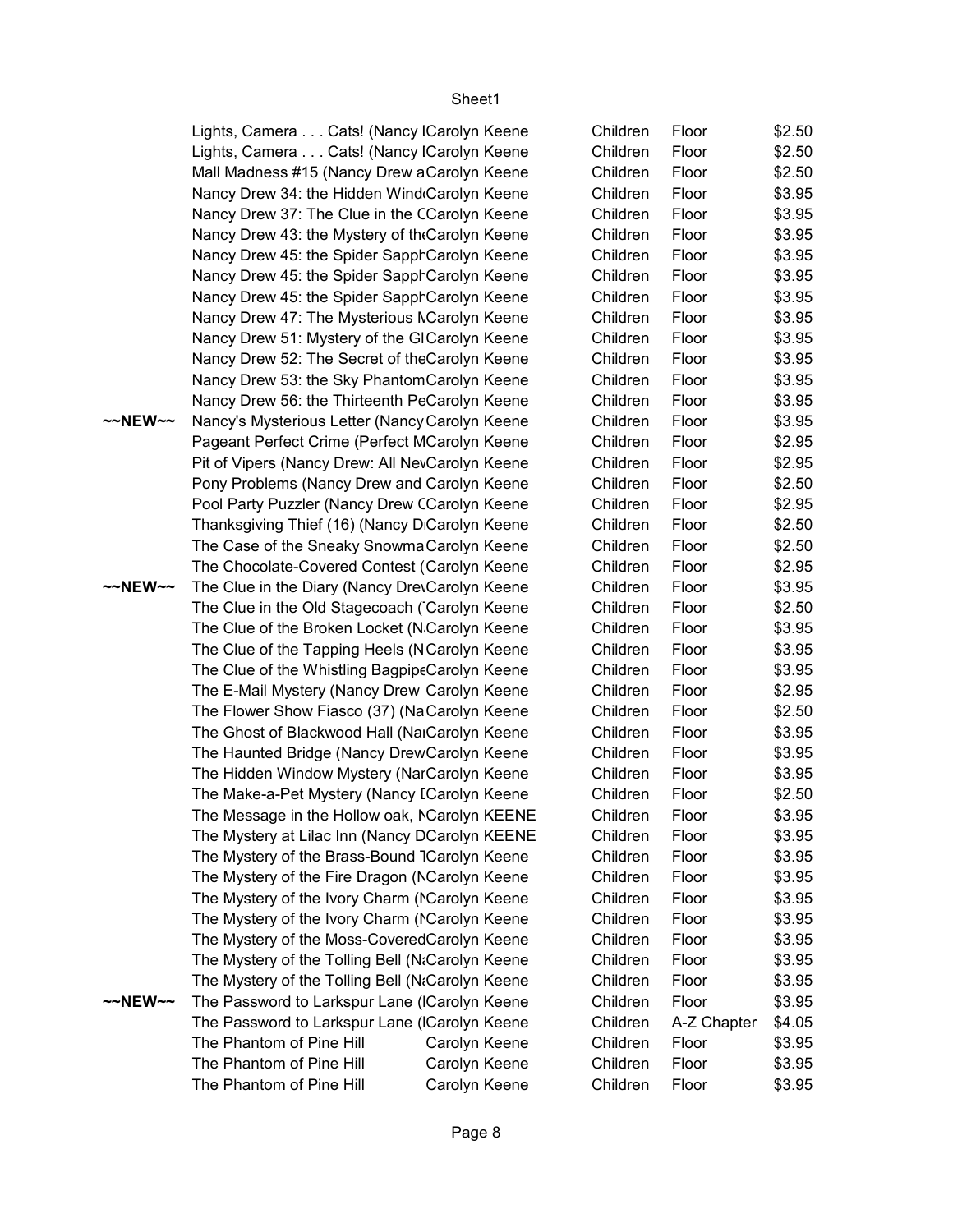|                   |                                                                                                      | Sheet1                          |                      |                                              |        |
|-------------------|------------------------------------------------------------------------------------------------------|---------------------------------|----------------------|----------------------------------------------|--------|
|                   | The Quest of the Missing Map (NaCarolyn Keene                                                        | Floor                           | \$3.95               |                                              |        |
|                   | The Secret in the Old Attic (NancyCarolyn Keene                                                      |                                 | Children<br>Children | Floor                                        | \$3.95 |
|                   | The Secret of Candlelight Inn (Na Carolyn Keene                                                      |                                 | Children             | Floor                                        | \$2.95 |
|                   | The Secret of the Golden Pavilion Carolyn Keene                                                      |                                 | Children             | Floor                                        | \$3.95 |
|                   | The Secret of the Old Clock (Nan Carolyn Keene                                                       |                                 | Children             | Floor                                        | \$3.95 |
|                   | The Sign of the Twisted Candles (Carolyn Keene                                                       |                                 | Children             | Floor                                        | \$3.95 |
| $\sim$ NEW $\sim$ | The Sign of the Twisted Candles (Carolyn Keene                                                       |                                 | Children             | Floor                                        | \$3.95 |
|                   | The Snowman Surprise (Nancy D Carolyn Keene                                                          |                                 | Children             | Floor                                        | \$2.50 |
|                   | The Stolen Relic (Nancy Drew: AllCarolyn Keene                                                       |                                 | Children             | Floor                                        | \$2.95 |
|                   | The Whispering Statue (Nancy DrCarolyn Keene                                                         |                                 | Children             | Floor                                        | \$3.95 |
|                   | The Wild Cat Crime (Nancy Drew Carolyn Keene                                                         |                                 | Children             | Floor                                        | \$2.95 |
|                   | The Zoo Crew (Nancy Drew and t Carolyn Keene                                                         |                                 | Children             | Floor                                        | \$2.50 |
|                   | Ticket Trouble (Nancy Drew and tCarolyn Keene                                                        |                                 | Children             | Floor                                        | \$2.50 |
| $\sim$ NEW $\sim$ | The Bungalow Mystery (Nancy Dr Carolyn Keene, Mildred Children                                       |                                 |                      | Floor                                        | \$3.95 |
|                   | The Bungalow Mystery (Nancy Dr Carolyn Keene, Mildred Children                                       |                                 |                      | Floor                                        | \$3.95 |
|                   | I'm Smart in My Own Way                                                                              | Carolyn MacDiarmid              | Children             | A-Z Primary I                                | \$2.25 |
|                   | The Anne of Green Gables Christ Carolyn Strom Collins, CChildren                                     |                                 |                      | A-Z Primary I \$5.95                         |        |
|                   | Manners at School [Readers WorlCarrie Finn                                                           |                                 | Children             | A-Z Primary I \$3.50                         |        |
|                   | Manners on the Playground [ReacCarrie Finn                                                           |                                 | Children             | A-Z Primary I \$3.50                         |        |
|                   | Infinity Ring Book 2: Divide and C Carrie Ryan                                                       |                                 | Children             | Floor                                        | \$4.50 |
|                   | Just the Facts World Atlas                                                                           | Carson-Dellosa PublishiChildren |                      | Non Fiction C \$4.48                         |        |
|                   | Daughter of the Great Zandini                                                                        | Cary Fagan                      | Children             | A-Z Chapter                                  | \$3.95 |
|                   | Echo's Lucky Charm (Dolphin Sch Catherine Hapka                                                      |                                 | Children             | A-Z Chapter                                  | \$2.25 |
|                   | Horse Diaries #1: Elska                                                                              | Catherine Hapka                 | Children             | A-Z Chapter                                  | \$3.50 |
|                   | A Plague of Bogles (2) (How to C:Catherine Jinks                                                     |                                 | Children             | A-Z Chapter                                  | \$4.25 |
|                   | Sesame Street Little Look and Fir Catherine McCafferty                                               |                                 | Children             | Look and Fin                                 | \$2.95 |
|                   | Gold Fever! (Step into Reading, SCatherine McMorrow                                                  |                                 | Children<br>Children | Levelled Rea                                 | \$1.50 |
|                   | Exploring the Past: The Middle AcCatherine Oakes                                                     |                                 | Children             | Non Fiction C \$3.50<br>Non Fiction C \$5.75 |        |
|                   | Why?: The Best Ever Question ar Catherine Ripley<br>DK Readers L3: LEGO Friends: SCatherine Saunders |                                 | Children             | Levelled Rea \$1.95                          |        |
|                   | DK Readers: Star Wars: Join the Catherine Saunders                                                   |                                 | Children             | A-Z Chapter                                  | \$1.95 |
|                   | Sailor: The Hangashore Newfoun Catherine Simpson                                                     |                                 | Children             | A-Z Primary I \$2.95                         |        |
|                   | Bionicle Chronicles #3: Makuta's ICathy Hapka                                                        |                                 | Children             | Floor                                        | \$2.50 |
|                   | Bionicle: Mask of Light (Bionicle CCathy Hapka, CatherineChildren                                    |                                 |                      | Floor                                        | \$2.50 |
|                   | Hot Dog's Quiz Quest (Skylanders Cavan Scott                                                         |                                 | Children             | A-Z Chapter                                  | \$2.25 |
|                   | Molten Hot Dog's Quiz Quest (SkyCavan Scott                                                          |                                 | Children             | Floor                                        | \$2.95 |
|                   | Cool Careers for Girls with AnimalCeel Pasternak, Linda TChildren                                    |                                 |                      | Non Fiction C \$2.50                         |        |
|                   | Nickelodeon Slime Annual 2019 (.Centum Books Ltd                                                     |                                 | Children             | Board Books \$3.95                           |        |
|                   | Split Ends (Edgar and Ellen)                                                                         | Charles Ogden                   | Children             | A-Z Chapter                                  | \$5.95 |
|                   | <b>Littlest Angel</b>                                                                                | <b>Charles Tazwell</b>          | Children             | A-Z Primary I \$2.50                         |        |
|                   | <b>Littlest Angel</b>                                                                                | <b>Charles Tazwell</b>          | Children             | A-Z Primary I \$2.50                         |        |
|                   | Pumpkin Fever (Rookie Ready to Charnan Simon                                                         |                                 | Children             | Special Occa \$1.95                          |        |
|                   | What Makes You Happy? (Magic Charnan Simon                                                           |                                 | Children             | A-Z Primary I \$2.25                         |        |
|                   | Canada Close Up: Canada's Coa: Chelsea Donaldson                                                     |                                 | Children             | Non Fiction C \$2.25                         |        |
|                   | Canada Close Up: Canada's PrairChelsea Donaldson                                                     |                                 | Children             | Non Fiction C \$2.95                         |        |
|                   | Canada Close Up: Canada's PrairChelsea Donaldson                                                     |                                 | Children             | Non Fiction C \$3.25                         |        |
|                   | Magic Friends (Barbie and the Se Chelsea Eberly                                                      |                                 | Children             | Levelled Rea \$2.25                          |        |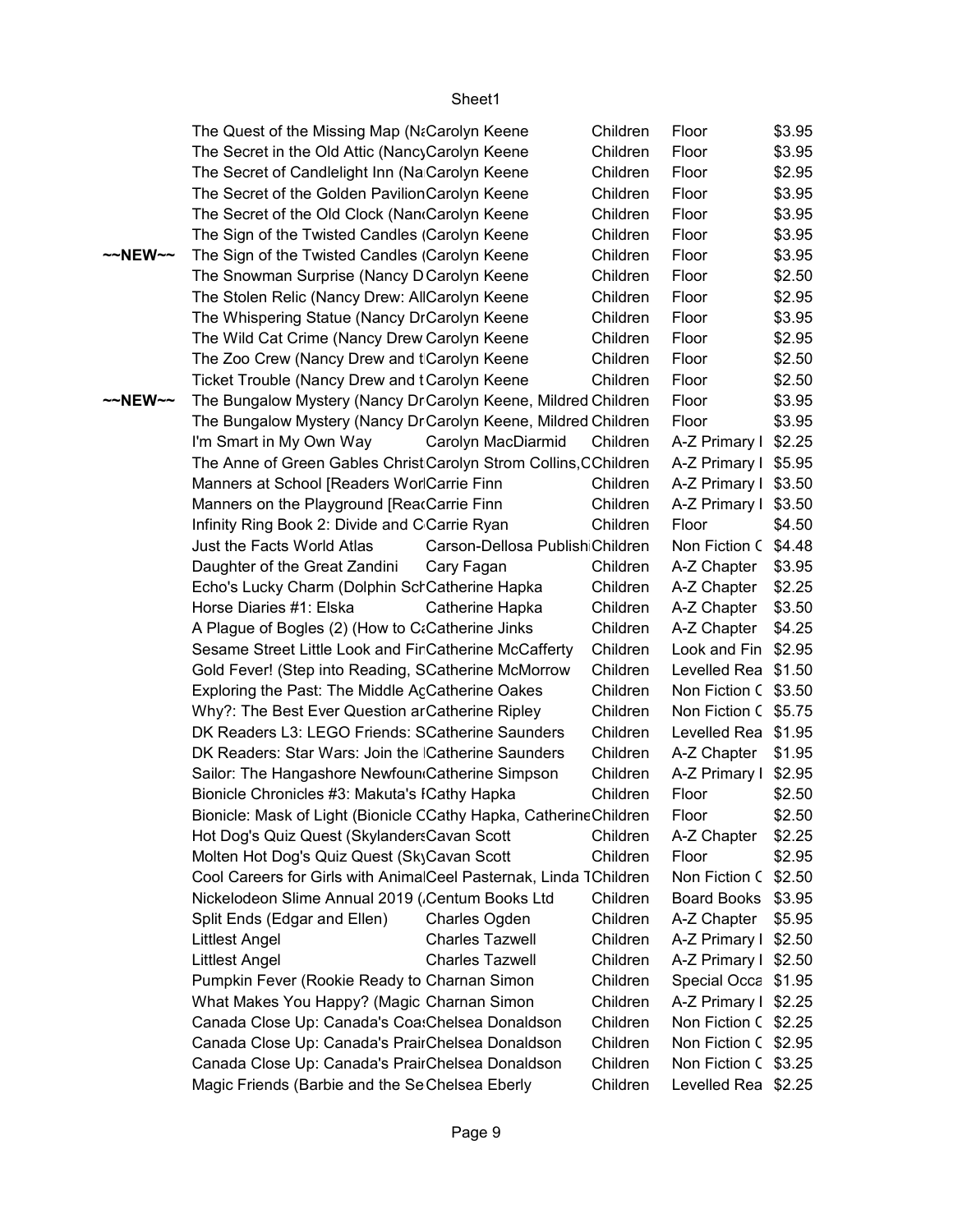| Everything Bug: What Kids Really Cherie Winner                 |                                | Children | Non Fiction C \$2.25 |        |
|----------------------------------------------------------------|--------------------------------|----------|----------------------|--------|
| Everything Bug: What Kids Really Cherie Winner                 |                                | Children | Non Fiction C \$2.25 |        |
| Usborne Illustrated Guide to GreeCheryl Evans                  |                                | Children | Non Fiction C        | \$2.95 |
| Caillou, Storybook Treasury, 25th Chouette Publishing          |                                | Children | Disney/Treas         | \$4.50 |
| Is It Sukkot Yet? (Celebrate JewisChris Barash                 |                                | Children | Special Occa         | \$2.95 |
| The Crossroads: A Haunted Myst Chris Grabenstein               |                                | Children | A-Z Chapter          | \$4.50 |
| The Great Cheese Robbery (1) (FChris Mould                     |                                | Children | A-Z Chapter          | \$3.50 |
| The Great Drain Escape (2) (PockChris Mould                    |                                | Children | A-Z Chapter          | \$3.50 |
| The Great Flytrap Disaster (3) (PcChris Mould                  |                                | Children | A-Z Chapter          | \$3.50 |
| The Great Treasure Hunt (4) (PocChris Mould                    |                                | Children | A-Z Chapter          | \$3.50 |
| Middle School Get Me Out of Her Chris Tebbetts James FChildren |                                |          | A-Z Chapter          | \$3.95 |
| The Polar Express                                              | Chris Van Allsburg             | Children | A-Z Primary I        | \$4.50 |
| Gem-Bem and the Mystery of the Christiane D'Aoust              |                                | Children | A-Z Chapter          | \$4.95 |
| Gem-Bem and the Mystery of the Christiane D'Aoust              |                                | Children | A-Z Chapter          | \$4.95 |
| W Is for Wapiti!: An Alphabet SonChristiane Duchesne           |                                | Children | A-Z Primary I        | \$4.50 |
| Kangaroos                                                      | Christina Wilsdon              | Children | Non Fiction C \$3.50 |        |
| Sheep                                                          | Christina Wilsdon              | Children | Non Fiction C \$3.50 |        |
| Zebras (Reader's Digest Animals) Christina Wilsdon             |                                | Children | Non Fiction C \$3.50 |        |
| The Bible Isfor Me! (Bethany BaChristine Harder TangvaChildren |                                |          | A-Z Primary I        | \$2.95 |
| The Ten Best Things About My D.Christine Loomis                |                                | Children | A-Z Primary I        | \$2.25 |
| The Ten Best Things About My D.Christine Loomis                |                                | Children | A-Z Primary I        | \$2.25 |
| Earth                                                          | <b>Christine Taylor-Butler</b> | Children | Non Fiction C        | \$1.95 |
| Subway                                                         | Christoph Niemann              | Children | A-Z Primary I        | \$4.50 |
| Sam & The Forest Green                                         | <b>Christopher Darryl</b>      | Children | A-Z Chapter          | \$2.55 |
| How to Draw Cartoon Animals (CIChristopher Hart                |                                | Children | Non Fiction C \$4.50 |        |
| Just for Kids: You Can Draw Cart Christopher Hart              |                                | Children | Non Fiction C \$3.95 |        |
| Learn About Weather: Snow                                      | Christopher Hernandez Children |          | Non Fiction C \$2.95 |        |
| Lizards! (Know-It-Alls)                                        | <b>Christopher Nicholas</b>    | Children | Non Fiction C        | \$2.25 |
| Green Team! (Teenage Mutant NiChristy Webster                  |                                | Children | Levelled Rea         | \$2.25 |
| City Walks: Sydney 50 Adventure Chronicle Books                |                                | Children | Floor                | \$6.73 |
| Flower Fairies of the Trees (FloweCicely Mary Barker           |                                | Children | A-Z Primary I        | \$2.25 |
| Geology Rocks!: 50 Hands-On AcCindy Blobaum                    |                                | Children | Non Fiction C        | \$3.95 |
| Where's God When I'm Scared? Cindy Kenney                      |                                | Children | Board Books          | \$2.50 |
| Build a Truck<br><b>Claire Bampton</b>                         |                                | Children | Board Books \$3.95   |        |
| THE BIG BOOK OF BONES an IrClaire Llewellyn                    |                                | Children | Non Fiction C \$2.95 |        |
| Make Your Own Castle                                           | Clare Beaton                   | Children | Non Fiction C \$2.95 |        |
| Make Your Own Pirate Ship                                      | Clare Beaton                   | Children | Non Fiction C        | \$2.95 |
| My First Games Book: 8 Board GClare Beaton                     |                                | Children | <b>Board Books</b>   | \$3.95 |
| Midnight Howl (Poison Apple #5) Clare Hutton                   |                                | Children | A-Z Chapter          | \$2.95 |
| Rotten Apple #2: Zombie Dog                                    | <b>Clare Hutton</b>            | Children | A-Z Chapter          | \$2.95 |
| Bloodthirsty Pirates (Stanley's PorClare Oliver                |                                | Children | A-Z Chapter          | \$2.25 |
| Weird Weather: (Sold in Packs of Clare Oliver                  |                                | Children | Non Fiction C        | \$2.95 |
| Things Hoped for                                               | Clements, Andrew               | Children | A-Z Chapter          | \$2.95 |
| The World Treasury of Children's Clifton Fadiman               |                                | Children | A-Z Primary I \$7.95 |        |
| The Glow in the Dark Night Sky B Clint Hatchett                |                                | Children | Non Fiction C \$3.95 |        |
| A Little Book of Slime                                         | <b>Clint Twist</b>             | Children | Non Fiction C \$2.95 |        |
| Reptiles and Amphibians DictionaClint Twist                    |                                | Children | Non Fiction C \$3.50 |        |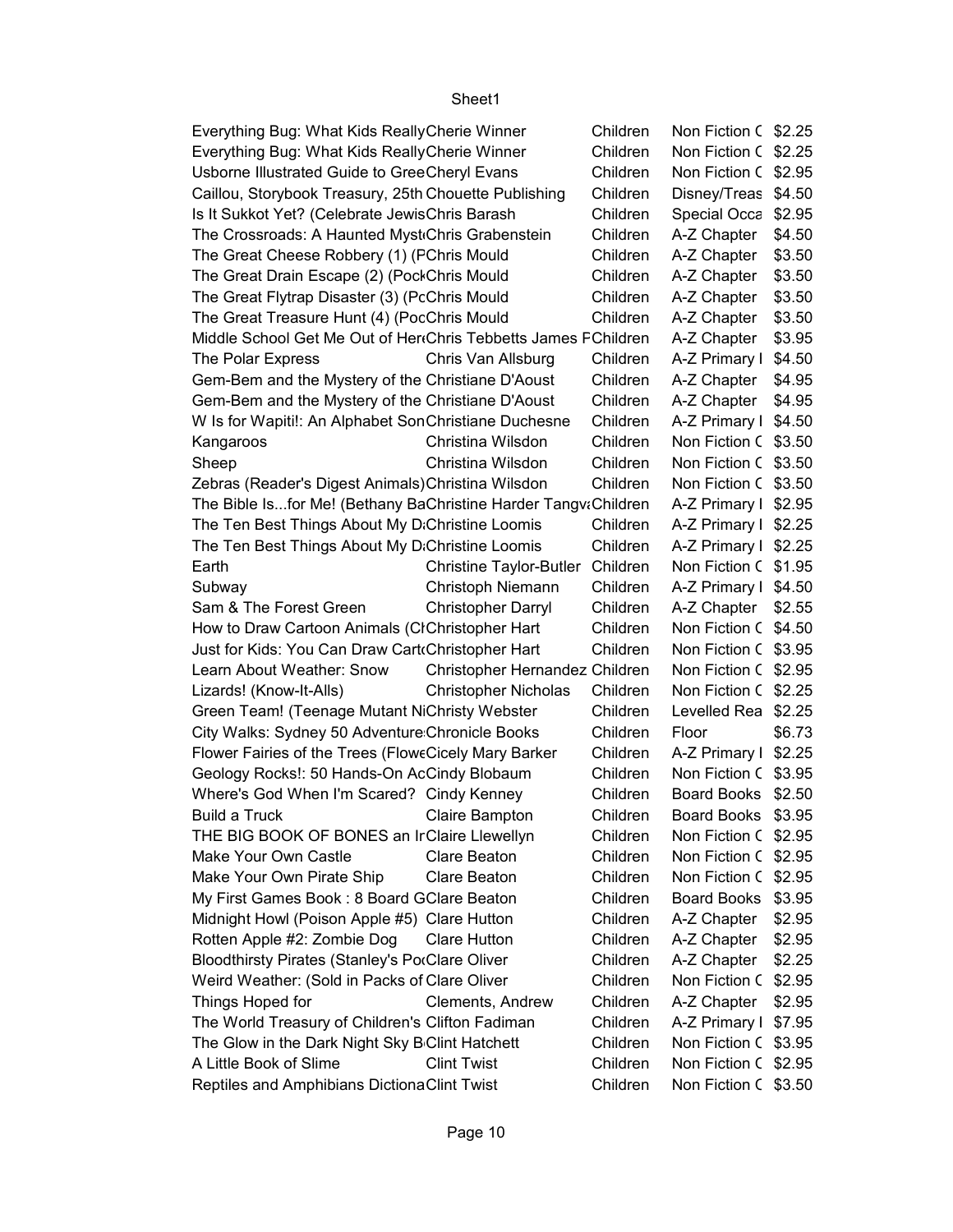| Robots                                                              | <b>Clive Gifford</b>            | Children | <b>Board Books</b>   | \$4.50 |
|---------------------------------------------------------------------|---------------------------------|----------|----------------------|--------|
| Alexis Gets Frosted (12) (Cupcak Coco Simon                         |                                 | Children | Floor                | \$2.95 |
| Alexis the Icing on the Cupcake (2Coco Simon                        |                                 | Children | Floor                | \$2.95 |
| Emma All Stirred Up! (7) (Cupcak Coco Simon                         |                                 | Children | Floor                | \$2.95 |
| Emma Sugar and Spice and Ever Coco Simon                            |                                 | Children | Floor                | \$2.95 |
| Emma, Smile and Say "Cupcake!'Coco Simon                            |                                 | Children | Floor                | \$2.95 |
| Emma's Not-So-Sweet Dilemma (Coco Simon                             |                                 | Children | Floor                | \$2.95 |
| Katie and the Cupcake War (9) (CCoco Simon                          |                                 | Children | Floor                | \$2.95 |
| Katie Sprinkled Secrets (25) (Cup Coco Simon                        |                                 | Children | Floor                | \$2.95 |
| Katie, Batter Up! (Cupcake Diarie: Coco Simon                       |                                 | Children | Floor                | \$2.95 |
| Katie, Batter Up! (Cupcake Diarie: Coco Simon                       |                                 | Children | Floor                | \$2.95 |
| Mia the Way the Cupcake CrumblCoco Simon                            |                                 | Children | Floor                | \$2.95 |
| Mia's Baker's Dozen (6) (CupcakeCoco Simon                          |                                 | Children | Floor                | \$2.95 |
| Mia's Boiling Point (10) (Cupcake Coco Simon                        |                                 | Children | Floor                | \$2.95 |
| Mia's Recipe for Disaster (22) (CuCoco Simon                        |                                 | Children | Floor                | \$2.95 |
| The Wedding Planner's Daughter Coleen Murtagh ParatorChildren       |                                 |          | A-Z Chapter          | \$2.95 |
| The Dangerous Book for Boys                                         | Conn Iggulden, Hal IgguChildren |          | Out Front            | \$6.25 |
| Tickle Me, My Name is Elmo                                          | <b>Constance Allen</b>          | Children | A-Z Primary I \$2.95 |        |
| How Things Work                                                     | Consumer Guide Editor Children  |          | Non Fiction C \$4.50 |        |
| Dragon Rider                                                        | Cornelia Funke                  | Children | A-Z Chapter          | \$4.95 |
| The Thief Lord                                                      | Cornelia Funke                  | Children | Floor                | \$4.25 |
| The Thief Lord                                                      | Cornelia Funke                  | Children | Floor                | \$3.95 |
| When Santa Fell To Earth                                            | Cornelia Funke                  | Children | Floor                | \$4.50 |
| A Treasury To Read With Momm Cottage Door Press                     |                                 | Children | Disney/Treas         | \$4.50 |
| Peppa's Valentine's Day (Peppa FCourtney Carbone                    |                                 | Children | A-Z Primary I        | \$2.50 |
| Pardon Me (Stella Batts)                                            | <b>Courtney Sheinmel</b>        | Children | A-Z Chapter          | \$2.95 |
| I Knew You Could! A Book for All Craig Dorfman                      |                                 | Children | A-Z Primary I \$2.50 |        |
| Scholastic Reader Level 2: Junior Craig Hatkoff                     |                                 | Children | Levelled Rea \$2.25  |        |
| The case of the tilting planet (ScieCraig Strasshofer               |                                 | Children | A-Z Chapter          | \$1.95 |
| Alligator Arrived With Apples: A FCrescent Dragonwagon Children     |                                 |          | A-Z Primary I        | \$3.50 |
| How to Break a Dragon's Heartbo Cressida Cowell                     |                                 | Children | Floor                | \$4.25 |
| How to Cheat a Dragon's Curseb Cressida Cowell                      |                                 | Children | Floor                | \$4.25 |
| The Tiny Detectives                                                 | Cressida Cowell                 | Children | <b>Board Books</b>   | \$2.25 |
| Bread and Cereal (Let's Read Ab Cynthia Fitterer Klingel, IChildren |                                 |          | Non Fiction C \$2.50 |        |
| A Million Shades of Gray                                            | Cynthia Kadohata                | Children | A-Z Chapter   \$5.50 |        |
| Think for Yourself: A Kid's Guide tCynthia Macgregor                |                                 | Children | Non Fiction C \$3.95 |        |
| <b>Birds</b>                                                        | Cynthia O'Brien                 | Children | Levelled Rea \$2.25  |        |
| The Stars (Starting with Space)                                     | Cynthia Pratt Nicolson          | Children | Non Fiction C        | \$3.50 |
| The High-Rise Private Eyes #1: TlCynthia Rylant                     |                                 | Children | A-Z Primary I \$1.95 |        |
| Bear's Blue Blanky                                                  | Czes Pachela Keith Fat Children |          | Board Books          | \$4.50 |
| The Monster Mall and Other SpocD.J. Steinberg                       |                                 | Children | Levelled Rea         | \$1.95 |
| Charlie and the Chocolate Factor DAHL RONALD                        |                                 | Children | A-Z Chapter          | \$3.95 |
| Amy the Amethyst Fairy (RainbowDairy Meadows                        |                                 | Children | Floor                | \$2.50 |
| Aisha the Princess and the Pea F Daisy Meadows                      |                                 | Children | Floor                | \$2.25 |
| Amber: The Orange Fairy (RainbcDaisy Meadows                        |                                 | Children | Floor                | \$2.50 |
| Bella The Bunny Fairy (Rainbow MDaisy Meadows                       |                                 | Children | Floor                | \$2.50 |
| Chloe the Topaz Fairy #4 The JevDaisy Meadows                       |                                 | Children | Floor                | \$2.50 |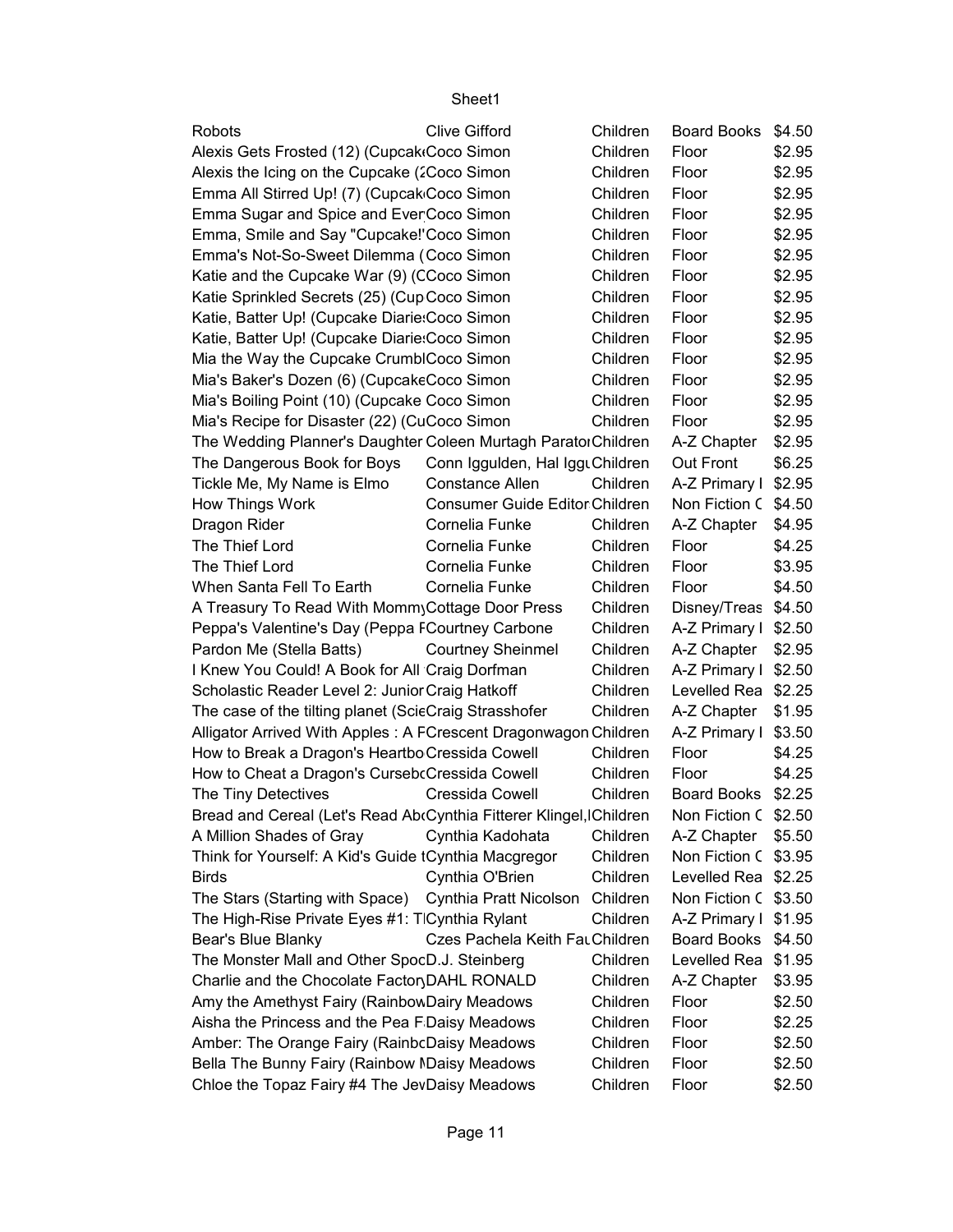Chloe: The Topaz Fairy (Rainbow Daisy Meadows Crystal The Snow Fairy (Rainbow Daisy Meadows Dance Fairies #4: Tasha the Tap Daisy Meadows Dance Fairies Bethany The Ballet Daisy Meadows Inky: The Indigo Fairy (Rainbow MDaisy Meadows Kylie The Carnival Fairy (Rainbow Daisy Meadows Lucy the Diamond Fairy Daisy Meadows Molly the Goldfish Fairy Daisy Meadows Ocean Fairies #1: Ally the Dolphir Daisy Meadows Penny the Pony Fairy (Pet Fairies Daisy Meadows Princess Fairies #2: Cassidy the CDaisy Meadows Princess Fairies #4: Elisa the RoyDaisy Meadows Rainbow Magic Special Edition: BDaisy Meadows Rainbow Magic Special Edition: BDaisy Meadows Rainbow Magic Special Edition: HDaisy Meadows Rainbow Magic Special Edition: HDaisy Meadows Rainbow Magic Special Edition: J<sub>'</sub>Daisy Meadows Rainbow Magic Special Edition: LiDaisy Meadows Rainbow Magic Special Edition: NDaisy Meadows Rainbow Magic Special Edition: NDaisy Meadows Rainbow Magic Special Edition: PDaisy Meadows Ruby the Red Fairy (Rainbow Ma(Daisy Meadows Scarlett the Garnet Fairy (Rainbo Daisy Meadows Sky: The Blue Fairy (Rainbow Ma Daisy Meadows Sky: The Blue Fairy (Rainbow Ma Daisy Meadows Sky: The Blue Fairy (Rainbow Ma Daisy Meadows Skyler the Fireworks Fairy (RainboDaisy Meadows Sophie: The Sapphire Fairy (Rain Daisy Meadows Sunny: The Yellow Fairy (Rainbov Daisy Meadows The Earth Fairies #2: Isabella the Daisy Meadows The Earth Fairies  $#4$ : Coral the R $\n$ Daisy Meadows The Fashion Fairies #4: Alexa the Daisy Meadows The Sugar & Spice Fairies #6: La Daisy Meadows Heck: Where the Bad Kids Go Dale E. Basye MY DOLL IS LOST (Sesame StreDan Elliott Secrets of Dripping Fang, Book SDan Greenburg My Weird School #1: Miss Daisy I Dan Gutman The Genius Files: Mission UnstopDan Gutman Ankylosaur Attack (Tales of Prehi: Daniel Loxton Lizzie The Elephant (IT'S A WILDDaniela De Luca Now You See It! Puppies & Kitten Dara Foster Captain Underpants and the AttacDav Pilkey Captain Underpants and the Big, IDav Pilkey Captain Underpants and the Big, IDav Pilkey Captain Underpants and the Big, Dav Pilkey Captain Underpants and the Big, IDav Pilkey Captain Underpants and the Big, IDav Pilkey

| Children | Floor         | \$2.50 |
|----------|---------------|--------|
| Children | Floor         | \$2.50 |
| Children | Floor         | \$1.95 |
| Children | Floor         | \$2.50 |
| Children | Floor         | \$2.50 |
| Children | Floor         | \$3.50 |
| Children | Floor         | \$2.50 |
| Children | Floor         | \$2.25 |
| Children | Floor         | \$2.50 |
| Children | Floor         | \$2.50 |
| Children | Floor         | \$2.50 |
| Children | Floor         | \$2.50 |
| Children | Floor         | \$2.25 |
| Children | Floor         | \$3.50 |
| Children | Floor         | \$3.50 |
| Children | Floor         | \$2.95 |
| Children | Floor         | \$2.95 |
| Children | Floor         | \$2.95 |
| Children | Floor         | \$3.50 |
| Children | Floor         | \$2.95 |
| Children | Floor         | \$2.95 |
| Children | Floor         | \$2.50 |
| Children | Floor         | \$2.25 |
| Children | Floor         | \$2.50 |
| Children | Floor         | \$2.50 |
| Children | Floor         | \$2.25 |
| Children | Floor         | \$2.95 |
| Children | Floor         | \$2.25 |
| Children | Floor         | \$2.50 |
| Children | Floor         | \$2.50 |
| Children | Floor         | \$2.50 |
| Children | Floor         | \$2.50 |
| Children | Floor         | \$2.25 |
| Children | A-Z Chapter   | \$2.95 |
| Children | A-Z Primary I | \$2.25 |
| Children | A-Z Chapter   | \$4.50 |
| Children | A-Z Chapter   | \$2.25 |
| Children | A-Z Chapter   | \$3.50 |
| Children | Non Fiction C | \$3.95 |
| Children | A-Z Primary I | \$3.50 |
| Children | A-Z Chapter   | \$2.95 |
| Children | Floor         | \$3.95 |
| Children | Floor         | \$3.95 |
| Children | Floor         | \$3.95 |
| Children | Floor         | \$3.95 |
| Children | Floor         | \$3.95 |
| Children | Floor         | \$3.95 |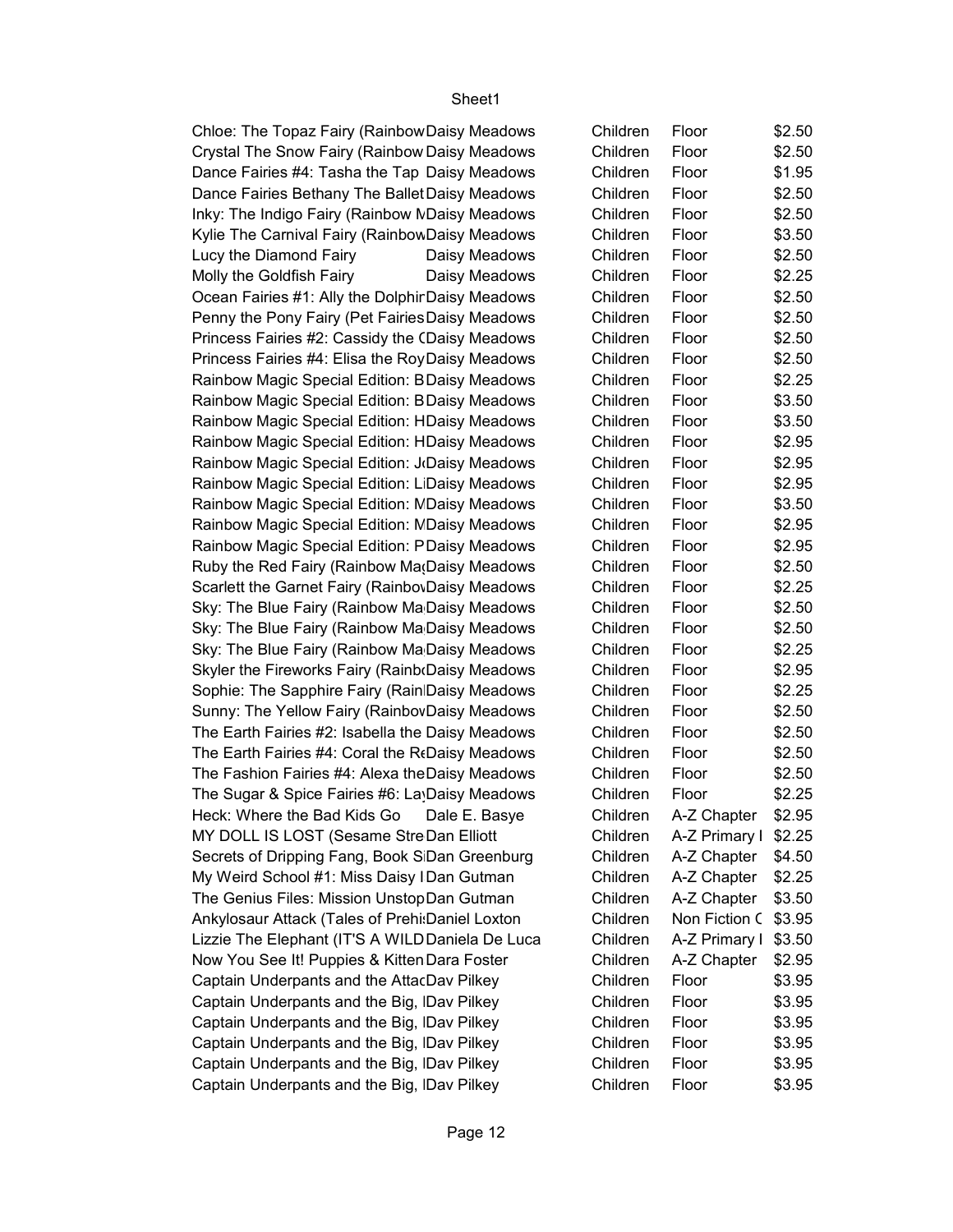| Captain Underpants and the Big, IDav Pilkey                      |                | Children | Floor                | \$3.95 |
|------------------------------------------------------------------|----------------|----------|----------------------|--------|
| Captain Underpants and the Big, IDav Pilkey                      |                | Children | Floor                | \$3.95 |
| Captain Underpants and the InvasDav Pilkey                       |                | Children | Floor                | \$5.50 |
| Captain Underpants and the InvasDav Pilkey                       |                | Children | Floor                | \$3.95 |
| Captain Underpants and the Peril Dav Pilkey                      |                | Children | Floor                | \$3.25 |
| Captain Underpants and the Peril Dav Pilkey                      |                | Children | Floor                | \$3.95 |
| Captain Underpants and the Peril Dav Pilkey                      |                | Children | Floor                | \$3.95 |
| Captain Underpants and the Peril Dav Pilkey                      |                | Children | Floor                | \$3.95 |
| Captain Underpants and the Peril Dav Pilkey                      |                | Children | Floor                | \$3.95 |
| Captain Underpants and the Peril Dav Pilkey                      |                | Children | Floor                | \$3.95 |
| Captain Underpants and the Tyra Dav Pilkey                       |                | Children | Floor                | \$6.00 |
| Captain Underpants And The WraDav Pilkey                         |                | Children | Floor                | \$3.95 |
| Ricky Ricotta's Mighty Robot vs. TDav Pilkey                     |                | Children | Floor                | \$3.95 |
| Ricky Ricotta's Mighty Robot vs. TDav Pilkey                     |                | Children | Floor                | \$3.95 |
| Ricky Ricotta's Mighty Robot vs. TDav Pilkey                     |                | Children | Floor                | \$2.25 |
| Ricky Ricotta's Mighty Robot vs. TDav Pilkey                     |                | Children | Floor                | \$3.95 |
| The Adventures of Captain Under Dav Pilkey                       |                | Children | Floor                | \$3.50 |
| The Adventures of Captain Under Dav Pilkey                       |                | Children | Floor                | \$3.25 |
| The Adventures of Captain Under Dav Pilkey                       |                | Children | Floor                | \$3.50 |
| The Adventures of Captain Under Dav Pilkey                       |                | Children | Floor                | \$2.50 |
| The Adventures of Captain Under Dav Pilkey                       |                | Children | Floor                | \$3.50 |
| The Adventures of Captain Under Dav Pilkey                       |                | Children | Floor                | \$3.25 |
| The Adventures of Captain Under Dav Pilkey                       |                | Children | Floor                | \$3.95 |
| The Adventures of Captain Under Dav Pilkey                       |                | Children | Floor                | \$3.95 |
| The All New Captain Underpants Dav Pilkey                        |                | Children | Floor                | \$2.25 |
| The All New Captain Underpants Dav Pilkey                        |                | Children | Floor                | \$3.50 |
|                                                                  |                |          |                      | \$2.95 |
| The Captain Underpants Extra-CrDav Pilkey                        |                | Children | Floor                |        |
| The Captain Underpants Extra-CrDav Pilkey                        |                | Children | Floor                | \$3.95 |
| Twas the Night Before ThanksgiviDav Pilkey                       |                | Children | Special Occa \$3.50  |        |
| The Monster Encyclopedia                                         | Dave Branson   | Children | A-Z Primary I \$4.95 |        |
| <b>Alphabet Book</b>                                             | Dave King      | Children | Non Fiction C \$3.95 |        |
| Opposites: A Bugs Pop-up ConceDavid A. Carter                    |                | Children | A-Z Primary I \$2.95 |        |
| Missing Person (Point Crime: The David Belbin                    |                | Children | Non Fiction C \$2.25 |        |
| <b>Big Book of Science</b>                                       | David Cullen   | Children | Non Fiction C \$3.95 |        |
| DK Readers L3: Star Wars Rebel: David Fentiman                   |                | Children | A-Z Chapter   \$2.25 |        |
| A Kid's Guide to Exploring Chirica David George Gordon           |                | Children | Non Fiction C \$2.50 |        |
| ISS: International Space Station David Jefferis                  |                | Children | Non Fiction C \$2.95 |        |
| Robot Explorers                                                  | David Jefferis | Children | Non Fiction C \$2.95 |        |
| Fun with Fidget Spinners: 50 Sup David King, Katie Weeb Children |                |          | Spinner Rack \$3.50  |        |
| Little Froggy Explores the Big Wo David Kitz                     |                | Children | A-Z Primary I \$4.50 |        |
| Snowbound: The Tragic Story Of David Lavender                    |                | Children | A-Z Primary I \$2.95 |        |
| Chuckle and Cringe: SpongeBob': David Lewman                     |                | Children | A-Z Chapter   \$2.95 |        |
| Make It Pay!: Gold Dredge #4: KDavid Neufeld, Patrick HChildren  |                |          | Non Fiction C \$3.95 |        |
| Spotter's Guide to Dinosaurs                                     | David Norman   | Children | Non Fiction C \$2.00 |        |
| I Am Confident                                                   | David Parker   | Children | A-Z Primary I \$2.25 |        |
| I CAN LISTEN!!, The Best Me I C David Parker                     |                | Children | A-Z Primary I \$1.50 |        |
| I Can Make Good Choices! (The IDavid Parker                      |                | Children | A-Z Primary I \$2.25 |        |
|                                                                  |                |          |                      |        |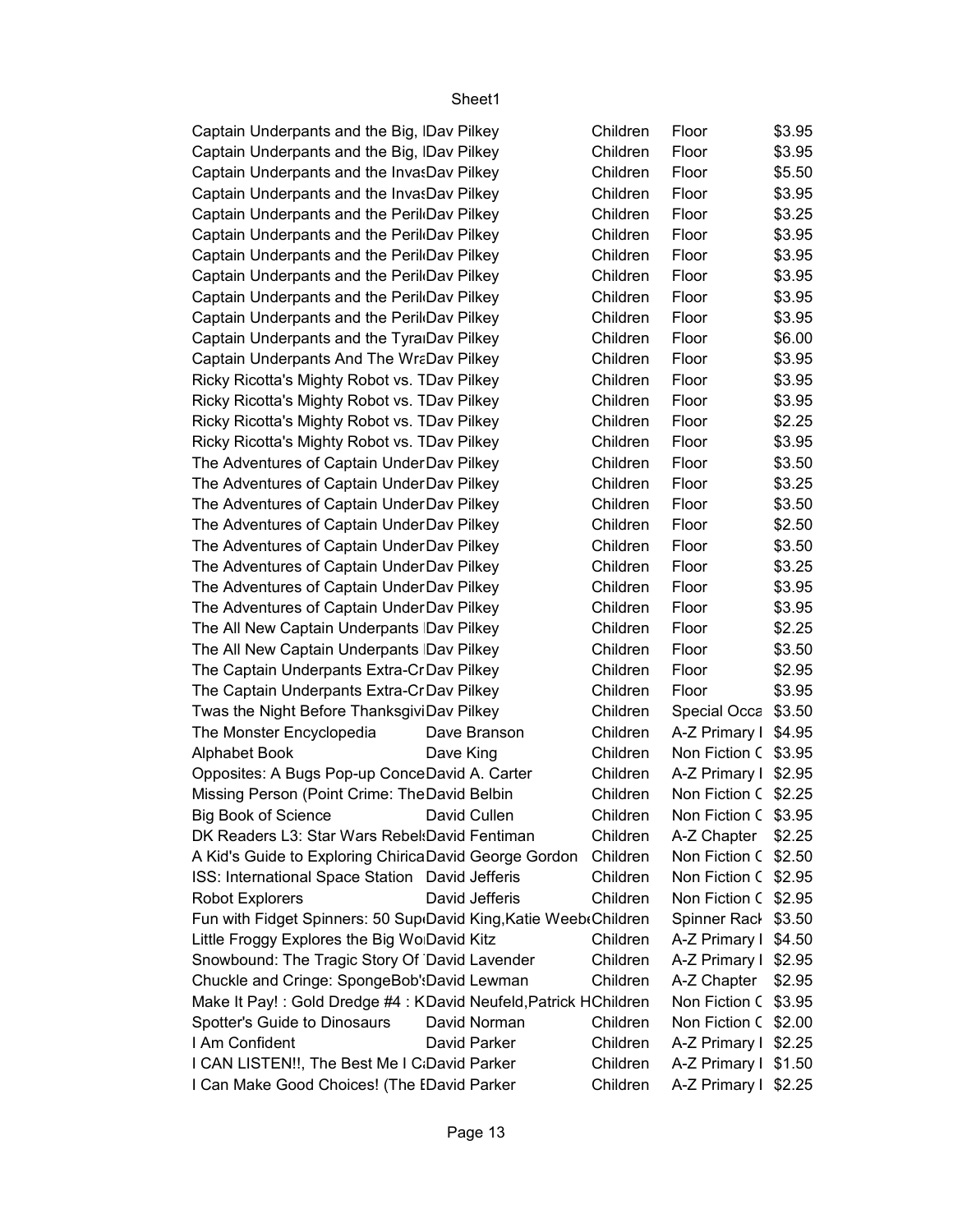| I Have Manners!                                                    | David Parker                      | Children | A-Z Primary I \$2.25 |        |
|--------------------------------------------------------------------|-----------------------------------|----------|----------------------|--------|
| Game Time: Making the Cut                                          | David Skuy                        | Children | A-Z Chapter          | \$3.95 |
| Beyond the Mask                                                    | David Ward                        | Children | A-Z Chapter          | \$1.95 |
| Dinosaurs On My Street                                             | David West                        | Children | A-Z Primary I        | \$2.50 |
| Elves Don't Wear Hard Hats (The Debbie Dadey, Marcia 1Children     |                                   |          | A-Z Chapter          | \$2.25 |
| Skeletons Don't Play Tubas (The Debbie Dadey, Marcia 1Children     |                                   |          | A-Z Chapter          | \$2.95 |
| Vampires Don't Wear Polka Dots Debbie Dadey, Marcia 1Children      |                                   |          | A-Z Chapter          | \$2.25 |
| Unicorns Don't Give Sleigh Rides Debbie Dadey, Marcia 1Children    |                                   |          | A-Z Chapter          | \$2.25 |
| Wizards Don't Need Computers (Debbie Dadey, Marcia T Children      |                                   |          | A-Z Chapter          | \$2.25 |
| Pure Dead Batty                                                    | Debi Gliori                       | Children | A-Z Chapter          | \$4.50 |
| Pure Dead Magic                                                    | Debi Gliori                       | Children | A-Z Chapter          | \$2.25 |
| <b>Pure Dead Wicked</b>                                            | Debi Gliori                       | Children | A-Z Chapter          | \$3.95 |
| Muddypaws and the Birthday PartDeborah Chancellor, SinChildren     |                                   |          | A-Z Primary I        | \$4.50 |
| Earthquakes (Scholastic Science Deborah Heiligman                  |                                   | Children | Levelled Rea \$2.25  |        |
| DK Adventures: Terrors of the De Deborah Lock                      |                                   | Children | Non Fiction C \$2.95 |        |
| DK Adventures: Terrors of the De Deborah Lock                      |                                   | Children | Non Fiction C \$2.95 |        |
| Pirate Mom (Step into Reading) Deborah Underwood                   |                                   | Children | Levelled Rea \$1.95  |        |
| Each Little Bird That Sings                                        | Deborah Wiles                     | Children | A-Z Chapter          | \$2.95 |
| Magic Carpet Race! (Shimmer an Delphine Finnegan                   |                                   | Children | Levelled Rea         | \$1.95 |
| The Faceless Ones. [Derek Land\Derek Landy                         |                                   | Children | A-Z Chapter          | \$4.50 |
| 365 TV Free Activities for Kids                                    | Di Hodges                         | Children | Non Fiction C        | \$2.95 |
| Wolven                                                             | Di Toft                           | Children | A-Z Chapter          | \$3.95 |
| Eight Days of Luke                                                 | Diana Wynne Jones                 | Children | A-Z Chapter          | \$3.50 |
| The Dalemark Quartet                                               | Diana Wynne Jones                 | Children | A-Z Chapter          | \$4.95 |
| Snakes, Salamanders & Lizards (Diane Burns                         |                                   | Children | Non Fiction C \$2.95 |        |
| No More Pencils, No More Books Diane De Groat                      |                                   | Children | A-Z Primary I \$2.25 |        |
| 101 Great Collectibles for Kids                                    | Diane L. Oswald                   | Children | Non Fiction C \$3.95 |        |
| The Secret Garden                                                  | Diane Molleson, Carolin (Children |          | A-Z Chapter          | \$3.95 |
| The Kids Book of Aboriginal PeopDiane Silvey                       |                                   | Children | Non Fiction C \$3.95 |        |
| The Kids Book of Aboriginal PeopDiane Silvey                       |                                   | Children | Non Fiction C \$4.50 |        |
| Turn it Loose: The Scientist in Ab: Diane Swanson                  |                                   | Children | Non Fiction C \$3.50 |        |
| Virtual Reality Magic (Saban's V.FDina Anastasio                   |                                   | Children | A-Z Chapter          | \$2.25 |
| History for kids: Ancient Egypt                                    | Dinobibi Publishing               | Children | Non Fiction C \$2.95 |        |
| Alladin Carry-Along Storybook                                      | Disney                            | Children | Disney/Treas \$2.95  |        |
| Disney Fairies: Pixie Hollow ReadDisney                            |                                   | Children | Levelled Rea \$4.50  |        |
| disney pixar treasury a collection (Disney                         |                                   | Children | Disney/Treas \$1.95  |        |
| disney pixar treasury a collection (Disney                         |                                   | Children | Disney/Treas \$1.95  |        |
| Disney Nursery Rhymes & Fairy TDisney Book Group                   |                                   | Children | Disney/Treas \$4.50  |        |
| The Inside Scoop (Hannah MontaDisney Book Group                    |                                   | Children | Spinner Rack \$2.95  |        |
| W.I.T.C.H. Crushes Speical #4 Disney Book Group                    |                                   | Children | Floor                | \$2.50 |
| World of Reading: Sofia the First : Disney Book Group, Ca Children |                                   |          | Levelled Rea \$1.95  |        |
| Ratatouille- Read Along                                            | Disney-Pixar                      | Children | A-Z Primary I \$2.25 |        |
| <b>Tinker Bell Look and Find</b>                                   | disney-storybook-artists Children |          | Look and Fin \$3.95  |        |
| Eyewitness Workbooks Ancient RDK                                   |                                   | Children | Non Fiction C \$3.50 |        |
| Follow the Trail: Baby Animals                                     | DK                                | Children | Board Books \$4.50   |        |
| Medieval Life (Eyewitness Workb(DK                                 |                                   | Children | Non Fiction C \$3.50 |        |
| My Art Book. (DK)                                                  | DK                                | Children | Non Fiction C \$3.95 |        |
| Night Sky Atlas: The Universe MaDK                                 |                                   | Children | Non Fiction C \$4.50 |        |
| Lego Star Wars Rebel Forces                                        | DK Book                           | Children | Out Front            | \$4.25 |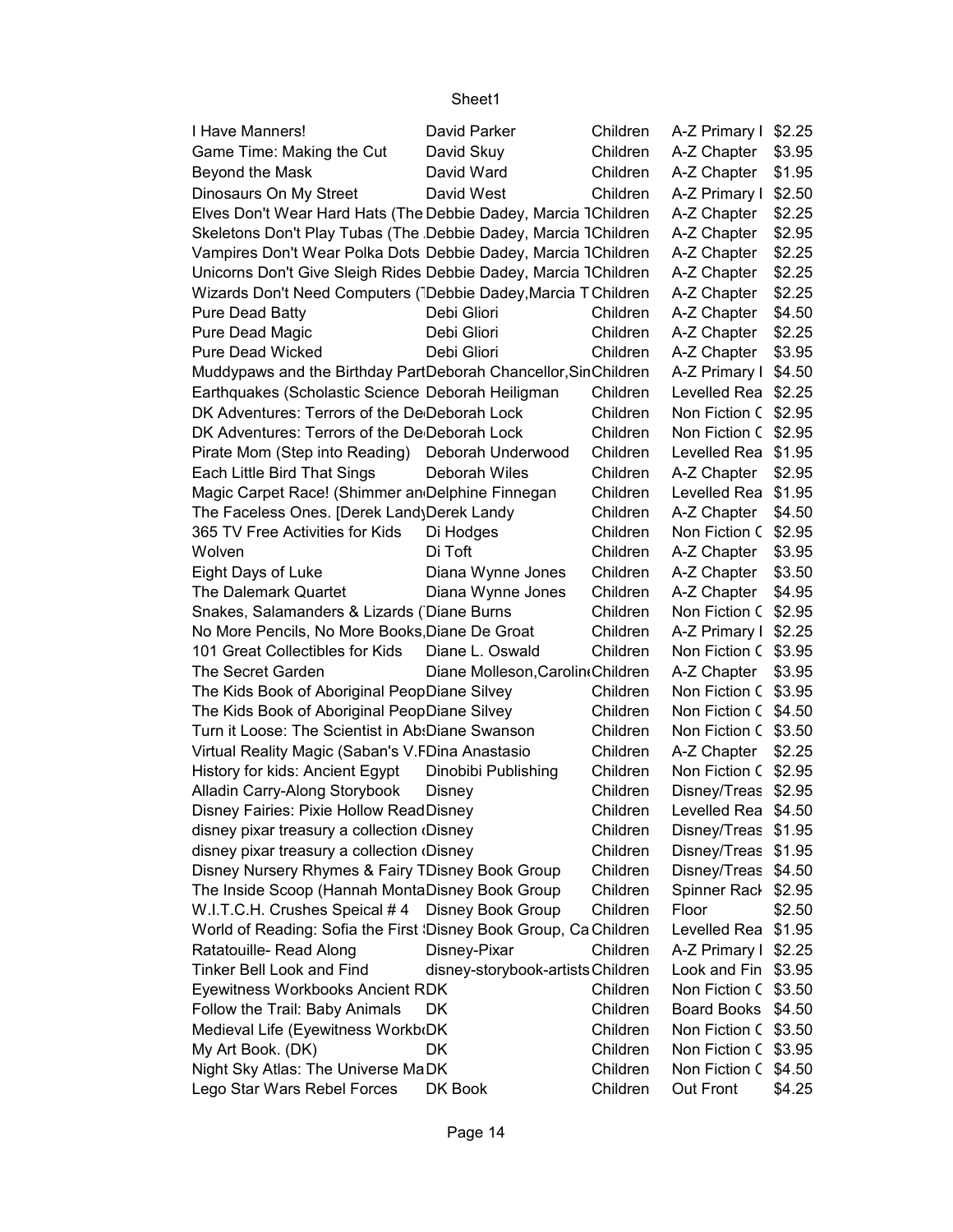| Earth & How It Works (See & ExpDK Publishing                        |                                           | Children | Non Fiction C \$2.95 |        |
|---------------------------------------------------------------------|-------------------------------------------|----------|----------------------|--------|
| Eye Wonder: Whales and DolphirDK Publishing                         |                                           | Children | Non Fiction C        | \$3.95 |
| Ideas That Changed the World DK Publishing                          |                                           | Children | Out Front            | \$5.50 |
| Secrets of the Fairy Ring                                           | Dominic Guard                             | Children | A-Z Primary I        | \$3.50 |
| Horse Dictionary: An A to Z of HolDon (editor) Harper               |                                           | Children | Non Fiction C        | \$3.50 |
| In the Lighthouse                                                   | Don Aker                                  | Children | A-Z Chapter          | \$1.95 |
| Of Things Not Seen (Gemini Bool Don Aker                            |                                           | Children | A-Z Chapter          | \$1.95 |
| Corduroy's Best Halloween Ever! Don Freeman                         |                                           | Children | Special Occa         | \$2.25 |
| Corduroy's Easter Party                                             | Don Freeman                               | Children | Special Occa         | \$2.25 |
| Duck-Billed Dinosaurs (Meet the IDon Lessem, John Bind Children     |                                           |          | Non Fiction C        | \$2.95 |
| REAL-LIFE HAUNTINGS, ExploreDon Roff                                |                                           | Children | Non Fiction C        | \$3.95 |
| Encyclopedia Brown Finds the CltDonald J. Sobol                     |                                           | Children | A-Z Chapter          | \$2.50 |
| Encyclopedia Brown Takes the C:Donald J. Sobol, Glenn / Children    |                                           |          | A-Z Chapter          | \$2.25 |
| Diary of a Worm                                                     | Doreen Cronin                             | Children | A-Z Primary I        | \$3.50 |
| My Little People School Bus : a LiDoris Tomaselli, Carolyn Children |                                           |          | <b>Board Books</b>   | \$2.95 |
| The Haunted House (Peanut Butt Dorothy Haas                         |                                           | Children | A-Z Chapter          | \$1.95 |
| Dogs on duty, soldiers best friend dorothy hinshaw patent Children  |                                           |          | Non Fiction C        | \$2.50 |
| Pat the Bunny (Touch and Feel B Dorothy Kunhardt                    |                                           | Children | <b>Board Books</b>   | \$2.95 |
| Prehistoric Life (Spotlights)                                       | Dougal Dixon                              | Children | Non Fiction C        | \$2.95 |
| Grandad's Prayers of the Earth Douglas Wood                         |                                           | Children | A-Z Primary I        | \$4.50 |
| The World of Plant Life (Inside LoDr Gerald Legg PhD                |                                           | Children | Non Fiction C        | \$3.95 |
| Monsterology: The Complete Boo Dr. Ernest Drake                     |                                           | Children | Out Front            | \$5.95 |
| In a People House (Bright & Early Dr. Seuss                         |                                           | Children | A-Z Primary I        | \$3.95 |
| Oh, the Thinks You Can Think!                                       | Dr. Seuss                                 | Children | A-Z Primary I        | \$3.95 |
| Chicken Run: Classic Edition                                        | <b>DreamWorks</b>                         | Children | A-Z Primary I        | \$3.95 |
| DreamWorks The Adventures of IDreamWorks                            |                                           | Children | Spinner Rack         | \$5.50 |
| <b>TheNew Calf</b>                                                  | Dueck, Adele                              | Children | A-Z Chapter          | \$1.95 |
| <b>Stuart Little</b>                                                | E. B White                                | Children | A-Z Chapter          | \$2.95 |
| Boas (Amazing Snakes)                                               | Edited                                    | Children | Non Fiction C        | \$1.95 |
| Jumping Spiders (Spiders Discov Edited                              |                                           | Children | Non Fiction C        | \$1.95 |
| Mummies (Mile 4, First Chapter B Edith Kunhardt                     |                                           | Children | Levelled Rea         | \$1.95 |
| The Railway Children (Scholastic Edith Nesbit                       |                                           | Children | A-Z Chapter          | \$3.95 |
| The New Baby Calf                                                   | <b>Edith Newlin Chase</b>                 | Children | A-Z Primary I        | \$2.25 |
| Brainy Baby My Left Brain Book (IEdith Reynolds, M. S. RtChildren   |                                           |          | <b>Board Books</b>   | \$2.50 |
| Encyclopaedia Britannica Interact Editors of Encyclopaedi Children  |                                           |          | Non Fiction C \$3.50 |        |
| Disney Frozen - Anna's Friends SEditors of Phoenix InteriChildren   |                                           |          | Board Books          | \$3.95 |
| Disney Princess - Tangled Look a Editors of Phoenix InteriChildren  |                                           |          | Look and Fin         | \$2.25 |
| Peanuts - It's the Great Pumpkin, Editors of Phoenix InteriChildren |                                           |          | Special Occa         | \$2.50 |
| <b>Best Loved Children's Stories</b>                                | <b>Editors of Publications I Children</b> |          | Disney/Treas         | \$4.50 |
| My First Encyclopedia                                               | <b>Editors of Publications I Children</b> |          | Non Fiction C        | \$3.50 |
| Blippi: Happy Easter! (Board Bool Editors of Studio Fun In Children |                                           |          | <b>Board Books</b>   | \$2.25 |
| Puffin Modern Classics the Little (Edward Ardizzone, Aing Children  |                                           |          | A-Z Chapter          | \$1.95 |
| Stories for Six Year Olds (TreasurEdward Blishen, Nancy IChildren   |                                           |          | A-Z Chapter          | \$3.25 |
| Earth, Sun and Stars (Primary sci-Edward P Ortleb                   |                                           | Children | Non Fiction C        | \$3.25 |
| Seasons and Living Things (Prim&Edward P Ortleb                     |                                           | Children | Non Fiction C \$3.25 |        |
| Car Smarts: Activities for Kids on Edwin J. C. Sobey                |                                           | Children | Non Fiction C \$3.50 |        |
| <b>Thomas and Friends</b>                                           | Egmont                                    | Children | Disney/Treas         | \$3.95 |
| Animal Riddles (KidsWorld)                                          | <b>Einstein Sisters</b>                   | Children | Board Books          | \$2.95 |
| Weird Facts About the Human BoEinstein Sisters                      |                                           | Children | Non Fiction C \$2.95 |        |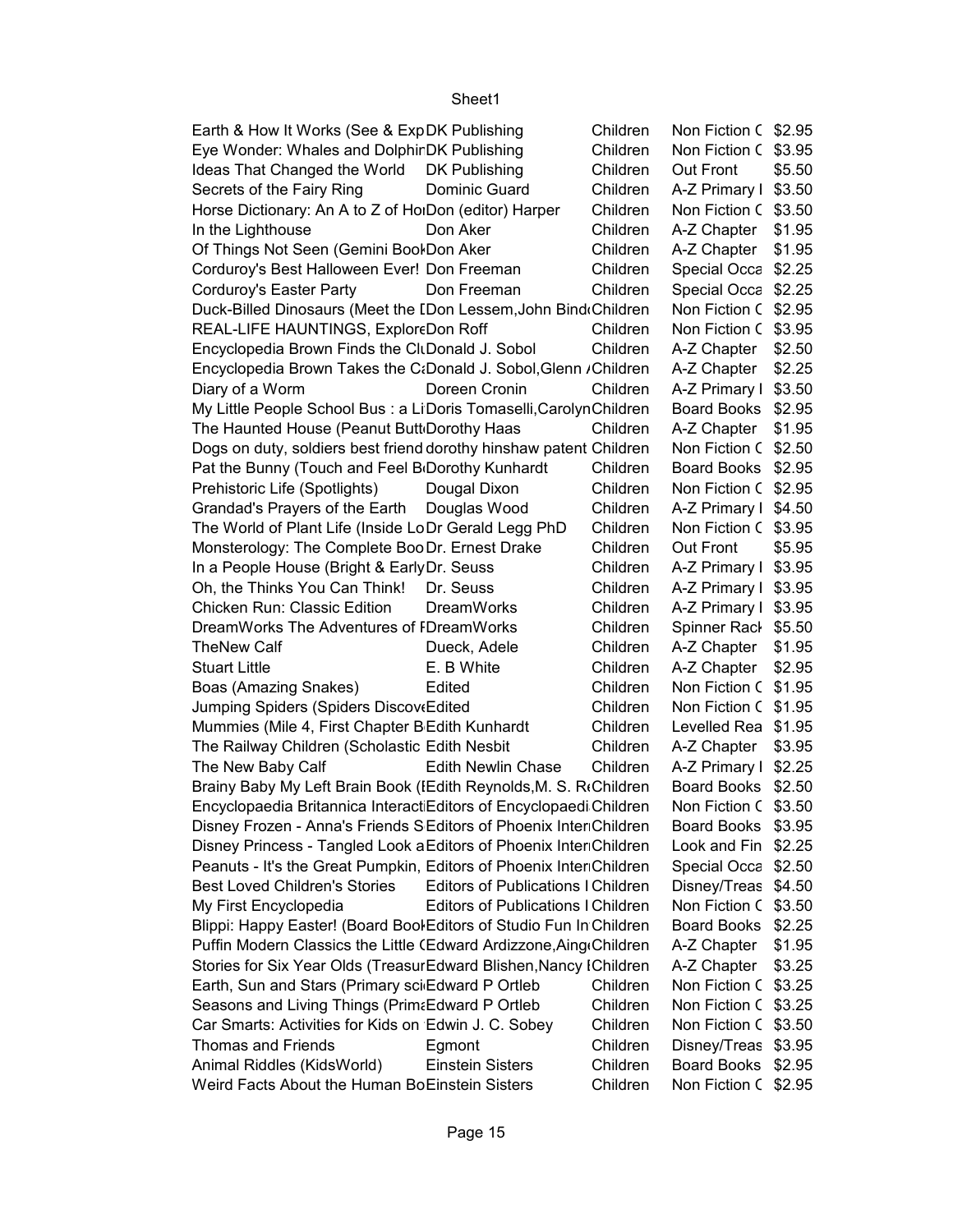| I Am Utterly Unique: Celebrating tElaine Marie Larson              |                                   | Children | A-Z Primary I \$2.95 |        |
|--------------------------------------------------------------------|-----------------------------------|----------|----------------------|--------|
| Discovering Canada's Trading Pa Elaine Ursel                       |                                   | Children | Non Fiction C \$3.50 |        |
| Pollyanna (Puffin Classics)                                        | Eleanor H. Porter                 | Children | A-Z Chapter          | \$2.50 |
| Sammy Feral's Diaries of Weird: IEleanor Hawken                    |                                   | Children | A-Z Chapter          | \$5.50 |
| Sammy Feral's Diaries of Weird: YEleanor Hawken                    |                                   | Children | A-Z Chapter          | \$5.50 |
| <b>Shakespeare's Secret</b>                                        | Elise Broach                      | Children | A-Z Chapter          | \$4.50 |
| <b>Totally Crushed</b>                                             | Eliza Willard                     | Children | A-Z Chapter          | \$2.25 |
| LEGO Star Wars: Attack of the CIElizabeth Dowsett                  |                                   | Children | A-Z Chapter          | \$2.25 |
| LEGO Star Wars: Revenge of the Elizabeth Dowsett                   |                                   | Children | A-Z Chapter          | \$2.25 |
| The Little White Horse                                             | Elizabeth Goudge                  | Children | A-Z Chapter          | \$2.95 |
| The Good Luck Pony (Magic ChaiElizabeth Koda-Callan                |                                   | Children | A-Z Chapter          | \$2.95 |
| Crusade                                                            | Elizabeth Laird                   | Children | A-Z Chapter          | \$3.95 |
| Colossal Canada: 100 Epic Facts Elizabeth MacLeod                  |                                   | Children | Non Fiction C \$2.95 |        |
| Colossal Canada: 100 Epic Facts Elizabeth MacLeod                  |                                   | Children | Non Fiction C \$2.95 |        |
| Tower Power: Tales from the TowElizabeth Newbery                   |                                   | Children | Non Fiction C \$2.50 |        |
| Happy Sparkling Halloween (SparElizabeth Spurr                     |                                   | Children | Board Books \$2.50   |        |
| Happy Sparkling Halloween (SparElizabeth Spurr                     |                                   | Children | Board Books \$2.50   |        |
| How to Take the Grrrr Out of Ang(Elizabeth Verdick, Marjo Children |                                   |          | A-Z Chapter   \$3.50 |        |
| Bright Colors (Matching Pictures) Ella Goldberg                    |                                   | Children | Board Books \$3.95   |        |
| <b>DIY Kids</b>                                                    | Ellen Lupton, Julia LuptcChildren |          | Non Fiction C \$4.95 |        |
| Galaxy Quest (Dreamworks)                                          | Ellen Weiss                       | Children | A-Z Chapter   \$1.95 |        |
| A Coyote's in the House                                            | Elmore Leonard                    | Children | A-Z Chapter   \$4.50 |        |
| Percy and the Five Houses                                          | Else Holmelund Minarik Children   |          | A-Z Primary I \$2.25 |        |
| Meerkat Mail                                                       | <b>Emily Gravett</b>              | Children | A-Z Primary I \$3.95 |        |
| How To Draw Deltora Monsters                                       | <b>Emily Rodda</b>                | Children | Non Fiction C \$2.95 |        |
| The Unicorn (Fairy Realm, Book 6Emily Rodda                        |                                   | Children | A-Z Chapter   \$2.25 |        |
| Scooby Doo (Look and Find)                                         | Emily Thornton Calvo, JcChildren  |          | Look and Fin \$4.50  |        |
| SPORTS BLAST 3D                                                    | Emma Carmichael                   | Children | Non Fiction C \$3.25 |        |
| LEGO Star Wars: Return of the J Emma Grange                        |                                   | Children | A-Z Chapter   \$2.25 |        |
| Bears (Usborne Beginners)                                          | Emma Helbrough                    | Children | Levelled Rea \$2.25  |        |
| Felicity Wishes Secrets and SurprEmma Thomson                      |                                   | Children | Board Books \$2.95   |        |
| Christina's Kite: and Other Stories Enid Blyton                    |                                   | Children | A-Z Chapter          | \$4.50 |
| The Riddle of the Hollow Tree (YcEnid Blyton                       |                                   | Children | A-Z Chapter          | \$3.95 |
| <b>Artemis Fowl</b>                                                | Eoin Colfer                       | Children | A-Z Chapter          | \$4.50 |
| Artemis Fowl (new cover)                                           | Eoin Colfer                       | Children | A-Z Chapter   \$4.25 |        |
| Half-Moon Investigations                                           | Eoin Colfer                       | Children | A-Z Chapter          | \$3.95 |
| The Artemis Fowl Files: The UltimEoin Colfer                       |                                   | Children | A-Z Chapter          | \$5.50 |
| The Eternity Code (Artemis Fowl, Eoin Colfer                       |                                   | Children | A-Z Chapter          | \$5.95 |
| The Supernaturalist                                                | Eoin Colfer                       | Children | A-Z Chapter          | \$3.95 |
| Pete the Cat Rocking in My SchocEric Litwin                        |                                   | Children | A-Z Primary I \$3.50 |        |
| Volcanoes! Mountains of Fire (SteEric Arnold                       |                                   | Children | Levelled Rea \$2.25  |        |
| Pete the Cat and His Four Groovy Eric Litwin                       |                                   | Children | A-Z Primary I \$3.50 |        |
| Pete the Cat and His Four Groovy Eric Litwin                       |                                   | Children | A-Z Primary I \$3.50 |        |
| Pete the Cat I Love My White ShcEric Litwin James Dean Children    |                                   |          | A-Z Primary I \$3.50 |        |
| Lance Dragon Defends His Castle Eric Mark Braun                    |                                   | Children | A-Z Primary I \$4.50 |        |
| Camp 30                                                            | <b>Eric Walters</b>               | Children | A-Z Chapter          | \$3.25 |
| Camp X                                                             | <b>Eric Walters</b>               | Children | A-Z Chapter          | \$4.50 |
| Camp X: Trouble in Paradise                                        | <b>Eric Walters</b>               | Children | A-Z Chapter          | \$2.95 |
| Off Season (Orca Young Reader) Eric Walters                        |                                   | Children | A-Z Chapter          | \$2.25 |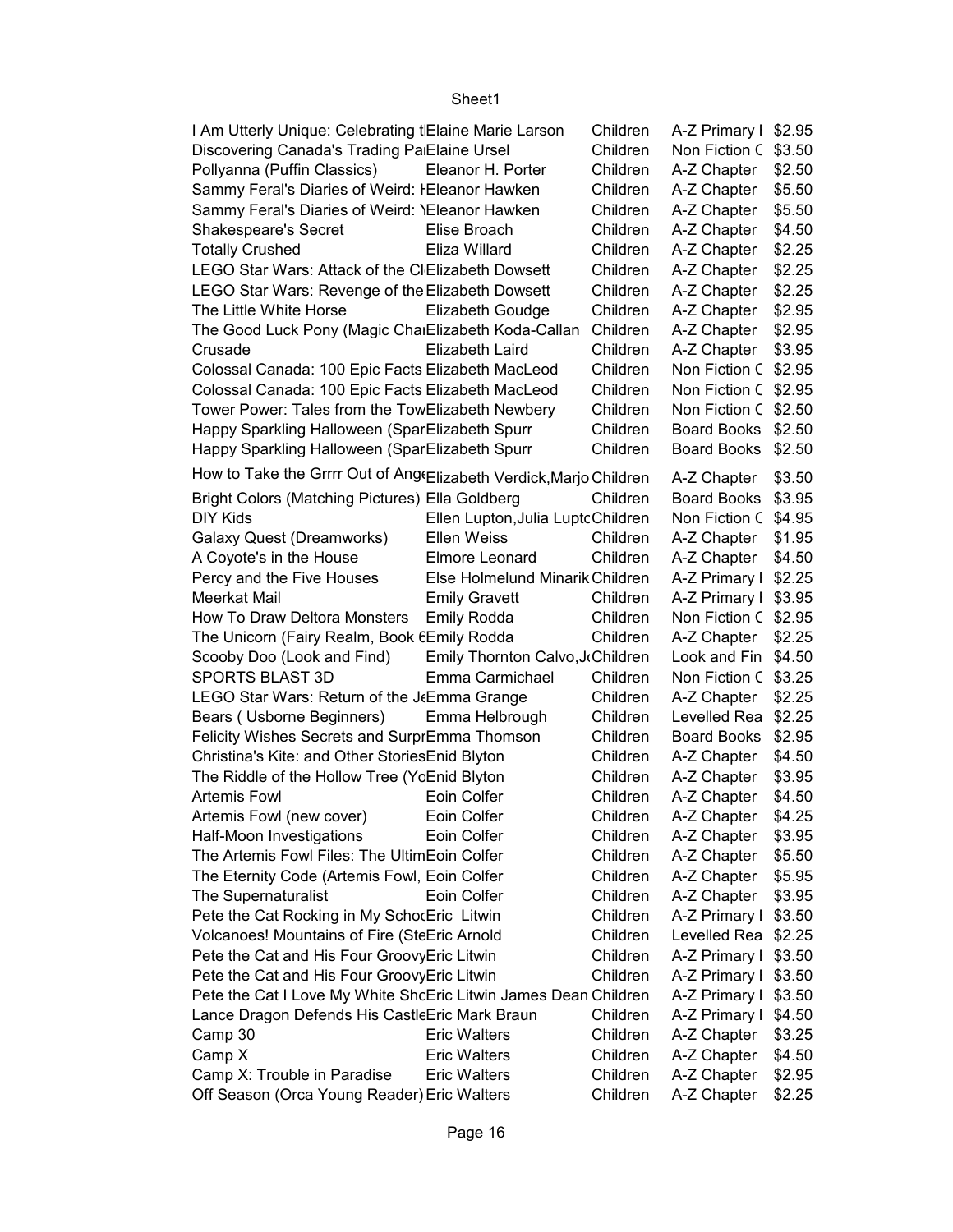|         | <b>Tiger Town</b>                                                  | <b>Eric Walters</b>              | Children | A-Z Chapter            | \$3.95           |
|---------|--------------------------------------------------------------------|----------------------------------|----------|------------------------|------------------|
|         | <b>Tiger Trap</b>                                                  | <b>Eric Walters</b>              | Children | A-Z Chapter            | \$3.95           |
|         | <b>Red River Ransom</b>                                            | Eric Wilson                      | Children | A-Z Chapter            | \$3.95           |
| ~~NEW~~ | Hockey Trivia for Kids                                             | Eric Zweig                       | Children | Non Fiction C \$1.95   |                  |
|         | Hockey Trivia for Kids                                             | Eric Zweig                       | Children | Non Fiction C \$1.95   |                  |
|         | Over The Hedge: There Goes The Erica David                         |                                  | Children | Levelled Rea \$1.95    |                  |
|         | The Junkyard Dog                                                   | Erika Tamar                      | Children | A-Z Chapter            | \$2.95           |
|         | Whales and Dolphins of Canada Erin Einstein                        |                                  | Children | Non Fiction C \$2.95   |                  |
|         | Meet Me At The Boardwalk                                           | Erin Haft                        | Children | A-Z Chapter            | \$3.95           |
|         | A Dangerous Path (Warriors #5) Erin Hunter                         |                                  | Children | Floor                  | \$4.95           |
|         | Long Shadows (Warriors, Power (Erin Hunter                         |                                  | Children | Floor                  | \$4.95           |
|         | Seekers: Return to the Wild #1: IsErin Hunter                      |                                  | Children | Floor                  | \$6.50           |
|         | Survivors #1: The Empty City                                       | Erin Hunter                      | Children | Floor                  | \$5.95           |
|         | Survivors #2: A Hidden Enemy                                       | Erin Hunter                      | Children | Floor                  | \$5.95           |
|         | Survivors #2: A Hidden Enemy                                       | Erin Hunter                      | Children | Floor                  | \$4.95           |
|         | Survivors #3: Darkness Falls                                       | Erin Hunter                      | Children | Floor                  | \$5.95           |
|         | Survivors #6: Storm of Dogs                                        | Erin Hunter                      | Children | Floor                  | \$4.95           |
|         | The Darkest Hour (Warriors, Bool Erin Hunter                       |                                  | Children | Floor                  | \$4.95           |
|         | The First Battle (Warriors: Dawn cErin Hunter                      |                                  | Children | Floor                  | \$6.50           |
|         | The Quest Begins (Seekers, Bool Erin Hunter                        |                                  | Children | Floor                  | \$6.50           |
|         | Twilight (Warriors: The New ProplErin Hunter                       |                                  | Children | Floor                  | \$4.95           |
|         | Warriors #6: The Darkest Hour                                      | Erin Hunter                      | Children | Floor                  | \$4.95           |
|         | Warriors: Omen of the Stars #2: FErin Hunter                       |                                  | Children | Floor                  | \$4.95           |
|         | Warriors: Omen of the Stars #4: SErin Hunter                       |                                  | Children | Floor                  | \$4.95           |
|         | Warriors: Power of Three #3: Out(Erin Hunter                       |                                  | Children | Floor                  | \$5.25           |
|         | Warriors: Power of Three #5: Lon Erin Hunter                       |                                  | Children | Floor                  | \$4.95           |
|         | Warriors: The New Prophecy #5: Erin Hunter                         |                                  | Children | Floor                  | \$4.95           |
|         | Warriors: The New Prophecy #6: Erin Hunter                         |                                  | Children | Floor                  | \$5.50           |
|         | Into the Woods (Warriors: Tigerst Erin Hunter, Dan Jolley Children |                                  |          | Floor                  | \$4.25           |
|         | Warriors: The Lost Warrior                                         | Erin Hunter, Dan Jolley Children |          | Floor                  |                  |
|         |                                                                    | Erin Hunter, Dan Jolley Children |          | Floor                  | \$4.25<br>\$4.25 |
|         | Warriors: Warrior's Refuge                                         |                                  | Children |                        |                  |
|         | Ethan's Story; My Life With AutisnEthan Rice                       |                                  |          | A-Z Primary I<br>Floor | \$2.25           |
|         | Space Explorers (The Magic SchcEva Moore                           |                                  | Children |                        | \$2.95           |
|         | Space Explorers (The Magic SchcEva Moore                           |                                  | Children | Floor                  | \$2.95           |
|         | The Search for the Missing Bones Eva Moore                         |                                  | Children | Floor                  | \$2.25           |
|         | The Truth about Bats (The Magic Eva Moore                          |                                  | Children | Floor                  | \$2.95           |
|         | The Truth about Bats (The Magic Eva Moore                          |                                  | Children | Floor                  | \$2.25           |
|         | The Summer of Riley                                                | Eve Bunting                      | Children | A-Z Chapter   \$2.95   |                  |
|         | Tiger by the Tail                                                  | F.A. Hayek                       | Children | A-Z Chapter   \$2.95   |                  |
|         | The Halloween Play                                                 | Felicia Bond                     | Children | Special Occa \$2.25    |                  |
|         | Protecting Trees & Forests (Usbo Felicity Brooks                   |                                  | Children | Non Fiction C \$2.25   |                  |
|         | Sandy's Incredible Shrinking Foot Femida Handy, Carol CaChildren   |                                  |          | A-Z Primary I \$4.50   |                  |
|         | Everybody is Different: A Book for Fiona Bleach                    |                                  | Children | Non Fiction C \$3.95   |                  |
|         | The Haunted House: 3-D Puzzle (Fiona Conboy                        |                                  | Children | Special Occa \$2.25    |                  |
|         | A Treasury of Five-Minute Stories Fiona Waters                     |                                  | Children | Disney/Treas \$2.75    |                  |
|         | That's Not My Bunny (Usborne Fiona Watt                            |                                  | Children | Board Books \$3.50     |                  |
|         | Thats Not My Mermaid                                               | Fiona Watt                       | Children | Board Books \$4.25     |                  |
|         | LITTLE PEOPLE BIG BOOK-ABCFISHER-PRICE                             |                                  | Children | Non Fiction C \$2.95   |                  |
|         | Serpent's Egg                                                      | Fitzgerald Joan McCurdChildren   |          | A-Z Chapter            | \$4.50           |
|         |                                                                    |                                  |          |                        |                  |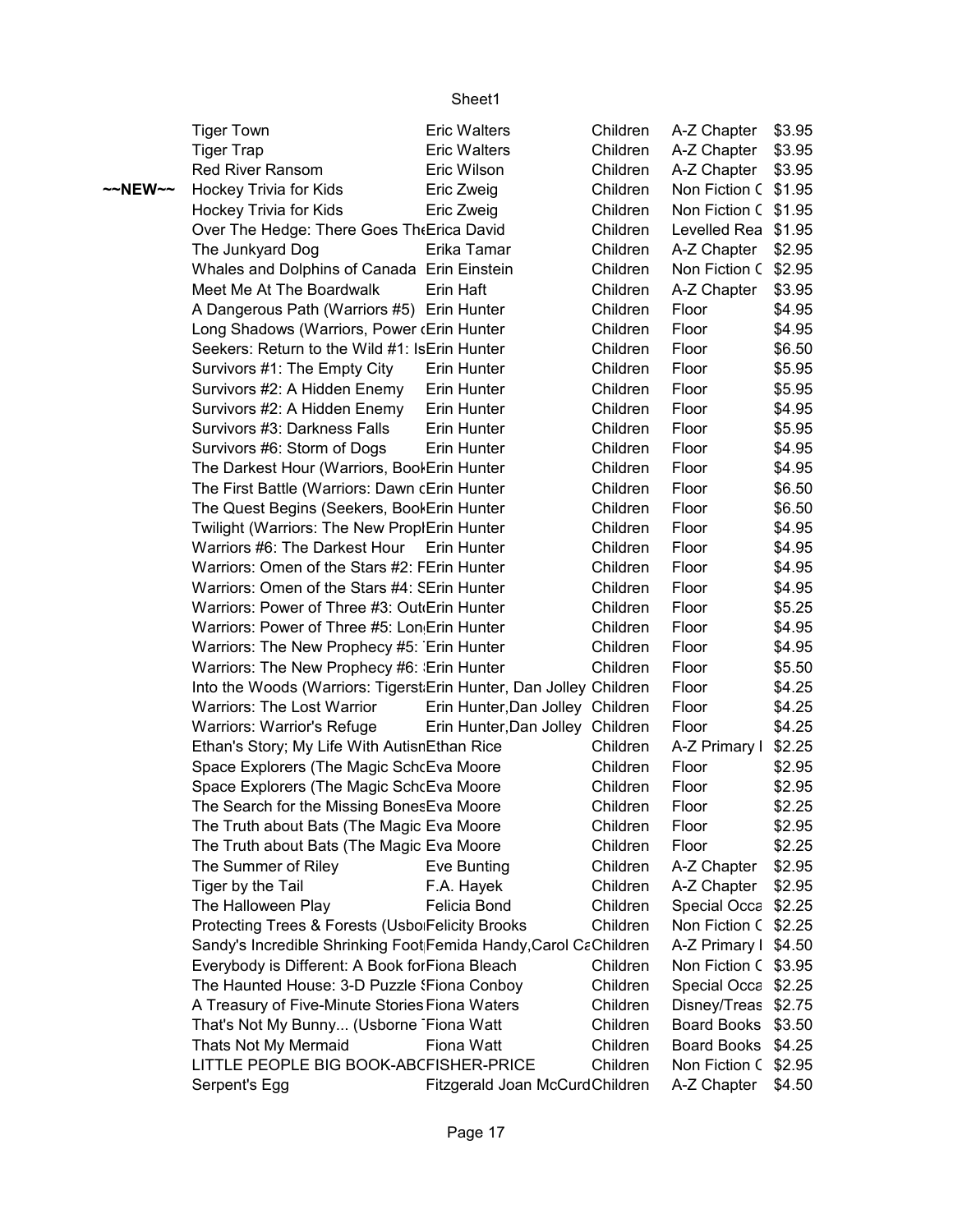| The Burning Crown                                                   | Fitzgerald McCurdy            | Children | A-Z Chapter          | \$5.50 |
|---------------------------------------------------------------------|-------------------------------|----------|----------------------|--------|
| Big Sisters Are the Best (Fiction PFran Manushkin                   |                               | Children | A-Z Primary I \$2.95 |        |
| A Little Princess (Hear It Read It (Frances Burnett, Naxos Children |                               |          | A-Z Chapter          | \$3.95 |
| Secret Garden                                                       | Frances Hodgson BurntChildren |          | A-Z Primary I \$3.95 |        |
| Racketty-Packetty House                                             | Frances Hodgson BurntChildren |          | A-Z Primary I \$3.95 |        |
| The Sleeping Army                                                   | Francesca Simon               | Children | A-Z Chapter          | \$4.50 |
| <b>Miss Popularity</b>                                              | FRANCESCO SEDITA Children     |          | A-Z Chapter          | \$1.95 |
| Apollo 13 Space Race (All AboarcFrancine Hughes                     |                               | Children | Levelled Rea         | \$2.25 |
| Whatever (Sweet Valley Jr. High IFrancine Pascal                    |                               | Children | Floor                | \$2.95 |
| Happy Birthday, Moon                                                | Frank Asch                    | Children | A-Z Primary I        | \$2.25 |
| Frogger (The Adventures of Bug a Frank B Edwards, Micke Children    |                               |          | A-Z Chapter          | \$2.50 |
| A Day in the Sun (Disney Frozen) Frank Berrios                      |                               | Children | Disney/Treas         | \$2.25 |
| Cosmic                                                              | <b>Frank Cottrell Boyce</b>   | Children | A-Z Chapter          | \$3.95 |
| Desert Life                                                         | Frank Greenaway               | Children | Non Fiction C \$2.95 |        |
| Always Inventing: The Truestory (Frank Murphy                       |                               | Children | Levelled Rea \$1.95  |        |
| Boardwalk Bust (Hardy Boys: All I Franklin W. Dixon                 |                               | Children | Floor                | \$2.95 |
| Danger on Vampire Trail (The HalFranklin W. Dixon                   |                               | Children | Floor                | \$3.95 |
| Danger on Vampire Trail (The HalFranklin W. Dixon                   |                               | Children | Floor                | \$3.95 |
| Danger on Vampire Trail (The HalFranklin W. Dixon                   |                               | Children | Floor                | \$3.95 |
| Extreme Danger (Hardy Boys: Un Franklin W. Dixon                    |                               | Children | Floor                | \$2.95 |
| Hardy Boys 21: The Clue of the BFranklin W. Dixon                   |                               | Children | Floor                | \$3.95 |
| Hardy Boys 50: Danger on Vampi Franklin W. Dixon                    |                               | Children | A-Z Chapter          | \$3.95 |
| Hardy Boys Mystery Stories #36: Franklin W. Dixon                   |                               | Children | Floor                | \$3.95 |
| Killer Mission: Book One in the KilFranklin W. Dixon                |                               | Children | Floor                | \$3.25 |
| Mystery of the Whale Tattoo (HariFranklin W. Dixon                  |                               | Children | Floor                | \$3.95 |
| Mystery of the Whale Tattoo (HariFranklin W. Dixon                  |                               | Children | Floor                | \$3.95 |
| Mystery of the Whale Tattoo (HariFranklin W. Dixon                  |                               | Children | Floor                | \$3.95 |
| The Clue in the Embers (Hardy BrFranklin W. Dixon                   |                               | Children | Floor                | \$3.95 |
| The Clue in the Embers (Hardy BrFranklin W. Dixon                   |                               | Children | Floor                | \$3.95 |
| The Clue in the Embers (Hardy BrFranklin W. Dixon                   |                               | Children | Floor                | \$3.95 |
| The Clue in the Embers (Hardy BrFranklin W. Dixon                   |                               | Children | Floor                | \$3.95 |
| The Clue in the Embers (Hardy BrFranklin W. Dixon                   |                               | Children | Floor                | \$4.05 |
| The Clue of the Broken Blade (ThFranklin W. Dixon                   |                               | Children | Floor                | \$3.95 |
| The Clue of the Screeching Owl (IFranklin W. Dixon                  |                               | Children | Floor                | \$3.95 |
| The Crisscross Shadow (The HardFranklin W. Dixon                    |                               | Children | Floor                | \$3.95 |
| The Great Airport Mystery (Hardy Franklin W. Dixon                  |                               | Children | Floor                | \$4.50 |
| The Hidden Harbor Mystery (HardFranklin W. Dixon                    |                               | Children | Floor                | \$3.95 |
| The Hooded Hawk Mystery (Hard Franklin W. Dixon                     |                               | Children | Floor                | \$3.95 |
| The House on the Cliff (Hardy Bo <sub>!</sub> Franklin W. Dixon     |                               | Children | Floor                | \$3.95 |
| The Mummy's Curse (Hardy Boys Franklin W. Dixon                     |                               | Children | Floor                | \$2.95 |
| The Mystery of the Aztec Warrior Franklin W. Dixon                  |                               | Children | Floor                | \$3.95 |
| The Mystery of the Flying ExpressFranklin W. Dixon                  |                               | Children | Floor                | \$3.95 |
| The Secret of Skull Mountain (HaıFranklin W. Dixon                  |                               | Children | Floor                | \$3.95 |
| The Secret of Wildcat Swamp (ThFranklin W. Dixon                    |                               | Children | Floor                | \$3.95 |
| The Secret Panel (Hardy Boys, BrFranklin W. Dixon                   |                               | Children | Floor                | \$3.95 |
| The Short-Wave Mystery (Hardy EFranklin W. Dixon                    |                               | Children | Floor                | \$3.95 |
| The Viking Symbol Mystery (Hard Franklin W. Dixon                   |                               | Children | Floor                | \$3.95 |
| The Viking Symbol Mystery (Hard Franklin W. Dixon                   |                               | Children | Floor                | \$3.95 |
| The Witchmaster's Key (The HarcFranklin W. Dixon                    |                               | Children | Floor                | \$3.95 |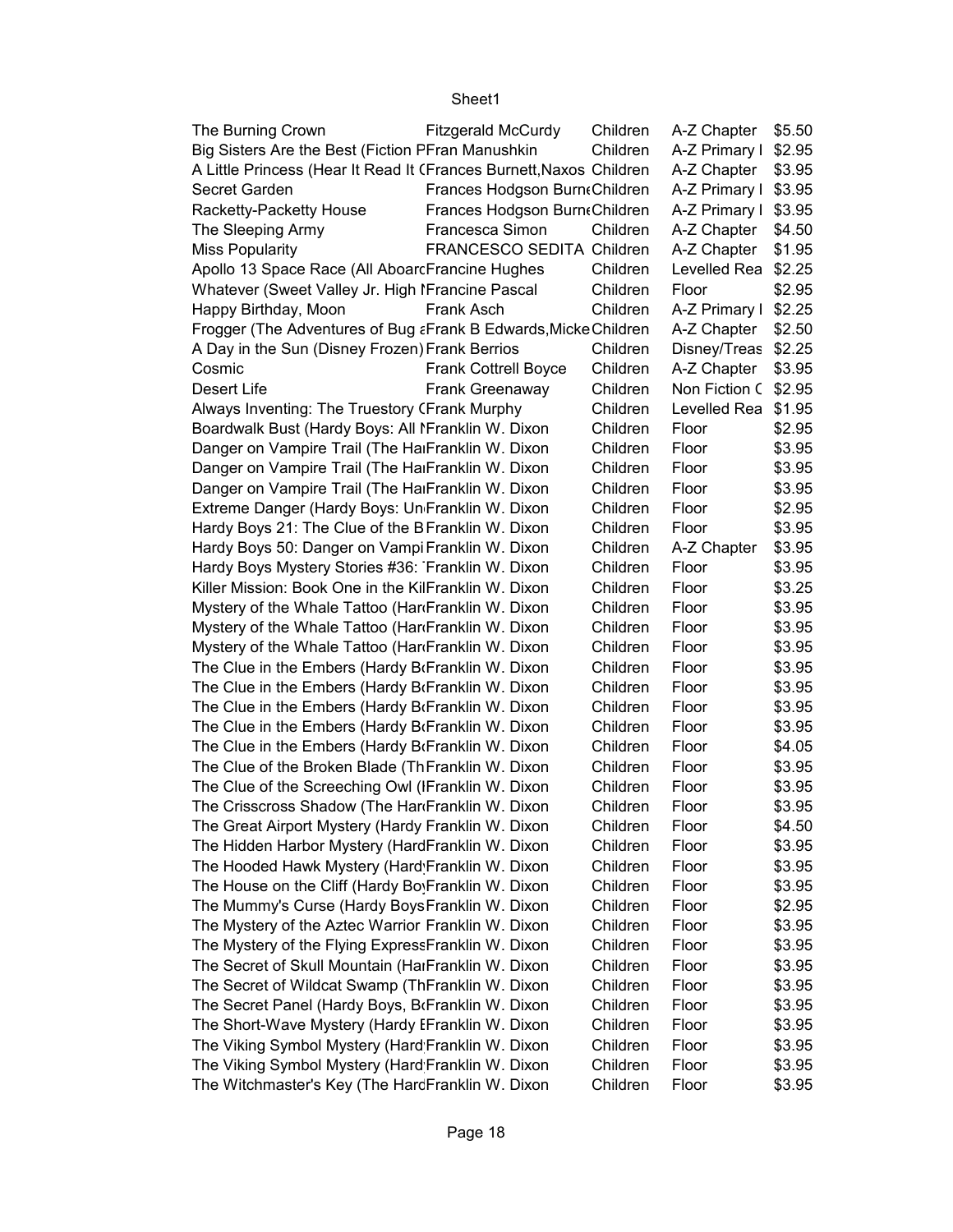| We Share in the Eucharist: Child/ Fransaoise Darcy-Berub Children  |                                |          | Special Occa         | \$2.25 |
|--------------------------------------------------------------------|--------------------------------|----------|----------------------|--------|
| Canadian Flyer Adventures #16: /Frieda Wishinsky                   |                                | Children | A-Z Chapter          | \$4.50 |
| Danger, Dinosaurs! (Canadian FlyFrieda Wishinsky                   |                                | Children | A-Z Chapter          | \$2.75 |
| Grampa Book Goes to Rideau HaFrooklage, Harry                      |                                | Children | A-Z Primary I        | \$2.25 |
| April (Conspiracy 365)                                             | Gabrielle Lord                 | Children | A-Z Chapter          | \$2.50 |
| Conspiracy 365: January                                            | Gabrielle Lord                 | Children | A-Z Chapter          | \$2.50 |
| <b>Busy Books Firehouse</b>                                        | Gaby Goldsack                  | Children | A-Z Primary I        | \$3.50 |
| Gage Canadian School Thesauru Gage Educational Publi Children      |                                |          | Non Fiction C        | \$3.95 |
| Ella Enchanted (Trophy Newbery) Gail Carson Levine                 |                                | Children | A-Z Chapter          | \$3.60 |
| Ella Enchanted (Trophy Newbery) Gail Carson Levine                 |                                | Children | A-Z Chapter          | \$2.95 |
| Dulcie's Taste of Magic (Disney F Gail Herman                      |                                | Children | Floor                | \$3.00 |
| Planet 51: Welcome to Planet 51 Gail Herman                        |                                | Children | Levelled Rea \$2.25  |        |
| The Magic School Bus Blows Its 1Gail Herman                        |                                | Children | A-Z Primary I \$2.25 |        |
| New Tracks for Thomas (Thomas Gail Herman, William HeChildren      |                                |          | A-Z Primary I \$2.25 |        |
| Animals (A First Discovery Book) Gallimard Jeunesse, ReiChildren   |                                |          | Non Fiction C \$1.95 |        |
| Sabriel (The Abhorsen Trilogy)                                     | Garth Nix                      | Children | A-Z Chapter          | \$4.25 |
| Who Pooped in the Sonoran DestGary D. Robson, Robert Children      |                                |          | Non Fiction C        | \$3.50 |
| Hatchet                                                            | Gary Paulsen                   | Children | A-Z Chapter          | \$2.50 |
|                                                                    | Gary Paulsen                   | Children | A-Z Chapter          | \$2.95 |
| Nightjohn (Sarny)<br>The River                                     |                                | Children |                      |        |
|                                                                    | Gary Paulsen                   |          | A-Z Chapter          | \$2.25 |
| The Voyage of the Frog                                             | Gary Paulsen                   | Children | A-Z Chapter          | \$2.50 |
| The Winter Room                                                    | <b>Gary Paulsen</b>            | Children | A-Z Chapter          | \$2.25 |
| Spirit Animals: The First Greenclo Gavin Brown                     |                                | Children | Floor                | \$1.00 |
| Catch a Falling Star: A Tale from Gayle Grass                      |                                | Children | A-Z Primary I        | \$2.95 |
| Hole in One a tale from the Iris the Gayle Grass                   |                                | Children | A-Z Primary I        | \$3.95 |
| Lucky Horseshoes: A Tale from th Gayle Grass                       |                                | Children | A-Z Primary I        | \$3.95 |
| A Friend for Frances (A Tale from Geoffrey Wills                   |                                | Children | A-Z Chapter          | \$2.95 |
| Philip's First Picture Atlas                                       | Geoffrey Young                 | Children | Non Fiction C        | \$3.95 |
| Our Guardian Angels (St. Joseph George Brundage                    |                                | Children | <b>Board Books</b>   | \$2.95 |
| Star Wars Episode 1: The Phant George Lucas                        |                                | Children | A-Z Chapter          | \$3.60 |
| Kapow!                                                             | George O'Connor                | Children | A-Z Primary I        | \$4.95 |
| Henry the Queen i <u>not</u> Corgi                                 | Georgie Crawley                | Children | A-Z Chapter          | \$4.50 |
| How to Draw Hot Wings                                              | Georgine; McKee Karen Children |          | Non Fiction C \$4.50 |        |
| The X-Ray Picture Book of Incred Gerald (written by); Dav Children |                                |          | Non Fiction C \$2.95 |        |
| <b>Blue Moon Mountain</b>                                          | Geraldine McCaughrearChildren  |          | A-Z Primary I \$3.95 |        |
| A Christmas Tale (Geronimo StiltoGeronimo Stilton                  |                                | Children | Floor                | \$3.95 |
| A Fabumouse Vacation for Geron Geronimo Stilton                    |                                | Children | Floor                | \$3.95 |
| A Fabumouse Vacation for Geron Geronimo Stilton                    |                                | Children | Floor                | \$3.75 |
| A Fabumouse Vacation for Geron Geronimo Stilton                    |                                | Children | Floor                | \$3.95 |
| A Very Merry Christmas (Geronim Geronimo Stilton                   |                                | Children | Floor                | \$3.50 |
| Cat and Mouse in a Haunted Hou Geronimo Stilton                    |                                | Children | Floor                | \$3.95 |
| Field Trip to Niagara Falls (GeroniGeronimo Stilton                |                                | Children | Floor                | \$3.95 |
| Geronimo and the Gold Medal MyGeronimo Stilton                     |                                | Children | Floor                | \$3.95 |
| Geronimo Stilton #56: Flight of the Geronimo Stilton               |                                | Children | Floor                | \$3.50 |
| Geronimo Stilton #60: The Treast Geronimo Stilton                  |                                | Children | Floor                | \$3.95 |
| Geronimo Stilton Spacemice #1: /Geronimo Stilton                   |                                | Children | Floor                | \$3.95 |
| Geronimo Stilton Special Edition: Geronimo Stilton                 |                                | Children | Floor                | \$3.75 |
| Geronimo Stilton Special Edition: Geronimo Stilton                 |                                | Children | Floor                | \$3.95 |
|                                                                    |                                |          |                      |        |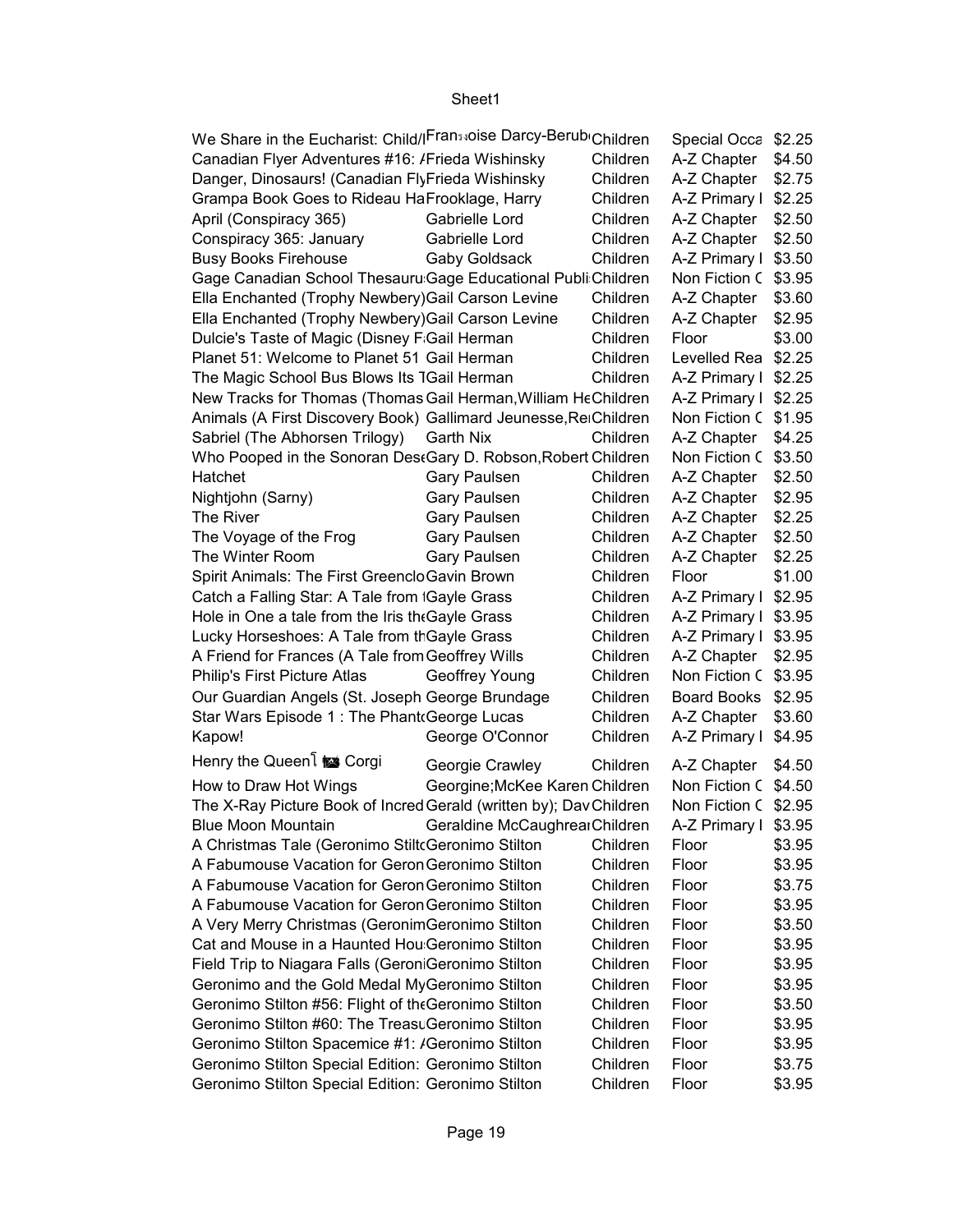| Geronimo Stilton, Secret Agent (CGeronimo Stilton               |                                | Children | Floor         | \$3.25 |
|-----------------------------------------------------------------|--------------------------------|----------|---------------|--------|
| Geronimo Stilton, Secret Agent (CGeronimo Stilton               |                                | Children | Floor         | \$3.95 |
| I'm Too Fond of My Fur! (Geronin Geronimo Stilton               |                                | Children | Floor         | \$3.95 |
| It's Halloween, You 'Fraidy MouseGeronimo Stilton               |                                | Children | Floor         | \$3.95 |
| It's Halloween, You 'Fraidy MouseGeronimo Stilton               |                                | Children | Floor         | \$3.95 |
| Lost Treasure of the Emerald EyeGeronimo Stilton                |                                | Children | Floor         | \$3.95 |
| Lost Treasure of the Emerald EyeGeronimo Stilton                |                                | Children | Floor         | \$3.75 |
| Lost Treasure of the Emerald EyeGeronimo Stilton                |                                | Children | Floor         | \$3.75 |
| Lost Treasure of the Emerald EyeGeronimo Stilton                |                                | Children | Floor         | \$3.95 |
| Lost Treasure of the Emerald EyeGeronimo Stilton                |                                | Children | Floor         | \$3.95 |
| Lost Treasure of the Emerald EyeGeronimo Stilton                |                                | Children | Floor         | \$3.95 |
| Lost Treasure of the Emerald EyeGeronimo Stilton                |                                | Children | Floor         | \$3.95 |
| Lost Treasure of the Emerald EyeGeronimo Stilton                |                                | Children | Floor         | \$3.95 |
| Lost Treasure of the Emerald EyeGeronimo Stilton                |                                | Children | Floor         | \$3.75 |
| Merry Christmas, Geronimo! (Ger Geronimo Stilton                |                                | Children | Floor         | \$3.95 |
| Merry Christmas, Geronimo! (GenGeronimo Stilton                 |                                | Children | Floor         | \$3.75 |
| Merry Christmas, Geronimo! (Ger Geronimo Stilton                |                                | Children | Floor         | \$3.95 |
| Paws Off, Cheddarface! (Geronim Geronimo Stilton                |                                | Children | Floor         | \$3.95 |
| Save the White Whale! (Geronim Geronimo Stilton                 |                                | Children | Floor         | \$3.75 |
| Shipwreck on the Pirate Islands ((Geronimo Stilton              |                                | Children | Floor         | \$3.95 |
| Singing Sensation (Geronimo StiltGeronimo Stilton               |                                | Children | Floor         | \$3.95 |
|                                                                 |                                | Children | Floor         |        |
| Surf's Up, Geronimo! (Geronimo {Geronimo Stilton                |                                |          |               | \$3.95 |
| Surf's Up, Geronimo! (Geronimo {Geronimo Stilton                |                                | Children | Floor         | \$3.95 |
| The Christmas Toy Factory (Gero Geronimo Stilton                |                                | Children | Floor         | \$3.95 |
| The Christmas Toy Factory (Gero Geronimo Stilton                |                                | Children | Floor         | \$3.95 |
| The Curse of the Cheese Pyramic Geronimo Stilton                |                                | Children | Floor         | \$3.95 |
| The Giant Diamond Robbery (GerGeronimo Stilton                  |                                | Children | Floor         | \$3.50 |
| The Kingdom of Fantasy (Geronin Geronimo Stilton                |                                | Children | Floor         | \$6.00 |
| The Phantom of the Subway (Ger Geronimo Stilton                 |                                | Children | Floor         | \$3.95 |
| The Search for Sunken Treasure Geronimo Stilton                 |                                | Children | Floor         | \$3.95 |
| The Search for Sunken Treasure Geronimo Stilton                 |                                | Children | Floor         | \$3.95 |
| The Secret of Cacklefur Castle (GGeronimo Stilton               |                                | Children | Floor         | \$3.75 |
| The Secret of Cacklefur Castle (GGeronimo Stilton               |                                | Children | Floor         | \$3.95 |
| The Secret of Cacklefur Castle (GGeronimo Stilton               |                                | Children | Floor         | \$3.95 |
| The Thirteen Ghosts (Creepella viGeronimo Stilton               |                                | Children | Floor         | \$3.95 |
| The Woodshed Mystery (The Box Gertrude Cha Warner Children      |                                |          | A-Z Chapter   | \$1.95 |
| Boxcar Children: The mystery of tGertrude Chandler War Children |                                |          | A-Z Chapter   | \$1.95 |
| Mountain Top Mystery: The Boxc: Gertrude Chandler War Children  |                                |          | A-Z Chapter   | \$1.95 |
| The Camp-Out Mystery - Boxcar (Gertrude Chandler War Children   |                                |          | A-Z Chapter   | \$1.95 |
| The Canoe Trip Mystery                                          | Gertrude Chandler War Children |          | A-Z Chapter   | \$1.95 |
| The Dinosaur Mystery                                            | Gertrude Chandler War Children |          | A-Z Chapter   | \$1.95 |
| The Dinosaur Mystery                                            | Gertrude Chandler War Children |          | A-Z Chapter   | \$1.95 |
| The Lighthouse Mystery (Boxcar (Gertrude Chandler War Children  |                                |          | A-Z Chapter   | \$1.95 |
| Mike's Mystery (Boxcar Children NGertrude Chandler War Children |                                |          | A-Z Primary I | \$1.95 |
| Mike's Mystery (Boxcar Children MGertrude Chandler War Children |                                |          | A-Z Chapter   | \$1.95 |
| Mystery Ranch (The Boxcar Child Gertrude Warner                 |                                | Children | A-Z Chapter   | \$1.95 |
| Surprise Island (The Boxcar Child Gertrude Warner               |                                | Children | A-Z Chapter   | \$1.95 |
| The Mystery of the Hot Air Balloor Gertrude Warner              |                                | Children | A-Z Chapter   | \$1.95 |
| Poetry Stories for the Rug Rat the Gi Gi Mac                    |                                | Children | A-Z Primary I | \$2.95 |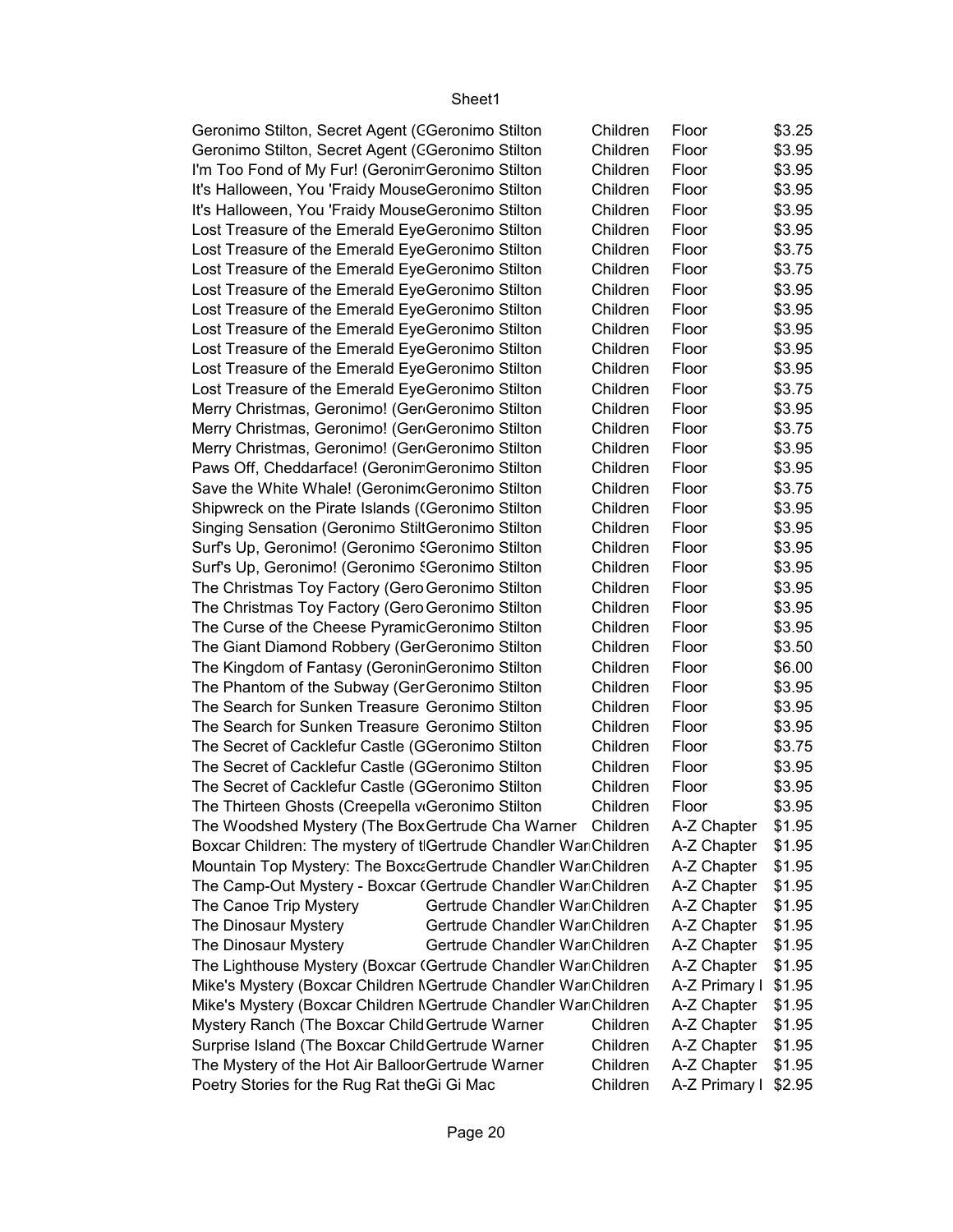| 20 Questions #2: Why Do Zebras Gilda Berger, Melvin Ber Children |                      |          | Levelled Rea \$1.95  |        |
|------------------------------------------------------------------|----------------------|----------|----------------------|--------|
| Animal Alphabet                                                  | <b>Gill Davies</b>   | Children | A-Z Chapter          | \$2.95 |
| Little Chick's Easter Surprise                                   | Gina Shaw            | Children | <b>Board Books</b>   | \$1.95 |
| VALLEY OF THE KINGS, VALLE Giovanna Magi                         |                      | Children | Non Fiction C        | \$2.50 |
| Ghoulfriends Forever (Monster Hi Gitty Daneshvari                |                      | Children | A-Z Chapter          | \$3.95 |
| Welcome to Starvation Lake (RoaGloria Whelan, Lynne CiChildren   |                      |          | Levelled Rea \$2.25  |        |
| Bert & the Broken Teapot (A SesaGolden Books                     |                      | Children | A-Z Primary I \$1.95 |        |
| Bugs Goes to the Dentist (A Gold Golden Books                    |                      | Children | A-Z Primary I \$2.25 |        |
| Puppy Birthday to You! (Paw Patr Golden Books                    |                      | Children | A-Z Primary I        | \$2.25 |
| Richard Scarry's To Market, to MaGolden Books                    |                      | Children | A-Z Primary I        | \$2.95 |
| <b>Stories to Cherish</b>                                        | Golden Books         | Children | <b>Board Books</b>   | \$4.50 |
| Three Little Pigs Rabbit Ears (Rat Golden Books                  |                      | Children | A-Z Primary I        | \$2.95 |
| Why Me?                                                          | Gomez. Rebecca       | Children | A-Z Chapter          | \$1.95 |
| Island II: Survival                                              | Gordon Korman        | Children | A-Z Chapter          | \$2.95 |
| Jackpot                                                          | Gordon Korman        | Children | A-Z Chapter          | \$4.25 |
| Macdonald Hall #2: Go Jump in th Gordon Korman                   |                      | Children | A-Z Chapter          | \$2.95 |
| Macdonald Hall #5: The Zucchini Gordon Korman                    |                      | Children | A-Z Chapter          | \$3.50 |
| Macdonald Hall #7: The Joke's OrGordon Korman                    |                      | Children | A-Z Chapter          | \$2.95 |
| One False Note (The 39 Clues, B <sub>Gordon</sub> Korman         |                      | Children | Floor                | \$3.50 |
| One False Note (The 39 Clues, B <sub>Gordon</sub> Korman         |                      | Children | Floor                | \$3.95 |
| One False Note (The 39 Clues, B <sub>Gordon</sub> Korman         |                      | Children | Floor                | \$4.95 |
| Shipwreck (Island, Book 1)                                       | Gordon Korman        | Children | A-Z Chapter          | \$2.95 |
| Supergifted                                                      | Gordon Korman        | Children | A-Z Chapter          | \$4.95 |
| Swindle                                                          | Gordon Korman        | Children | A-Z Chapter          | \$3.95 |
| The Emperor's Code (The 39 ClutGordon Korman                     |                      | Children | Floor                | \$4.95 |
| The Everest I: The Contest                                       | Gordon Korman        | Children | A-Z Chapter          | \$2.95 |
| The Medusa Plot (The 39 Clues: (Gordon Korman                    |                      | Children | Floor                | \$5.95 |
| This Can't Be Happening at MacCGordon Korman                     |                      | Children | Floor                | \$2.95 |
| Zoobreak (Swindle)                                               | Gordon Korman        | Children | A-Z Chapter          | \$3.95 |
| What is That? Said the Cat (Scho Grace Maccarone                 |                      | Children | <b>Board Books</b>   | \$1.80 |
| Shark-a-Phobia                                                   | <b>Grace Norwich</b> | Children | Non Fiction C \$2.25 |        |
| Animalia                                                         | Graeme Base          | Children | Non Fiction C \$3.96 |        |
| Honey Bear Dinosaurs and PrehisGraham Wellfare                   |                      | Children | Non Fiction C \$2.95 |        |
| Bionicle Adventures #2: Trial By FGreg Farshtey                  |                      | Children | Floor                | \$2.50 |
| Bionicle Adventures #3: The Dark Greg Farshtey                   |                      | Children | Floor                | \$2.50 |
| Bionicle Chronicles #4: Tales of tr Greg Farshtey                |                      | Children | Floor                | \$2.50 |
| Bionicle Legends #7: Prisoners of Greg Farshtey                  |                      | Children | Floor                | \$2.50 |
| Dark Destiny (Bionicle Legends) Greg Farshtey                    |                      | Children | Floor                | \$2.50 |
| Island of Doom (Bionicle Legends Greg Farshtey                   |                      | Children | Floor                | \$2.95 |
| Legends of Metru Nui (Bionicle AcGreg Farshtey                   |                      | Children | Floor                | \$2.50 |
| LEGO Ninjago #8: Destiny of Doo Greg Farshtey                    |                      | Children | A-Z Chapter          | \$3.25 |
| LEGO Ninjago #8: Destiny of DooGreg Farshtey                     |                      | Children | A-Z Chapter          | \$3.25 |
| LEGO Ninjago Reader #1: Way o Greg Farshtey                      |                      | Children | Levelled Rea         | \$2.25 |
| Maze of Shadows (Bionicle Adver Greg Farshtey                    |                      | Children | Floor                | \$2.50 |
| Ninjago Graphic Novels #2: Mask Greg Farshtey                    |                      | Children | A-Z Chapter          | \$2.95 |
| Rise of the Serpentine (Ninjago #'Greg Farshtey                  |                      | Children | A-Z Chapter          | \$2.50 |
| Voyage of Fear (Bionicle Adventu Greg Farshtey                   |                      | Children | Floor                | \$2.50 |
| God Made You Special (Veggieta Greg Fritz                        |                      | Children | Floor                | \$2.50 |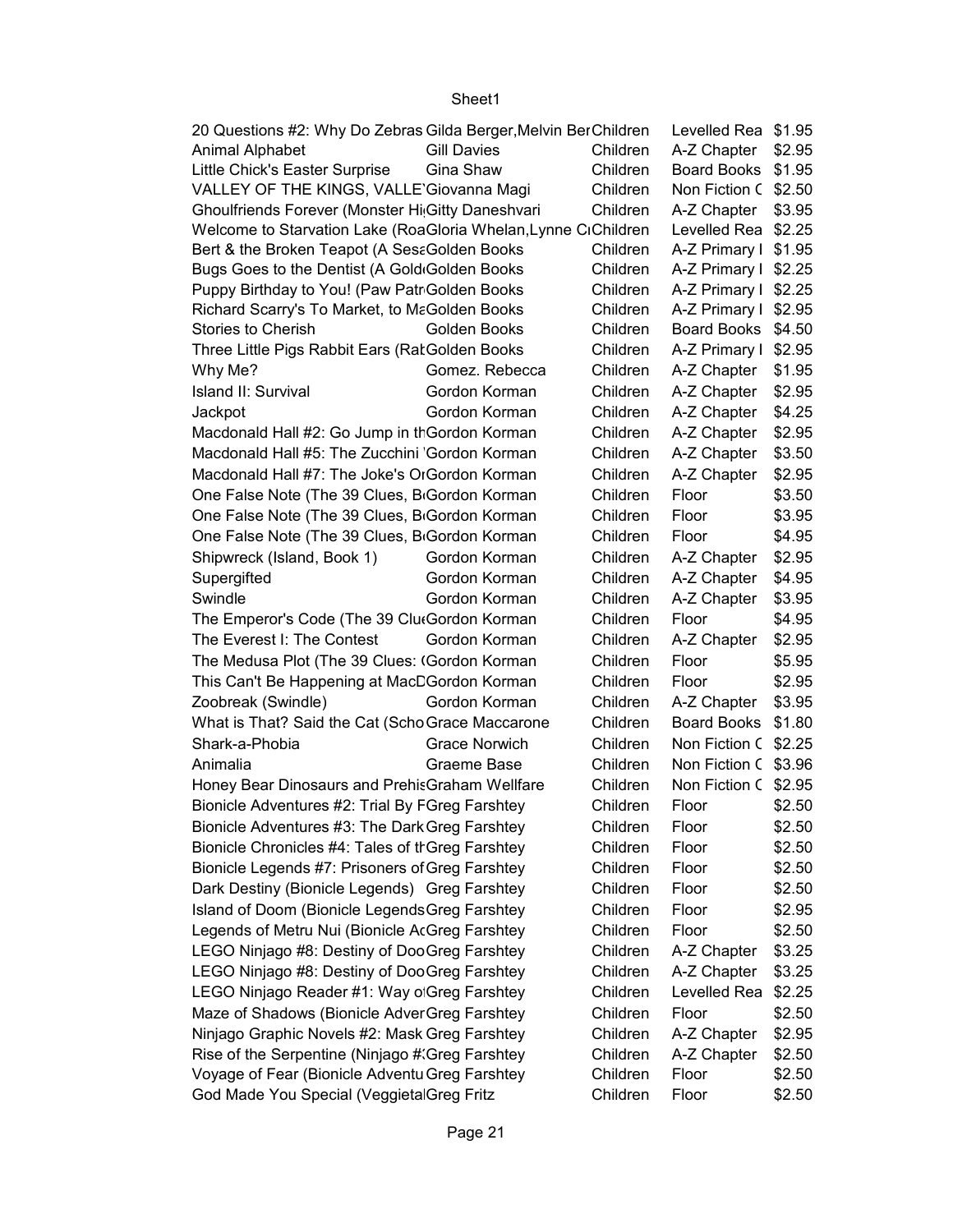| Avery McShane and the Silver SpGreg Lyons                       |                                 | Children             | A-Z Chapter                         | \$2.50 |
|-----------------------------------------------------------------|---------------------------------|----------------------|-------------------------------------|--------|
| Berry Merry Holiday Treasury (Str Grosset & Dunlap              |                                 | Children             | Disney/Treas                        | \$4.50 |
| Skylanders Giants: Master Eon's (Grosset & Dunlap               |                                 | Children             | Floor                               | \$4.50 |
| Spooky Bunny Tales (Max and RLGrosset & Dunlap                  |                                 | Children             | Special Occa \$2.25                 |        |
| Guinness Book of the 20th CenturGuinness World RecordChildren   |                                 |                      | <b>Board Books</b>                  | \$4.50 |
| Guinness World Records 2017 Guinness World Record Children      |                                 |                      | <b>Board Books</b>                  | \$3.95 |
| Guinness: World Records 2009 ((Guinness World RecordChildren    |                                 |                      | <b>Board Books</b>                  | \$4.95 |
| All-Time Great World Series (All AGutele                        |                                 | Children             | Levelled Rea                        | \$1.50 |
| My Weird School: Miss Daisy Is CGutman, Dan                     |                                 | Children             | A-Z Chapter                         | \$3.50 |
| Fairy Dreams (3) (Fairy Dust)                                   | <b>Gwyneth Rees</b>             | Children             | A-Z Chapter                         | \$3.25 |
| curious-george-goes-to-the-hospith-a-rey                        |                                 | Children             | A-Z Primary I                       | \$2.25 |
| Curious George Takes a Job                                      | H. A. Rey                       | Children             | A-Z Primary I                       | \$2.95 |
| Curious George's First Day of ScrH. A. Rey                      |                                 | Children             | A-Z Primary I                       | \$2.25 |
| The Quiz Book for BFFs 2                                        | H. Becker                       | Children             | A-Z Chapter                         | \$2.25 |
| Emily and The Captain (A Woody hall-noelle                      |                                 | Children             | A-Z Primary I                       | \$2.95 |
| THE PLANT THAT ALMOST ATEHamilton, Tisha                        |                                 | Children             | A-Z Chapter                         | \$1.95 |
| star wars phantom menace dk reahannah dolan                     |                                 | Children             | A-Z Chapter                         | \$2.25 |
| Sky                                                             | Hanneke Ippisch                 | Children             | A-Z Chapter                         | \$2.95 |
| Sky                                                             | Hanneke Ippisch                 | Children             | A-Z Chapter                         | \$2.95 |
| The Little Mermaid                                              | Hans Christian Anderse Children |                      | A-Z Primary I                       | \$3.95 |
| Harcourt School Publishers CollecHARCOURT SCHOOL Children       |                                 |                      | A-Z Primary I                       | \$5.50 |
| Miss Nelson Is Back                                             | Harry G. Allard Jr.             |                      |                                     |        |
|                                                                 |                                 | Children<br>Children | A-Z Primary I \$3.50<br>A-Z Chapter |        |
| A Boy at War: A Novel of Pearl H& Harry Mazer                   |                                 |                      |                                     | \$2.25 |
| My Little Pony: 5-Minute Stories: IHasbro                       |                                 | Children             | Disney/Treas                        | \$3.95 |
| Transformers: Ultimate StorybookHasbro                          |                                 | Children             | Disney/Treas                        | \$4.50 |
| Within a Painted Past (Annick YorHazel Hutchins                 |                                 | Children             | A-Z Chapter                         | \$3.95 |
| Malcolm and the baby                                            | <b>Heather Conkie</b>           | Children             | A-Z Chapter                         | \$2.50 |
| How it Works: How the Universe \Heather Couper, Nigel HChildren |                                 |                      | Non Fiction C                       | \$4.50 |
| Monster Survival Guide [hardcoveHeather Dakota                  |                                 | Children             | A-Z Chapter                         | \$3.50 |
| Space                                                           | <b>Heather Dakota</b>           | Children             | Non Fiction C \$3.95                |        |
| Noni Speaks Up                                                  | Heather Hartt-Sussman Children  |                      | A-Z Primary I \$2.25                |        |
| Wild Discoveries: Wacky New AniHeather L. Montgomery Children   |                                 |                      | Non Fiction C \$3.15                |        |
| The Magic Hourglass                                             | <b>Heather Maisner</b>          | Children             | Look and Fin \$4.50                 |        |
| We're Moving (First-Time Stories) Heather Maisner               |                                 | Children             | A-Z Primary I \$2.25                |        |
| Jedi in Training (Star Wars: The CHeather Scott                 |                                 | Children             | A-Z Chapter   \$1.95                |        |
| Jedi in Training (Star Wars: The CHeather Scott                 |                                 | Children             | A-Z Chapter                         | \$1.95 |
| Tales Of Fun & Freindship (step lıHeidi Kilgras                 |                                 | Children             | Levelled Rea                        | \$4.50 |
| What to Expect When the BabysitHeidi Murkoff, Laura RaChildren  |                                 |                      | A-Z Primary I                       | \$2.50 |
| Don't Stress: How to Handle Life's Helaine Becker               |                                 | Children             | A-Z Chapter                         | \$2.25 |
| Don't Stress: How to Handle Life's Helaine Becker               |                                 | Children             | A-Z Chapter                         | \$2.25 |
| National Geographic Kids EverythHelaine Becker                  |                                 | Children             | Non Fiction C                       | \$3.95 |
| The Hilarious History of Hockey Helaine Becker                  |                                 | Children             | A-Z Chapter                         | \$3.25 |
| DK Readers L1: The LEGO MovieHelen Murray                       |                                 | Children             | Levelled Rea                        | \$2.25 |
| It's My Birthday                                                | Helen Oxenbury                  | Children             | <b>Board Books</b>                  | \$3.50 |
| I Can Read 2 Amelia Bedelia's MaHerman Parish                   |                                 | Children             | Levelled Rea                        | \$1.95 |
| Inventions, Freaky Fact or Fiction Hinkler Books                |                                 | Children             | Non Fiction C                       | \$2.50 |
| Belly Laughs From Bikini Bottom (Holly Kowitt                   |                                 | Children             | A-Z Chapter                         | \$1.50 |
| The Loser List                                                  | <b>Holly Kowitt</b>             | Children             | A-Z Chapter                         | \$2.95 |
| The Odyssey (Wishbone ClassicsHomer, Joanne Mattern Children    |                                 |                      | A-Z Chapter                         | \$2.25 |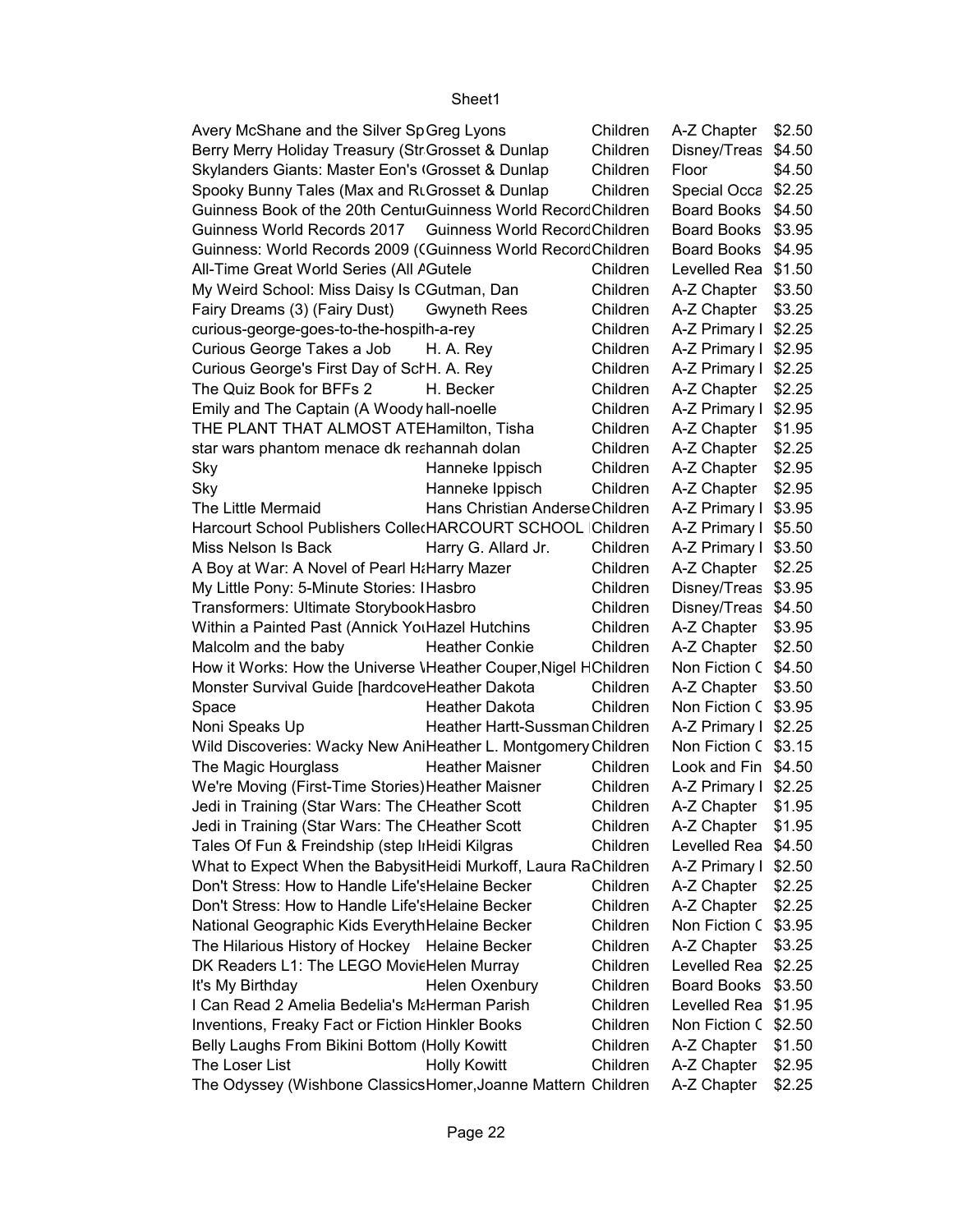| The Snowman Easy Piano Pictur Howard Blake                                 |                                 | Children | A-Z Primary I \$2.95 |        |
|----------------------------------------------------------------------------|---------------------------------|----------|----------------------|--------|
| Lions: Kings of the Grasslands (NHugh Roome                                |                                 | Children | Non Fiction C        | \$4.50 |
| Almost Perfect Crimes : Mini-MystHY CONRAD, LUCY C(Children                |                                 |          | A-Z Chapter          | \$2.95 |
| The Twins' Little Sister                                                   | Hyewon Yum                      | Children | A-Z Primary I        | \$4.50 |
| The Buccaneers (The High Seas lain Lawrence                                |                                 | Children | A-Z Chapter          | \$2.95 |
| The Skeleton Tree                                                          | lain Lawrence                   | Children | A-Z Chapter          | \$4.50 |
| Boats, Ships, Submarines: and Ollan Graham                                 |                                 | Children | Non Fiction C        | \$3.50 |
| Our solar system                                                           | lan Graham                      | Children | Non Fiction C        | \$2.95 |
| Ten Flying Brooms                                                          | <b>Ilanit Oliver</b>            | Children | Special Occa         | \$2.25 |
| No Room at the Inn: The Nativity Illustrated by Bryan Lan Children         |                                 |          | Levelled Rea         | \$2.25 |
| Book of Elements: Magic & Tech Inc. Activision Publishin Children          |                                 |          | Floor                | \$2.50 |
| Book of Elements: Magic & Tech Inc. Activision Publishin Children          |                                 |          | Floor                | \$2.50 |
| Suzanne Weyn                                                               | Indiana Jones and the TChildren |          | A-Z Chapter          | \$2.95 |
| D'aulaire's Book of Greek Myths Ingri d'Aulaire, Edgar Pa Children         |                                 |          | Non Fiction C        | \$4.95 |
| Little Fur #2: A Fox Called Sorrow sobelle Carmody                         |                                 | Children | A-Z Primary I        | \$4.50 |
| The Legend Begins (Little Fur #1) Isobelle Carmody                         |                                 | Children | A-Z Chapter          | \$3.95 |
| Northwest Territories Travel ReferITM Canada                               |                                 | Children | Non Fiction C        | \$2.50 |
| Extraterrestrials: Investigations intIvor Baddiel, Tracey Ble. Children    |                                 |          | A-Z Primary I        | \$2.95 |
| The Serpent's Egg                                                          | J Fitzgerald McCurdy            | Children | A-Z Chapter          | \$5.50 |
| The Serpent's Egg                                                          | J Fitzgerald McCurdy            | Children | A-Z Chapter          | \$5.50 |
| The Usborne Illustrated Thesauru J. Bingham                                |                                 | Children | Non Fiction C        | \$4.50 |
| <b>Burning Crown</b>                                                       | J. Fitzgerald Mccurdy           | Children | A-Z Chapter          | \$4.95 |
| <b>Burning Crown</b>                                                       | J. Fitzgerald Mccurdy           | Children | A-Z Chapter          | \$4.95 |
| The Twisted Blade                                                          | J. Fitzgerald Mccurdy           | Children | A-Z Chapter          | \$5.50 |
| Trick or Treat on My Street                                                | J. L. Coppage                   | Children | <b>Board Books</b>   | \$3.50 |
| Peter Pan (Book and Charm)                                                 | J. M Barrie                     | Children | A-Z Chapter          | \$2.50 |
| Peter Pan (In Kensington Garden: J. M. Barrie                              |                                 | Children | A-Z Chapter          | \$3.50 |
| Dawson's Creek: Trouble in Para(J.C. Anders                                |                                 | Children | A-Z Chapter          | \$3.25 |
| Revenge of the Computer Phanto J.R. Black                                  |                                 | Children | A-Z Chapter          | \$3.25 |
| I Smell a Cat                                                              | Jack Booth                      | Children | A-Z Primary I        | \$1.50 |
| Spiders, The: Leveled Reader (Ri Jack Gabolinscy                           |                                 | Children | Non Fiction C        | \$2.50 |
| Battle Bugs #1: The Lizard War                                             | <b>Jack Patton</b>              | Children | A-Z Chapter          | \$2.25 |
| The Promise                                                                | Jackie French Koller            | Children | A-Z Chapter          | \$2.50 |
| Pip Barlett's Guide to Magical CreJackson Stiefvater MagiChildren          |                                 |          | A-Z Chapter          | \$3.95 |
| Nothing but Trouble                                                        | Jacqueline Davies               | Children | A-Z Chapter          | \$2.95 |
| The Scholastic Encyclopedia of S Jacqueline Mitton, SimorChildren          |                                 |          | Non Fiction C \$4.50 |        |
| Ready, Set, School!                                                        | Jacquelyn Mitchard              | Children | A-Z Primary I \$2.25 |        |
| Remmy and the Brain Train: Trav <sub>'James</sub> B. Maas, Guy Da Children |                                 |          | A-Z Primary I        | \$2.95 |
| My Fun with Words - L to Z                                                 | James Ertel                     | Children | Non Fiction C \$3.95 |        |
| My Fun With Words Dictionary BcJames Ertel                                 |                                 | Children | Non Fiction C        | \$5.50 |
| Scooby-Doo and the Frankensteir James Gelsey                               |                                 | Children | <b>Board Books</b>   | \$2.15 |
| Wookie the Chew                                                            | James Hance, Max MiclChildren   |          | Floor                | \$2.00 |
| Return to Howliday Inn                                                     | James Howe                      | Children | A-Z Chapter          | \$2.25 |
| <b>Little Brother Moose</b>                                                | James Kasperson                 | Children | A-Z Primary I        | \$2.95 |
| Indiana Jones and the Kingdom oJames Luceno                                |                                 | Children | A-Z Chapter          | \$2.95 |
| Middle School: Escape to Australi James Patterson                          |                                 | Children | A-Z Chapter          | \$5.95 |
| I Funny TV: A Middle School Stor James Patterson, Chris Children           |                                 |          | A-Z Chapter          | \$5.95 |
| Middle School: Save Rafe!                                                  | James Patterson, Chris Children |          | A-Z Chapter          | \$5.95 |
| I Totally Funniest: A Middle SchocJames Patterson, Chris (Children         |                                 |          | A-Z Chapter          | \$4.95 |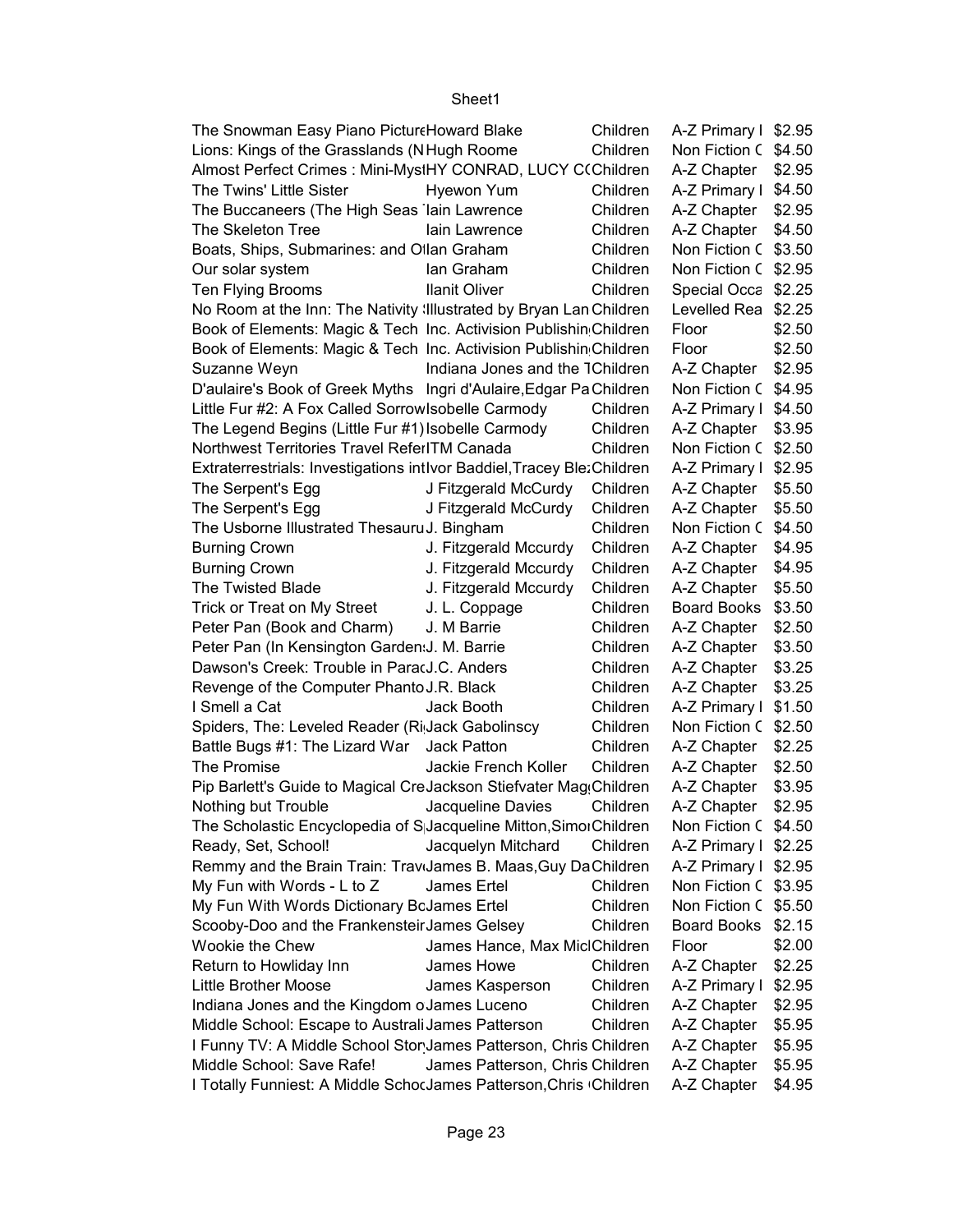| Max Einstein: The Genius Experir James Patterson, Chris (Children) |                                 |          | $A-Z$ Chapter $\$6.75$ |  |
|--------------------------------------------------------------------|---------------------------------|----------|------------------------|--|
| Middle School: Dog's Best Friend James Patterson, Chris Children   |                                 |          | A-Z Chapter   \$5.95   |  |
| Pick the Plot (4) (Story Thieves) James Riley                      |                                 | Children | A-Z Chapter   \$3.25   |  |
| Many Moons (Hbj Contemporary (James Thurber                        |                                 | Children | A-Z Primary I \$4.50   |  |
| Tell Me Again About the Night I WJamie Lee Curtis                  |                                 | Children | A-Z Primary I \$2.95   |  |
| Judy Moody and The Thrill Points Jamie Michalak                    |                                 | Children | Levelled Rea \$2.25    |  |
| Jeremy: The Tale of an Honest BiJan Karon                          |                                 | Children | A-Z Chapter $$4.50$    |  |
| Jeremy: The Tale of an Honest BiJan Karon                          |                                 | Children | $A-Z$ Chapter $$4.50$  |  |
| This Is My Planet: The Kids' Guid(Jan Thornhill                    |                                 | Children | Non Fiction C \$2.95   |  |
| Beauty Is A Beast (The Princess (Jane B. Mason, Sarah I Children   |                                 |          | A-Z Chapter   \$1.95   |  |
| Now You See Me (Poison AppleJane B. Mason, Sarah I Children        |                                 |          | A-Z Chapter   \$2.95   |  |
| A Dragon in a Wagon (Magic Cas Jane Belk Moncure                   |                                 | Children | A-Z Primary I \$2.95   |  |
| My m Book                                                          | Jane Belk Moncure               | Children | A-Z Primary I \$3.50   |  |
| The Real Mother Goose Clock BoJane Chambless-Rigie Children        |                                 |          | Board Books \$3.25     |  |
| The Usborne Book of History Dat‹Jane Chiisholm                     |                                 | Children | Non Fiction C \$3.95   |  |
| Sail Away with Me                                                  | Jane Collins-Philippe           | Children | A-Z Primary I \$4.50   |  |
| The Secret Country                                                 | Jane Johnson                    | Children | $A-Z$ Chapter $$3.50$  |  |
| The Shadow World                                                   | Jane Johnson                    | Children | A-Z Chapter   \$4.95   |  |
| <b>Fancy Nancy</b>                                                 | Jane O'Connor                   | Children | A-Z Primary I \$2.75   |  |
| <b>Fancy Nancy</b>                                                 | Jane O'Connor                   | Children | A-Z Primary I \$3.95   |  |
| Fancy Nancy: Budding Ballerina Jane O'Connor                       |                                 | Children | A-Z Primary I \$2.95   |  |
| Fancy Nancy: Halloween.or Bust! Jane O'Connor                      |                                 | Children | Special Occa \$2.25    |  |
| Fancy Nancy: Heart to Heart: Witl Jane O'Connor                    |                                 | Children | A-Z Primary I \$2.50   |  |
| Fancy Nancy: JoJo's First Day JittJane O'Connor                    |                                 | Children | A-Z Primary I \$2.95   |  |
| Fancy Nancy: Nancy Clancy SeesJane O'Connor                        |                                 | Children | A-Z Chapter   \$4.50   |  |
| Fancy Nancy: Nancy Clancy, SeciJane O'Connor                       |                                 | Children | A-Z Chapter   \$4.50   |  |
| Fancy Nancy: Nancy Clancy, SeciJane O'Connor                       |                                 | Children | A-Z Chapter   \$4.50   |  |
| Fancy Nancy's Elegant Easter                                       | Jane O'Connor                   | Children | A-Z Primary I \$2.50   |  |
| Hidden Army: Clay Soldiers of An Jane O'Connor                     |                                 | Children | Levelled Rea \$2.25    |  |
| The Teeny Tiny Woman (Step into Jane O'Connor                      |                                 | Children | Levelled Rea \$2.25    |  |
| Snakes Eyes On Nature                                              | Jane Resnick                    | Children | A-Z Primary I \$2.25   |  |
| First Fun Encyclopedia (First Fun)Jane Walker                      |                                 | Children | Non Fiction C \$4.50   |  |
| A Sending of Dragons: The Pit Dr Jane Yolen                        |                                 | Children |                        |  |
|                                                                    |                                 | Children | A-Z Chapter   \$2.95   |  |
| A Sending of Dragons: The Pit Dr Jane Yolen                        |                                 | Children | A-Z Chapter   \$3.95   |  |
| <b>Grandad Bill's Song</b><br><b>World's Greatest Hoaxes</b>       | Jane Yolen                      | Children | A-Z Primary I \$2.50   |  |
| The Hollow Tree                                                    | Janeczko, Paul B.               |          | Non Fiction C \$2.50   |  |
|                                                                    | Janet Lunn                      | Children | A-Z Chapter   \$2.50   |  |
| The Unseen: Scary Stories<br>10 Trick-or-Treaters                  | Janet Lunn                      | Children | A-Z Chapter   \$2.95   |  |
|                                                                    | Janet Schulman                  | Children | Board Books \$3.50     |  |
| The 20th-Century Children's BookJanet Schulman                     |                                 | Children | A-Z Primary I \$4.50   |  |
| The Nutcracker                                                     | Janet Schulman, E. T. AChildren |          | Special Occa \$4.50    |  |
| <b>Frequently Asked Questions AbouJanice Emily Bowers</b>          |                                 | Children | Non Fiction C \$2.50   |  |
| Read and Discover Space                                            | Janine Amos                     | Children | Non Fiction C \$3.50   |  |
| The School From the Black LagocJared D. Lee (Illustrator Children  |                                 |          | Board Books \$1.35     |  |
| DK Readers L4: Star Wars: Rogu Jason Fry                           |                                 | Children | A-Z Chapter   \$2.25   |  |
| Star Wars: The Force Awakens InJason Fry                           |                                 | Children | A-Z Chapter   \$5.50   |  |
| The Science of Why, Volume 4: AJay Ingram                          |                                 | Children | Non Fiction C \$4.50   |  |
| Rob's Search                                                       | Jean Burgess                    | Children | A-Z Chapter   \$3.50   |  |
| Julie of the Wolves (HarperClassi Jean Craighead GeorgeChildren    |                                 |          | A-Z Chapter   \$2.50   |  |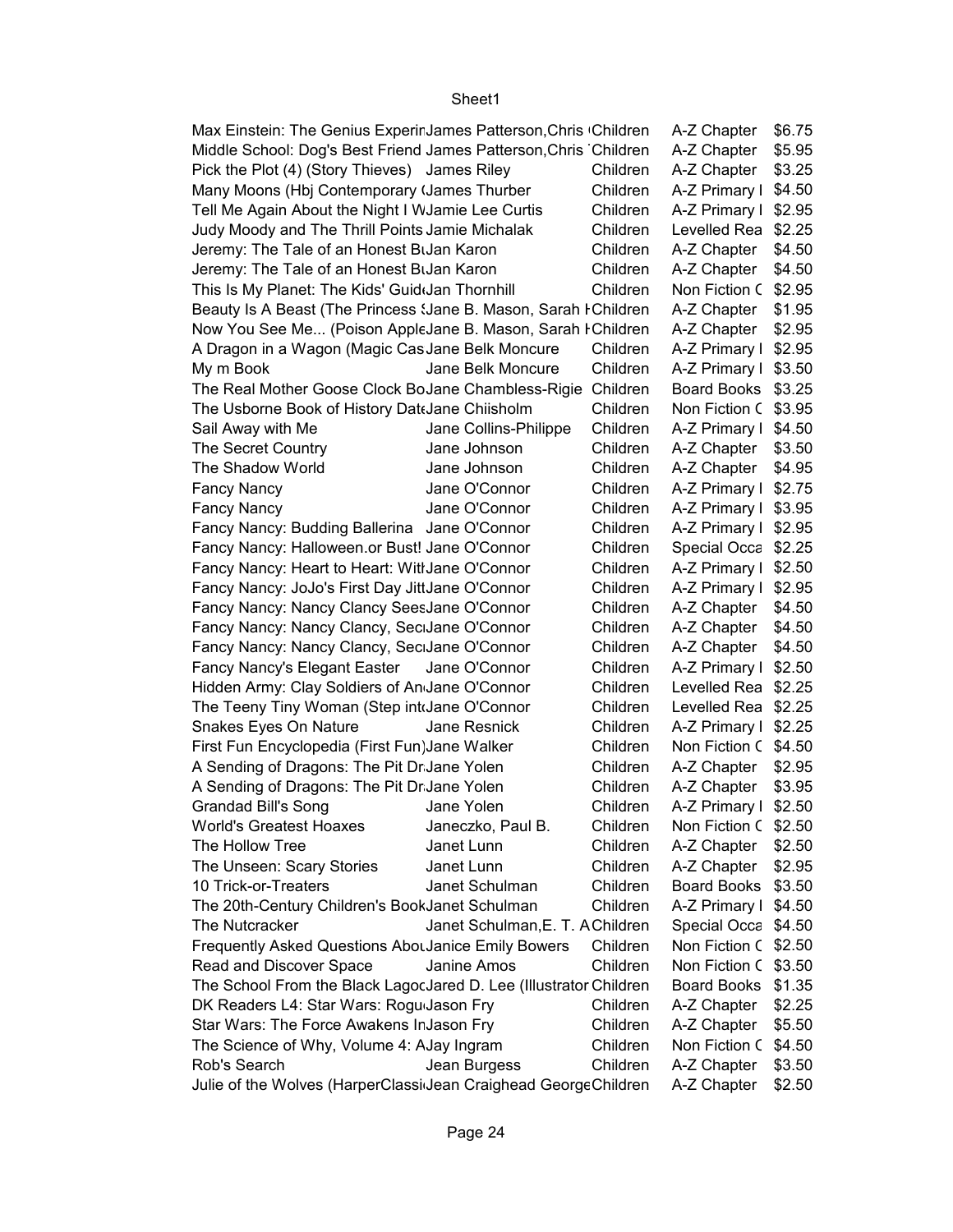| Julie of the Wolves (Julie of the WJean Craighead GeorgeChildren           |                                     |          | A-Z Chapter        | \$2.95           |  |
|----------------------------------------------------------------------------|-------------------------------------|----------|--------------------|------------------|--|
| I Spy a Candy Cane (Scholastic FJean Marzollo                              |                                     | Children | Levelled Rea       | \$2.25           |  |
| Soccer Sam (Step into Reading, SJean Marzollo                              |                                     | Children | Levelled Rea       | \$1.95           |  |
| I Spy Christmas: A Book of Pictui Jean Marzollo, Walter VChildren          |                                     |          | Look and Fin       | \$4.50           |  |
| My Name Is Brain Brian (Apple PaJeanne Betancourt                          |                                     | Children | A-Z Chapter        | \$2.95           |  |
| The Penderwicks: A Summer Tal Jeanne Birdsall                              |                                     | Children | A-Z Chapter        | \$4.50           |  |
| Monster Bed                                                                | Jeanne; Varley Susan VChildren      |          | A-Z Primary I      | \$2.50           |  |
| Flat Stanley: His Original Adventu Jeff Brown                              |                                     | Children | Floor              | \$2.25           |  |
| Stanley's Christmas Adventure (FJeff Brown                                 |                                     | Children | Floor              | \$2.50           |  |
| Diary of a Wimpy Kid (Scholastic IJeff Kinney                              |                                     | Children | Floor              | \$4.95           |  |
| Diary of a Wimpy Kid: Dog Days Jeff Kinney                                 |                                     | Children | Floor              | \$4.95           |  |
| Diary of a Wimpy Kid: Cabin FeveJeff Kinney                                |                                     | Children | Floor              | \$6.50           |  |
| Diary of a Wimpy Kid: Rodrick Ru Jeff Kinney                               |                                     | Children | Floor              | \$4.95           |  |
| Diary of a Wimpy Kid: Rodrick Ru Jeff Kinney                               |                                     | Children | Floor              | \$6.50           |  |
| Diary of a Wimpy Kid: The Last SIJeff Kinney                               |                                     | Children | Floor              | \$6.50           |  |
| Diary of a Wimpy Kid: The Last SIJeff Kinney                               |                                     | Children | Floor              | \$6.50           |  |
| The Wimpy Kid Movie Diary (Diar Jeff Kinney                                |                                     | Children | Floor              | \$4.95           |  |
| The Wimpy Kid Movie Diary (Diar Jeff Kinney                                |                                     | Children | Floor              | \$6.50           |  |
| Star Wars: Jedi Academy                                                    | Jeffrey Brown                       | Children | A-Z Chapter        | \$5.25           |  |
| Under a Stone (Small Worlds)                                               | Jen Green                           | Children | Non Fiction C      | \$2.25           |  |
| Jackson Jones, Book 2: The Tale Jenn L. Kelly                              |                                     | Children | A-Z Chapter        | \$5.40           |  |
| My Little Cities: London: (Travel BJennifer Adams                          |                                     | Children | <b>Board Books</b> | \$2.50           |  |
| The Jungle Book: A BabyLitun Anil Jennifer Adams                           |                                     |          |                    |                  |  |
|                                                                            |                                     | Children | Board Books        | \$3.50           |  |
| Dawson's Creek: The Beginning cJennifer Baker                              |                                     | Children | A-Z Chapter        | \$3.25           |  |
| It's Halloween Night!                                                      | Jennifer Barrett O'Conn Children    |          | Special Occa       | \$2.95           |  |
| The Kids Book of World Religions Jennifer Glossop                          |                                     | Children | Non Fiction C      | \$3.95           |  |
| World of Reading Star Wars RebtJennifer Heddle                             |                                     | Children | Levelled Rea       | \$1.95           |  |
| Our Only May Amelia                                                        | Jennifer L. Holm                    | Children | A-Z Chapter        | \$3.25           |  |
| Babymouse: Rock Star                                                       | Jennifer L. Holm, Matt FChildren    |          | Spinner Rack       | \$3.25           |  |
| The Chicken Problem                                                        | Jennifer Oxley, Billy Aror Children |          | A-Z Primary I      | \$4.50           |  |
| Frankie the Blankie                                                        | Jennifer Sattler                    | Children | <b>Board Books</b> | \$3.95           |  |
| Abandoned (Puppy Patrol, No. 3) Jenny Dale                                 |                                     | Children | A-Z Chapter        | \$2.50           |  |
| Charlie Bone and the Blue Boa                                              | Jenny Nimmo                         | Children | Floor              | \$4.50           |  |
| Charlie Bone and the Castle of MiJenny Nimmo                               |                                     | Children | A-Z Chapter        | \$4.50           |  |
| Charlie Bone and the Castle of MiJenny Nimmo                               |                                     | Children | A-Z Chapter        | \$4.95           |  |
| Midnight for Charlie Bone (Charlie Jenny Nimmo                             |                                     | Children | A-Z Chapter        | \$4.50           |  |
| Midnight for Charlie Bone (Red Ki Jenny Nimmo                              |                                     | Children | A-Z Chapter        | \$3.75           |  |
| The Time Twister (Charlie Bone, IJenny Nimmo                               |                                     | Children | A-Z Chapter        | \$4.50           |  |
| Storybooks: the Stone Mouse (StrJenny Nimmo, Helen CraChildren             |                                     |          | A-Z Chapter        | \$2.25           |  |
| The Templeton Twins                                                        | Jeremy Holmes                       | Children | A-Z Chapter        | \$6.50           |  |
| The Templeton Twins                                                        | Jeremy Holmes                       | Children | A-Z Chapter        | \$6.50           |  |
| Why Why Why Did Pirates Bury TJeremy Smith                                 |                                     | Children | Non Fiction C      | \$3.50           |  |
| Halloween                                                                  | Jerry Seinfeld                      | Children | Special Occa       | \$3.95           |  |
| Halloween                                                                  | Jerry Seinfeld                      | Children | Special Occa       | \$3.95           |  |
| Milkweed (Readers Circle)                                                  | Jerry Spinelli                      | Children | A-Z Chapter        | \$2.95           |  |
| <b>Stargirl (Stargirl Series)</b>                                          | Jerry Spinelli                      | Children | A-Z Chapter        | \$3.50           |  |
| Wringer                                                                    | Jerry Spinelli                      | Children | A-Z Chapter        | \$2.95           |  |
| Who Will Carve the Turkey This TJerry; Biedrzycki David IChildren          |                                     |          | Special Occa       | \$2.95<br>\$2.95 |  |
| Scooby-Doo and the Trick or TreaJESSE LEON MCCANNChildren<br>A-Z Primary I |                                     |          |                    |                  |  |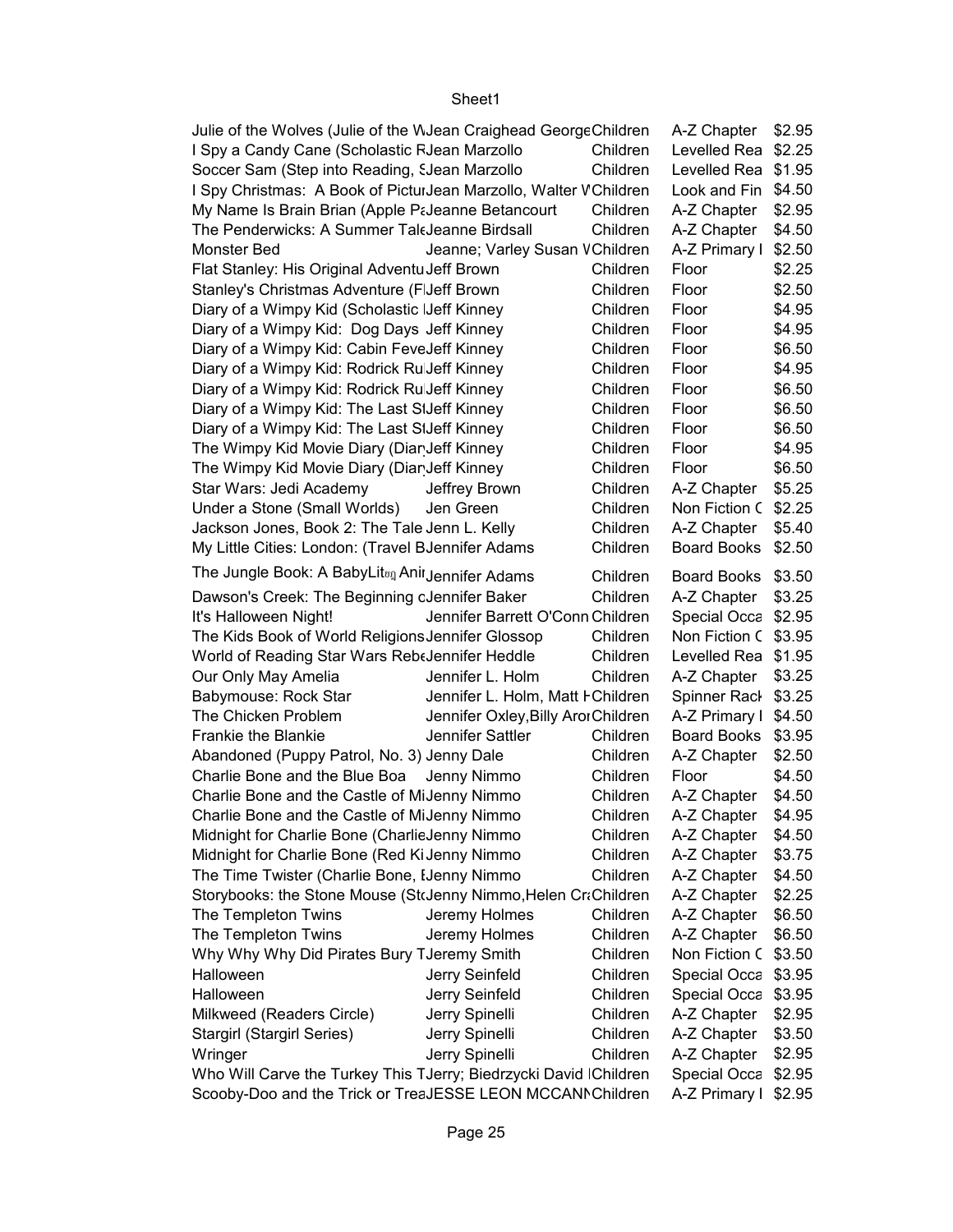| Home for Christmas: Super Speci Jessica Burkhart                  |                                 | Children | A-Z Chapter   \$3.50 |        |
|-------------------------------------------------------------------|---------------------------------|----------|----------------------|--------|
| Little White Lies (Canterwood CreJessica Burkhart                 |                                 | Children | A-Z Chapter   \$3.50 |        |
| Unicorn Magic 4-Books-in-1!: Bell Jessica Burkhart                |                                 | Children | A-Z Chapter   \$4.95 |        |
| Where's My Teddy?                                                 | Jez Alborough                   | Children | A-Z Primary I \$3.50 |        |
| The Sahara: World's Largest DesiJil Fine                          |                                 | Children | Non Fiction C \$1.95 |        |
| Sea Story (Brambly Hedge)                                         | Jill Barklem                    | Children | A-Z Primary I \$3.50 |        |
| Squid Monster: Leveled Reader (I Jill Eggleton                    |                                 | Children | A-Z Primary I \$2.25 |        |
| Kids' Guide to Becoming the Best Jill Frankel Hauser              |                                 | Children | Non Fiction C \$4.50 |        |
| Bad News Nails (5) (Sparkle Spa) Jill Santopolo                   |                                 | Children | A-Z Chapter   \$2.25 |        |
| Am I the Princess or the Frog? (D Jim Benton                      |                                 | Children | Floor                | \$3.75 |
| Attack of the 50-Ft. Cupid (2) (FraJim Benton                     |                                 | Children | A-Z Chapter          | \$3.25 |
| Can Adults Become Human? (De: Jim Benton                          |                                 | Children | Floor                | \$3.50 |
| The Invisible Fran (Franny K. Stei Jim Benton                     |                                 | Children | A-Z Chapter   \$1.95 |        |
| Esp McGee and the Haunted Mar Jim Lawrence                        |                                 | Children | A-Z Chapter   \$1.95 |        |
| A Prairie Alphabet                                                | Jo Bannatyne-Cugnet             | Children | A-Z Primary I \$4.50 |        |
| Scooby-Doo's Super Fun Book by Jo Hurley                          |                                 | Children | Floor                | \$1.00 |
| Big Heart! A Valentine's Day Tale Joan Holub                      |                                 | Children | Levelled Rea \$1.95  |        |
| Vampoodle (Step into Reading) Joan Holub                          |                                 | Children | Levelled Rea \$2.25  |        |
| Athena the Wise (Goddess Girls) Joan Holub, Suzanne WChildren     |                                 |          | A-Z Chapter   \$3.75 |        |
| Martin's starwars                                                 | Joan Lyngseth                   | Children | A-Z Chapter   \$2.50 |        |
| Anna Banana: 101 Jump Rope RIJoanna Cole                          |                                 | Children | Non Fiction C \$3.50 |        |
| Bully Trouble (Step into Reading) Joanna Cole                     |                                 | Children | Levelled Rea \$1.50  |        |
| I'm a Big Brother                                                 | Joanna Cole                     | Children | A-Z Primary I \$1.95 |        |
| I'm a Big Sister                                                  | Joanna Cole                     | Children | A-Z Primary I \$1.95 |        |
| My Big Girl Potty                                                 | Joanna Cole                     | Children | A-Z Primary I \$2.95 |        |
| The Magic School Bus Inside Ral Joanna Cole                       |                                 | Children | A-Z Primary I \$2.25 |        |
| The Magic School Bus Looking fo Joanna Cole                       |                                 | Children | A-Z Primary I \$2.50 |        |
| The Magic School Bus Spins A WJoanna Cole                         |                                 | Children | A-Z Primary I \$2.25 |        |
| Dinosaurs: The Ecosystems XplorJoanna Turner, Nicholas Children   |                                 |          | Non Fiction C \$2.25 |        |
| That Fat Hat (Hello Reader!)                                      | Joanne Barkan                   | Children | Levelled Rea \$1.50  |        |
| Dream of Aengus                                                   | Joanne Findon                   | Children | A-Z Primary I \$2.95 |        |
| <b>Famous Dead Canadians</b>                                      | Joanne Stanbridge               | Children | A-Z Chapter   \$3.50 |        |
| The Classic Tales of Brer Rabbit: Joel Chandler Harris UnChildren |                                 |          | A-Z Primary I \$3.95 |        |
| Swiss Family Robinson (A Steppir Johann Wyss                      |                                 | Children | A-Z Chapter   \$2.25 |        |
| Helen Keller Courage in the Dark Johanna Hurwitz                  |                                 | Children | Levelled Rea \$2.25  |        |
| Postman Pat and the Mystery Thi john cunliffe                     |                                 | Children | A-Z Primary I \$2.50 |        |
| Postman Pat's Rainy Day (PostmaJohn Cunliffe                      |                                 | Children | A-Z Primary I \$2.50 |        |
| Postman Pat's Secret (Postman FJohn Cunliffe                      |                                 | Children | A-Z Primary I \$2.50 |        |
| The Practical Joker's Handbook John Dinneen                       |                                 | Children | A-Z Chapter   \$1.95 |        |
| Greeks & Romans (Bulletpoints)                                    | John Farndon                    | Children | Non Fiction C \$2.95 |        |
| The Big Book of Knowledge                                         | John Farndon, Angela K Children |          | Non Fiction C \$6.50 |        |
| <b>Childrens Illustrated Dictionary</b>                           | John Grisewood                  | Children | Non Fiction C \$4.50 |        |
| Theodore Boone: The Abduction John Grisham                        |                                 | Children | A-Z Chapter   \$4.95 |        |
| Marley: A Dog Like No Other                                       | John Grogan                     | Children | A-Z Chapter   \$3.50 |        |
| Egyptian Life (Early Civilizations)                               | John Guy                        | Children | Non Fiction C \$2.50 |        |
| Greek life (Early civilizations)                                  | John Guy                        | Children | Non Fiction C \$2.50 |        |
| Roman life (Early civilizations)                                  | John Guy                        | Children | Non Fiction C \$2.50 |        |
| <b>Scholastic Pocket Thesaurus</b>                                | John K. Bollard                 | Children | Non Fiction C \$2.95 |        |
| Giants (Mythologies)                                              | John Malam                      | Children | Non Fiction C \$3.95 |        |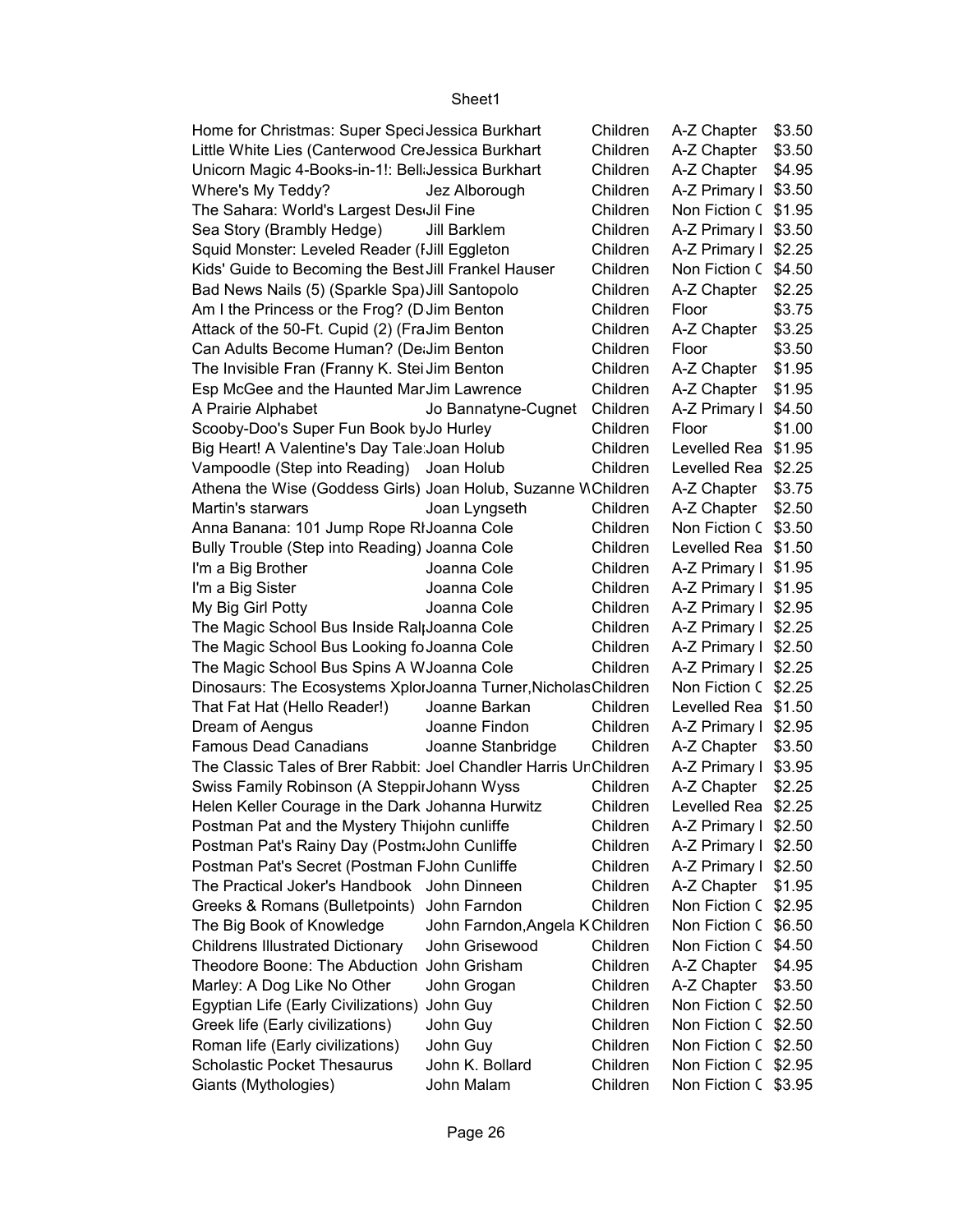| <b>Pirates</b>                                                | <b>John Matthews</b>               | Children | <b>Out Front</b>      | \$4.95 |
|---------------------------------------------------------------|------------------------------------|----------|-----------------------|--------|
| The Barefoot Book of Knights (BaJohn Matthews                 |                                    | Children | Non Fiction C \$3.95  |        |
| Edge of Disaster                                              | John Parker                        | Children | A-Z Chapter $$2.95$   |        |
| Littles and the Trash Things                                  | John Peterson                      | Children | A-Z Chapter $$2.25$   |        |
| The Littles And Their Amazing NeJohn Peterson                 |                                    | Children | A-Z Chapter   \$1.50  |        |
| The Littles Go Exploring                                      | John Peterson                      | Children | A-Z Chapter   \$1.95  |        |
| The Littles to the Rescue                                     | John Peterson                      | Children | A-Z Chapter   \$1.50  |        |
| The Rimfire Riders: A 'Catsfoot' WJohn Robb                   |                                    | Children | Recently Pub \$3.95   |        |
| The Biggest Snowball Ever!                                    | John Rogan                         | Children | A-Z Primary I \$2.50  |        |
| See You Later, Gladiator (Time WJohn Scieszka                 |                                    | Children | A-Z Chapter   \$2.95  |        |
| Safari for the Tigrus (Puzzle Mast John Speirs                |                                    | Children | Look and Fin \$4.50   |        |
| The Great Carnival Caper (PuzzleJohn Speirs                   |                                    | Children | Look and Fin \$4.50   |        |
| The Great Carnival Caper (PuzzleJohn Speirs                   |                                    | Children | Look and Fin \$4.50   |        |
| Go Figure!: A Totally Cool Book AJohnny Ball                  |                                    | Children | Non Fiction C \$3.95  |        |
| Raggedy Ann and Andy and the CJohnny Gruelle                  |                                    | Children | A-Z Primary I \$3.15  |        |
| The Midnight Game (Strange Mat Johnny Ray Jr. Barnes Children |                                    |          | A-Z Chapter $$2.95$   |        |
| Adam and Eve and Pinch Me                                     | Johnston                           | Children | A-Z Chapter   \$2.95  |        |
| See You Later, Gladiator (Time WJon Scieszka                  |                                    | Children | A-Z Chapter   \$2.50  |        |
| The Frog Prince, Continued (PictuJon Scieszka                 |                                    | Children | A-Z Primary I \$3.50  |        |
| The Stinky Cheese Man and OtheJon Scieszka                    |                                    | Children | A-Z Primary I \$4.50  |        |
| When the Snow Comes                                           | Jonathan Allen                     | Children | A-Z Primary I \$3.95  |        |
| Baby Whale's Journey (Endanger Jonathan London                |                                    | Children | A-Z Primary I \$2.25  |        |
| Mustang Canyon                                                | Jonathan London                    | Children | $A-Z$ Chapter $$2.50$ |        |
| The Lost Treasure of Captain BlooJonathan Stroud              |                                    | Children | Look and Fin \$3.50   |        |
| <b>Gulliver's Travels</b>                                     | Jonathan Swift                     | Children | A-Z Chapter   \$4.25  |        |
| Little Genie Castle Magic                                     | Jones, Miranda                     | Children | A-Z Chapter   \$2.25  |        |
| The Sorcerer's Shadow (12) (The Jordan Quinn                  |                                    | Children | A-Z Chapter   \$2.95  |        |
| The Case of the Girl in Grey (The Jordan Stratford            |                                    | Children | $A-Z$ Chapter $$3.60$ |        |
| The Case of the Girl in Grey (The Jordan Stratford            |                                    | Children | $A-Z$ Chapter $$4.50$ |        |
| Ben There Done That (Sabrina th Joseph Locke                  |                                    | Children | Floor                 | \$2.95 |
| Gossiping (Let's Talk About Serie: Joy Berry                  |                                    | Children | A-Z Primary I \$2.50  |        |
| Gossiping (Let's Talk About Serie: Joy Berry                  |                                    | Children | A-Z Primary I \$2.50  |        |
| Let's Talk About Snooping                                     | Joy Berry                          | Children | A-Z Primary I \$2.50  |        |
| Let's Talk About Saying No                                    | Joy Berry, Joy Wilt Berry Children |          | A-Z Primary I \$2.50  |        |
| From Sky to Sea [Pacific Literacy Joy Cowley                  |                                    | Children | Non Fiction C \$1.50  |        |
| Looking at Pictures: Introduction Joy Richardson              |                                    | Children | Non Fiction C \$3.95  |        |
| Criticism - Rejection: Get over It! (Joy Wilt Berry           |                                    | Children | A-Z Primary I \$2.50  |        |
|                                                               |                                    | Children | A-Z Primary I \$2.50  |        |
| Let's Talk About Being Lazy                                   | Joy Wilt Berry                     |          |                       |        |
| Let's Talk About Feeling Sad                                  | Joy Wilt Berry                     | Children | A-Z Primary I \$2.50  |        |
| Let's talk about overdoing it                                 | Joy Wilt Berry                     | Children | A-Z Primary I \$2.50  |        |
| Let's talk about showing off                                  | Joy Wilt Berry                     | Children | A-Z Primary I \$2.50  |        |
| Tough Situations: Get over It (Wir Joy Wilt Berry             |                                    | Children | A-Z Primary I \$2.50  |        |
| <b>Baby Bird</b>                                              | Joyce Dunbar                       | Children | A-Z Primary I \$2.50  |        |
| How to Draw Pokemon                                           | Joydom Coloring                    | Children | Non Fiction C \$3.95  |        |
| Dark Warning (Star Wars: The La Jude Watson                   |                                    | Children | A-Z Chapter           | \$2.95 |
| Penguin Puzzle (Magic School BuJudith Bauer Stamper           |                                    | Children | Floor                 | \$2.25 |
| Penguin Puzzle (Magic School BuJudith Bauer Stamper           |                                    | Children | Floor                 | \$2.95 |
| Smart Words Reader: Extreme StJudith Bauer Stamper            |                                    | Children | Levelled Rea \$1.95   |        |
| Tales For The Midnight Hour                                   | Judith Bauer Stamper, J Children   |          | A-Z Chapter   \$3.25  |        |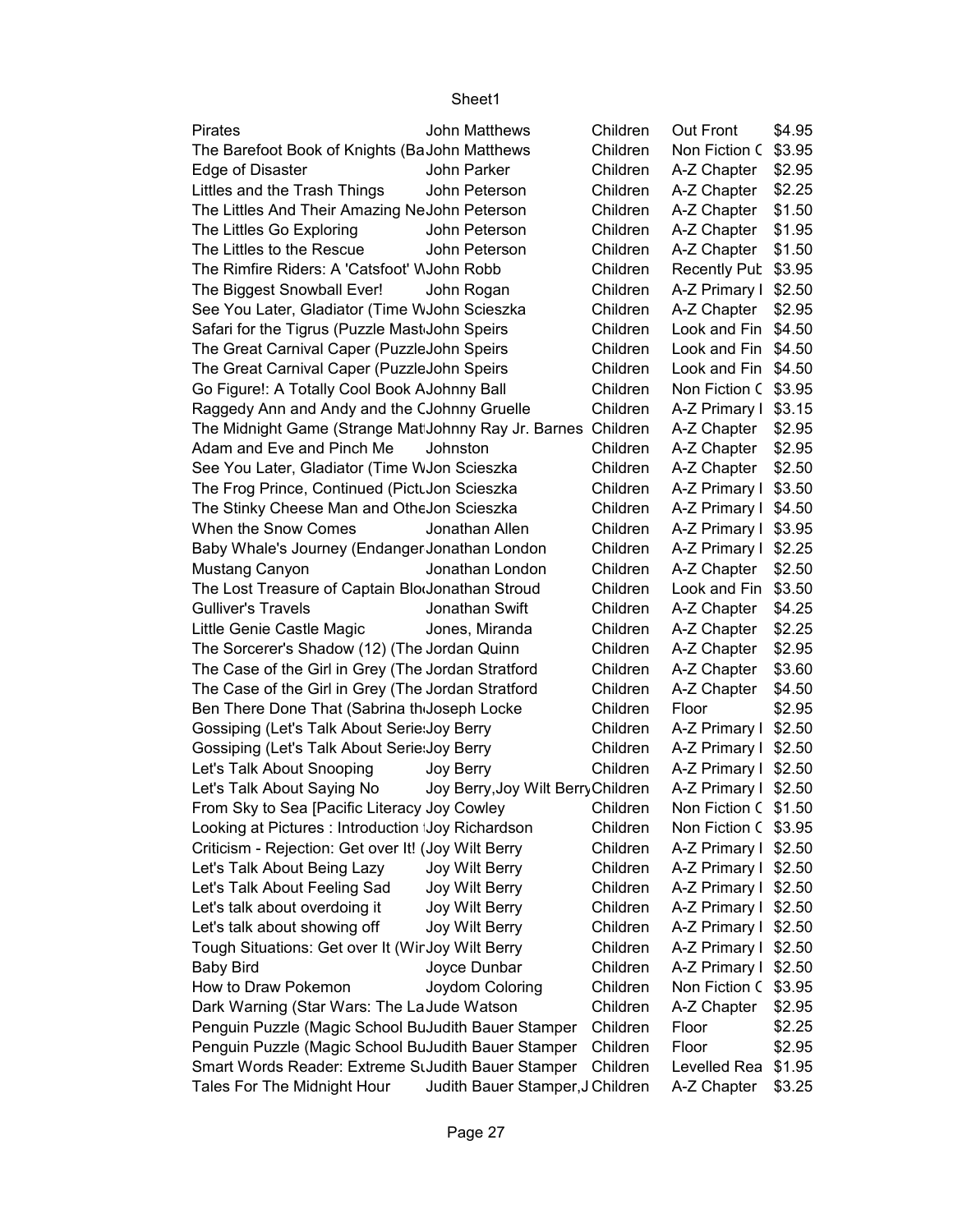| KING KONG(STEP-UP) (Step-UpJudith Conaway                       |                                  | Children | A-Z Chapter   \$2.25 |        |
|-----------------------------------------------------------------|----------------------------------|----------|----------------------|--------|
| 20,000 Leagues Under the Sea (AJudith Conaway, Jules \Children  |                                  |          | A-Z Chapter   \$2.25 |        |
| Reader's Digest ~ How Science WJudith Hann                      |                                  | Children | Non Fiction C \$3.95 |        |
| Otherwise Known as Sheila the GJudy Blume                       |                                  | Children | A-Z Chapter   \$3.95 |        |
| Otherwise Known as Sheila the GJudy Blume                       |                                  | Children | A-Z Chapter   \$2.95 |        |
| Pick a Pumpkin Mrs. Millie! (Pape Judy Cox                      |                                  | Children | Special Occa \$3.50  |        |
| Tut's Mummy: Lostand Found, (Judy Donnelly                      |                                  | Children | Levelled Rea \$1.95  |        |
| I Am Skippyjon Jones                                            | Judy Schachner                   | Children | A-Z Primary I \$1.50 |        |
| Never Kick a Ghost and Other SillJudy Sierra                    |                                  | Children | Levelled Rea \$2.25  |        |
| <b>Wild About Books</b>                                         | Judy Sierra, Marc Brown Children |          | A-Z Primary I \$4.50 |        |
| DK Readers L3: LEGO NEXO KN Julia March                         |                                  | Children | Levelled Rea \$2.25  |        |
| LEGO Jurassic World Build Your Julia March, Selina Woo Children |                                  |          | Out Front            | \$4.95 |
| The Gatehouse Mystery                                           | Julie Campbell                   | Children | Floor                | \$2.95 |
| The Mystery in Arizona                                          | Julie Campbell                   | Children | Floor                | \$4.50 |
| The Mystery off Glen Road                                       | Julie Campbell                   | Children | Floor                | \$4.50 |
| The Red Trailer Mystery                                         | Julie Campbell                   | Children | Floor                | \$4.50 |
| Trixie Belden and The Mysterious Julie Campbell                 |                                  | Children | Floor                | \$2.95 |
| Our Generation: Adventures at St Julie Driscoll                 |                                  | Children | A-Z Chapter          | \$3.95 |
| Farm Lift a Flap                                                | Julie haydon                     | Children | Board Books \$1.95   |        |
| Hero of Lesser Causes                                           | Julie Johnston                   | Children | A-Z Chapter          | \$3.50 |
| Ultimate Explorer Guide for Kids Justin Miles                   |                                  | Children | TallB <sub>2</sub>   | \$3.95 |
| No Place Like Home (Remnants, K.A. Applegate                    |                                  | Children | A-Z Chapter   \$2.50 |        |
| The Encounter (Animorphs#3)                                     | K.A. Applegate                   | Children | A-Z Chapter   \$2.50 |        |
| The Invasion (Animorphs #1)                                     | K.A. Applegate                   | Children | A-Z Chapter          | \$2.50 |
| Embos, Invasion of Earth                                        | K.E. Allen                       | Children | A-Z Chapter          | \$3.50 |
| Dawson's Creek: Long Hot SummK.S. Rodriguez                     |                                  | Children | A-Z Chapter          | \$3.25 |
| Ms. Mccaw Learns To Draw                                        | Kaethe Zemach                    | Children | A-Z Primary I \$2.95 |        |
| Make Your Own Music Video                                       | <b>Kaitlyn Nichols</b>           | Children | Non Fiction C \$3.95 |        |
| Diego Discovers Colors, Animals, Kara McMahon                   |                                  | Children | Board Books \$2.95   |        |
| Diego Discovers Colors, Animals, Kara McMahon                   |                                  | Children | Board Books \$1.95   |        |
| Simon's Hook; A Story About Tea Karen Gedig Burnett             |                                  | Children | A-Z Primary I \$3.50 |        |
| Snow valentines                                                 | Karen Gray Ruelle                | Children | Special Occa \$2.25  |        |
| Where is Baby's Mommy?                                          | Karen Katz                       | Children | Board Books \$2.95   |        |
| Where Is My Pumpkin ? (A Lift the Karen Katz                    |                                  | Children | Board Books \$2.50   |        |
| Creatures Yesterday and Today Karen Patkau                      |                                  | Children | Non Fiction C \$3.50 |        |
| <b>Bink and Gollie</b>                                          | Kate DiCamillo, Alison NChildren |          | A-Z Chapter          | \$3.50 |
| No Go Sleep!                                                    | Kate Feiffer                     | Children | A-Z Primary I \$4.50 |        |
| LEGO Ninjago: Attack of the Nind Kate Howard                    |                                  | Children | Board Books          | \$2.15 |
| Return of the Djinn (LEGO Ninjag Kate Howard                    |                                  | Children | A-Z Chapter          | \$1.75 |
| The Anne of Green Gables CooktKate McDonald                     |                                  | Children | A-Z Chapter          | \$2.95 |
| Knight For A Day (Dragon SlayersKate McMullan                   |                                  | Children | A-Z Chapter          | \$2.95 |
| Revenge of the Dragon Lady (DraKate McMullan                    |                                  | Children | A-Z Chapter          | \$2.75 |
| Revenge of the Dragon Lady (DraKate McMullan                    |                                  | Children | A-Z Chapter          | \$2.75 |
| Eye of the Storm                                                | Kate Messner                     | Children | A-Z Chapter          | \$2.95 |
| Sticky Little Fingers: Rainy Day                                | <b>Kate Toms</b>                 | Children | Non Fiction C \$2.95 |        |
| How it Works: The Human Body tKate; Weston Steve BaiChildren    |                                  |          | Non Fiction C \$3.25 |        |
| All the Dirt: A History of Getting ClKatherine Ashenburg        |                                  | Children | A-Z Primary I \$3.95 |        |
| Ida B: and Her Plans to Maxin Katherine Hannigan                |                                  | Children | A-Z Chapter          | \$3.50 |
| <b>Bridge to Terabithia</b>                                     | Katherine Paterson               | Children | A-Z Chapter          | \$3.50 |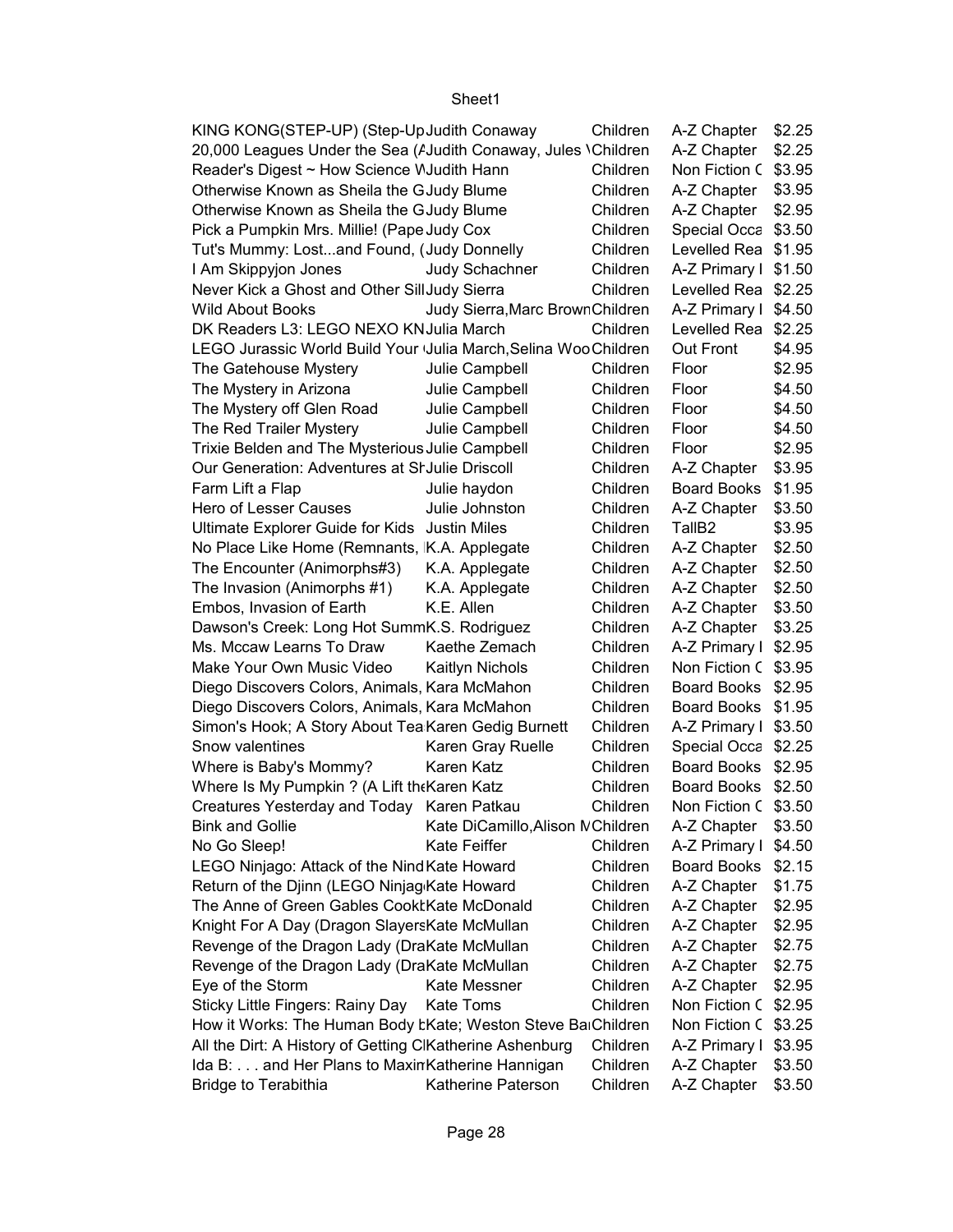|         | Bridge to Terabithia Newbery MecKatherine Paterson                       |                                 | Children | A-Z Chapter          | \$2.95 |
|---------|--------------------------------------------------------------------------|---------------------------------|----------|----------------------|--------|
|         | Jacob Have I Loved                                                       | Katherine Paterson              | Children | A-Z Chapter   \$3.50 |        |
|         | The Silver Thread: The Unicorn's Kathleen Duey                           |                                 | Children | A-Z Chapter   \$2.50 |        |
| ~~NEW~~ | Danger at the Zoo: A Kit Mystery (Kathleen Ernst)                        |                                 | Children | A-Z Chapter   \$3.95 |        |
|         | I Dare You: Stories to Scare You (Kathleen Keeler                        |                                 | Children | Levelled Rea \$1.95  |        |
|         | Walt Disney's Nursery Tales: The Kathleen N Daly                         |                                 | Children | Floor                | \$2.50 |
|         | Anne Of Green Gables                                                     | KATHLEEN OLMSTEAIChildren       |          | A-Z Chapter   \$3.75 |        |
|         | The Golden Book of 365 Stories aKathryn Jackson                          |                                 | Children | Disney/Treas \$4.50  |        |
|         | The Happy Valley Mystery                                                 | Kathryn Kenny                   | Children | Floor                | \$4.50 |
|         | The Marshland Mystery (Trixie BeKathryn Kenny                            |                                 | Children | Floor                | \$4.50 |
|         | The Mystery of The Blinking Eye Kathryn Kenny                            |                                 | Children | Floor                | \$4.50 |
|         | The Mystery on Cobbett's Island Kathryn Kenny                            |                                 | Children | Floor                | \$4.50 |
|         | The Mystery on the Mississippi                                           | Kathryn Kenny                   | Children | Floor                | \$4.50 |
|         | The Royal Diaries: Marie Antoinet Kathryn Lasky                          |                                 | Children | A-Z Chapter   \$4.50 |        |
|         | Wolves of the Beyond Lone Wolf Kathryn Lasky                             |                                 | Children | A-Z Chapter   \$2.95 |        |
|         | Who Lives Here? (Dail-A-Picture) Kathryn Smith                           |                                 | Children | Board Books \$2.50   |        |
|         | WHAT A BLAST! The explosive eKathy Burkett                               |                                 | Children | Floor                | \$2.95 |
|         | National Geographic Kids EverythKathy Furgang                            |                                 | Children | Non Fiction C \$2.95 |        |
|         | Of Mice and Aliens: An Asperger , Kathy Hoopmann                         |                                 | Children | A-Z Chapter          | \$3.95 |
|         | Our Canadian Girl Marie Claire #4Kathy Stinson                           |                                 | Children | A-Z Chapter   \$2.25 |        |
|         | <b>Those Green Things</b>                                                | Kathy Stinson                   | Children | A-Z Primary I \$2.95 |        |
|         | What Happened to Ivy                                                     | Kathy Stinson                   | Children | A-Z Chapter   \$2.95 |        |
|         | Racing Cars                                                              | Katie Daynes                    | Children | Non Fiction C \$2.95 |        |
|         | The Battle for Perodia: A Branche Katrina Charman                        |                                 | Children | A-Z Chapter          | \$2.25 |
|         | Curse of the Arctic Star (Nancy DiKeene, Carolyn                         |                                 | Children | Floor                | \$2.95 |
|         | Mystery at the Ski Jump                                                  | Keene, Carolyn                  | Children | Floor                | \$3.95 |
|         | The Clue of the Leaning Chimney Keene, Carolyn                           |                                 | Children | Floor                | \$3.95 |
|         | The Clue of the Tapping Heels                                            | Keene, Carolyn                  | Children | Floor                | \$3.95 |
|         | The Clue of the Velvet Mask                                              | Keene, Carolyn                  | Children | Floor                | \$3.95 |
|         | The Phantom of Pine Hill                                                 | Keene, Carolyn                  | Children | Floor                | \$3.95 |
|         | The Ringmaster's Secret                                                  | Keene, Carolyn                  | Children | Floor                | \$3.95 |
|         | The Witch Tree Sumbol                                                    | Keene, Carolyn                  | Children | Floor                | \$3.95 |
|         | Lea 3 Book Boxed Set (American Kellen Hertz, Lisa Yee                    |                                 | Children | A-Z Chapter          | \$6.00 |
|         | <b>Baseball Saved Us</b>                                                 | Ken Mochizuki                   | Children | A-Z Primary I \$2.95 |        |
|         | The Wind in the Willows                                                  | Kenneth Grahame                 | Children | A-Z Chapter   \$2.95 |        |
|         | Firewing                                                                 | Kenneth Oppel                   | Children | A-Z Chapter          | \$4.95 |
|         | Silverwing                                                               | Kenneth Oppel                   | Children | A-Z Chapter          | \$3.50 |
|         | Silverwing                                                               | Kenneth Oppel                   | Children | A-Z Chapter          | \$4.50 |
|         | Silverwing                                                               | Kenneth Oppel                   | Children | A-Z Chapter          | \$2.95 |
|         | Silverwing                                                               | Kenneth Oppel                   | Children | A-Z Chapter          | \$3.50 |
|         | Silverwing (Silverwing, Book 1)                                          | Kenneth Oppel                   | Children | A-Z Chapter          | \$4.25 |
|         | The Sargasso Ogre: Doc Savage Kenneth Robeson                            |                                 | Children | Recently Pub         | \$3.95 |
|         | The Seeing Stone (Arthur)                                                | Kevin Crossley-Holland Children |          | A-Z Chapter          | \$4.50 |
|         | <b>Bird Lake Moon</b>                                                    | Kevin Henkes                    | Children | A-Z Chapter          | \$2.50 |
|         | <b>Wemberly Worried</b>                                                  | Kevin Henkes                    | Children | A-Z Primary I        | \$2.95 |
|         | <b>Hold Fast</b>                                                         | Kevin Major                     | Children | A-Z Chapter          | \$2.95 |
|         | Neil Flambe and the Marco Polo NKevin Sylvester                          |                                 | Children | A-Z Chapter          | \$4.95 |
|         |                                                                          |                                 |          |                      |        |
|         | Neil Flamb <sub>30</sub> and the Marco Polo <sup>1</sup> Kevin Sylvester |                                 | Children | A-Z Chapter          | \$5.50 |
|         | Classic Treasury of Animal Storie: Keyporter                             |                                 | Children | Disney/Treas \$3.95  |        |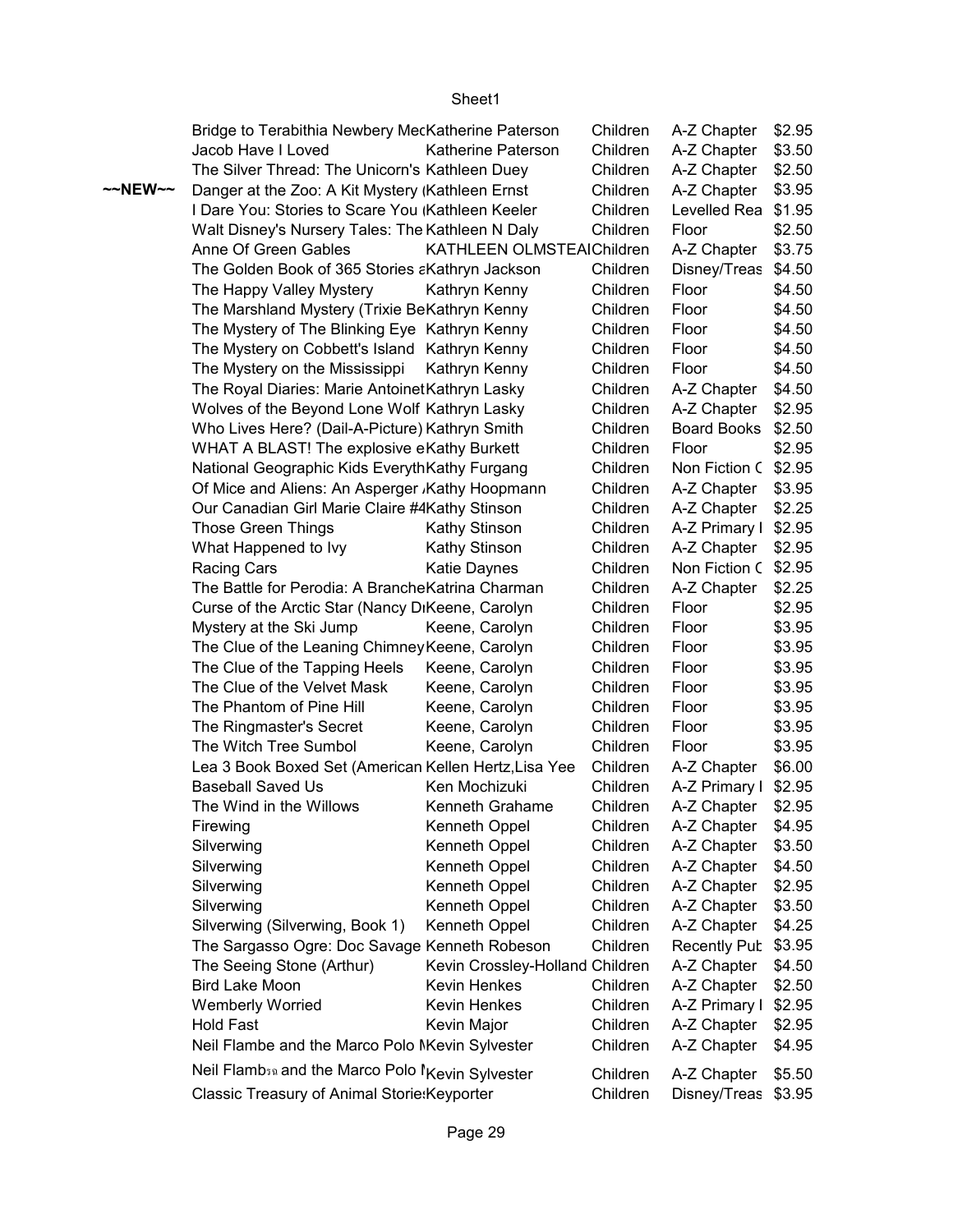| Build a Butterfly                                    | Kiki Ljung          | Children | Non Fiction C \$4.50    |
|------------------------------------------------------|---------------------|----------|-------------------------|
| Pretty Please: A Book of MannersKiki Thorpe          |                     | Children | A-Z Primary I<br>\$2.50 |
| The Dead and Buried                                  | Kim Harrington      | Children | A-Z Chapter<br>\$3.95   |
| kingfisher Learning Adventure Lib Kingfisher         |                     | Children | Non Fiction C<br>\$4.50 |
| The Broken Mirror                                    | Kirk Douglas        | Children | A-Z Chapter<br>\$4.50   |
| Tales of a Sixth-Grade Muppet                        | <b>Kirk Scroggs</b> | Children | A-Z Chapter<br>\$6.00   |
| Lily's Pesky Plant (Disney Fairies) Kirsten Larsen   |                     | Children | \$3.00<br>Floor         |
| Hop: Chicks Versus Bunnies                           | Kirsten Mayer       | Children | \$2.25<br>Special Occa  |
| The Daring Game                                      | Kit Pearson         | Children | A-Z Chapter<br>\$2.95   |
| The Sky Is Falling                                   | <b>Kit Pearson</b>  | Children | A-Z Chapter<br>\$2.95   |
| Pom Pom Kitties: Make Your Owr Klutz                 |                     | Children | Non Fiction C<br>\$3.95 |
| Children's Treasury: Fairy Tales, IKonemann          |                     | Children | Disney/Treas<br>\$3.95  |
| The Magic School Bus Blasts IntoKristin Earhart      |                     | Children | Levelled Rea<br>\$2.25  |
| Spooky House: Leveled Reader (IKRUEGAR               |                     | Children | A-Z Primary I<br>\$2.25 |
| Leon and the Spitting Image                          | Kurzweil Allen      | Children | \$2.95<br>A-Z Chapter   |
| Tom Gates: A Tiny Bit Lucky                          | L Pichon            | Children | A-Z Chapter<br>\$4.50   |
| The Captive (The Secret Circle #2L. J. Smith         |                     | Children | A-Z Primary I<br>\$1.95 |
| A Tangled Web                                        | L. M. Montgomery    | Children | A-Z Chapter<br>\$2.50   |
| Anne of Avonlea                                      | L. M. Montgomery    | Children | A-Z Chapter<br>\$1.95   |
| Anne of Avonlea                                      | L. M. Montgomery    | Children | A-Z Chapter<br>\$1.95   |
| Anne of Green Gables Journal                         | L. M. Montgomery    | Children | A-Z Chapter<br>\$3.25   |
| Anne of Green Gablesboxed set L. M. Montgomery       |                     | Children | A-Z Chapter<br>\$15.95  |
| Anne of Ingleside                                    | L. M. Montgomery    | Children | A-Z Chapter<br>\$2.95   |
| Anne of the Island                                   | L. M. Montgomery    | Children | A-Z Chapter<br>\$1.95   |
| Anne of the Island (Apple Classic: L. M. Montgomery  |                     | Children | A-Z Chapter<br>\$2.50   |
| Anne of the Island (The Green GaL. M. Montgomery     |                     | Children | A-Z Chapter<br>\$2.50   |
| Anne of the Island (The Green GaL. M. Montgomery     |                     | Children | A-Z Chapter<br>\$2.50   |
| Anne of Windy Poplars                                | L. M. Montgomery    | Children | \$2.95<br>A-Z Chapter   |
| Chronicles of Avonlea (Anne of GL. M. Montgomery     |                     | Children | \$2.50<br>A-Z Chapter   |
| Doctor's Sweetheart, The                             | L. M. Montgomery    | Children | \$2.95<br>A-Z Chapter   |
| <b>Emily's Quest</b>                                 | L. M. Montgomery    | Children | A-Z Chapter<br>\$1.95   |
| <b>Emily's Quest</b>                                 | L. M. Montgomery    | Children | A-Z Chapter<br>\$2.95   |
| Rainbow Valley                                       | L. M. Montgomery    | Children | A-Z Chapter<br>\$2.95   |
| Anne Of Avonlea                                      | L.M. Montgomery     | Children | A-Z Chapter<br>\$2.95   |
| Anne Of Green Gables                                 | L.M. Montgomery     | Children | A-Z Chapter<br>\$3.50   |
| Anne of Green Gables (A Steppin L.M. Montgomery      |                     | Children | A-Z Chapter<br>\$1.80   |
| Anne of the Island                                   | L.M. Montgomery     | Children | A-Z Chapter<br>\$1.95   |
| Anne's House Of Dreams (Anne cL.M. Montgomery        |                     | Children | A-Z Chapter<br>\$1.95   |
| Anne's House Of Dreams (Anne cL.M. Montgomery        |                     | Children | A-Z Chapter<br>\$2.95   |
| Anne's House Of Dreams (Anne cL.M. Montgomery        |                     | Children | A-Z Chapter<br>\$2.95   |
| Emily Of New Moon                                    | L.M. Montgomery     | Children | A-Z Chapter<br>\$2.95   |
| Mistress Pat (Children's Continuo L.M. Montgomery    |                     | Children | A-Z Chapter<br>\$2.95   |
| The Anne Of Green Gables Diary L.M. Montgomery       |                     | Children | A-Z Chapter<br>\$3.95   |
| The Golden Road                                      | L.M. Montgomery     | Children | A-Z Chapter<br>\$2.50   |
| Ladybird Stories for 4 Year Olds Ladybird            |                     | Children | Disney/Treas<br>\$3.95  |
| The Elves and the Shoemaker (R <sub>'</sub> Ladybird |                     | Children | Levelled Rea<br>\$4.00  |
| School Friends (Strawberry Short Lana Edelman        |                     | Children | Levelled Rea<br>\$1.95  |
| Pukeko the Performer                                 | Langley, Maire      | Children | A-Z Primary I<br>\$2.95 |
| Candy Apple #26: See You Soon, Lara Bergen           |                     | Children | A-Z Chapter<br>\$1.95   |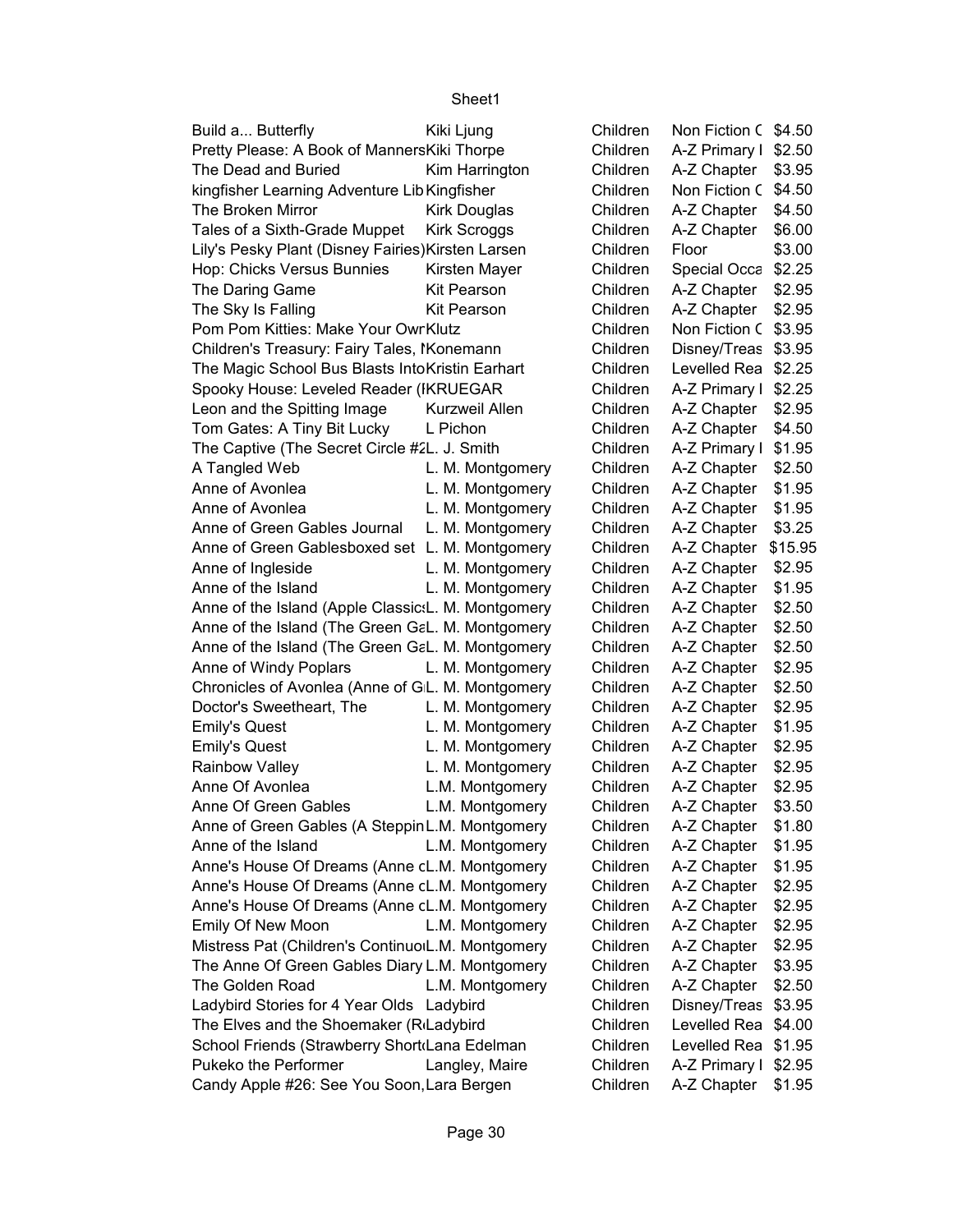| Drama Queen A Candy Apple BorLara Bergen                  |                      | Children | A-Z Chapter   \$1.95 |        |
|-----------------------------------------------------------|----------------------|----------|----------------------|--------|
| Hannah Montana: The Movie: GoiLara Bergen                 |                      | Children | Spinner Rack \$2.95  |        |
| Rent-a-kid: How to Start Your Ow Larry Adler              |                      | Children | Spinner Rack \$3.50  |        |
| A Faith Like Mine                                         | Laura Buller         | Children | Non Fiction C \$4.50 |        |
| Boy, Oh Boy! (From the Files of MLaura Dower              |                      | Children | A-Z Chapter   \$1.95 |        |
| Give Me a Break (From the Files (Laura Dower              |                      | Children | A-Z Chapter          | \$1.95 |
| Only the Lonely (From the Files of Laura Dower            |                      | Children | A-Z Chapter   \$1.95 |        |
| Only the Lonely (From the Files of Laura Dower            |                      | Children | A-Z Chapter   \$1.95 |        |
| Picture-Perfect (From the Files of Laura Dower            |                      | Children | A-Z Chapter          | \$1.95 |
| Play it Again (From the Files of M.Laura Dower            |                      | Children | A-Z Chapter          | \$1.95 |
| Behind the Bedroom Wall                                   | Laura E Williams     | Children | A-Z Chapter          | \$2.95 |
| Behind the Bedroom Wall                                   | Laura E Williams     | Children | A-Z Chapter          | \$2.95 |
| Little House Chapter Book CollectLaura Ingalls Wilder     |                      | Children | A-Z Chapter          | \$4.25 |
| Little House in the Big Woods                             | Laura Ingalls Wilder | Children | A-Z Chapter          | \$3.25 |
|                                                           |                      |          | A-Z Chapter          |        |
| Little House in the Big Woods                             | Laura Ingalls Wilder | Children |                      | \$3.25 |
| Little House in the Big Woods                             | Laura Ingalls Wilder | Children | A-Z Chapter          | \$3.25 |
| Little House in the Big Woods                             | Laura Ingalls Wilder | Children | A-Z Chapter          | \$3.25 |
| Little House in the Big Woods (LitLaura Ingalls Wilder    |                      | Children | A-Z Chapter          | \$3.50 |
| Little House on the Prairie                               | Laura Ingalls Wilder | Children | A-Z Chapter          | \$4.50 |
| Little House on the Prairie (Little FLaura Ingalls Wilder |                      | Children | A-Z Chapter          | \$2.95 |
| On the Banks of Plum Creek (Littl Laura Ingalls Wilder    |                      | Children | A-Z Chapter          | \$3.60 |
| On the Banks of Plum Creek (Littl Laura Ingalls Wilder    |                      | Children | A-Z Chapter          | \$2.95 |
| The First Four Years                                      | Laura Ingalls Wilder | Children | A-Z Chapter          | \$3.50 |
| Stepping Out (Orca Limelights)                            | Laura Langston       | Children | A-Z Chapter          | \$2.95 |
| ng kids lions                                             | laura marsh          | Children | Levelled Rea \$1.95  |        |
| ng kids polar bears                                       | laura marsh          | Children | Levelled Rea \$1.95  |        |
| The Secret Ingredient                                     | Laura Schaefer       | Children | A-Z Chapter          | \$3.50 |
| After the Storm (Heartland #2)                            | Lauren Brooke        | Children | A-Z Chapter          | \$2.50 |
| Breaking Free (Heartland #3)                              | Lauren Brooke        | Children | A-Z Chapter          | \$2.50 |
| Coming Home (Heartland #1)                                | Lauren Brooke        | Children | A-Z Chapter          | \$2.50 |
| The New Class (Chestnut Hill, Bo Lauren Brooke            |                      | Children | A-Z Chapter          | \$3.95 |
| The New Class (Chestnut Hill, Bo Lauren Brooke            |                      | Children | A-Z Chapter          | \$3.50 |
| Twelve (The Winnie Years)                                 | Lauren Myracle       | Children | A-Z Chapter          | \$3.25 |
| I Survived #4: I Survived the Bom Lauren Tarshis          |                      | Children | Floor                | \$2.50 |
| I Survived the Attacks of Septemt Lauren Tarshis          |                      | Children | Floor                | \$2.50 |
| I Survived the Attacks of Septemt Lauren Tarshis          |                      | Children | Floor                | \$2.50 |
| Scholastic Encyclopedia of AnimaLaurence Pringle          |                      | Children | Non Fiction C \$2.25 |        |
| Lady of Ch'iao Kuo: Warrior of the Laurence Yep           |                      | Children | A-Z Chapter   \$4.50 |        |
| The Man Who Tricked a Ghost Laurence Yep                  |                      | Children | A-Z Primary I \$3.50 |        |
| G.I. Dogs: Judy, Prisoner of War (Laurie Calkhoven        |                      | Children | A-Z Chapter   \$2.25 |        |
| Scrambled States of America                               | Laurie Keller        | Children | A-Z Primary I \$1.95 |        |
| I Like Birthdays It's the Parties l'Laurie Renke          |                      | Children | A-Z Primary I \$2.95 |        |
|                                                           |                      |          |                      |        |
| A Smart Girl's Guide to Liking HerLaurie Zelinger         |                      | Children | A-Z Chapter   \$3.95 |        |
| <b>Horses Forever</b>                                     | Lawrence Scanlan     | Children | Non Fiction C \$3.50 |        |
| 101 Ways To Bug Your Teacher Lee Wardlaw                  |                      | Children | A-Z Chapter          | \$2.50 |
| The Beatrice Letters (A Series of Lemony Snicket          |                      | Children | TallB <sub>2</sub>   | \$5.50 |
| The Miserable Mill (A Series of UrLemony Snicket          |                      | Children | Floor                | \$3.25 |
| The Miserable Mill (A Series of UrLemony Snicket          |                      | Children | Floor                | \$3.25 |
| The Miserable Mill (A Series of UrLemony Snicket          |                      | Children | Floor                | \$4.25 |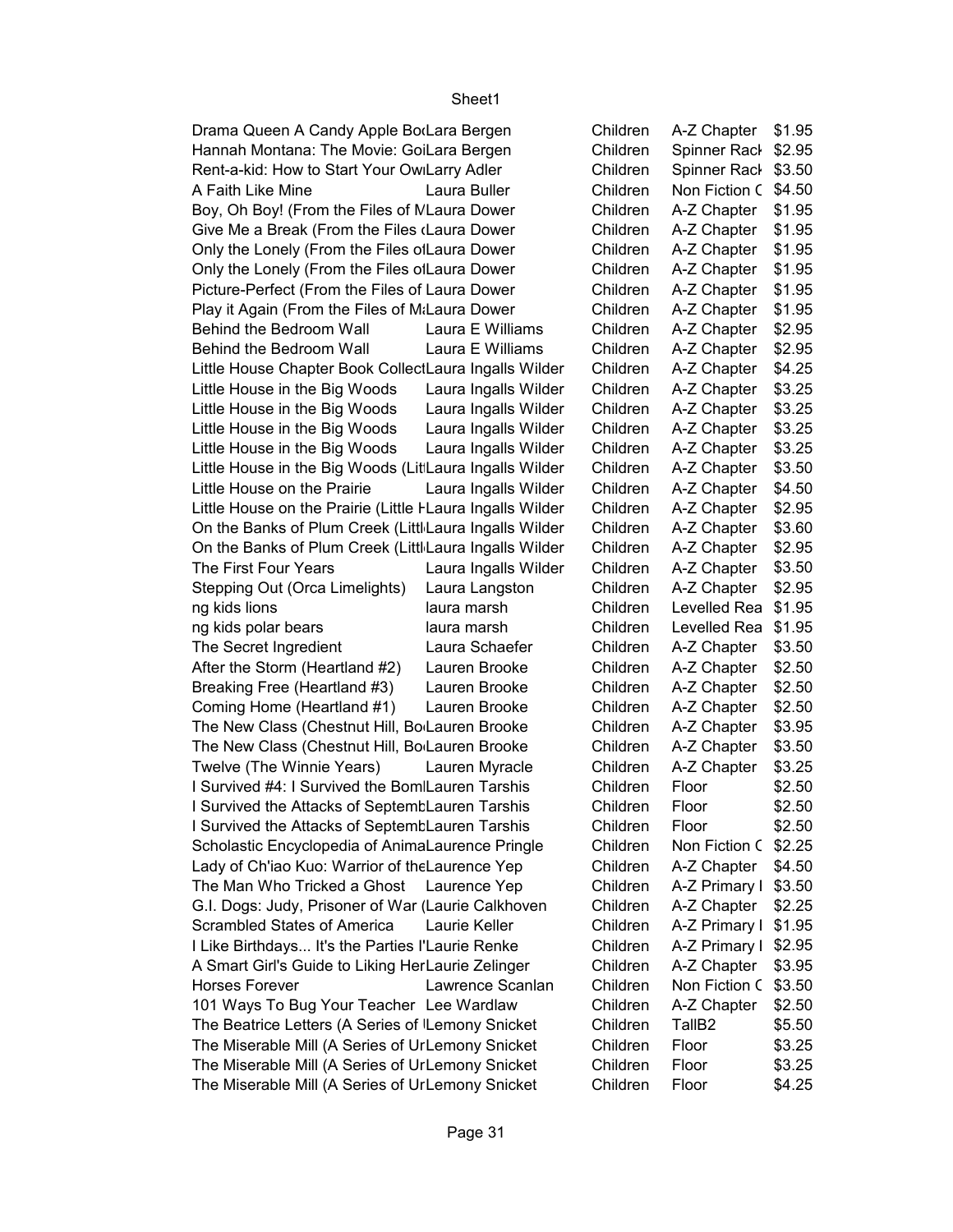|         | The Miserable Mill (A Series of UrLemony Snicket                |                       | Children | Floor                | \$4.25 |
|---------|-----------------------------------------------------------------|-----------------------|----------|----------------------|--------|
|         | The Reptile Room (A Series of UrLemony Snicket                  |                       | Children | Floor                | \$4.95 |
|         | The Reptile Room (A Series of UrLemony Snicket                  |                       | Children | Floor                | \$4.95 |
|         | The Reptile Room (A Series of UrLemony Snicket                  |                       | Children | Floor                | \$3.25 |
|         | The Reptile Room (A Series of UrLemony Snicket                  |                       | Children | Floor                | \$4.25 |
|         | The Reptile Room (A Series of UrLemony Snicket                  |                       | Children | Floor                | \$4.25 |
|         | The Vile Village (A Series of Unfo Lemony Snicket               |                       | Children | Floor                | \$4.25 |
|         | The Wide Window                                                 | Lemony Snicket        | Children | Floor                | \$4.25 |
|         | A Memory for Tino                                               | Leo Buscaglia PhD     | Children | A-Z Primary I \$3.50 |        |
|         | All About People (Scholastic First Lesley Newson                |                       | Children | Non Fiction C \$3.95 |        |
|         | Alley Cats: A Collection of Kitty TaLesley Rees                 |                       | Children | Disney/Treas \$4.50  |        |
|         | City Mouse and Country Mouse: ELesley Young, Alicia MerChildren |                       |          | A-Z Primary I \$1.95 |        |
|         | Flip-Flap Phonics: Spelling (Flip-FLeslie Bockol                |                       | Children | Board Books \$5.95   |        |
|         | The Usborne Living World EncycliLeslie Colvin, Emma SpiChildren |                       |          | Non Fiction C \$3.50 |        |
|         | Usborne Living World EncyclopedLeslie Colvin, Emma SptChildren  |                       |          | Non Fiction C \$3.50 |        |
|         | Hooray! It's Passover!                                          | Leslie Kimmelman      | Children | Special Occa \$2.25  |        |
|         | The Silver Arrow                                                | Lev Grossman          | Children | Customer rec \$5.50  |        |
|         | The Children's Golden Library (11LEWIS CARROLL                  |                       | Children | A-Z Chapter   \$4.50 |        |
|         | The Children's Golden Library (11LEWIS CARROLL                  |                       | Children | A-Z Chapter   \$4.25 |        |
|         | Happy Birthday                                                  | Lily Karr             | Children | Board Books \$3.50   |        |
|         | Big Nate in a Class By Himself                                  | Lincoln Peirce        | Children | Floor                | \$4.95 |
|         | Big Nate on a Roll                                              | Lincoln Peirce        | Children | Floor                | \$5.50 |
|         | <b>Big Nate Strikes Again</b>                                   | <b>Lincoln Peirce</b> | Children | Floor                | \$6.00 |
|         | Stanley's Wild Ride                                             | Linda Bailey          | Children | A-Z Primary I \$3.60 |        |
|         | The Great Pig Escape                                            | Linda Moller          | Children | A-Z Chapter   \$1.95 |        |
|         | Tenth Avenue Cowboy                                             | Linda Oatman High     | Children | A-Z Primary I \$3.50 |        |
|         | Service Dogs (Dog Heroes)                                       | Linda Tagliaferro     | Children | Floor                | \$2.75 |
|         | The Ever-Living Tree: The Life an Linda Vieira                  |                       | Children | Non Fiction C \$2.95 |        |
|         | Charmed Life #1: Caitlin's Lucky (Lisa Schroeder                |                       | Children | A-Z Chapter   \$2.25 |        |
|         | Charmed Life #2: Mia's Golden BiLisa Schroeder                  |                       | Children | A-Z Chapter   \$2.25 |        |
|         | Sealed with a Secret: A Wish NovLisa Schroeder                  |                       | Children | Floor                | \$2.95 |
| ~~NEW~~ | Lea Dives In (Girl of the Year)                                 | Lisa Yee              | Children | A-Z Chapter          | \$3.95 |
|         | Monster High: Back and Deader TLisi Harrison                    |                       | Children | A-Z Chapter   \$3.95 |        |
|         | Monster High: Where There's a WLisi Harrison                    |                       | Children | A-Z Chapter   \$3.95 |        |
|         | My Little Bear A Treasury of Stori(Little Tiger Press           |                       | Children | Disney/Treas \$4.50  |        |
|         | Let's Go!: The Story of Getting froLizann Flatt                 |                       | Children | Non Fiction C \$2.50 |        |
|         | Gooney Bird Greene Three BooksLois Lowry                        |                       | Children | A-Z Chapter          | \$4.95 |
|         | Number the Stars (Yearling NewbLois Lowry                       |                       | Children | A-Z Chapter          | \$2.95 |
|         | Son (Giver Quartet, 4)                                          | Lois Lowry            | Children | A-Z Chapter          | \$4.50 |
|         | The Silent Boy (Readers Circle) Lois Lowry                      |                       | Children | A-Z Chapter   \$3.50 |        |
|         | The Hidden Girl A True Story of th Lola Rein Kaufman            |                       | Children | Non Fiction C \$1.95 |        |
|         | The Pony Party! (The Luckiest KicLoney M. Setnick               |                       | Children | A-Z Chapter   \$4.50 |        |
|         | Angry Octopus: Children Learn HoLori Lite                       |                       | Children | A-Z Primary I \$3.95 |        |
|         | Dirty Dog Boogie                                                | Loris Lesynski        | Children | A-Z Primary I \$2.25 |        |
|         | Mother Goose: A Canadian SampLottridge                          |                       | Children | Disney/Treas \$3.50  |        |
|         | Tom Gates: Genius Ideas (Mostly Louis Andr <sub>30</sub> Pichon |                       | Children | A-Z Chapter   \$4.50 |        |
|         | Holes                                                           | Louis Sachar          | Children | A-Z Chapter          | \$3.95 |
|         | Holes                                                           | Louis Sachar          | Children | A-Z Chapter          | \$3.95 |
|         | Holes (A Yearling Book)                                         | Louis Sachar          | Children | A-Z Chapter          | \$3.50 |
|         |                                                                 |                       |          |                      |        |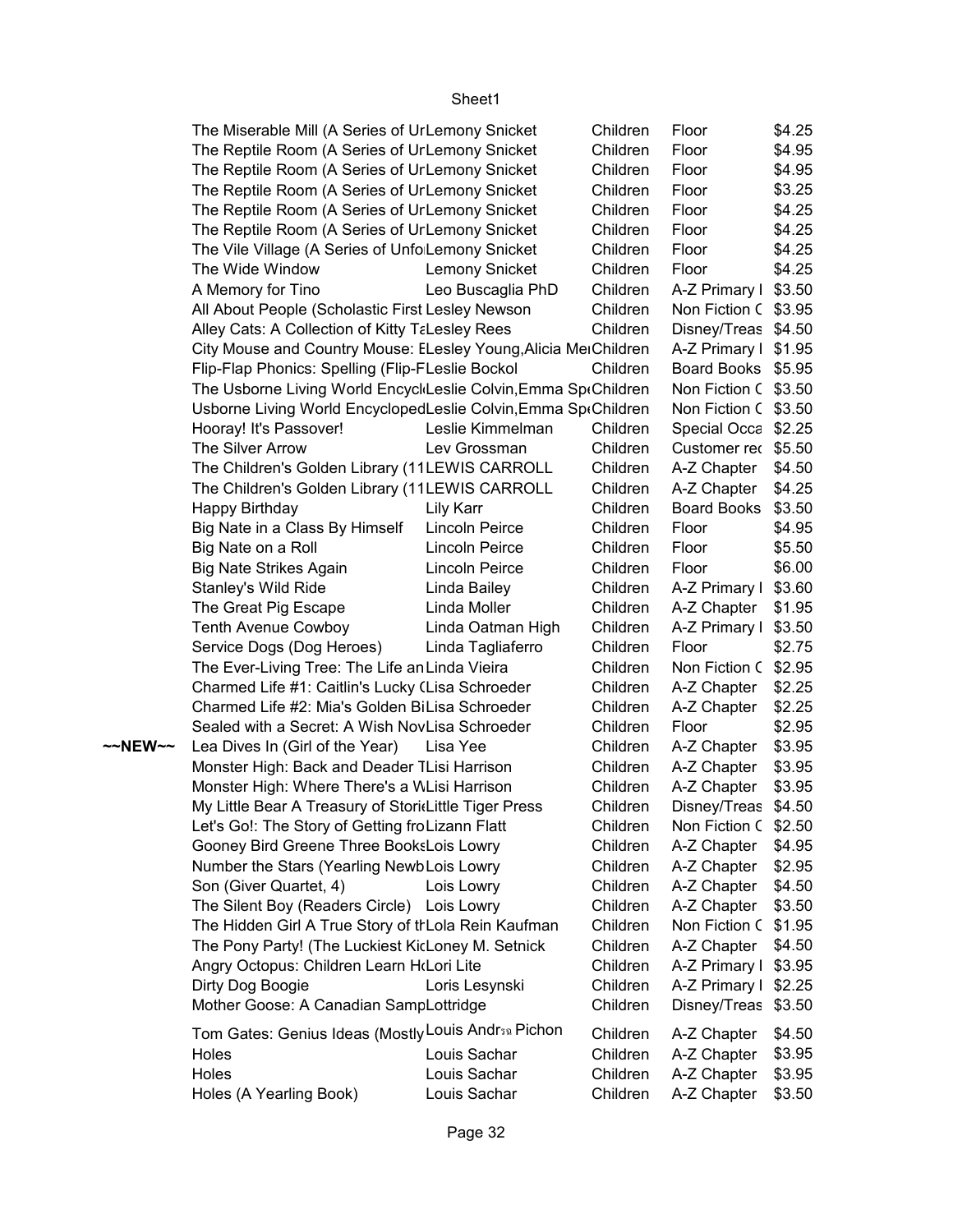| Holes (A Yearling Book)                                                  | Louis Sachar                    | Children | A-Z Chapter          | \$3.50 |
|--------------------------------------------------------------------------|---------------------------------|----------|----------------------|--------|
| Someday Angeline (Avon/CameloLouis Sachar                                |                                 | Children | A-Z Chapter          | \$2.75 |
| Stanley Yelnats' Survival Guide toLouis Sachar                           |                                 | Children | A-Z Chapter          | \$2.25 |
| Nobody's Family Is Going to CharLouise Fitzhugh                          |                                 | Children | A-Z Chapter          | \$2.25 |
| Little Women (Great Illustrated CI Louise May Alcott                     |                                 | Children | A-Z Chapter          | \$3.95 |
| Questions and Answers Knowled(Louise Spilsbury                           |                                 | Children | Non Fiction C \$4.95 |        |
| Uncover the Human Body: An Un <sub>'Luann</sub> Colombo, Jennif Children |                                 |          | Non Fiction C \$4.50 |        |
| Earth and Space (The Usborne InLuara Howell                              |                                 | Children | Non Fiction C \$3.95 |        |
| March of the Penguins                                                    | Luc Jacquet                     | Children | Non Fiction C \$2.95 |        |
| Anne of Green Gables (Anne of CLucy Maud Montgomery Children             |                                 |          | A-Z Chapter          | \$4.95 |
| Anne of the Island (Anne of GreerLucy Maud Montgomery Children           |                                 |          | Floor                | \$2.95 |
| Transformers Rescue Bots: Blast Lucy Rosen                               |                                 | Children | A-Z Primary I \$2.25 |        |
| Falcon's Egg (Yearling Book)                                             | Luli Gray                       | Children | A-Z Chapter   \$2.25 |        |
| The Chili Chip Dragon: A Hallowe Lutes, Jay                              |                                 | Children | Special Occa \$2.50  |        |
| Samantha's Secret Room                                                   | Lyn Cook                        | Children | A-Z Chapter          | \$2.95 |
| Ha! Ha! Ha!: 1,000+ Jokes, RiddleLyn Thomas                              |                                 | Children | Out Front            | \$4.50 |
| DK Readers L4 Robot Universe (ILynn Huggins-Cooper                       |                                 | Children | Non Fiction C \$2.95 |        |
| Return of The Indian                                                     | Lynne Reid Banks                | Children | A-Z Chapter          | \$2.95 |
| The Indian in the Cupboard                                               | Lynne Reid Banks                | Children | A-Z Chapter          | \$2.50 |
| The Indian in the Cupboard                                               | Lynne Reid Banks                | Children | A-Z Chapter          | \$2.50 |
| THE MYSTERY OF THE CUPBOLYNNE REID BANKS                                 |                                 | Children | A-Z Chapter          | \$2.95 |
| The Secret of the Indian                                                 | Lynne Reid Banks                | Children | A-Z Chapter          | \$2.95 |
| The Pop-Up Book of M.C. Escher M. C. Escher, Michael Schildren           |                                 |          | Non Fiction C \$3.95 |        |
| Suite Life of Zack & Cody, The: RM. C. King                              |                                 | Children | A-Z Chapter          | \$2.25 |
| The Enchanted Attic (Shivers #1) M. D. Spenser                           |                                 | Children | Floor                | \$2.25 |
| Encyclopedia of World Sports (FoMaddalen Esposito                        |                                 | Children | Non Fiction C \$2.25 |        |
| The Callback (2) (Maddie Ziegler) Maddie Ziegler                         |                                 | Children | A-Z Chapter          | \$3.00 |
| A Ring of Endless Light (Austin F&Madeleine L'Engle                      |                                 | Children | A-Z Chapter          | \$3.95 |
| A Wind in the Door (A Wrinkle in Madeleine L'Engle                       |                                 | Children | A-Z Chapter          | \$4.50 |
| A Wrinkle in Time                                                        | Madeleine L'Engle               | Children | A-Z Chapter          | \$3.95 |
| A Wrinkle in Time (The Time Qua Madeleine L'Engle                        |                                 | Children | A-Z Chapter          | \$2.95 |
| A Wrinkle in Time (The Time Qua Madeleine L'Engle                        |                                 | Children | A-Z Chapter          | \$2.95 |
| A Wrinkle in Time (The Time Qua Madeleine L'Engle                        |                                 | Children | A-Z Chapter          | \$2.50 |
| A Wrinkle in Time (The Time Qua Madeleine L'Engle                        |                                 | Children | A-Z Chapter          | \$2.50 |
| A Wrinkle in Time (The Time Qua Madeleine L'Engle                        |                                 | Children | A-Z Chapter          | \$2.95 |
| A Wrinkle in Time (The Time Qua Madeleine L'Engle                        |                                 | Children | A-Z Chapter   \$3.50 |        |
| Lotsa de Casha                                                           | Madonna                         | Children | A-Z Primary I \$2.95 |        |
| The English Roses                                                        | Madonna                         | Children | A-Z Primary I \$4.50 |        |
| The English Roses                                                        | Madonna                         | Children | A-Z Primary I \$4.50 |        |
| Scratch and Sparkle Halloween A Make Believe Ideas                       |                                 | Children | Special Occa \$3.95  |        |
| Rockets, Stars, and Outer space (Make Believe Ideas Ltd.Children         |                                 |          | A-Z Primary I \$2.25 |        |
| Arthur's Reading Race                                                    | Marc Brown                      | Children | Levelled Rea \$1.95  |        |
| Horses and Ponies (At Your Fing Marc Gave                                |                                 | Children | Board Books \$2.50   |        |
| Ghostville Elementary #1                                                 | Marcia T. Jones, MarciaChildren |          | A-Z Chapter          | \$1.95 |
| Rainbow Fish Finger Puppet Bool Marcus Pfister                           |                                 | Children | Board Books \$3.50   |        |
| <b>Explore My World Clouds</b>                                           | Marfe Delano                    | Children | Non Fiction C \$2.25 |        |
| Uncle Jed's barbershop                                                   | Margaree King Mitchell Children |          | A-Z Primary I \$2.95 |        |
| My Mother's Ghost                                                        | <b>Margaret Buffie</b>          | Children | A-Z Chapter          | \$2.95 |
| Five True Horse Stories (A Little AMargaret Davidson                     |                                 | Children | A-Z Chapter          | \$1.75 |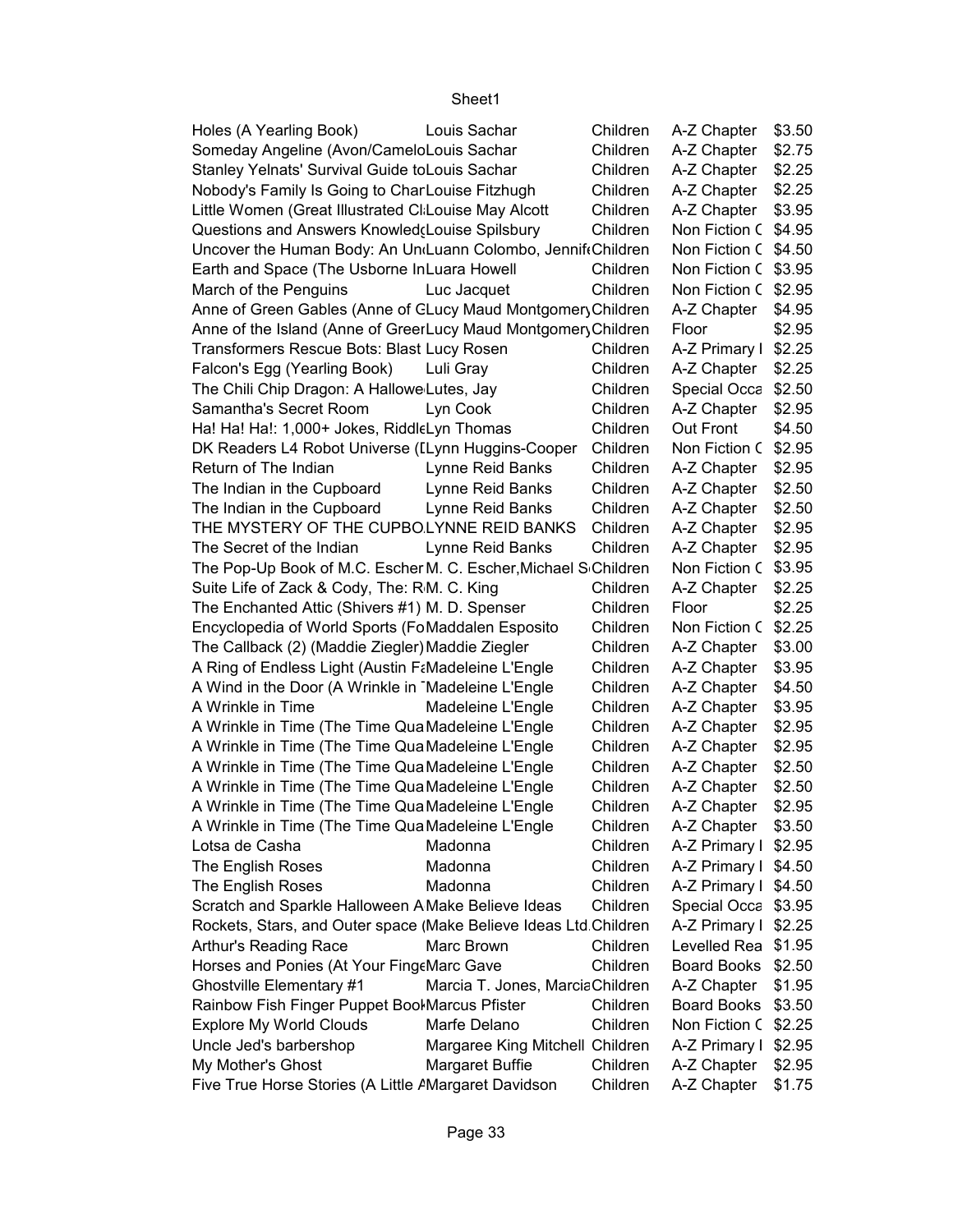|                   | Stories from the Ballet                                         | <b>Margaret Greaves</b>         | Children | Disney/Treas \$3.95  |        |
|-------------------|-----------------------------------------------------------------|---------------------------------|----------|----------------------|--------|
|                   | Funny You Should Ask: Weird buMargaret Meikle                   |                                 | Children | Non Fiction C \$2.95 |        |
|                   | Ashanti to Zulu: African TraditionsMargaret Musgrove            |                                 | Children | A-Z Primary I \$3.25 |        |
|                   | Among the Barons (Shadow ChildMargaret Peterson Had Children    |                                 |          | A-Z Chapter   \$2.95 |        |
|                   | Found                                                           | Margaret Peterson Had Children  |          | A-Z Chapter   \$4.50 |        |
|                   | Just Ella                                                       | Margaret Peterson Had Children  |          | A-Z Chapter   \$4.50 |        |
|                   | The Golden Egg Book (Big Little (Margaret Wise Brown Children   |                                 |          | Special Occa \$2.50  |        |
|                   | Please Play Safe! Penguin's GuidMargery Cuyler                  |                                 | Children | A-Z Primary I \$2.25 |        |
|                   | Stop Drop and Roll                                              | Margery Cuyler                  | Children | Non Fiction C \$2.95 |        |
|                   | A Pacific Alphabet                                              | <b>Margriet Ruurs</b>           | Children | A-Z Primary I \$3.50 |        |
|                   | School Days Around the World                                    | <b>Margriet Ruurs</b>           | Children | Non Fiction C \$3.50 |        |
|                   | Misty's Twilight                                                | Marguerite Henry                | Children | A-Z Chapter   \$2.65 |        |
|                   | The Chocolate Rabbit                                            | Maria Claret                    | Children | Special Occa \$2.25  |        |
|                   | <b>Hippity Skippity Easter</b>                                  | <b>MARIA FLEMING</b>            | Children | Special Occa \$2.25  |        |
|                   | Word Family Tales (-ill: Jumping JMaria Fleming                 |                                 | Children | Levelled Rea \$1.50  |        |
|                   | Dealing With Anger (The Conflict Marianne Johnston              |                                 | Children | A-Z Primary I \$2.25 |        |
|                   | The Gift of an Angel: For Parents Marianne Richmond             |                                 | Children | A-Z Primary I \$4.50 |        |
|                   | You're a Big Brother                                            | Marianne Richmond               | Children | A-Z Primary I \$3.50 |        |
|                   | You're a Big Sister                                             | Marianne Richmond               | Children | A-Z Primary I \$4.50 |        |
|                   | Early Voyageurs (JR): The IncrediMarie Savage                   |                                 | Children | Non Fiction C \$2.95 |        |
|                   | LEGO Legends of Chima: Eris to Marilyn Easton                   |                                 | Children | Spinner Rack \$2.95  |        |
|                   | LEGO Legends of Chima: Eris to Marilyn Easton                   |                                 | Children | A-Z Chapter   \$1.95 |        |
|                   | LEGO Legends of Chima: Eris to Marilyn Easton                   |                                 | Children | A-Z Chapter   \$1.95 |        |
|                   | Periwinkle Isn't Paris                                          | Marilyn Eisenstein              | Children | A-Z Primary I \$2.95 |        |
|                   | Four Copies of Cowboys Don't Cr Marilyn Halvorson               |                                 | Children | A-Z Chapter   \$5.00 |        |
|                   | A Dog's Gotta Do What a Dog's CMarilyn Singer                   |                                 | Children | Non Fiction C \$2.95 |        |
|                   | Amelia Writes Again                                             | Marissa Moss                    | Children | Spinner Rack \$4.50  |        |
|                   | Amelia's Family Ties (Amelia (AmMarissa Moss, Amelia            |                                 | Children | Spinner Rack \$5.50  |        |
|                   | How to Draw Dinosaurs                                           | Marit Claridge                  | Children | Non Fiction C \$1.50 |        |
|                   | Nate the Great Goes Undercover Marjorie Weinman SharChildren    |                                 |          | A-Z Chapter   \$1.75 |        |
|                   | Thud!: Wile E. Coyote Experimen Mark Andrew WeaklandChildren    |                                 |          | Non Fiction C \$2.25 |        |
|                   | Confronting the Dragon: Book ThrMark Cheverton                  |                                 | Children | Floor                | \$5.50 |
|                   | Stolen Child                                                    | Marsha Forchuk SkrypuChildren   |          | A-Z Chapter          | \$2.95 |
|                   | Trouble Times Two (Keystone StaMarsha Hubler                    |                                 | Children | A-Z Chapter          | \$2.25 |
|                   | The Old Success (Richard Jury MMartha Grimes                    |                                 | Children | Floor                | \$5.50 |
|                   | The Un-Friendship Bracelet (1) (CMartha Maker                   |                                 | Children | A-Z Primary I \$2.95 |        |
|                   | Journey Around New York from A Martha Zschock                   |                                 | Children | A-Z Primary I \$4.50 |        |
|                   | Pariel Pariel (Same Same)                                       | Marthe Jocelyn                  | Children | A-Z Primary I \$2.50 |        |
|                   | <b>Extreme Adventure</b>                                        | Martin Paquette & CarlcChildren |          | Non Fiction C \$3.50 |        |
|                   | When the Teddy Bears Came                                       | Martin Waddell                  | Children | A-Z Primary I \$2.95 |        |
|                   | Everything Horse: What Kids Rea Marty Crisp                     |                                 | Children | Non Fiction C \$2.95 |        |
|                   | No Substitutions (Strange Matter, Marty M. Engle                |                                 | Children | A-Z Chapter   \$2.95 |        |
|                   | Human Body: An Illustrated GuideMartyn Page                     |                                 | Children | Non Fiction C \$4.95 |        |
|                   | World of Reading This is Captain Marvel Press Book GrouChildren |                                 |          | Levelled Rea \$2.25  |        |
|                   | Wild Cats (Step into Reading)                                   | Mary Batten                     | Children | Levelled Rea \$1.95  |        |
|                   | Faces of Government Revised EdMary Cairo                        |                                 | Children | Non Fiction C \$4.50 |        |
|                   | Cecile: Gates of Gold (Girls of MaMary Casanova                 |                                 | Children | A-Z Chapter          | \$3.75 |
| ~~NEW~~           | Girl of the Year 2015 Book 1                                    | Mary Casanova                   | Children | A-Z Chapter          | \$3.95 |
| $\sim$ NEW $\sim$ | Grace Makes It Great (American (Mary Casanova                   |                                 | Children | A-Z Chapter          | \$3.95 |
|                   |                                                                 |                                 |          |                      |        |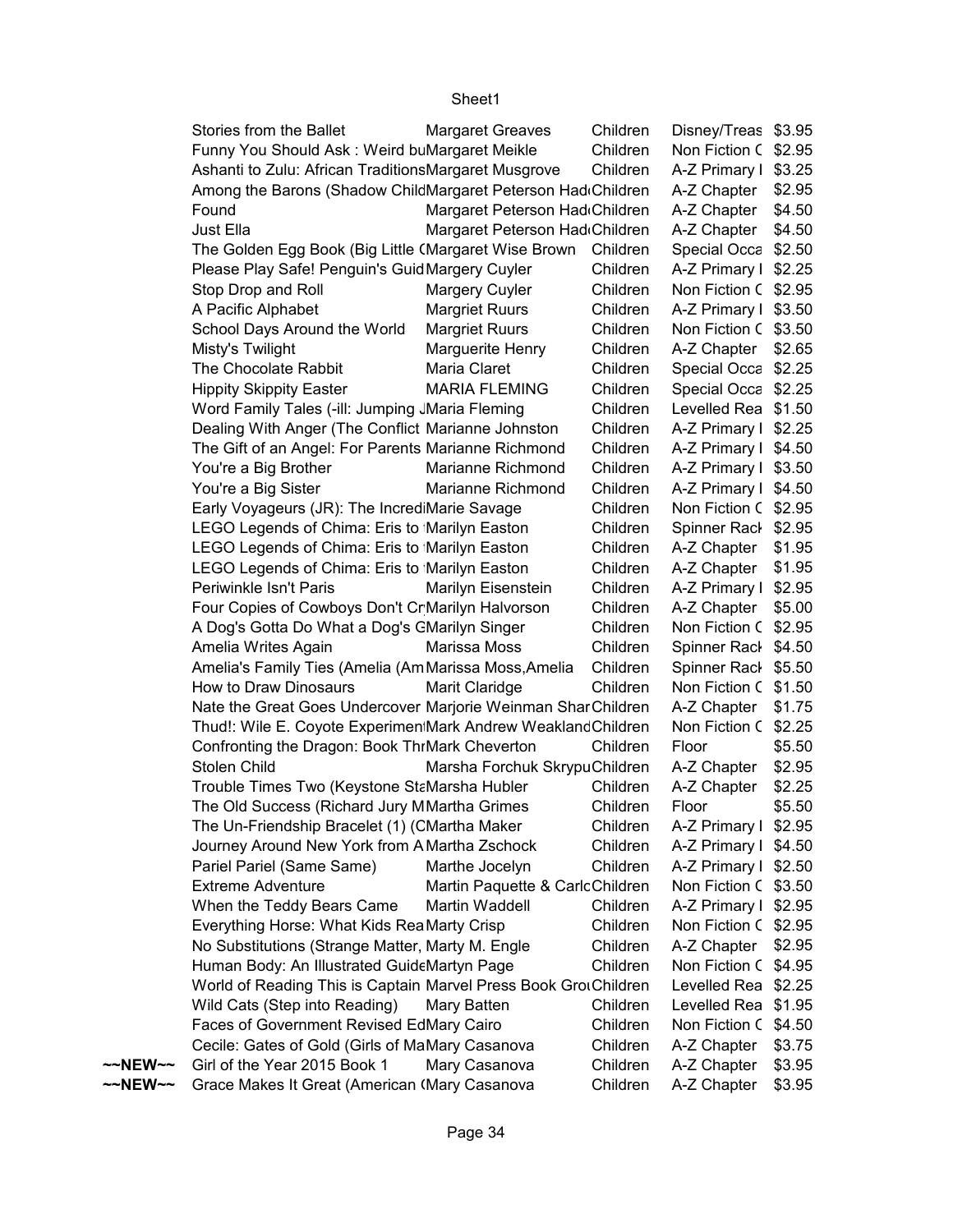|         | The Dead Man in Indian Creek                                   | Mary Downing Hahn             | Children | A-Z Chapter   \$3.25 |        |
|---------|----------------------------------------------------------------|-------------------------------|----------|----------------------|--------|
|         | The Ghost of Crutchfield Hall                                  | Mary Downing Hahn             | Children | A-Z Chapter   \$3.60 |        |
|         | New Maggie Muggins Stories                                     | Mary Grannan                  | Children | Recently Pub \$6.95  |        |
|         | <b>BARBIE LGB FAVORITES</b>                                    | Mary Man-Kong                 | Children | Disney/Treas \$2.95  |        |
|         | In the Spotlight (Barbie) (Pictureb:Mary Man-Kong              |                               | Children | A-Z Primary I \$2.50 |        |
|         | Odd-inary People (Ripley's Believ Mary Packard                 |                               | Children | A-Z Chapter   \$2.50 |        |
|         | A Perfect Time for Pandas (MagicMary Pope Osborne              |                               | Children | Floor                | \$4.95 |
|         | Buffalo Before Breakfast (Magic TMary Pope Osborne             |                               | Children | Floor                | \$2.95 |
|         | Christmas in Camelot (Magic TreeMary Pope Osborne              |                               | Children | Floor                | \$3.95 |
|         | Dolphins and Sharks (Magic Tree Mary Pope Osborne              |                               | Children | Floor                | \$2.95 |
|         | Dolphins at Daybreak (The Magic Mary Pope Osborne              |                               | Children | Floor                | \$2.95 |
|         | Dolphins at Daybreak (The Magic Mary Pope Osborne              |                               | Children | Floor                | \$2.95 |
|         | Eve of the Emperor Penguin (MacMary Pope Osborne               |                               | Children | Floor                | \$4.95 |
|         | Ghost Town at Sundown (Magic TMary Pope Osborne                |                               | Children | Floor                | \$2.95 |
|         | Ghost Town at Sundown (Magic TMary Pope Osborne                |                               | Children | Floor                | \$2.95 |
|         | Ghost Town at Sundown (Magic TMary Pope Osborne                |                               | Children | Floor                | \$2.95 |
|         | Haunted Castle on Hallow's Eve (Mary Pope Osborne              |                               | Children | Floor                | \$3.95 |
|         | Magic Tree House #38 Monday wMary Pope Osborne                 |                               | Children | Floor                | \$2.50 |
|         | Magic tree House #8, midnight on Mary Pope Osborne             |                               | Children | Floor                | \$2.95 |
|         | Magic tree House #8, midnight on Mary Pope Osborne             |                               | Children | Floor                | \$2.95 |
|         | Magic tree House #8, midnight on Mary Pope Osborne             |                               | Children | Floor                | \$2.95 |
|         | Midnight on the Moon (Magic TretMary Pope Osborne              |                               | Children | Floor                | \$2.25 |
|         | Midnight on the Moon (Magic TreeMary Pope Osborne              |                               | Children | Floor                | \$2.25 |
|         | Midnight on the Moon (Magic Tre«Mary Pope Osborne              |                               | Children | Floor                | \$2.95 |
|         | Midnight on the Moon (Magic TretMary Pope Osborne              |                               | Children | Floor                | \$2.95 |
|         | Midnight on the Moon (Magic TreeMary Pope Osborne              |                               | Children | Floor                | \$2.50 |
|         | Mummies in the Morning (Magic TMary Pope Osborne               |                               | Children | Floor                | \$2.95 |
|         | Mummies in the Morning (Magic TMary Pope Osborne               |                               | Children | Floor                | \$2.25 |
|         | Pirates Past Noon                                              | Mary Pope Osborne             | Children | Floor                | \$2.95 |
|         | Pirates Past Noon                                              | Mary Pope Osborne             | Children | Floor                | \$2.95 |
|         | Pirates Past Noon                                              | Mary Pope Osborne             | Children | Floor                | \$2.95 |
|         | Pirates Past Noon (Magic Tree HoMary Pope Osborne              |                               | Children | Floor                | \$2.95 |
|         | Pirates Past Noon (Magic Tree HoMary Pope Osborne              |                               | Children | Floor                | \$2.50 |
|         | Polar Bears Past Bedtime (Magic Mary Pope Osborne              |                               | Children | Floor                | \$2.95 |
|         | Polar Bears Past Bedtime (Magic Mary Pope Osborne              |                               | Children | Floor                | \$2.95 |
| ~~NEW~~ | Season of the Sandstorms (MagicMary Pope Osborne               |                               | Children | Floor                | \$2.95 |
|         | Summer of the Sea Serpent (MagMary Pope Osborne                |                               | Children | Floor                | \$4.50 |
|         | Sunset of the Sabertooth                                       | Mary Pope Osborne             | Children | Floor                | \$2.95 |
|         | Sunset of the Sabertooth                                       | Mary Pope Osborne             | Children | Floor                | \$2.95 |
|         | Sunset of the Sabertooth (Magic 1Mary Pope Osborne             |                               | Children | Floor                | \$2.50 |
|         | The Knight at Dawn (Magic Tree IMary Pope Osborne              |                               | Children | Floor                | \$2.25 |
|         | Tonight on the Titanic (Magic Tre«Mary Pope Osborne            |                               | Children | Floor                | \$2.95 |
|         | Sea Monsters - A Nonfiction Com Mary Pope Osborne & MChildren  |                               |          | Floor                | \$2.95 |
|         | Knight at Dawn                                                 | Mary Pope/ Murdo Osb Children |          | Floor                | \$2.95 |
|         | Unicorns Of Balinor #01: Road ToMary Stanton                   |                               | Children | A-Z Chapter          | \$1.95 |
|         | Wishbone Classic #07 Frankenst Mary Wollstonecraft ShiChildren |                               |          | A-Z Chapter   \$2.25 |        |
|         | Golden Treasure                                                | Maryke Reesink                | Children | A-Z Primary I \$3.50 |        |
|         | Bully Busters and Beyond: 9 Trea Master Phil Nguyen            |                               | Children | A-Z Primary I \$2.25 |        |
|         | Yuck's Fart Club                                               | Matt and Dave                 | Children | A-Z Chapter   \$3.25 |        |
|         |                                                                |                               |          |                      |        |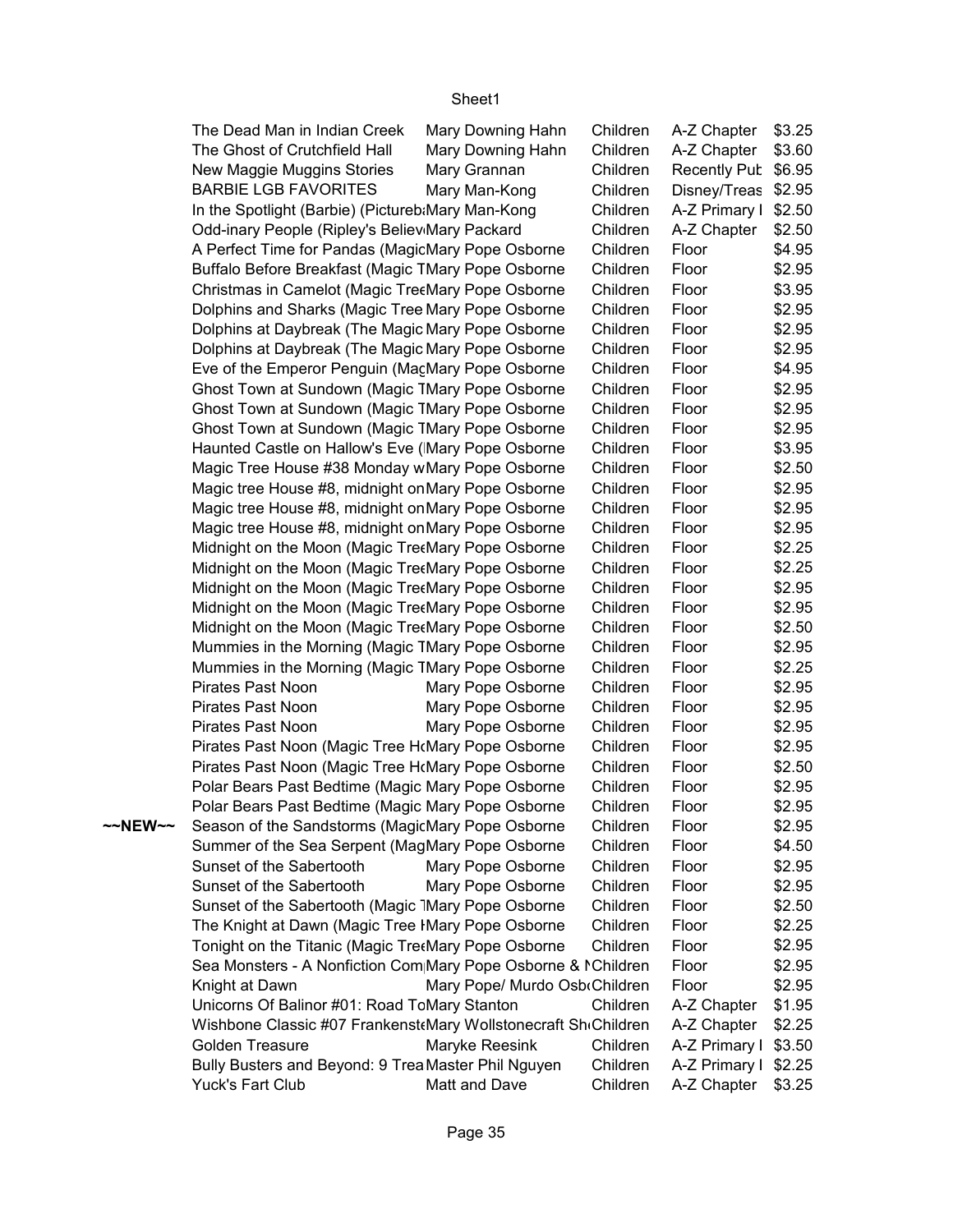| Dirt Bike Racer                                                   | <b>Matt Christopher</b>   | Children | A-Z Chapter          | \$2.25 |
|-------------------------------------------------------------------|---------------------------|----------|----------------------|--------|
| Team That Couldn't Lose, The (MMatt Christopher                   |                           | Children | A-Z Chapter          | \$2.25 |
| Cartooning With the Simpsons                                      | <b>Matt Groening</b>      | Children | Non Fiction C        | \$2.95 |
| Sesame Street: Guess Who, EastMatt Mitter                         |                           | Children | <b>Board Books</b>   | \$3.95 |
| We Are All in the Dumps with Jac Maurice Sendak                   |                           | Children | A-Z Primary I        | \$4.95 |
| Which Way, Dude?: BMO's Day CMax Brallier                         |                           | Children | A-Z Chapter          | \$2.50 |
| Love and Kisses, Kitty                                            | Max Haynes                | Children | Non Fiction C        | \$4.50 |
|                                                                   | Max Lucado                | Children |                      |        |
| The Boy and the Ocean                                             |                           |          | A-Z Primary I        | \$3.95 |
| Canadian leaders                                                  | <b>Maxine Trottier</b>    | Children | Non Fiction C        | \$2.95 |
| Cinderella Cleaners #1: Change cMaya Gold                         |                           | Children | A-Z Chapter          | \$2.25 |
| Fun with Yo-Yo Tricks: Tips & TecMcDonald Eddy                    |                           | Children | Non Fiction C        | \$2.50 |
| Allie Finkle's Rules For Girls: Mov Meg Cabot                     |                           | Children | A-Z Chapter          | \$4.50 |
| <b>Magical Creatures</b>                                          | Meg Clibbon               | Children | A-Z Primary I        | \$2.95 |
| Daisy Jane, Best-Ever Flower GirlMegan McDonald                   |                           | Children | Levelled Rea         | \$1.95 |
| Judy Moody and Friends: Triple PMegan McDonald                    |                           | Children | A-Z Chapter          | \$2.25 |
| Judy Moody and Stink: The WishtMegan McDonald                     |                           | Children | A-Z Chapter          | \$2.95 |
| Judy Moody Gets Famous! (Book Megan McDonald                      |                           | Children | A-Z Chapter          | \$3.50 |
| Judy Moody, M.D.: The Doctor is Megan McDonald                    |                           | Children | A-Z Chapter          | \$2.50 |
| Judy Moody, Mood Martian                                          | Megan McDonald            | Children | A-Z Chapter          | \$2.50 |
| Meet Julie: An American Girl (Am Megan McDonald                   |                           | Children | A-Z Chapter          | \$3.25 |
| Stink (Book #1): The Incredible SIMegan McDonald                  |                           | Children | A-Z Chapter          | \$2.50 |
| Stink and the Incredible Super-GaMegan Mcdonald                   |                           | Children | A-Z Chapter          | \$2.75 |
| Stink the Incredible Shrinking Kid Megan McDonald                 |                           | Children | A-Z Chapter          | \$3.50 |
| Stink-O-Pedia: Super Stink-Y StutMegan McDonald                   |                           | Children | A-Z Chapter          | \$2.95 |
| <b>Judy Moody</b>                                                 | MEGAN MCDONALD, FChildren |          | A-Z Chapter          | \$3.50 |
| I'll Zap Manhattan: Sabrina, the T <sub>'</sub> Mel Odom          |                           | Children | Floor                | \$2.95 |
| Sabrina Goes To Rome Sabrina TMel Odom                            |                           | Children | Floor                | \$2.95 |
| <b>Scaredy Squirrel</b>                                           | Melanie Watt              | Children | A-Z Primary I        | \$3.50 |
| Scaredy Squirrel at Night                                         | Melanie Watt              | Children | A-Z Primary I        | \$4.50 |
| Extra Credit #22 (Camp Confiden Melissa J. Morgan                 |                           | Children | Floor                | \$2.95 |
| Falling in Like (Camp ConfidentialMelissa J. Morgan               |                           | Children | Floor                | \$2.95 |
| In It to Win It #25 (Camp Confider Melissa J. Morgan              |                           | Children | Floor                | \$2.95 |
| Jenna's Dilemma #2 (Camp ConfiMelissa J. Morgan                   |                           | Children | Floor                | \$2.95 |
| Politically Incorrect #23 (Camp CcMelissa J. Morgan               |                           | Children | Floor                | \$2.95 |
| Reunion #21: Super Special (Can Melissa J. Morgan                 |                           | Children | Floor                | \$2.95 |
|                                                                   |                           |          |                      |        |
| RSVP #6 (Camp Confidential)                                       | Melissa J. Morgan         | Children | Floor                | \$2.95 |
| RSVP #6 (Camp Confidential)                                       | Melissa J. Morgan         | Children | Floor                | \$2.95 |
| Second Time's the Charm #7 (CaMelissa J. Morgan                   |                           | Children | Floor                | \$2.95 |
| Topsy-Turvy #24 (Camp ConfidenMelissa J. Morgan                   |                           | Children | Floor                | \$2.95 |
| National GeographicApe EscpaesMelissa Stewart                     |                           | Children | A-Z Chapter          | \$2.95 |
| <b>Outdoor Science Adventures</b>                                 | Melvin Berger             | Children | A-Z Chapter          | \$2.50 |
| Scholastic Q & A: How Do Bats S Melvin Berger, Gilda Be Children  |                           |          | Non Fiction C        | \$3.15 |
| Scholastic True or False: Planets Melvin Berger, Gilda BeChildren |                           |          | Non Fiction C        | \$2.25 |
| Howl! A Book About Wolves (leve Melvin Berger, Gilda Ber Children |                           |          | Levelled Rea         | \$2.25 |
| Little Critter: Happy Valentine's D&Mercer Mayer                  |                           | Children | Special Occa         | \$2.25 |
| Little Critter: Just a Snowy Day (MMercer Mayer                   |                           | Children | A-Z Primary I        | \$4.50 |
| Merry Christmas Mom and Dad (AMercer Mayer                        |                           | Children | A-Z Primary I \$2.50 |        |
| This is My Town: Little Critters (I Mercer Mayer                  |                           | Children | A-Z Primary I \$1.95 |        |
| Gorillas (Nature's Children)                                      | Merebeth Switzer          | Children | Non Fiction C \$4.50 |        |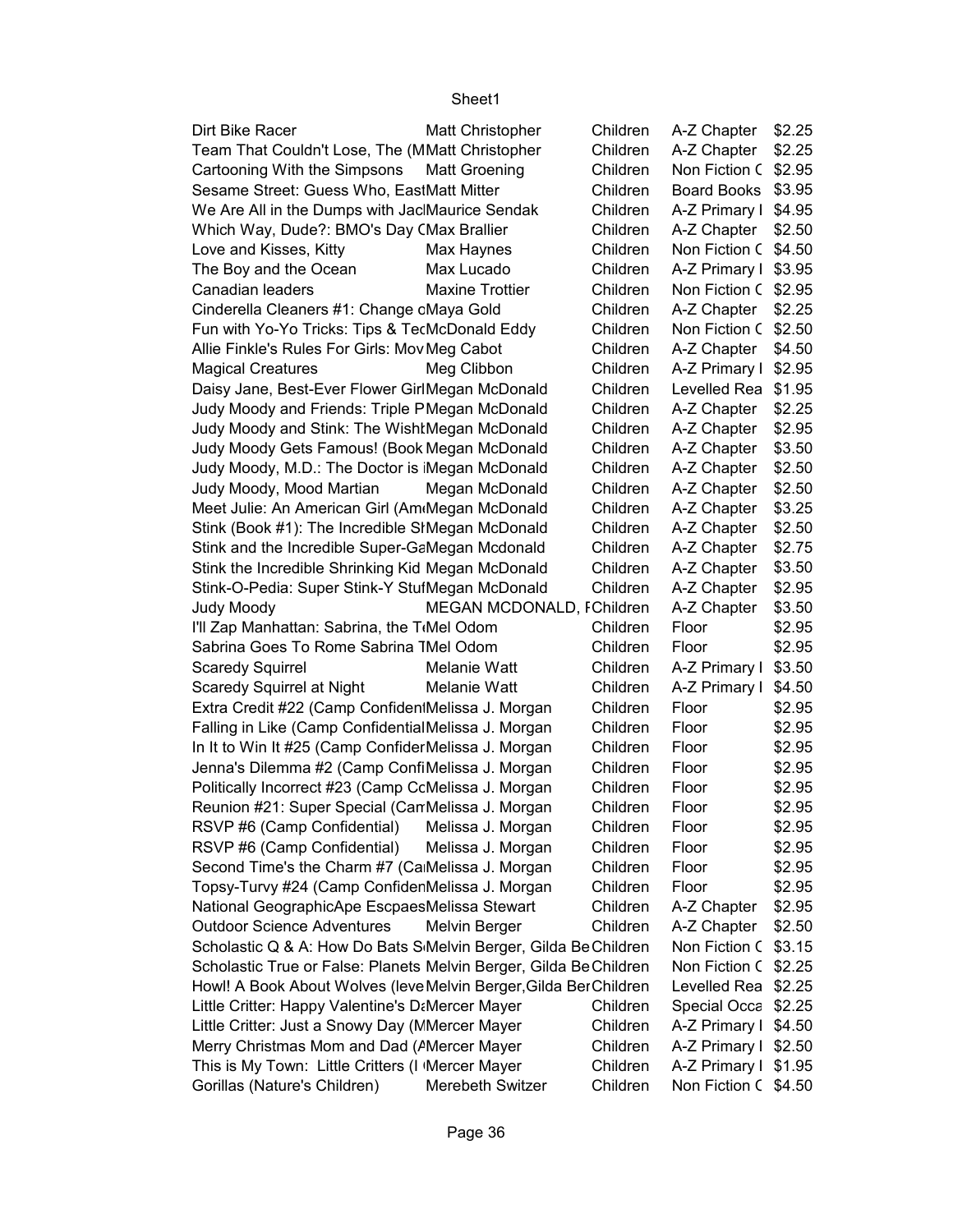| Pikmi to Be Your Valentine! (PikmMeredith Rusu                 |                                  | Children | Levelled Rea \$2.25  |        |
|----------------------------------------------------------------|----------------------------------|----------|----------------------|--------|
| Maze Day                                                       | Merell                           | Children | Look and Fin \$2.25  |        |
| The Environment (How It Works) Michael Allaby                  |                                  | Children | Non Fiction C \$3.25 |        |
| Redwork                                                        | Michael Bedard                   | Children | A-Z Chapter   \$3.25 |        |
| Sorcerer's Scrapbook                                           | Michael Berenstain               | Children | A-Z Primary I \$2.95 |        |
| Michael Bond's Book of Bears                                   | Michael Bond                     | Children | Disney/Treas \$4.50  |        |
| NERDS: National Espionage, ResMichael Buckley                  |                                  | Children | Floor                | \$5.95 |
| The Fairy Tale Detectives (The Si Michael Buckley              |                                  | Children | A-Z Chapter          | \$3.25 |
| Edmund's Struggle: Under the Sp Michael Flexer                 |                                  | Children | A-Z Chapter          | \$2.25 |
| Prentice Hall Science Explorer: FrMichael J. Padilla           |                                  | Children | Non Fiction C \$3.95 |        |
| Secret of the Lizard People (Star Michael Jan Friedman         |                                  | Children | A-Z Chapter   \$1.95 |        |
| The Amazing Story of Adolphus TMichael Morpurgo                |                                  | Children | A-Z Chapter   \$3.45 |        |
| The White Horse of Zennor                                      | Michael Morpurgo                 | Children | A-Z Chapter   \$2.95 |        |
| War Horse (Scholastic Gold)                                    | Michael Morpurgo                 | Children | A-Z Chapter   \$3.95 |        |
| Friend or Foe                                                  | Michael Morpurgo M B IChildren   |          | A-Z Chapter   \$2.95 |        |
| Amulet Keepers (TombQuest, BorMichael Northrop                 |                                  | Children | A-Z Chapter   \$4.50 |        |
| Valley of Kings (TombQuest, BoolMichael Northrop               |                                  | Children | A-Z Chapter          | \$4.50 |
| Killer Species #2: Feeding Frenzy Michael P. Spradlin          |                                  | Children | A-Z Chapter   \$2.95 |        |
| Killer Species #2: Feeding Frenzy Michael P. Spradlin          |                                  | Children | A-Z Chapter   \$2.95 |        |
| Clara Joins the Circus                                         | Michael Pellowski, True Children |          | A-Z Primary I \$1.95 |        |
| The Bad Decisions Playlist                                     | <b>Michael Rubens</b>            | Children | A-Z Chapter   \$5.50 |        |
| Daddy's Roommate                                               | Michael Willhoite                | Children | A-Z Primary I \$3.95 |        |
| Daddy's Wedding (Alyson Wonde Michael Willhoite                |                                  | Children | A-Z Primary I \$3.95 |        |
| What Do the Fairies Do with All TIMichel Luppens               |                                  | Children | A-Z Primary I \$1.95 |        |
| Hooray For Easter! A Baby Loony Michelle Abrams                |                                  | Children | Special Occa \$3.95  |        |
| Sandy Lane Stables Omnibus (SaMichelle Bates, Susanna Children |                                  |          | A-Z Chapter          | \$3.50 |
| 13 Treasures #1 Thirteen Treasur Michelle Harrison             |                                  | Children | A-Z Chapter   \$3.50 |        |
| The Way the Storm Stops                                        | Michelle Meadows                 | Children | A-Z Primary I \$3.75 |        |
| <b>Stories of Haunted Houses</b>                               | Mike Philips Russell PuiChildren |          | A-Z Chapter   \$1.95 |        |
| The Book Report from the Black LMike Thaler                    |                                  | Children | A-Z Chapter   \$1.50 |        |
| The Book Report from the Black LMike Thaler                    |                                  | Children | A-Z Chapter   \$1.50 |        |
| Albert Einstein (Getting to Know th Mike Venezia               |                                  | Children | A-Z Primary I \$2.50 |        |
| Ask Me Are My Bones Bendy?                                     | Miles Kelly Publishing           | Children | Non Fiction C \$3.95 |        |
|                                                                | Millett, Peter                   |          |                      |        |
| The Soldier's Puppy                                            | Bowles, Trish                    | Children | A-Z Primary I \$3.95 |        |
| Her Evil Twin: A Poison Apple BcMimi Mccoy                     |                                  | Children | A-Z Chapter   \$2.95 |        |
| Poison Apple #6: Her Evil Twin                                 | Mimi McCoy                       | Children | A-Z Chapter          | \$3.00 |
| Poison Apple #6: Her Evil Twin                                 | Mimi McCoy                       | Children | A-Z Chapter          | \$2.50 |
| Star-Crossed (Candy Apple)                                     | Mimi McCoy                       | Children | A-Z Chapter          | \$2.50 |
| The Babysitting Wars (Candy AprMimi McCoy                      |                                  | Children | A-Z Chapter          | \$2.95 |
| The Dead End                                                   | Mimi McCoy                       | Children | A-Z Chapter          | \$2.95 |
| The Dead End (The Poison AppleMimi McCoy                       |                                  | Children | A-Z Chapter          | \$2.95 |
| The Dead End (The Poison AppleMimi McCoy                       |                                  | Children | A-Z Chapter   \$2.95 |        |
| <b>DESERT (DK Eyewitness Books) Miranda Macquitty</b>          |                                  | Children | Non Fiction C \$3.50 |        |
| Understanding September 11th, AMitch FRANK                     |                                  | Children | A-Z Primary I \$4.50 |        |
| <b>Teddy Clock Book</b>                                        | Mitchell                         | Children | Board Books \$2.95   |        |
| The Pigeon Wants a Puppy                                       | Mo Willems                       | Children | A-Z Primary I \$4.95 |        |
| Soccer Star                                                    | Moira Butterfield                | Children | A-Z Primary I \$3.95 |        |
| National Geographic Kids Chapte Moira Donohue                  |                                  | Children | Board Books \$2.95   |        |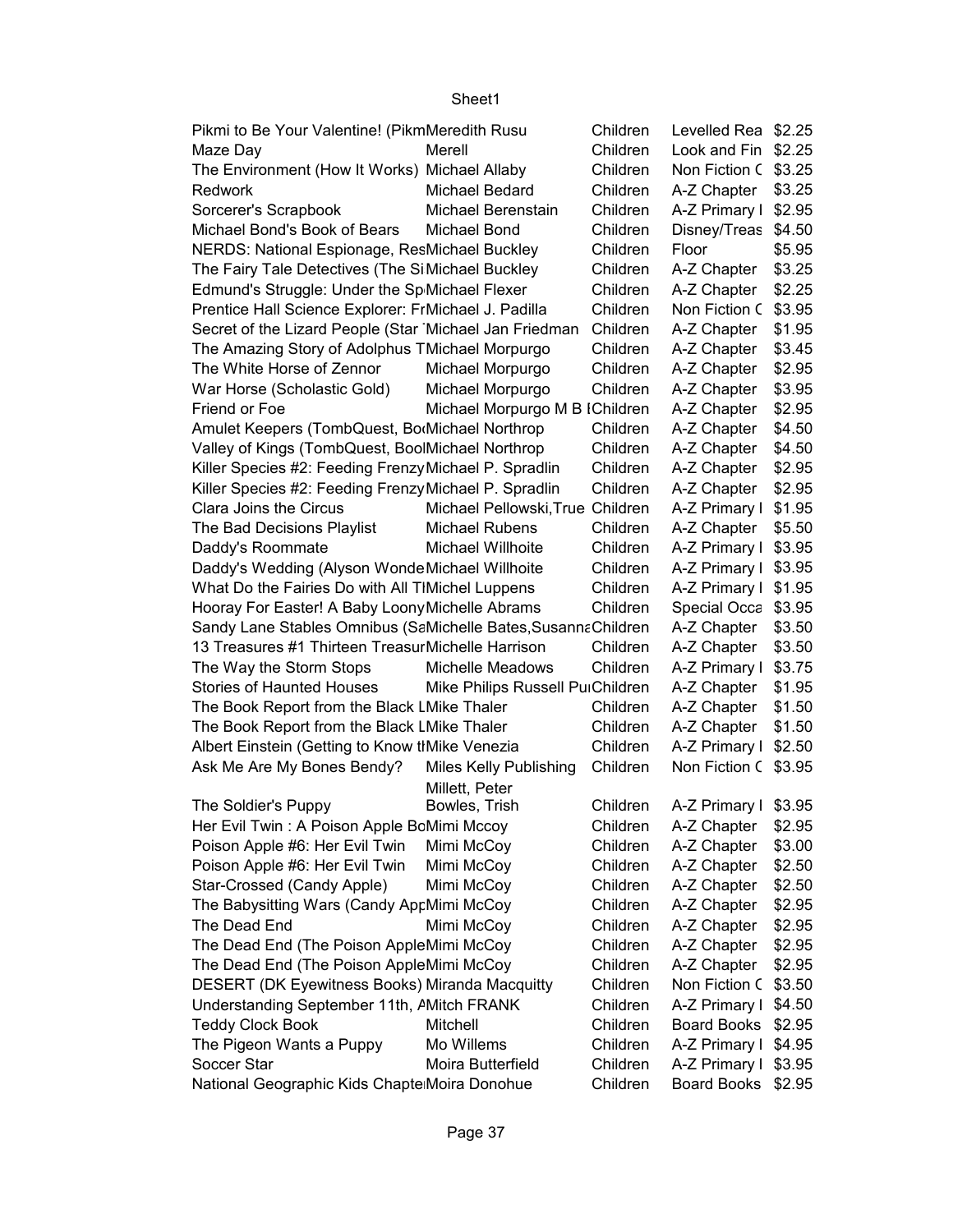| The Wheel of Things: A Biograph Mollie Gillen                      |                                 | Children | A-Z Chapter   \$2.95      |        |
|--------------------------------------------------------------------|---------------------------------|----------|---------------------------|--------|
| We Are Wolves (Nature for Kids) Molly Grooms                       |                                 | Children | A-Z Primary I \$2.95      |        |
| Easter Egg Hunt (Strawberry SholMolly Kempf                        |                                 | Children | Special Occa \$2.25       |        |
| Bears: Life in the Wild (Road to RMonica Kulling                   |                                 | Children | Levelled Rea \$2.25       |        |
| Open Season: Meet the Characte Monique Z. Stephens                 |                                 | Children | Levelled Rea \$2.25       |        |
| The Lenny Super Book (The LenrMr. Ken Hubley                       |                                 | Children | A-Z Primary I \$3.95      |        |
| <b>Finding Christmas</b>                                           | Munsch, Robert                  | Children | A-Z Primary I \$3.95      |        |
| Suite Life of Zack & Cody, The: DN. B. Grace                       |                                 | Children | A-Z Chapter               | \$2.25 |
| 2009 Guinness World Records                                        | n/a                             | Children | Board Books \$4.50        |        |
| A Treasury for Five Year Olds, A In/a                              |                                 | Children | Disney/Treas \$4.50       |        |
| Animals (Questions and Answers)n/a                                 |                                 | Children | Non Fiction C \$3.95      |        |
| <b>Best Christmas Jokes</b>                                        | n/a                             | Children | A-Z Chapter $\mid$ \$1.50 |        |
| <b>Bubble Facts Dinosaurs</b>                                      | N/A                             | Children | Non Fiction C \$2.50      |        |
| Creepy Crawlies (Usborne Pocketn/a                                 |                                 | Children | A-Z Primary I \$2.25      |        |
| Dinosaur World: Flyers and Swimn/a                                 |                                 | Children | A-Z Primary I \$2.50      |        |
| Dinosaur World: Meat Eaters (Enon/a                                |                                 | Children | A-Z Primary I \$2.50      |        |
| Egyptian Things to Make and Do n/a                                 |                                 | Children | Non Fiction C \$3.25      |        |
| Horses and Ponies (Usborne Spon/a                                  |                                 | Children | Non Fiction C \$2.95      |        |
| Mad About Rockets, Stars and Oun/a                                 |                                 | Children | Non Fiction C \$2.25      |        |
| National Geographic Kids Book ofn/a                                |                                 | Children | Non Fiction C \$2.25      |        |
| Questions & Answers: Modern Hisn/a                                 |                                 | Children | Non Fiction C \$2.95      |        |
| Shrek 2 (Look and Find) (Look ann/a                                |                                 | Children | Look and Fin \$4.50       |        |
| Space: Discover & Make                                             | N/A                             | Children | Non Fiction C \$3.25      |        |
| <b>Space Quest</b>                                                 | NA                              | Children | Non Fiction C \$3.25      |        |
| Doomed!: Includes Over 35 Stick Nachie Castro                      |                                 | Children | A-Z Primary I \$2.25      |        |
| How I Survived Middle School #8: Nancy E. Krulik                   |                                 | Children | Floor                     | \$2.75 |
| How I Survived Middle School #8: Nancy E. Krulik                   |                                 | Children | A-Z Chapter               | \$2.25 |
| Who's Afraid of Fourth Grade? (KNancy E. Krulik                    |                                 | Children | A-Z Chapter               | \$2.25 |
| Witch Switch: Super Special (Kati Nancy E. Krulik                  |                                 | Children | A-Z Chapter               | \$2.25 |
| How I Survived Middle School #2: Nancy E. Krulik, Nancy Children   |                                 |          | Floor                     | \$2.75 |
| How I Survived Middle School #2: Nancy E. Krulik, Nancy Children   |                                 |          | A-Z Chapter               | \$2.75 |
| How I Survived Middle School #3: Nancy E. Krulik, Nancy I Children |                                 |          | Floor                     | \$2.75 |
| How I Survived Middle School #5: Nancy E. Krulik, Nancy I Children |                                 |          | Floor                     | \$2.75 |
| How I Survived Middle School #5: Nancy E. Krulik, Nancy ŀ Children |                                 |          | Floor                     | \$2.75 |
| The Valentine Express                                              | Nancy Elizabeth Wallac Children |          | Special Occa              | \$2.25 |
| Spying Eyes (Sabrina the TeenagNancy Holder                        |                                 | Children | Floor                     | \$2.95 |
| A Smart Girl's Guide to Her ParenNancy Holyoke                     |                                 | Children | A-Z Chapter               | \$2.95 |
| Who's Got Spirit? (How I SurvivecNancy Krulik                      |                                 | Children | Floor                     | \$2.75 |
| The Last Day of Kindergarten                                       | Nancy Loewen                    | Children | <b>Board Books</b>        | \$2.50 |
| Let's Make Pancakes                                                | Nancy Parent                    | Children | A-Z Primary I             | \$2.25 |
| The Case of the Sneaky Stranger Nancy Star                         |                                 | Children | Floor                     | \$2.50 |
| The Case of the Sneaky Stranger Nancy Star                         |                                 | Children | Floor                     | \$2.50 |
| The Case of the Sneaky Stranger Nancy Star                         |                                 | Children | Floor                     | \$2.50 |
| Donkey's Christmas Song                                            | Nancy Tafuri                    | Children | <b>Board Books</b>        | \$3.50 |
|                                                                    |                                 |          |                           |        |
| Moose Tales                                                        | Nancy Van Laan                  | Children | A-Z Primary I             | \$2.95 |
| National Geographic Kids Nature Nat Geo Staff                      |                                 | Children | <b>Board Books</b>        | \$1.95 |
| The Night Before First Grade                                       | Natahsa Wing                    | Children | A-Z Primary I             | \$2.50 |
| Millhouse                                                          | <b>Natale Ghent</b>             | Children | A-Z Chapter               | \$3.95 |
| <b>Tuck Everlasting</b>                                            | Natalie Babbitt                 | Children | A-Z Chapter               | \$2.95 |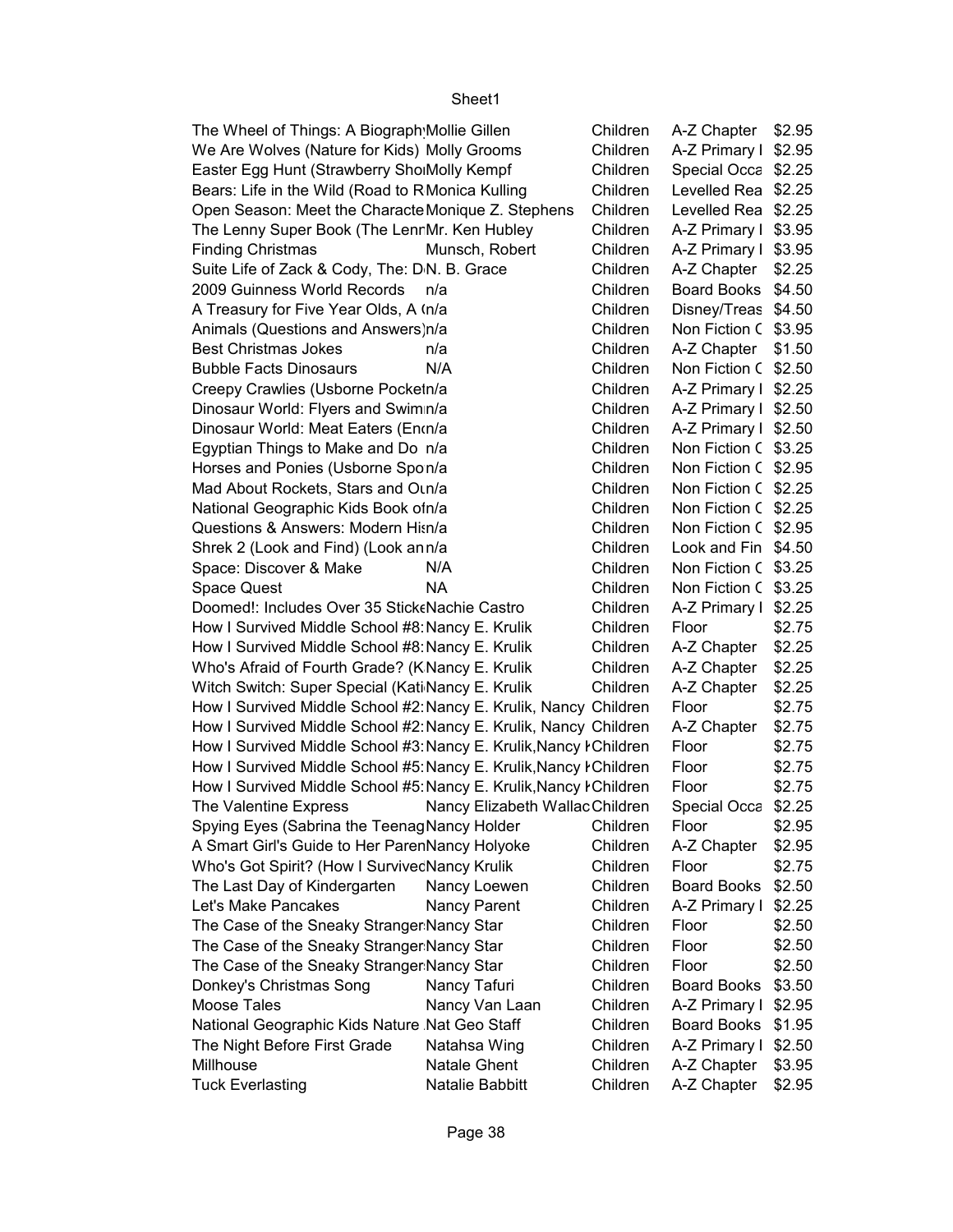| Carols and Crushes: Wish Novel: Natalie Blitt                      |                                            | Children | A-Z Chapter          | \$2.95 |
|--------------------------------------------------------------------|--------------------------------------------|----------|----------------------|--------|
| Brave Maddie Egg (A Stepping StNatalie Standiford                  |                                            | Children | A-Z Chapter          | \$2.25 |
| The Headless Horseman (Step-In Natalie Standiford                  |                                            | Children | Levelled Rea         | \$1.95 |
| The Night Before Easter                                            | Natasha Wing                               | Children | A-Z Primary I        | \$2.25 |
| The Night Before Easter                                            | Natasha Wing                               | Children | A-Z Primary I        | \$2.25 |
| The Night Before My First CommuNatasha Wing                        |                                            | Children | A-Z Primary I        | \$2.95 |
| Animals                                                            | Nathan Hamilton and D <sub>'Children</sub> |          | Non Fiction C        | \$3.95 |
| National Geographic Readers: PriNational Geographic                |                                            | Children | Levelled Rea         | \$3.25 |
| Weird but True! 5: 300 OutrageouNational Geographic KicChildren    |                                            |          | <b>Board Books</b>   | \$2.95 |
| Weird But True Cool and Crazy S National Kids                      |                                            | Children | <b>Board Books</b>   | \$4.50 |
| <b>FARM (DK Eyewitness Books)</b>                                  | <b>Ned Halley</b>                          | Children | Non Fiction C        | \$3.50 |
| Music (Eyewitness Guides)                                          | Neil Ardley                                | Children | Non Fiction C        | \$4.50 |
| The Children's Encyclopedia of S(Neil Ardley                       |                                            | Children | Non Fiction C        | \$4.95 |
| Ava and the Little Folk (English) Neil Christopher, Alan NChildren |                                            |          | A-Z Primary I \$3.95 |        |
| Do Animals Take Baths?: QuesticNeil Morris                         |                                            | Children | Non Fiction C        | \$3.50 |
| Monster High Diaries: Frankie SteNessi Monstrata                   |                                            | Children | A-Z Chapter          | \$3.95 |
| How Big Are They?                                                  | Nicholas Harris                            | Children | Non Fiction C        | \$3.50 |
| Horrible Science: Sounds DreadfuNick Arnold                        |                                            | Children | Floor                | \$3.50 |
| <b>Making Faces</b>                                                | Nick Butterworth                           | Children | A-Z Primary I        | \$2.95 |
| Roller Coasters: Or I Had So Muc Nick Cook                         |                                            | Children | A-Z Primary I        | \$4.50 |
| On The Road (Scholastic Reader Nick Page, Wade CoopeChildren       |                                            |          | Levelled Rea         | \$3.50 |
| SpongeBob's Book of Excuses (SNickelodeon                          |                                            | Children | Floor                | \$2.95 |
| Book of Five-Minute Bedtime TaleNicola Baxter                      |                                            | Children | A-Z Primary I        | \$3.50 |
| <b>Stories for Little Ones</b>                                     | Nicola Baxter                              | Children | Disney/Treas         | \$3.95 |
| Raven's Revenge (StableMates) Nikki Tate                           |                                            | Children | A-Z Chapter          | \$2.25 |
| FLIGHT OF THE BUMBLE BEE Nikolai Rimsky-Korsako Children           |                                            |          | A-Z Primary I        | \$3.50 |
| Charlie Bone and the Hidden Kincnimmo-jenny                        |                                            | Children | A-Z Chapter          | \$4.50 |
| Emily & the Captain: A Winter Ad\Noelle Hall                       |                                            | Children | A-Z Primary I        | \$2.95 |
| DON'T EAT THE MYSTERY MEANola Thacker                              |                                            | Children | A-Z Chapter          | \$2.25 |
| Cotton (Investigate Materials)                                     | <b>Nomad Press</b>                         | Children | Non Fiction C        | \$2.50 |
| Silk (Investigate Materials)                                       | <b>Nomad Press</b>                         | Children | Non Fiction C        | \$2.50 |
| Wool (Investigate Materials)                                       | Nomad Press                                | Children | Non Fiction C        | \$2.50 |
| Wool (Investigate Materials)                                       | <b>Nomad Press</b>                         | Children | Non Fiction C        | \$2.50 |
| The Kingfisher Treasury of BedtinNora Clarke                       |                                            | Children | Disney/Treas \$2.75  |        |
| I Love You with All My Heart                                       | Noris Kern                                 | Children | A-Z Primary I        | \$2.95 |
| Ten Ways to Make My Sister DisaNorma Fox Mazer                     |                                            | Children | A-Z Chapter          | \$2.95 |
| The Saddest Time                                                   | Norma Simon                                | Children | A-Z Primary I        | \$2.95 |
| Witch Grows Up                                                     | Norman Bridwell                            | Children | Special Occa         | \$2.25 |
| Popular Science: Earth                                             | NOT AVAILABLE (NA) Children                |          | Non Fiction C        | \$3.25 |
| Nystrom Atlas Of Canada and Th(NYSTROM                             |                                            | Children | Non Fiction C        | \$4.50 |
| The Old Farmer's Almanac for KicOld Farmer's Almanac               |                                            | Children | <b>Board Books</b>   | \$2.95 |
| The Mask of Power: Lightning Ro <sub>'</sub> Onk Beakman           |                                            | Children | Floor                | \$2.95 |
| <b>Bird Wise</b>                                                   | Ontario Natural Federat Children           |          | Non Fiction C        | \$3.50 |
| Hippety-Hop, Hippety-Hay: GrowirOpal Dunn                          |                                            | Children | A-Z Primary I        | \$3.95 |
| Hippety-Hop, Hippety-Hay: GrowirOpal Dunn                          |                                            | Children | A-Z Primary I        | \$3.95 |
| A Simples Life: The Life and Timeorlov-orlov-aleksandr             |                                            | Children | A-Z Chapter          | \$4.50 |
| Professor of Etiquette                                             | Oscar De Mejo                              | Children | Non Fiction C        | \$3.95 |
| Owl's Amazing but True No. 1                                       | Owl Magazine                               | Children | Non Fiction C        | \$2.50 |
| Ready for a Scare? (You're Invite(P.J. Night                       |                                            | Children | A-Z Chapter          | \$3.25 |
|                                                                    |                                            |          |                      |        |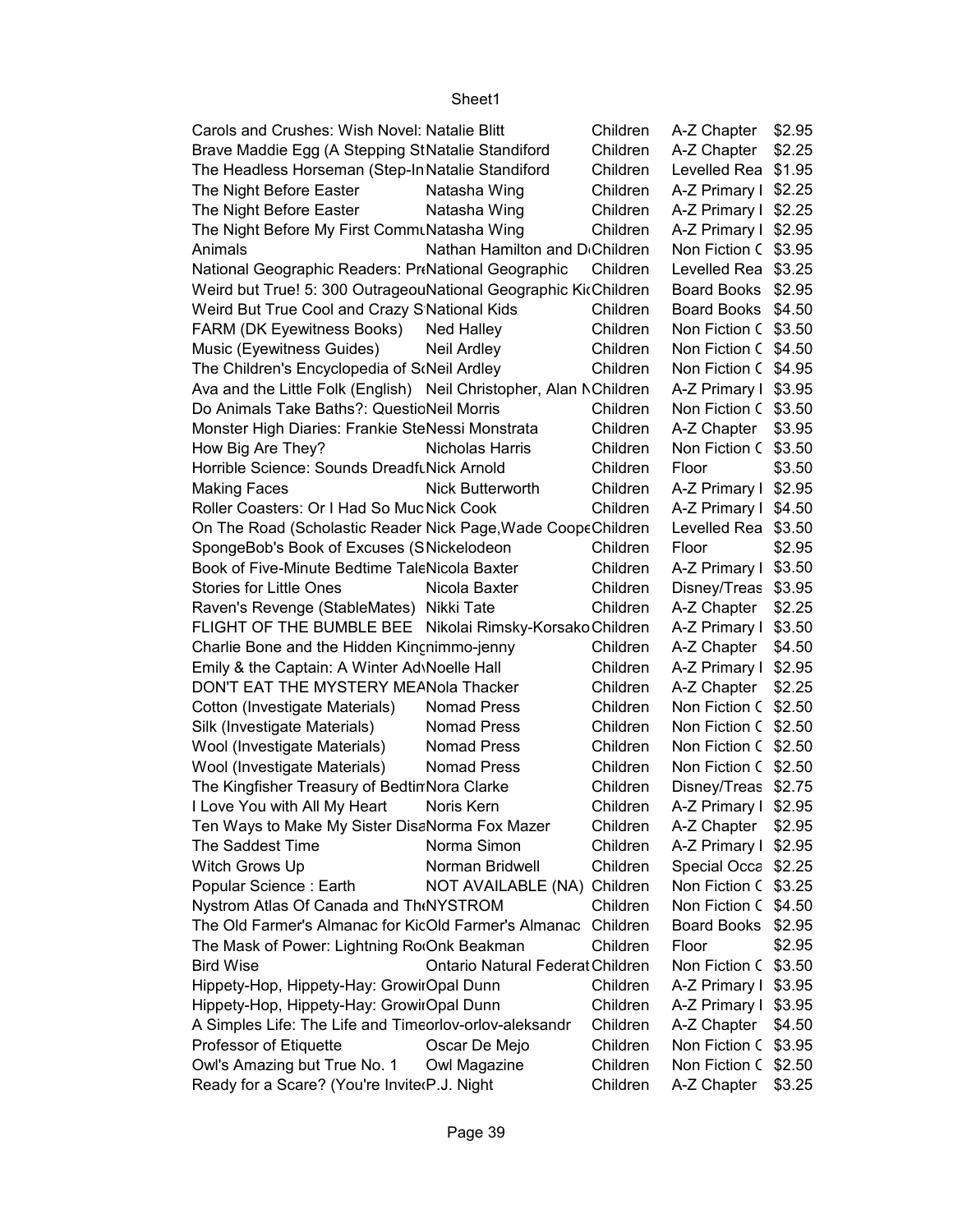| The Show Must Go On! (You're InP.J. Night                          |                     | Children | A-Z Chapter $$3.25$              |        |
|--------------------------------------------------------------------|---------------------|----------|----------------------------------|--------|
| You Can't Come in Here! (You're P.J. Night                         |                     | Children | $A-Z$ Chapter $\parallel$ \$3.25 |        |
| I'll Always Love You                                               | Paeony Lewis        | Children | A-Z Primary I \$2.50             |        |
| Castle: Open the Flaps and Enter Pam Beasant                       |                     | Children | Non Fiction C \$4.95             |        |
| Disney's Doug Chronicles: The FLPam Munoz Ryan                     |                     | Children | A-Z Chapter $$2.50$              |        |
| <b>Treasury of Classic Stories</b>                                 | Parragon            | Children | A-Z Primary I \$4.95             |        |
| Heidi (Padded Classics)                                            | Parragon Books      | Children | A-Z Primary I \$3.95             |        |
| The Wind in the Willows (Classic Parragon Books                    |                     | Children | A-Z Primary I \$4.50             |        |
| Discovery Kids Crash! Bang! NoisParragon Books Ltd                 |                     | Children | Board Books \$4.50               |        |
| Yesterday's Dead                                                   | Pat Bourke          | Children | A-Z Chapter   \$3.95             |        |
| Crazy Canadian Trivia 3                                            | Pat Hancock         | Children | A-Z Chapter $$2.95$              |        |
| Making Mummies, Shrinking HearPat Murphy                           |                     | Children | Out Front                        | \$4.95 |
| The Magic School Bus Hops HomPat Relf                              |                     | Children | A-Z Primary I \$2.25             |        |
| I See Things Differently: A First L(Pat Thomas                     |                     | Children | A-Z Primary I \$3.50             |        |
| The Phantom Menace (Star WarsPatricia C. Wrede                     |                     | Children | A-Z Chapter $$3.50$              |        |
| <b>Black Notice (Large Print)</b>                                  | Patricia Cornwell   | Children | A-Z Primary I \$3.95             |        |
| Too Many Secrets (Jennie McGraPatricia H. Rushford                 |                     | Children | A-Z Chapter   \$2.25             |        |
| Patricia MacLachlan Collection I (Patricia MacLachlan              |                     | Children | A-Z Chapter   \$1.95             |        |
| Sarah, Plain and Tall                                              | Patricia MacLachlan | Children | A-Z Chapter   \$2.25             |        |
| Sarah, Plain and Tall                                              | Patricia MacLachlan | Children | A-Z Chapter $\mid$ \$1.95        |        |
| Sarah, Plain and Tall                                              | Patricia MacLachlan | Children | A-Z Chapter   \$2.25             |        |
| Upstaged (Orca Limelights)                                         | Patricia McCowan    | Children | A-Z Chapter   \$2.95             |        |
| Miami Jackson Sees It Through (/Patricia McKissack, Fre Children   |                     |          | Levelled Rea \$2.25              |        |
| Beyond the Valley of Thorns (The Patrick Carman                    |                     | Children | A-Z Chapter                      | \$4.95 |
| The Black Circle (The 39 Clues, IPatrick Carman                    |                     | Children | Floor                            | \$4.95 |
| The Land of Elyon: Into the Mist Patrick Carman                    |                     | Children | A-Z Chapter                      | \$4.95 |
| Who Is Jeff Kinney? (Who Was?) Patrick Kinney, Who HQ Children     |                     |          | Floor                            | \$2.95 |
| Pipsqueaks! Maze School: A BoolPatrick Merrell                     |                     | Children | Look and Fin \$2.25              |        |
| Wizard of the Pines and Other MaPatrick Paul Breman                |                     | Children | Spinner Rack \$3.50              |        |
| A Smart Girl's Guide: Friendship 1Patti Kelley Criswell            |                     | Children | $A-Z$ Chapter $$3.50$            |        |
| What Would You Do? (American Patti Kelley Criswell                 |                     | Children | A-Z Chapter                      | \$3.25 |
| Rachel Spinelli Punched Me in the Paul Acampora                    |                     | Children | $A-Z$ Chapter $\parallel$ \$1.95 |        |
| Gross Science - 25 Experiments FPaul Beck                          |                     | Children | Non Fiction C \$2.95             |        |
| The Usborne Introduction to the SPaul Dowswell                     |                     | Children | Non Fiction C \$3.50             |        |
| Usborne First Encyclopedia of An Paul Dowswell                     |                     | Children | Non Fiction C \$2.95             |        |
| The Usborne Internet-Linked FirstPaul Dowswell, Gillian D Children |                     |          | Non Fiction C \$2.25             |        |
| T-Rex (3D Thrillers!)                                              | Paul Harrison       | Children | A-Z Primary I \$1.95             |        |
| Killer Bear (The Sugar Creek GanPaul Hutchens                      |                     | Children | A-Z Chapter $$2.50$              |        |
| On the Mexican Border (Surgar C Paul Hutchens                      |                     | Children | A-Z Chapter                      | \$2.50 |
| Sugar Creek Gang and the Ceme Paul Hutchens                        |                     | Children | A-Z Chapter                      | \$2.50 |
| Sugar Creek Gang Screams in the Paul Hutchens                      |                     | Children | A-Z Chapter                      | \$2.50 |
| Teacher Trouble: Sugar Creek GaPaul Hutchens                       |                     | Children | A-Z Chapter                      | \$2.50 |
| The Green Tent Mystery (Sugar CPaul Hutchens                       |                     | Children | A-Z Chapter                      | \$2.50 |
| The Haunted House (Sugar Creel Paul Hutchens                       |                     | Children | A-Z Chapter                      | \$2.50 |
| The Indian Cemetery (Sugar CreePaul Hutchens                       |                     | Children | A-Z Chapter                      | \$2.50 |
| The Lost Campers (Sugar Creek (Paul Hutchens                       |                     | Children | A-Z Chapter                      | \$2.50 |
| The Mystery Cave (Sugar Creek (Paul Hutchens                       |                     | Children | A-Z Chapter                      | \$2.50 |
| The Palm Tree Manhunt (Sugar CPaul Hutchens                        |                     | Children | A-Z Chapter                      | \$2.50 |
| The Secret Hideout (Sugar Creek Paul Hutchens                      |                     | Children | A-Z Chapter                      | \$2.50 |
|                                                                    |                     |          |                                  |        |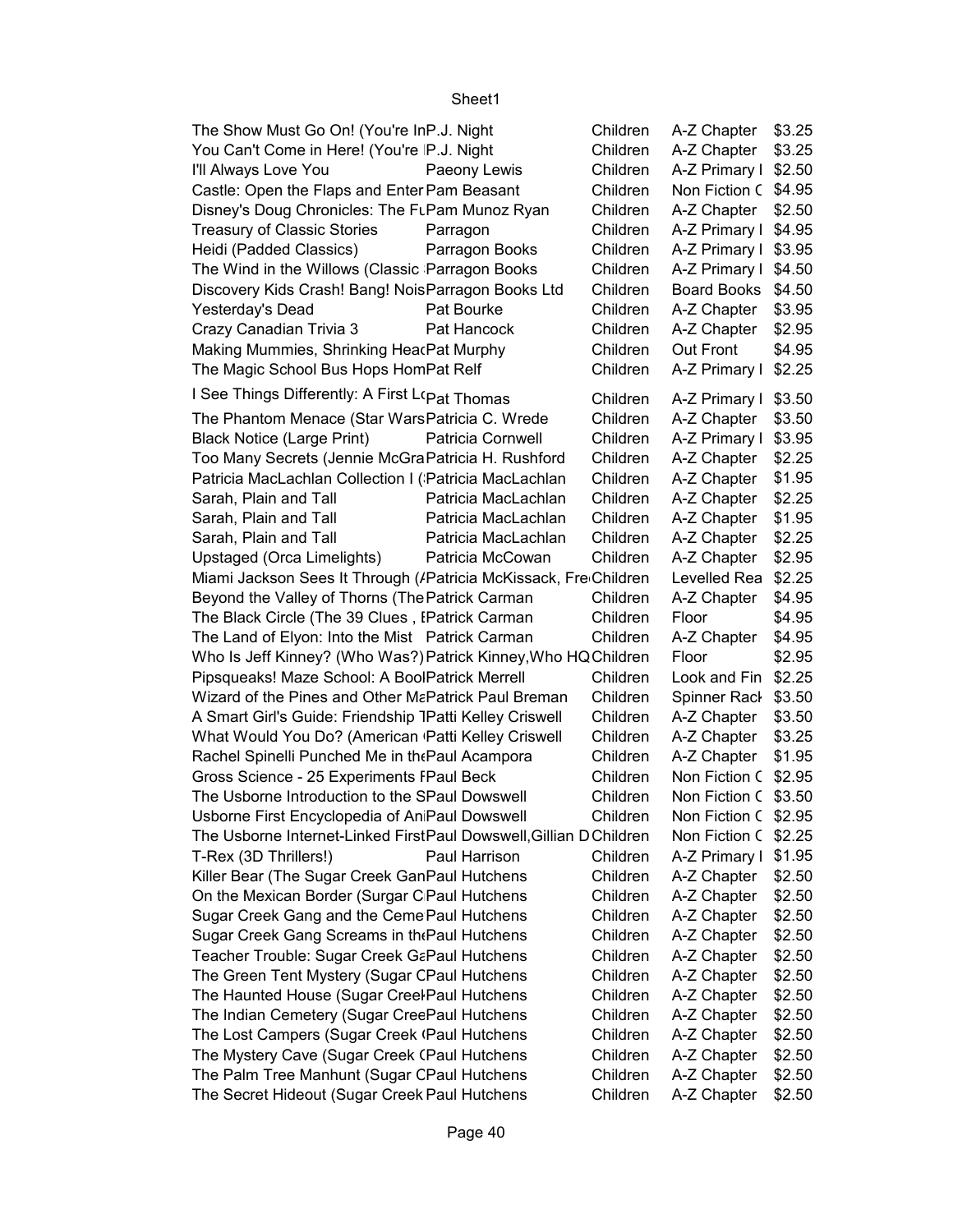| The Swamp Robber (Sugar Creel Paul Hutchens                                     |                                  | Children | A-Z Chapter   | \$2.50 |
|---------------------------------------------------------------------------------|----------------------------------|----------|---------------|--------|
| The Trapline Thief (Sugar Creek (Paul Hutchens                                  |                                  | Children | A-Z Chapter   | \$2.50 |
| Lost in the Blizzard (The Sugar CrPaul Hutchins                                 |                                  | Children | A-Z Chapter   | \$2.50 |
| The Bull Fighter (Sugar Creek Ga Paul Hutchins                                  |                                  | Children | A-Z Chapter   | \$2.50 |
| The Mystery Thief (Sugar Creek (Paul Hutchins                                   |                                  | Children | A-Z Chapter   | \$2.50 |
| The Thousand Dollar Fish (Sugar Paul Hutchins                                   |                                  | Children | A-Z Chapter   | \$2.50 |
| The Treasure Hunt (Sugar Creek Paul Hutchins                                    |                                  | Children | A-Z Chapter   | \$2.50 |
| The Winter Rescue (Sugar Creek Paul Hutchins                                    |                                  | Children | A-Z Chapter   | \$2.50 |
| DK Share-a-Story: You're a Big B <sub>'</sub> Paul May, Mary Ling, Sel Children |                                  |          | A-Z Primary I | \$3.25 |
| High in the Clouds                                                              | Paul McCartney, Philip AChildren |          | A-Z Primary I | \$4.50 |
| Hockey Superstars 2012-2013 [PiPaul Romanuk                                     |                                  | Children | Non Fiction C | \$2.50 |
| Hockey Superstars 2012-2013 [P:Paul Romanuk                                     |                                  | Children | Non Fiction C | \$2.50 |
| Hockey Superstars 2016-2017                                                     | Paul Romanuk                     | Children | Non Fiction C | \$2.50 |
| Barfburger Baby, I Was Here FirstPaula Danziger                                 |                                  | Children | A-Z Primary I | \$4.50 |
| Forever Amber Brown                                                             | Paula Danziger                   | Children | A-Z Chapter   | \$1.95 |
| One-Eyed Cat                                                                    | Paula Fox                        | Children | A-Z Chapter   | \$2.95 |
| Tricky Pix: Do It Yourself Trick Ph Paula Weed, Carla Jimis Children            |                                  |          | Non Fiction C | \$3.50 |
| Franklin's Christmas Gift                                                       | Paulette Bourgeois               | Children | Floor         | \$2.25 |
| Runaway Twin                                                                    | Peg Kehret                       | Children | A-Z Chapter   | \$2.95 |
| Amelia Bedelia Helps Out (I Can IPeggy Parish                                   |                                  | Children | Levelled Rea  | \$2.25 |
| Scholastic Discover More: Dolphir Penelope Arlon                                |                                  | Children | Non Fiction C | \$3.95 |
| Scholastic Discover More: PenguiPenelope Arlon                                  |                                  | Children | Non Fiction C | \$4.50 |
| Scholastic Discover More: PlanetsPenelope Arlon                                 |                                  | Children | Non Fiction C | \$3.95 |
| Human body encyclopedia                                                         | Penny Smith                      | Children | Non Fiction C | \$4.95 |
| Voyages Through Time: Escape FPeter Ackroyd                                     |                                  | Children | Non Fiction C | \$4.50 |
| Eyewitness: Shakespeare (EyewitPeter Chrisp                                     |                                  | Children | Non Fiction C | \$4.50 |
| Did You Know?                                                                   | Peter Etal. Eldin                | Children | Non Fiction C | \$4.95 |
| Stinky Spike the Pirate Dog (ReacPeter Meisel                                   |                                  | Children | Floor         | \$6.00 |
| Herbert's Wormhole: AeroStar an Peter Nelson                                    |                                  | Children | A-Z Chapter   | \$3.50 |
| 100 facts Planet Earth                                                          | Peter Riley                      | Children | Non Fiction C | \$2.95 |
| Planet Earth (100 Facts)                                                        | Peter Riley                      | Children | Non Fiction C | \$2.50 |
| Tootin' Around Town (Magnets on Phidal Publishing                               |                                  | Children | A-Z Primary I | \$3.25 |
| <b>Nature Got There First: Inventions Phil Gates</b>                            |                                  | Children | Non Fiction C | \$3.95 |
| Who Built the Pyramids? (Usborn Phil Roxbee Cox                                 |                                  | Children | Non Fiction C | \$2.50 |
| Awful End (The Eddie Dickens TriPhilip Ardagh                                   |                                  | Children | A-Z Chapter   | \$1.95 |
| Awful End: Special Edition                                                      | Philip Ardagh                    | Children | A-Z Chapter   | \$2.95 |
| Norman The Norman & Very SmaPhilip Ardagh                                       |                                  | Children | A-Z Chapter   | \$3.50 |
| The Fall of Fergal: Or, Not So Din Philip Ardagh                                |                                  | Children | A-Z Chapter   | \$2.25 |
| Detective Stories (Story Library) Philip Pullman                                |                                  | Children | A-Z Chapter   | \$4.25 |
| The Amber Spyglass: His Dark M: Philip Pullman                                  |                                  | Children | A-Z Chapter   | \$4.50 |
| The Amber Spyglass: His Dark M: Philip Pullman                                  |                                  | Children | A-Z Chapter   | \$3.95 |
| The Golden Compass (His Dark NPhilip Pullman                                    |                                  | Children | A-Z Chapter   | \$4.50 |
| The Golden Compass (His Dark NPhilip Pullman                                    |                                  | Children | A-Z Chapter   | \$3.50 |
| The Golden Compass: His Dark NPhilip Pullman                                    |                                  | Children | A-Z Chapter   | \$3.95 |
| The Golden Compass: His Dark NPhilip Pullman                                    |                                  | Children | A-Z Chapter   | \$3.50 |
| The Golden Compass: His Dark NPhilip Pullman                                    |                                  | Children | A-Z Chapter   | \$3.95 |
| The Ruby in the Smoke                                                           | Philip Pullman                   | Children | A-Z Chapter   | \$3.95 |
| The Ruby in the Smoke: A Sally LPhilip Pullman                                  |                                  | Children | A-Z Chapter   | \$2.95 |
| The Tiger in the Well (Sally LockhPhilip Pullman                                |                                  | Children | A-Z Chapter   | \$2.95 |
|                                                                                 |                                  |          |               |        |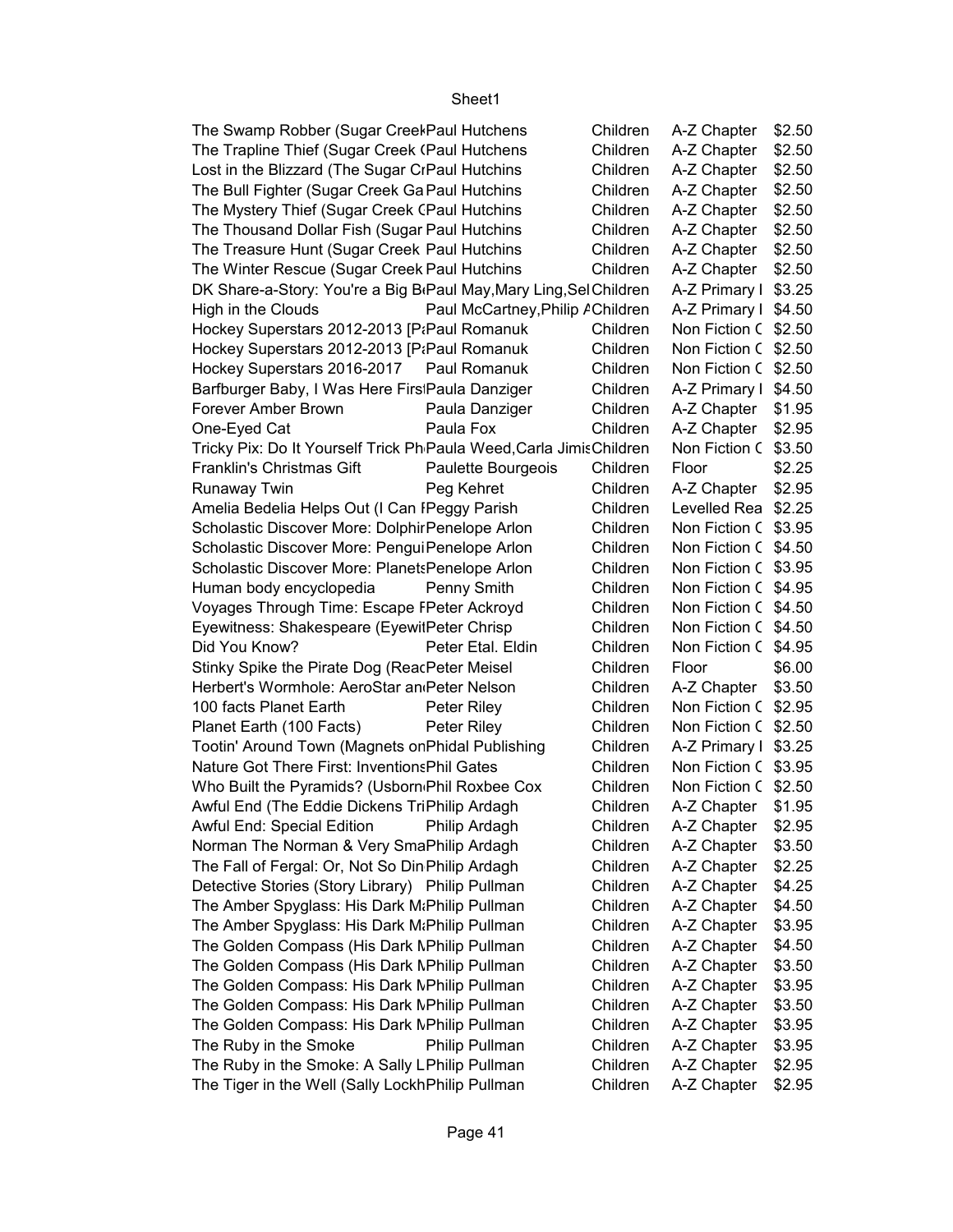|         | Brownie And The Wishing Spider Philip Steiner                                                                                              |                                           | Children             | A-Z Primary I \$2.25                                  |        |
|---------|--------------------------------------------------------------------------------------------------------------------------------------------|-------------------------------------------|----------------------|-------------------------------------------------------|--------|
|         | Kids Can Draw Pirates (Kids Can Philippe Legendre                                                                                          |                                           | Children             | Non Fiction C \$1.95                                  |        |
|         | Deep Down Popular: A Wish NovePhoebe Stone                                                                                                 |                                           | Children             | A-Z Chapter   \$2.95                                  |        |
|         | Shiloh Season                                                                                                                              | Phyllis Reyn Naylor                       | Children             | A-Z Chapter   \$4.50                                  |        |
|         | Boys Start the War, the Girls Get Phyllis Reynolds Naylor Children                                                                         |                                           |                      | A-Z Chapter   \$2.95                                  |        |
|         | The Witch Returns (Witch Saga) Phyllis Reynolds Naylor Children                                                                            |                                           |                      | A-Z Chapter   \$2.25                                  |        |
|         | The Door to Time (Ulysses MoorePierdomenico Baccalari Children                                                                             |                                           |                      | A-Z Chapter   \$2.50                                  |        |
|         | Communication: Means and TechPiero Ventura, Max Cas: Children                                                                              |                                           |                      | Non Fiction C \$4.50                                  |        |
|         | Canada Under Siege                                                                                                                         | Pierre Berton                             | Children             | Non Fiction C \$2.50                                  |        |
|         | Star Wars Saga Mini-Deluxe Ligh PiKids                                                                                                     |                                           | Children             | A-Z Chapter   \$4.50                                  |        |
|         | Everything on a Waffle                                                                                                                     | Polly Horvath                             | Children             | A-Z Chapter   \$3.95                                  |        |
|         | SCIENCE EXPLORER 2E ASTR(PRENTICE HALL                                                                                                     |                                           | Children             | Non Fiction C \$3.95                                  |        |
|         | SCIENCE EXPLORER 2E EARTI PRENTICE HALL                                                                                                    |                                           | Children             | Non Fiction C \$3.95                                  |        |
|         | SCIENCE EXPLORER 2E EARTIPRENTICE HALL                                                                                                     |                                           | Children             | Non Fiction C \$3.95                                  |        |
|         | SCIENCE EXPLORER 2E ELECTPRENTICE HALL                                                                                                     |                                           | Children             | Non Fiction C \$3.95                                  |        |
|         | SCIENCE EXPLORER 2E MOTICPRENTICE HALL                                                                                                     |                                           | Children             | Non Fiction C \$3.95                                  |        |
|         | SCIENCE EXPLORER 2E SOUNIPRENTICE HALL                                                                                                     |                                           | Children             | Non Fiction C \$3.95                                  |        |
|         | SCIENCE EXPLORER 2E WEAT PRENTICE HALL                                                                                                     |                                           | Children             | Non Fiction C \$3.95                                  |        |
|         | Science Explorer Chemical Intera PRENTICE HALL                                                                                             |                                           | Children             | Non Fiction C \$3.95                                  |        |
|         | Science Explorer, Chemical BuildiPRENTICE HALL                                                                                             |                                           | Children             | Non Fiction C \$3.95                                  |        |
|         | You Have to Stop This (The SecrePseudonymous Bosch Children                                                                                |                                           |                      | $A-Z$ Chapter $\mid$ \$3.95                           |        |
|         | Classic animal tales                                                                                                                       | <b>Publications Internation: Children</b> |                      | Disney/Treas \$3.95                                   |        |
|         | Adventure of RobinHood                                                                                                                     | Pyle, Howard                              | Children             | A-Z Chapter   \$3.95                                  |        |
|         | Little Greats: Mr Magnolia                                                                                                                 | <b>Quentin Blake</b>                      | Children             | A-Z Primary I \$2.50                                  |        |
|         | Nightmare Rm Thrillogy #3 No SuR L Stine                                                                                                   |                                           | Children             | Floor                                                 | \$3.25 |
|         | Diary of a Mad Mummy (Give YouR. L. Stine                                                                                                  |                                           | Children             | Floor                                                 | \$2.75 |
|         | The Girl Who Cried Monster (GooR. L. Stine                                                                                                 |                                           | Children             | Floor                                                 | \$2.50 |
|         | Gigantamax Clash / Battle for the R. Shapiro, Jeanette Lar Children                                                                        |                                           |                      | Floor                                                 | \$3.95 |
|         | DK Eyewitness Books: Rocks & NR.F. Symes                                                                                                   |                                           | Children             | Non Fiction C \$4.50                                  |        |
|         | Classic Goosebumps #22: Stay OR.L. Stine                                                                                                   |                                           | Children             | Floor                                                 | \$3.25 |
|         | Goosebumps Most Wanted SpeciR.L. Stine                                                                                                     |                                           | Children             | Floor                                                 | \$2.75 |
|         | Knights                                                                                                                                    | Rachel Firth                              | Children             | Non Fiction C \$2.95                                  |        |
|         | The Usborne Internet-Linked FirstRachel Firth                                                                                              |                                           | Children             | Non Fiction C \$3.95                                  |        |
|         | Knights (Usborne Internet-Linked Rachel Firth, Glen Bird Children                                                                          |                                           |                      | Non Fiction C \$3.50                                  |        |
|         | My New Baby <b>Example 20</b>                                                                                                              | Rachel Fuller                             | Children             | Board Books \$2.70                                    |        |
|         | Dork Diaries: Tales from a Not-SoRachel Renee Russell Children                                                                             |                                           |                      | Floor                                                 | \$6.00 |
|         | Dork Diaries: Tales from a Not-SoRachel Renee Russell Children                                                                             |                                           |                      | Floor                                                 | \$6.50 |
| ~~NEW~~ | Dork Diaries 12                                                                                                                            | Rachel Rensae Russell Children            |                      | Floor                                                 | \$6.50 |
| ~~NEW~~ | Dork Diaries 13: Tales from a Not Rachel Rensae Russell Children                                                                           |                                           |                      | Floor                                                 | \$6.50 |
| ~~NEW~~ | Dork Diaries 14: Tales from a Not Rachel Rensae Russell Children                                                                           |                                           |                      | Floor                                                 | \$6.50 |
| ~~NEW~~ | Dork Diaries 7: Tales from a Not- <rachel children<="" rensae="" russell="" th=""><th></th><th></th><th>Floor</th><th>\$5.50</th></rachel> |                                           |                      | Floor                                                 | \$5.50 |
| ~~NEW~~ | Dork Diaries 8: Tales from a Not-sRachel Rensae Russell Children<br>Sometimes I'm Bombaloo<br>Ship Of Lost Souls                           | <b>Rachel Vail</b><br>Rachelle Delaney    | Children<br>Children | Floor<br>A-Z Primary I \$2.95<br>A-Z Chapter   \$3.50 | \$6.50 |
|         | Fangs and Me (First Flight Level 4 Rachna Gilmore<br>All You Need Is a Love Spell (SabRandi Reisfeld                                       |                                           | Children<br>Children | Levelled Rea \$1.95<br>Floor                          | \$2.95 |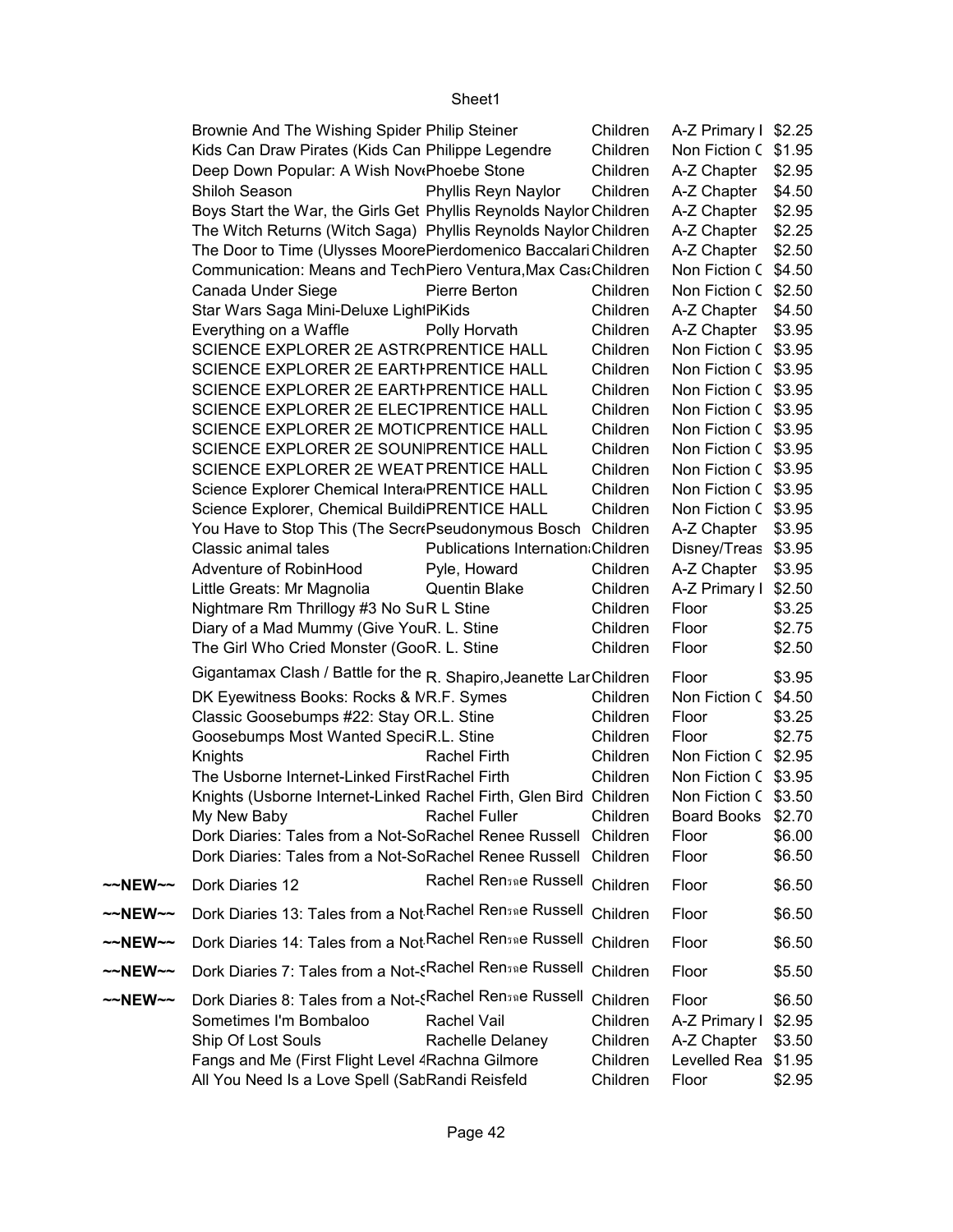| Railway Adventures (Thomas & F Random House                               | Children | Levelled Rea \$4.25  |        |
|---------------------------------------------------------------------------|----------|----------------------|--------|
| Show Mode (Orca Limelights)<br>Raquel Rivera                              | Children | A-Z Chapter          | \$2.95 |
| What Shall I Do Today?<br>Ray Gibson                                      | Children | Non Fiction C \$2.95 |        |
| Wooden Teeth; Jelly Beans; the TRay Nelson                                | Children | Spinner Rack         | \$4.50 |
| A Galactic Easter! (7) (Galaxy ZacRay O'Ryan                              | Children | Floor                | \$2.95 |
| A Galactic Easter! (7) (Galaxy ZacRay O'Ryan                              | Children | Floor                | \$2.95 |
| A Galactic Easter! (7) (Galaxy ZacRay O'Ryan                              | Children | Floor                | \$2.95 |
| A Green Christmas! (6) (Galaxy Z Ray O'Ryan                               | Children | Floor                | \$2.95 |
| A Haunted Halloween (11) (GalaxRay O'Ryan                                 | Children | Floor                | \$2.95 |
| Cosmic Blackout! (16) (Galaxy ZaRay O'Ryan                                | Children | Floor                | \$2.95 |
| Drake Makes a Splash! (Galaxy ZRay O'Ryan                                 | Children | Floor                | \$2.95 |
| Operation Twin Trouble (12) (GalaRay O'Ryan                               | Children | Floor                | \$2.95 |
| Ready, Set, Blast Off! (15) (Galax Ray O'Ryan                             | Children | Floor                | \$2.95 |
| Return to Earth! (10) (Galaxy ZaclRay O'Ryan                              | Children | Floor                | \$2.95 |
| Science Fair Disaster! (13) (GalaxRay O'Ryan                              | Children | Floor                | \$2.95 |
| Space Camp (14) (Galaxy Zack) Ray O'Ryan                                  | Children | Floor                | \$2.95 |
| The Annoying Crush (9) (Galaxy 2Ray O'Ryan                                | Children | Floor                | \$2.95 |
| Charm Club Bind-up<br>Ray, Belinda                                        | Children | A-Z Chapter          | \$4.50 |
| Charm Club Bind-up<br>Ray, Belinda                                        | Children | A-Z Chapter          | \$4.50 |
|                                                                           | Children |                      |        |
| Jim and the Beanstalk (Puffin PictRaymond Briggs                          |          | A-Z Primary I \$2.95 |        |
| Reader's Digest Children's World Reader's Digest                          | Children | Non Fiction C \$4.50 |        |
| Reader's Digest Children's World Reader's Digest                          | Children | Non Fiction C \$4.50 |        |
| Expedition Down Under (Magic S(Rebecca Carmi                              | Children | Floor                | \$2.50 |
| School for Ghost Girls (Boo La LaRebecca Gomez, Rebec <sub>Children</sub> |          | A-Z Chapter   \$2.25 |        |
| My Treasury of Rhymes (An AwarRene Cloke                                  | Children | A-Z Primary I \$2.25 |        |
| The Dolphin, Prince of the WavesRenee Le Bloas, JeromeChildren            |          | Non Fiction C \$3.50 |        |
| Gordon, the Big Engine<br>Rev W. Awdry                                    | Children | A-Z Primary I \$2.25 |        |
| James the Red Engine<br>Rev W. Awdry                                      | Children | A-Z Primary I \$2.25 |        |
| Diesel's Devious Deed and Other Rev. W. Awdry                             | Children | A-Z Primary I \$2.25 |        |
| Thomas Gets Tricked and Other SRev. W. Awdry                              | Children | A-Z Primary I        | \$2.25 |
| Attack of the Tyrannosaurus (DincRex Stone                                | Children | Floor                | \$2.50 |
| Saving the Stegosaurus (Dinosau Rex Stone                                 | Children | Floor                | \$2.25 |
| A Fairy Tale (Disney Fairies, StepRH Disney                               | Children | Levelled Rea \$1.95  |        |
| Disney's The Princess and the FroRH Disney                                | Children | Levelled Rea \$1.95  |        |
| Race Around the World (Disney/FRH Disney                                  | Children | Levelled Rea \$1.95  |        |
| Kida and the Crystal (Step into RERH Disney, Kathryn CrisChildren         |          | Levelled Rea \$1.95  |        |
| <b>Richard Albert</b><br>Alejandro's Gift                                 | Children | A-Z Primary I \$3.95 |        |
| <b>Richard Hammond</b><br><b>Blast Lab</b>                                | Children | Non Fiction C \$3.95 |        |
| Visual Wonders: Ships, Trains, ar Richard Humble, Julian IChildren        |          | Non Fiction C \$4.50 |        |
| Eagle Boy: A Pacific Northwest N: Richard Lee Vaughan                     | Children | A-Z Primary I \$3.95 |        |
| Zoo Poo: A First Toilet Training B Richard Morgan                         | Children | A-Z Primary I \$3.95 |        |
| A Year Down Yonder<br><b>Richard Peck</b>                                 | Children | A-Z Chapter          | \$3.50 |
| In the Beginning: The Nearly ComRichard Platt                             | Children | Non Fiction C \$4.95 |        |
| Firefighters' Busy Day (Busy Day richard Scarry                           | Children | A-Z Primary I \$3.50 |        |
| Nose from Jupiter<br>RICHARD SCRIMGER Children                            |          | A-Z Chapter          | \$2.95 |
| Demigods & Magicians: Percy and Rick Riordan                              | Children | Floor                | \$5.25 |
| LIGHTNING THIEF (PERCY JACRick Riordan                                    | Children | Floor                | \$4.95 |
| Magnus Chase and the Gods of ARick Riordan                                | Children | Floor                | \$6.95 |
| The Battle of the Labyrinth (Percy Rick Riordan                           | Children | Floor                | \$6.25 |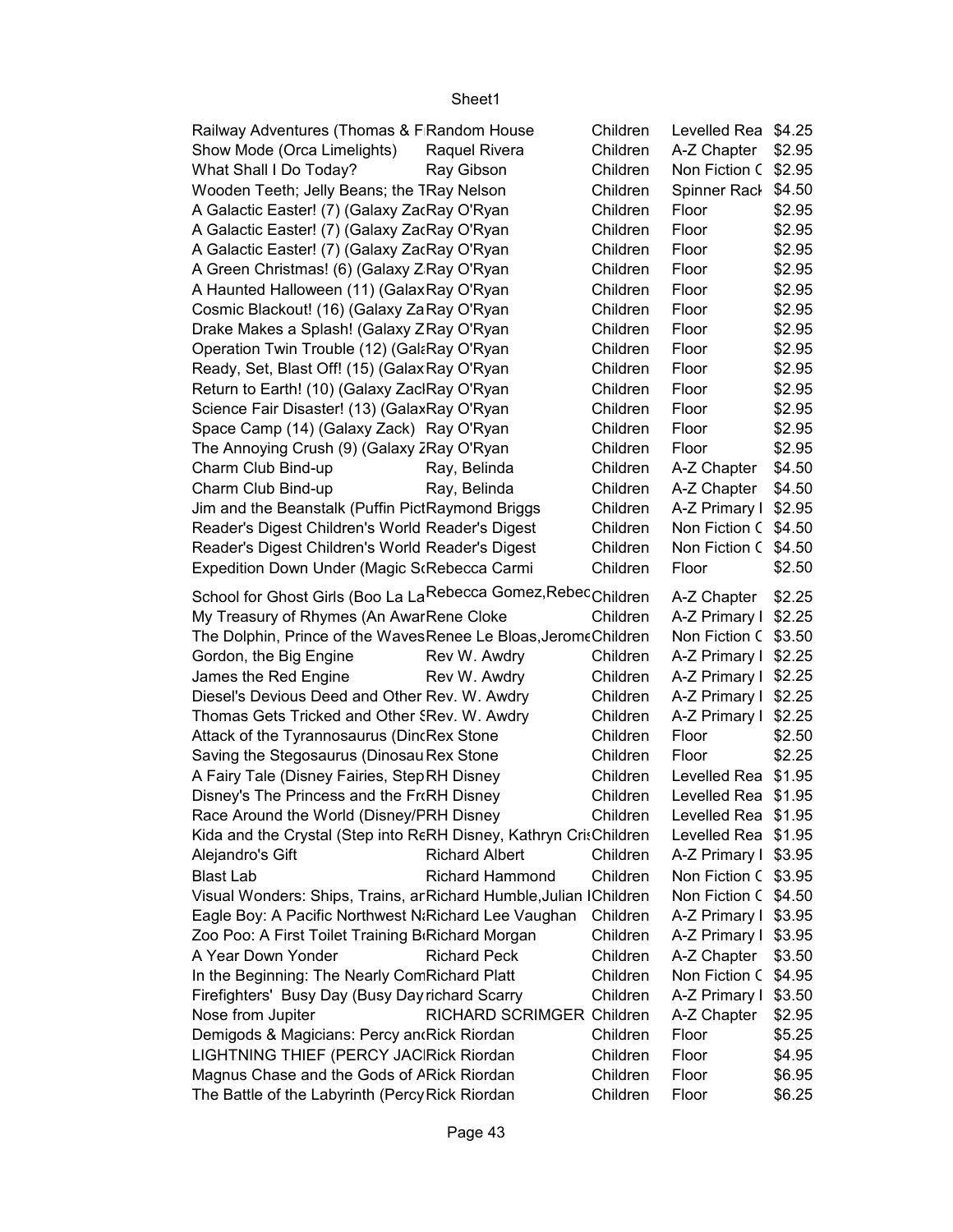| The Battle of the Labyrinth (Percy Rick Riordan                 |                      | Children | Floor                | \$5.25 |
|-----------------------------------------------------------------|----------------------|----------|----------------------|--------|
| The Burning Maze (Trials of Apoll Rick Riordan                  |                      | Children | Floor                | \$5.50 |
| The Demigod Diaries (The Heroe: Rick Riordan                    |                      | Children | Floor                | \$5.25 |
| The Demigod Diaries (The Heroe: Rick Riordan                    |                      | Children | Floor                | \$4.50 |
| The Heroes of Olympus - Book TI Rick Riordan                    |                      | Children | Floor                | \$5.95 |
| The Heroes of Olympus, Book FivRick Riordan                     |                      | Children | Floor                | \$5.50 |
| The House of Hades (Heroes of CRick Riordan                     |                      | Children | Floor                | \$5.95 |
| The Kane Chronicles, The, Book Rick Riordan                     |                      | Children | Floor                | \$4.95 |
| The Last Olympian (Percy JacksoRick Riordan                     |                      | Children | Floor                | \$5.95 |
| The Last Olympian (Percy Jackso Rick Riordan                    |                      | Children | Floor                | \$6.25 |
| The Last Olympian (Percy JacksoRick Riordan                     |                      | Children | Floor                | \$6.25 |
| The Last Olympian (Percy Jackso Rick Riordan                    |                      | Children | Floor                | \$5.25 |
| The Maze of Bones (39 Clues, NcRick Riordan                     |                      | Children | Floor                | \$4.95 |
| The Maze of Bones (39 Clues, NcRick Riordan                     |                      | Children | Floor                | \$4.95 |
| The Red Pyramid (The Kane Chr Rick Riordan                      |                      | Children | Floor                | \$6.95 |
| The Sea of Monsters (Percy Jack:Rick Riordan                    |                      | Children | Floor                | \$4.95 |
| The Sea of Monsters (Percy Jack:Rick Riordan                    |                      | Children | Floor                | \$5.25 |
| The Sea of Monsters-                                            | <b>Rick Riordan</b>  | Children | Floor                | \$4.95 |
| The Sword of Summer (Magnus CRick Riordan                       |                      | Children | Floor                | \$6.95 |
| The Throne of Fire (The Kane ChiRick Riordan                    |                      | Children | Floor                | \$5.25 |
| The Tower of Nero (Trials of ApollRick Riordan                  |                      | Children | Floor                | \$6.95 |
| The Trials of Apollo Book One Th <sub>'</sub> Rick Riordan      |                      | Children | Floor                | \$6.50 |
| The Trials of Apollo Book Two Th <sub>'</sub> Rick Riordan      |                      | Children | Floor                | \$6.95 |
| The Tyrant's Tomb (The Trials of Rick Riordan                   |                      | Children | Floor                | \$6.95 |
| Escape from the Carnivale: A NevRidley Pearson, Dave B&Children |                      |          | A-Z Chapter          | \$3.95 |
| Taylor Swift: Her Song (Star ScenRiley Brooks                   |                      | Children | Spinner Rack \$2.25  |        |
| Ripley's Believe It Or Not! Planet IRipley Entertainment        |                      | Children | Board Books \$4.50   |        |
| One Crazy Summer                                                | Rita Williams-Garcia | Children | A-Z Chapter   \$3.95 |        |
| Boy                                                             | Roald Dahl           | Children | A-Z Chapter   \$3.95 |        |
| Charlie and the Chocolate Factor Roald Dahl                     |                      | Children | A-Z Chapter   \$3.50 |        |
| Charlie and the Chocolate Factor Roald Dahl                     |                      | Children | A-Z Chapter   \$2.95 |        |
| Charlie and the Chocolate Factor Roald Dahl                     |                      | Children | A-Z Chapter   \$2.50 |        |
| Charlie and the Chocolate Factor Roald Dahl                     |                      | Children | A-Z Chapter   \$2.95 |        |
| Charlie and the Chocolate Factor Roald Dahl                     |                      | Children | A-Z Chapter          | \$3.95 |
| Charlie and the Great Glass ElevaRoald Dahl                     |                      | Children | A-Z Chapter   \$2.95 |        |
| Charlie and the Great Glass ElevaRoald Dahl                     |                      | Children | A-Z Chapter          | \$2.50 |
| Charlie and the Great Glass ElevaRoald Dahl                     |                      | Children | A-Z Chapter          | \$3.50 |
| Danny the Champion of the WorlcRoald Dahl                       |                      | Children | A-Z Chapter          | \$3.50 |
| Esio Trot                                                       | Roald Dahl           | Children | A-Z Chapter          | \$1.95 |
| Fantastic Mr. Fox                                               | Roald Dahl           | Children | A-Z Chapter          | \$2.95 |
| Fantastic Mr. Fox: Movie Tie-in EcRoald Dahl                    |                      | Children | A-Z Chapter          | \$2.50 |
| George's Marvelous Medicine                                     | Roald Dahl           | Children | A-Z Chapter          | \$2.50 |
| George's Marvelous Medicine                                     | Roald Dahl           | Children | A-Z Chapter          | \$2.95 |
| George's Marvelous Medicine                                     | Roald Dahl           | Children | A-Z Chapter          | \$2.95 |
| Going solo                                                      | Roald Dahl           | Children | A-Z Chapter          | \$3.25 |
| Roald Dahl Boy Tales Of ChildhorRoald Dahl                      |                      | Children | A-Z Chapter          | \$4.50 |
| Roald Dahl Going Solo [Paperbacroald dahl                       |                      | Children | A-Z Chapter          | \$4.50 |
| The Bfg                                                         | Roald Dahl           | Children | A-Z Chapter          | \$3.95 |
| The BFG                                                         | Roald Dahl           | Children | A-Z Chapter          | \$3.95 |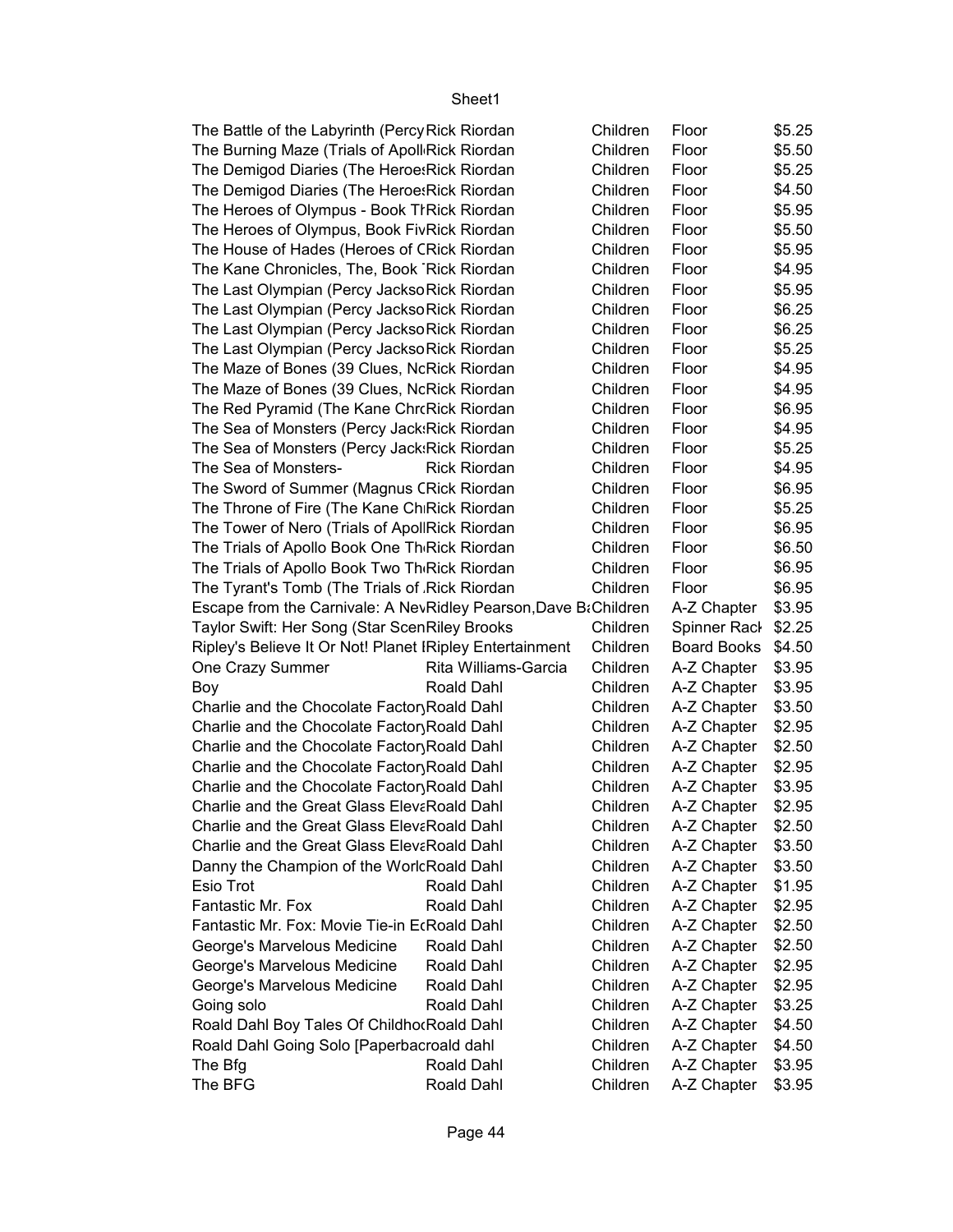| The BFG                                                            | Roald Dahl                       | Children | A-Z Chapter          | \$2.95 |
|--------------------------------------------------------------------|----------------------------------|----------|----------------------|--------|
| The BFG Movie Tie-In                                               | Roald Dahl                       | Children | A-Z Chapter          | \$3.50 |
| The Magic Finger                                                   | Roald Dahl                       | Children | A-Z Chapter          | \$2.50 |
| The witches                                                        | Roald Dahl                       | Children | A-Z Chapter          | \$2.95 |
| The witches                                                        | Roald Dahl                       | Children | A-Z Chapter          | \$2.95 |
| The Wonderful Story of Henry Su <sub>!</sub> Roald Dahl            |                                  | Children | A-Z Chapter          | \$2.95 |
| Russell the Sheep                                                  | Rob Scotton                      | Children | A-Z Primary I        | \$2.95 |
| Bombad Jedi (Star Wars: The CloRob Valois                          |                                  | Children | A-Z Chapter          | \$2.25 |
| Captured (Star Wars: The Clone \Rob Valois                         |                                  | Children | A-Z Chapter          | \$2.25 |
| Polar Worlds: Life at the Ends of tRobert Bateman, NancyChildren   |                                  |          | Non Fiction C \$3.95 |        |
| The Talking Eggs                                                   | Robert D. San Souci              | Children | A-Z Primary I \$2.25 |        |
| Young Arthur                                                       | Robert D. San Souci              | Children | A-Z Primary I \$4.50 |        |
| You Come Too                                                       | <b>Robert Frost</b>              | Children | A-Z Chapter   \$1.95 |        |
| Fables Aesop Never Wrote (Pictu Robert Kraus                       |                                  | Children | A-Z Primary I \$2.95 |        |
| Treasure Island                                                    | Robert Louis StevensonChildren   |          | A-Z Primary I \$4.50 |        |
| <b>Treasure Island</b>                                             | Robert Louis StevensonChildren   |          | A-Z Chapter   \$3.50 |        |
| Treasure Island (Junior Classics f Robert Louis Stevenson Children |                                  |          | A-Z Chapter   \$3.95 |        |
| Reptiles (Eyes on Nature Series) Robert Matero                     |                                  | Children | Non Fiction C \$3.25 |        |
| Giant, Or, Waiting for the ThursdaRobert N. Munsch                 |                                  | Children | A-Z Primary I \$3.50 |        |
| Love You Forever                                                   | Robert N. Munsch, SheiChildren   |          | A-Z Primary I \$2.25 |        |
| Spiders (Investigate)                                              | Robert Raven, Frank Kn Children  |          | Non Fiction C \$2.25 |        |
| Ripley's Fun Facts & Silly Stories Robert Ripley;                  |                                  | Children | Board Books \$3.95   |        |
| A Day on the Avenue (Picture PufRobert Roennfeldt                  |                                  | Children | RR1 - Rolling \$4.00 |        |
| All About Your Brain (Big QuestionRobert Winston                   |                                  | Children | Non Fiction C \$3.95 |        |
| Dora's Desert Friends (Play-a-SorRobin Chaplik                     |                                  | Children | Board Books \$2.50   |        |
| Groovy Girls Sleepover Club #3:: Robin Epstein                     |                                  | Children | A-Z Chapter          | \$1.95 |
| Groovy Girls Sleepover Club #4:: Robin Epstein                     |                                  | Children | A-Z Chapter          | \$1.95 |
| Yours Truly, Lucy B. Parker: Girl vRobin Palmer                    |                                  | Children | A-Z Chapter          | \$3.50 |
| Happy Endings a Story About Suf Robin Pulver                       |                                  | Children | A-Z Primary I \$2.50 |        |
| Tell Me Why?: Answers to Hundr (Robyn Templeton                    |                                  | Children | Non Fiction C \$4.50 |        |
| Night Fright                                                       | Rod Green                        | Children | Special Occa \$5.25  |        |
| Mammals (Animal Babies)                                            | Rod Theodorou                    | Children | Non Fiction C \$2.95 |        |
| The Meanwhile Adventures                                           | Roddy Doyle                      | Children | A-Z Chapter          | \$4.95 |
| The Rover Adventures                                               | Roddy Doyle                      | Children | A-Z Chapter          | \$3.50 |
| The Rover Adventures                                               | Roddy Doyle                      | Children | A-Z Chapter          | \$3.95 |
| Wilderness                                                         | Roddy Doyle                      | Children | A-Z Chapter          | \$5.50 |
| <b>Pillow Talk</b>                                                 | Roger McGough                    | Children | A-Z Primary I        | \$3.95 |
| Maze of Doom (Masters of the UnRoger McKenzie, Al McVChildren      |                                  |          | A-Z Primary I \$2.95 |        |
| Alphaprints: Easter Fun!: Touch a Roger Priddy                     |                                  | Children | Board Books \$2.95   |        |
| Bright Baby Touch & Feel Baby A Roger Priddy                       |                                  | Children | Board Books \$3.50   |        |
| Easter Bunny (Baby Touch and F <sub>'Roger Priddy</sub>            |                                  | Children | Board Books \$3.95   |        |
| <b>Halloween Dogs</b>                                              | Roger Priddy                     | Children | Board Books \$2.50   |        |
| Picture Pops Ocean: Amazing Ph Roger Priddy                        |                                  | Children | Non Fiction C \$4.50 |        |
| Shatterproof (The 39 Clues: Cahil Roland Smith                     |                                  | Children | Floor                | \$3.50 |
| The Jaguar's Jewel (A to Z MystelRon Roy                           |                                  | Children | Floor                | \$1.50 |
| Macmillan School Atlas                                             | Ronald C. Daly, John R. Children |          | Non Fiction C \$4.50 |        |
| New Baby (First Experiences)                                       | Ronne Randall                    | Children | A-Z Chapter          | \$1.50 |
| Thank You, Pooh! (Disney's PoohRonne Randall, A. A. M Children     |                                  |          | A-Z Primary I \$2.25 |        |
| Magic Secrets (I Can Read Level Rose Wyler, Gerald AmeChildren     |                                  |          | Levelled Rea \$1.95  |        |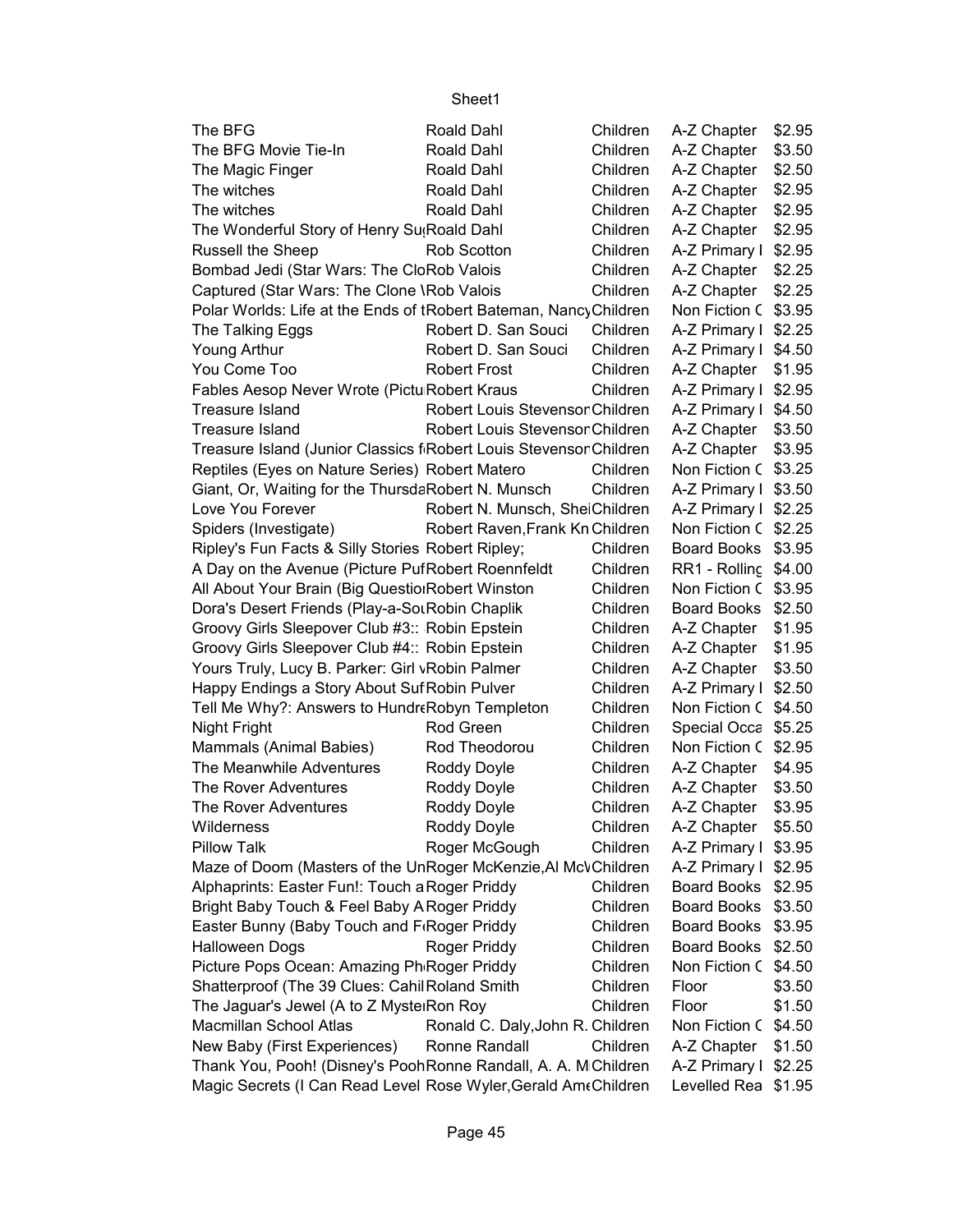Non Fiction C \$3.95 Special Occa \$2.25 A-Z Primary I \$3.95 A-Z Primary I \$2.50  $A-Z$  Chapter  $\sqrt{ }$  \$2.50 A-Z Chapter | \$2.50  $A-Z$  Chapter  $\sqrt{ }$  \$2.50  $A-Z$  Chapter  $\sqrt{ }$  \$2.50 A-Z Chapter | \$2.50 A-Z Chapter | \$2.50 A-Z Chapter | \$2.50 A-Z Chapter | \$2.50 A-Z Chapter | \$2.50 A-Z Chapter | \$2.50 A-Z Chapter | \$4.95 A-Z Chapter | \$4.95 A-Z Chapter | \$4.95  $A-Z$  Chapter  $\mid$  \$4.95 A-Z Chapter | \$4.95 A-Z Chapter | \$4.95 A-Z Chapter | \$3.50 A-Z Chapter | \$2.50 A-Z Chapter | \$2.50 A-Z Chapter | \$2.50 A-Z Chapter | \$2.50 A-Z Chapter | \$2.95 Levelled Rea \$2.25 The Jungle Book Rudyard Kipling Children A-Z Primary I \$3.95  $A-Z$  Chapter  $\$6.50$ Aiko's Flowers Rui Umezawa Children A-Z Primary I \$3.95 Non Fiction C \$3.50 Non Fiction C \$2.50 Non Fiction C \$2.50 \$3.95 Board Books \$3.95 An Indian Winter Russell Freedman Children A-Z Primary I \$4.50 A-Z Chapter | \$2.95 A-Z Chapter | \$2.95 A-Z Chapter | \$2.95 Non Fiction C \$2.58 Roman Britain **Ruth Brocklehurst** Children Non Fiction C \$4.95 A-Z Chapter | \$2.70 Non Fiction C \$2.50 Non Fiction C \$2.25 Levelled Rea \$2.25 Emily's Secret **Example 20** Ruth McKeague **Children** A-Z Chapter | \$2.25 \$6.00 \$6.00 A-Z Chapter | \$2.25 The Kids Book of Black Canadian Rosemary Sadlier Children Max and Ruby: Max and the East Rosemary Wells Children We Are The Groovicorns Rosie Greening Children The Mole Sisters and Rainy Day Roslyn Schwartz Children Danger in Dinosaur Valley (Scree<sub>'</sub>Roy MacGregor Children Danger in Dinosaur Valley (Scree<sub>Roy</sub> MacGregor Children Death Down Under (Screech Owl: Roy MacGregor Children Death Down Under (Screech Owl: Roy MacGregor Children Horror on River Road (Screech O'Roy MacGregor Children Kidnapped in Sweden (Screech CRoy MacGregor Children Kidnapped in Sweden (Screech CRoy MacGregor Children Nightmare in Nagano (Screech O<sub>'Roy</sub> MacGregor Children Power Play in Washington (Scree Roy MacGregor Children Terror in Florida (Screech Owls S<sub>'</sub>Roy MacGregor Children The Complete Screech Owls, Voli Roy MacGregor Children The Complete Screech Owls, VoliRoy MacGregor Children The Complete Screech Owls, Voli Roy MacGregor Children The Complete Screech Owls, VoliRoy MacGregor Children The Complete Screech Owls, Voli Roy MacGregor Children The Complete Screech Owls, VoliRoy MacGregor Children The Night They Stole the Stanley Roy MacGregor Children The Screech Owls' Home Loss (SRoy MacGregor Children The Screech Owls' Home Loss (SRoy MacGregor Children The West Coast Murders (Screec Roy MacGregor Children The West Coast Murders (Screec Roy MacGregor Children The West Coast Murders (Screec Roy MacGregor Children God Loves You Barnabas: My Fir: Royden Lepp Children Star Wars: A Scanimation Book: IRufus Butler Seder Children Dinosaur Dictionary - An A to Z of Rupert Matthew Children Dinosaur Dig : Dinosaurs in Actior Rupert Matthews Children Dinosaur Dig: Dinosaur Food, Din Rupert Matthews Children The Most Annoying Robots in the Russ Bolts Children Floor Top 10 of Everything 2008 Russell Ash Children At First Bite (Poison Apple #8) Ruth Ames Children At First Bite (Poison Apple #8) Ruth Ames Children Poison Apple: This Totally Bites (Special Ames Children Children Children's Picture Atlas Ruth Brocklehurst Children A Matter-of-Fact Magic Book: The Ruth Chew Children Destined To Live: A True Story Of Ruth Gruener Children Ruth Heller's How to Hide a Butte Ruth Heller **Insects Children** The Little Mermaid Step into ReacRuth Homberg Children The Ellie McDoodle Diaries: Most Ruth McNally Barshaw Children Floor The Ellie McDoodle Diaries: New Ruth McNally Barshaw Children Floor DK Readers L2: Star Wars: Journ Ryder Windham Children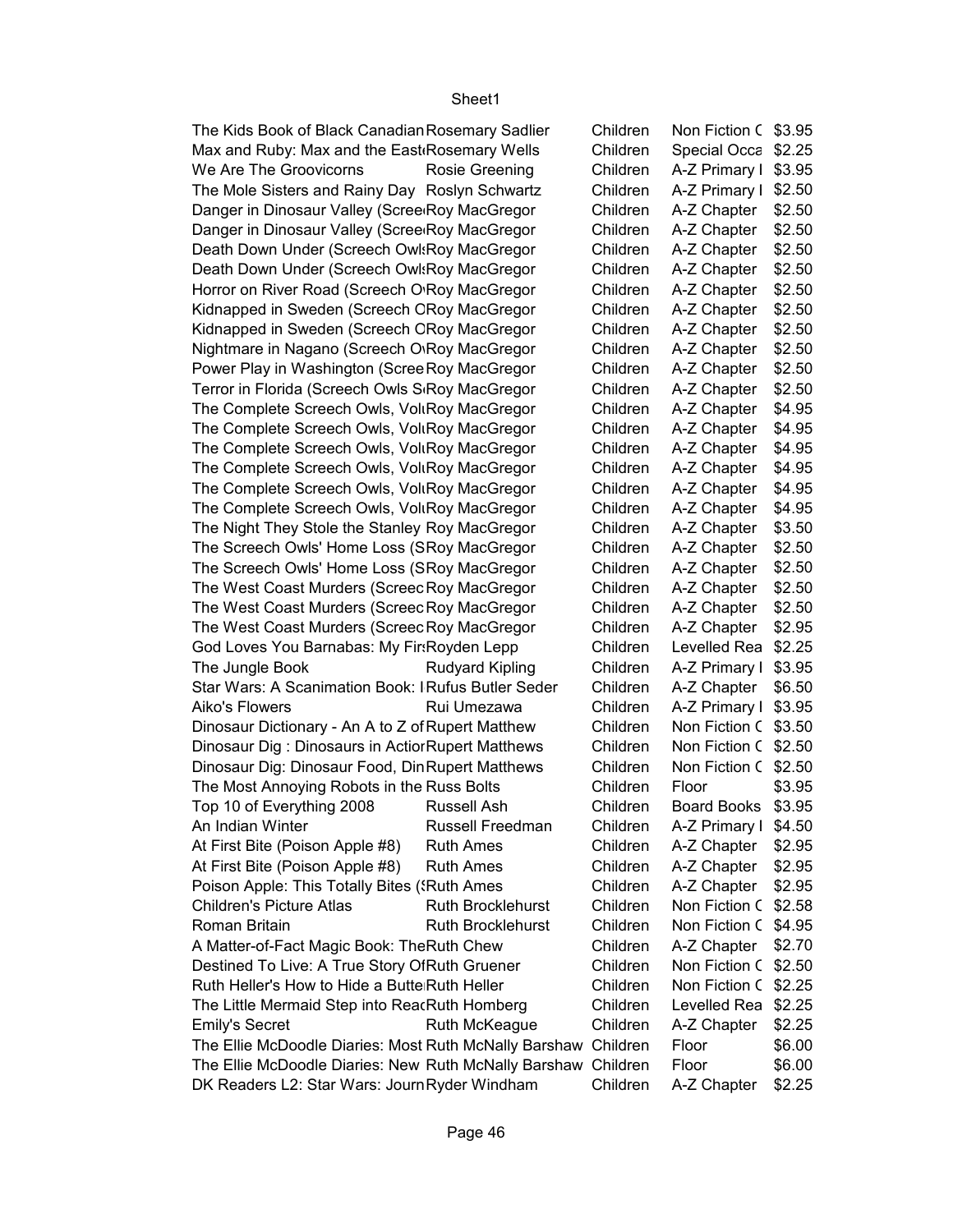| Return of the Jedi (Star Wars, EpiRyder Windham                    |                                    | Children | A-Z Chapter          | \$3.50 |
|--------------------------------------------------------------------|------------------------------------|----------|----------------------|--------|
| Star Wars, Episode IV - A New H(Ryder Windham                      |                                    | Children | A-Z Chapter          | \$2.95 |
| Star Wars: Millennium Falcon- A (Ryder Windham                     |                                    | Children | A-Z Chapter          | \$6.95 |
| The Patchwork House                                                | Sally Fitz-Gibbon, Sally IChildren |          | A-Z Primary I \$2.25 |        |
| Hear This! (Let's Start Science)                                   | Sally Hewitt                       | Children | Non Fiction C \$2.25 |        |
| Look Here! (Let's Start Science)                                   | <b>Sally Hewitt</b>                | Children | Non Fiction C \$2.25 |        |
| Smell It! (Let's Start Science)                                    | <b>Sally Hewitt</b>                | Children | Non Fiction C \$2.25 |        |
| Tastes Good! (Let's Start Science Sally Hewitt                     |                                    | Children | Non Fiction C \$2.25 |        |
| Your Backyard                                                      | <b>Sally Hewitt</b>                | Children | Non Fiction C \$2.95 |        |
| Rhinoceros Tap: 15 Seriously Sill Sandra Boynton                   |                                    | Children | Board Books          | \$4.50 |
| The Everyday Witch: A Tale of M&Sandra Forrester                   |                                    | Children | A-Z Chapter          | \$2.95 |
| Penguins and Polar Bears AnimalSandra Lee Crow                     |                                    | Children | Non Fiction C \$2.95 |        |
| Outside and inside you                                             | Sandra Markle                      | Children | Non Fiction C \$2.50 |        |
| What If You Had Animal Teeth? Sandra Markle                        |                                    | Children | Non Fiction C \$2.25 |        |
| Sounds of the Ferry                                                | Sara Leach                         | Children | A-Z Primary I \$3.25 |        |
| Clementine                                                         | Sara Pennypacker                   | Children | A-Z Chapter          | \$3.50 |
| Clementine and the Family Meetir Sara Pennypacker                  |                                    | Children | A-Z Chapter          | \$3.25 |
| <b>Clementine's Letter</b>                                         | Sara Pennypacker                   | Children | A-Z Chapter          | \$3.50 |
| All About Animals: Giraffes                                        | Sarah Albee                        | Children | Non Fiction C \$3.95 |        |
| Space Invaders! (Nickelodeon Ru Sarah Albee                        |                                    | Children | A-Z Primary I \$1.95 |        |
| Body Facts (Travel Guide)                                          | Sarah Brewer                       | Children | Non Fiction C \$2.50 |        |
| Sea (Mini Encyclopedias)                                           | Sarah Creese                       | Children | Non Fiction C \$2.95 |        |
| Where Is the Amazon?                                               | Sarah Fabiny, Who HQ Children      |          | Non Fiction C \$2.50 |        |
| Sink or Swim (Whatever After #3) Sarah Mlynowski                   |                                    | Children | A-Z Chapter          | \$3.00 |
| Whatever After - Sink or Swim 03 Sarah Mlynowski                   |                                    | Children | A-Z Chapter          | \$2.95 |
| <b>Whatever After</b>                                              | Sarah Mylnowski                    | Children | A-Z Chapter          | \$2.95 |
| Friends and Pals and Brothers, TrSarah Wilson                      |                                    | Children | A-Z Primary I        | \$2.95 |
| Zoey 101 #4 Beach Party                                            | Sarah; Holland Steve; SChildren    |          | A-Z Chapter          | \$2.50 |
| <b>Nature Facts</b>                                                | Scarlett O'Hara                    | Children | Non Fiction C \$1.95 |        |
| Five-Minute Peppa Stories (Pepp:Scholastic                         |                                    | Children | Disney/Treas \$4.95  |        |
| Haunted Halloween: Movie Novel Scholastic                          |                                    | Children | Floor                | \$3.25 |
| Journey of Takanuva (Bionicla Gr Scholastic                        |                                    | Children | Levelled Rea         | \$1.95 |
| Now You See It! Kalos Edition (PcScholastic                        |                                    | Children | Floor                | \$3.25 |
| Scholastic Almanac 2011: Facts & Scholastic                        |                                    | Children | <b>Board Books</b>   | \$3.95 |
| Scholastic Almanac For Kids 201(Scholastic                         |                                    | Children | <b>Board Books</b>   | \$2.95 |
| Space Adventures (Reader): MarsScholastic                          |                                    | Children | Levelled Rea \$2.25  |        |
| When I Grow Up: Taylor Swift (ScScholastic                         |                                    | Children | Levelled Rea \$1.95  |        |
| World of Ninjago (LEGO Ninjago: Scholastic                         |                                    | Children | Out Front            | \$4.50 |
| Scholastic Children's Dictionary Scholastic Inc.                   |                                    | Children | Non Fiction C \$5.95 |        |
| Sweet Dreams: A Bedtime Storyb Scholastic Inc., Scholas Children   |                                    |          | A-Z Primary I        | \$3.95 |
| LEGO Ninjago Chapter Book: Zar Scholastic, Greg Farsht Children    |                                    |          | A-Z Chapter          | \$2.25 |
| Albus Dumbledore: Cinematic Gu Scholastic, Felicity Bake Children  |                                    |          | TallB <sub>2</sub>   | \$4.95 |
| Hermione Granger: Cinematic Gu Scholastic, Felicity Bake Children  |                                    |          | TallB <sub>2</sub>   | \$4.95 |
| Ron Weasley: Cinematic Guide (I Scholastic, Felicity Bake Children |                                    |          | TallB <sub>2</sub>   | \$4.95 |
| Haley and Bix: Best Friends No MScott Higgs                        |                                    | Children | Levelled Rea \$1.95  |        |
| Island of the Blue Dolphins                                        | Scott O'Dell                       | Children | A-Z Chapter          | \$3.50 |
| The Totally Irresponsible Science Sean Connolly                    |                                    | Children | Non Fiction C \$3.50 |        |
| My Little Picasso                                                  | Sellier marie                      | Children | A-Z Primary I        | \$3.95 |
| Sharks                                                             | Seymour Simon                      | Children | Non Fiction C \$2.50 |        |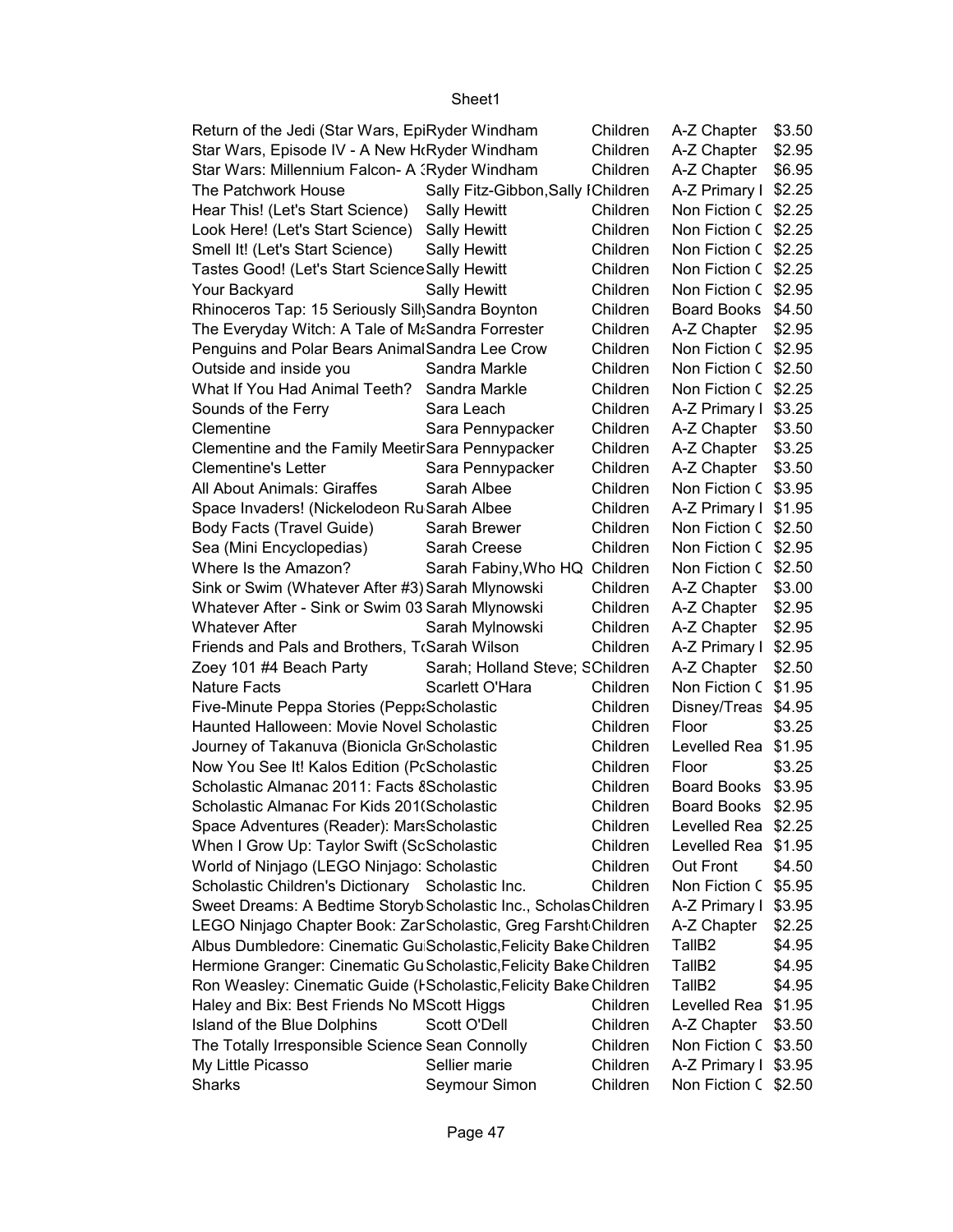| Wild Weather: See in 3-D                                         | Seymour Simon                 | Children | Non Fiction C \$2.95 |        |
|------------------------------------------------------------------|-------------------------------|----------|----------------------|--------|
| Hillary Clinton: The Life of a Lead Shana Corey                  |                               | Children | Levelled Rea \$1.95  |        |
| The Best of Everything Hockey BrShane Frederick                  |                               | Children | Non Fiction C \$2.50 |        |
| DK Readers L3: Star Wars: RebelShari Last                        |                               | Children | A-Z Chapter   \$2.25 |        |
| Hawaii Volcanoes National Park (Sharlene Nelson                  |                               | Children | Non Fiction C \$2.95 |        |
| Hawaii Volcanoes National Park (Sharlene Nelson                  |                               | Children | Non Fiction C \$2.95 |        |
| Dolphins! (Step into Reading)                                    | Sharon Bokoske, MargaChildren |          | Levelled Rea \$2.25  |        |
| Love That Dog                                                    | Sharon Creech                 | Children | A-Z Chapter   \$2.50 |        |
| Terror in the Harbour (Our Canad Sharon E. McKay                 |                               | Children | A-Z Chapter          | \$1.95 |
| We Love Harry Potter!                                            | Sharon Moore                  | Children | TallB <sub>2</sub>   | \$4.50 |
| We Love Harry Potter!                                            | Sharon Moore                  | Children | TallB <sub>2</sub>   | \$4.50 |
| The Story Of the Easter Bunny                                    | Sheila Black                  | Children | Special Occa \$3.95  |        |
| Pulling Back the Curtain on MagicSheila Sweeny HigginscChildren  |                               |          | Levelled Rea \$1.95  |        |
| Gigi, God's Little Princess                                      | Sheila Walsh                  | Children | Board Books \$3.50   |        |
| I Was There: Lost Temple of the Shelley Tanaka                   |                               | Children | Non Fiction C \$2.95 |        |
| The buried city of Pompeii: What Shelley Tanaka                  |                               | Children | Non Fiction C \$3.95 |        |
| If I Had a Million Onions                                        | <b>Sheree Fitch</b>           | Children | A-Z Chapter $$4.50$  |        |
| Merry-Go-Day                                                     | <b>Sheree Fitch</b>           | Children | A-Z Primary I \$3.95 |        |
| The Kids' Guide to Classic Game: Sheri Ann Bell-Rehwold Children |                               |          | Non Fiction C \$2.95 |        |
| The Jazzy Alphabet                                               | Sherry Shahan                 | Children | A-Z Primary I \$3.95 |        |
| Flowers on Main (A Chesapeake 'Sherryl Woods                     |                               | Children | Floor                | \$3.95 |
| A Treasury of Mermaids: MermaicShirley Climo                     |                               | Children | A-Z Primary I \$3.50 |        |
| Zack's Alligator (An I Can Read B Shirley Mozelle                |                               | Children | Levelled Rea \$2.25  |        |
| Kit: The Adventures of a RaccoonShirley Woods                    |                               | Children | A-Z Chapter   \$2.95 |        |
| Fangtastic! (My Sister the Vampin Sienna Mercer                  |                               | Children | A-Z Chapter          | \$2.95 |
| Fangtastic! (My Sister the Vampin Sienna Mercer                  |                               | Children | A-Z Chapter          | \$2.25 |
| Love Bites                                                       | Sienna Mercer                 | Children | A-Z Chapter          | \$2.95 |
| My sister the vampire                                            | Sienna Mercer                 | Children | A-Z Chapter          | \$2.95 |
| My Sister the Vampire: The Bat P Sienna Mercer                   |                               | Children | A-Z Chapter          | \$2.25 |
| Re-Vamped! (My Sister the VampSienna Mercer                      |                               | Children | A-Z Chapter          | \$2.95 |
| Take Two (My Sister the Vampire Sienna Mercer                    |                               | Children | A-Z Chapter          | \$2.95 |
| Twin Tastrophe (My Sister the Va Sienna Mercer                   |                               | Children | A-Z Chapter          | \$2.25 |
| Vampalicious (My Sister the Vam Sienna Mercer                    |                               | Children | A-Z Chapter          | \$2.25 |
| Vampalicious (My Sister the Vam Sienna Mercer                    |                               | Children | A-Z Chapter          | \$2.95 |
| Poison Apple #7: Curiosity Killed tSierra Harimann               |                               | Children | A-Z Chapter          | \$2.95 |
| Sigmund Brouwer's Sports MysterSigmund Brouwer                   |                               | Children | A-Z Chapter   \$1.50 |        |
| Dr. Drabble's Remarkable UnderwSigmund Brouwer, Wayr Children    |                               |          | A-Z Primary I \$2.50 |        |
| Aldabra, The Tortoise Who LovedSilvana Gandolfi                  |                               | Children | A-Z Chapter          | \$4.50 |
| The Best Book of Weather                                         | Simon Adams                   | Children | Non Fiction C \$3.50 |        |
| DK Readers L2: LEGO Monster FSimon Beecroft                      |                               | Children | Levelled Rea \$2.25  |        |
| DK Readers L4: Star Wars: The CSimon Beecroft                    |                               | Children | A-Z Chapter          | \$2.25 |
| DK Readers: Star Wars: Beware tSimon Beecroft                    |                               | Children | Levelled Rea \$1.80  |        |
| DK Readers: Star Wars: R2-D2 aiSimon Beecroft                    |                               | Children | A-Z Chapter          | \$1.95 |
| DK Readers: Star Wars: The Clor Simon Beecroft                   |                               | Children | A-Z Chapter          | \$1.95 |
| Ghostly?: Stage 6 Set A (Rapid) Simon Cheshire                   |                               | Children | Levelled Rea \$1.00  |        |
| The Young Oxford Book of AstronSimon Mitton, Jacquelin Children  |                               |          | Non Fiction C \$5.95 |        |
| Being Safe: Level 1-2 (We Both RSindy McKay                      |                               | Children | Levelled Rea \$2.25  |        |
| Santa is Coming to Ottawa                                        | Smallman, Steve               | Children | Special Occa \$4.50  |        |
| Encyclopedia Brown and the Cas Sobol, Donald J.                  |                               | Children | Floor                | \$2.50 |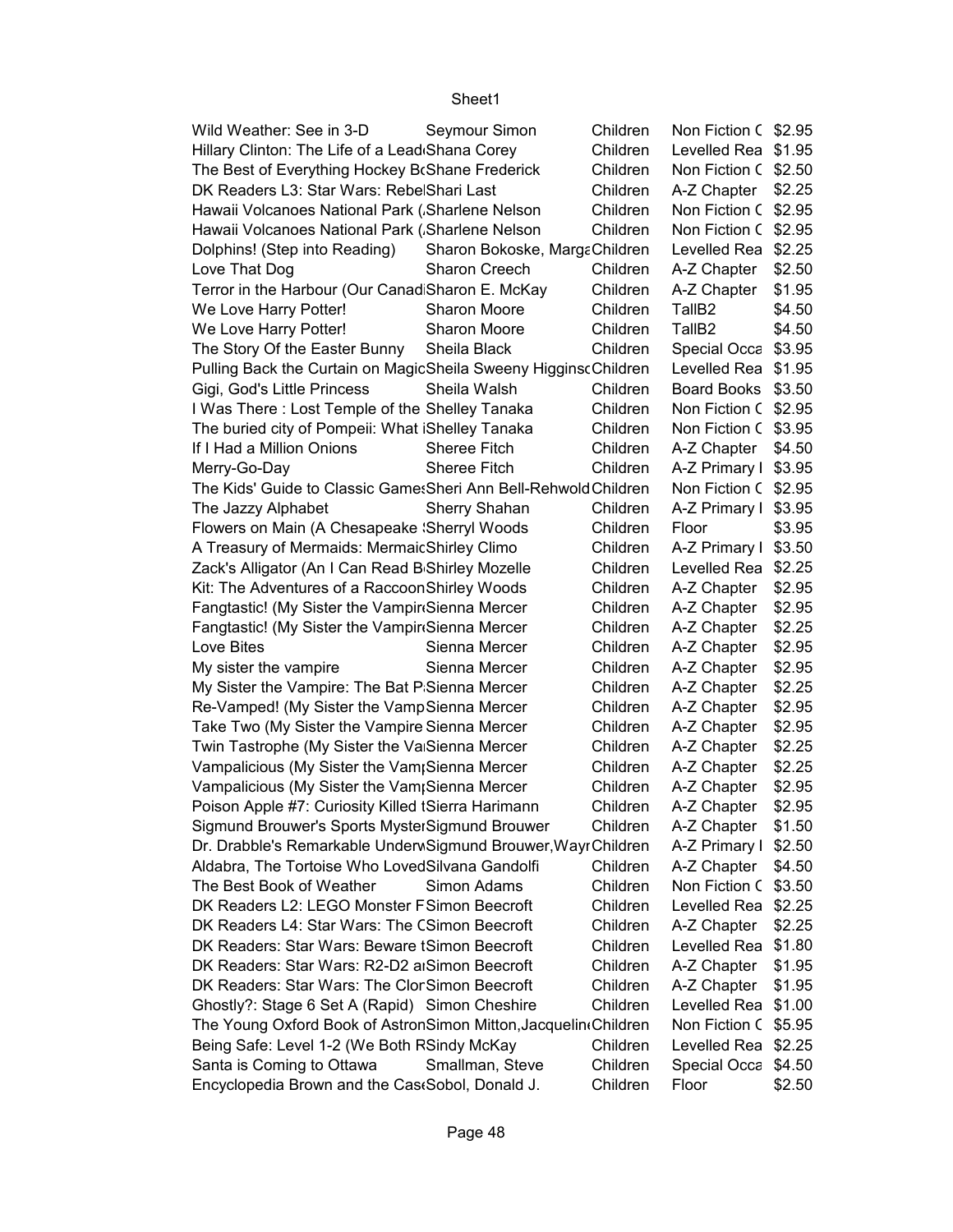| Scooby-Doo Reader #28: Scooby Sonia Sander                          |                                          | Children | Levelled Rea \$2.25  |        |
|---------------------------------------------------------------------|------------------------------------------|----------|----------------------|--------|
| The Silver Donkey                                                   | Sonya Hartnett                           | Children | A-Z Chapter   \$4.50 |        |
| Spyology (Ologies)                                                  | <b>Spencer Blake</b>                     | Children | Out Front            | \$5.95 |
| Rotten Apple #1: Mean Ghouls Stacia Deutsch                         |                                          | Children | A-Z Chapter   \$2.95 |        |
| Halloween Fun Activity Book (HoliStamper                            |                                          | Children | Special Occa \$2.50  |        |
| The Berenstain Bears and the Re Stan Berenstain, Jan BeChildren     |                                          |          | A-Z Primary I \$3.50 |        |
| Whiskers, beaks and wings Frien Starbucks                           |                                          | Children | Special Occa \$2.25  |        |
| Operation: Huttlet (Star Wars: The Steele Filipek                   |                                          | Children | A-Z Chapter   \$2.25 |        |
| Skip Through the Seasons (Seek-Stella Blackstone                    |                                          | Children | Look and Fin \$3.50  |        |
| Timmy Failure: Now Look What Y Stephan Pastis                       |                                          | Children | A-Z Chapter   \$4.25 |        |
| The Usborne Internet-Linked Chil Stephanie Turnbull                 |                                          | Children | Non Fiction C \$5.95 |        |
| MY HALLOWEEN BOYFRIEND ('Stephen Mooser                             |                                          | Children | A-Z Chapter   \$1.24 |        |
| Scary Stories: More Tales to Chill Stephen Schwartz Alvin Children  |                                          |          | Floor                | \$2.95 |
| Barney's Favorite Mother Goose FStephen White                       |                                          | Children | Disney/Treas \$2.50  |        |
| The War of the Wizards: A Magic:Stephen Wyllie                      |                                          | Children | A-Z Primary I \$4.25 |        |
| Collecting Fossils: Hold Prehistor Steve And Jane Parker Children   |                                          |          | Non Fiction C \$2.95 |        |
| <b>Drawing Dinosaurs</b>                                            | <b>Steve Beaumont</b>                    | Children | Non Fiction C \$3.95 |        |
| The Mixed-up Alphabet                                               | Steve Metzger                            | Children | A-Z Primary I \$1.95 |        |
| Every Minute On Earth (Fun FactsSteve Murrie, Matthew MChildren     |                                          |          | Non Fiction C \$4.50 |        |
| Bugs (100 Facts) by Parker, Stev Steve Parker                       |                                          | Children | Non Fiction C \$2.50 |        |
| Bugs (100 Facts) by Parker, Stev Steve Parker                       |                                          | Children | Non Fiction C \$2.50 |        |
| Inside Dinosaurs and Other Prehi: Steve Parker                      |                                          | Children | Non Fiction C \$2.95 |        |
| Sound (Science Works)                                               | Steve Parker                             | Children | Non Fiction C \$3.50 |        |
| Whales and Dolphins (Look into NSteve Parker                        |                                          | Children | Non Fiction C \$4.50 |        |
| Question and Answer EncyclopedSteve Parker, Brian Willi Children    |                                          |          | Non Fiction C \$4.95 |        |
| Dinosaurs (Bbc Fact Finders) Steve Pollock, Jenny Va Children       |                                          |          | Non Fiction C \$3.25 |        |
| Technology of War                                                   | <b>Steve White</b>                       | Children | Non Fiction C \$3.25 |        |
| Meet Me in Dreamland: A Lu-Chu Steven McKinney, ValerChildren       |                                          |          | A-Z Primary I \$7.20 |        |
| The Value of Discipline: The Storysteven-pileggi-ann-d-jor Children |                                          |          | Non Fiction C \$3.95 |        |
| <b>Bud the Spud</b>                                                 | Stompin' Tom Connors Children            |          | A-Z Primary I \$2.95 |        |
| Child Atlas: Lost Treasures (The (Struan Reid                       |                                          | Children | Non Fiction C \$4.50 |        |
| Space (100 Facts) by Sue Beckla Sue Becklake                        |                                          | Children | Non Fiction C \$2.50 |        |
| Magic Kitten                                                        | Sue Bentley                              | Children | A-Z Chapter   \$4.50 |        |
| Planet Kindergarten                                                 | Sue Ganz-Schmitt                         | Children | A-Z Primary I \$2.25 |        |
| Secret Diary of Adrian Mole Aged Sue Townsend                       |                                          | Children | A-Z Chapter   \$2.95 |        |
| Secret Diary Of Adrian Mole AgedSue Townsend                        |                                          | Children | A-Z Chapter          | \$3.25 |
| Secret Diary of Adrian Mole Aged Sue Townsend                       |                                          | Children | A-Z Chapter          | \$2.95 |
| Dawud Wharnsby Ali Nasheed Ar Suma Din, ed.                         |                                          | Children | Non Fiction C \$2.25 |        |
| Bugs: The World's Most TerrifyingSusan (Editor) BarracloiChildren   |                                          |          | Non Fiction C \$4.50 |        |
| Amy Makes a Friend (Portraits of Susan Beth Pfeffer                 |                                          | Children | A-Z Chapter          | \$4.50 |
| <b>Kid Power Strikes Back</b>                                       | Susan Beth Pfeffer                       | Children | A-Z Chapter          | \$2.25 |
| Busy Beavers (Emergent Readers Susan Canizares                      |                                          | Children | Non Fiction C \$2.25 |        |
| Spider Names (Emergent Reader Susan Canizares                       |                                          | Children | Non Fiction C \$2.25 |        |
| Puppets (emergent Reader) (EmeSusan Canizares, Sama Children        |                                          |          | Non Fiction C \$2.25 |        |
| Stars in Your Eyes                                                  | Susan Cappadonia Lov <sub>Ghildren</sub> |          | A-Z Chapter   \$3.95 |        |
| How Do You Burp in Space?: AndSusan E. Goodman                      |                                          | Children | Non Fiction C \$4.25 |        |
| The ABC's of Golf                                                   | Susan Greene                             | Children | A-Z Primary I \$4.25 |        |
| Coming to Canada: Building a LifeSusan Hughes                       |                                          | Children | Non Fiction C \$3.95 |        |
| Martha Speaks Story Time Collec Susan Meddaugh                      |                                          | Children | Disney/Treas \$5.50  |        |
|                                                                     |                                          |          |                      |        |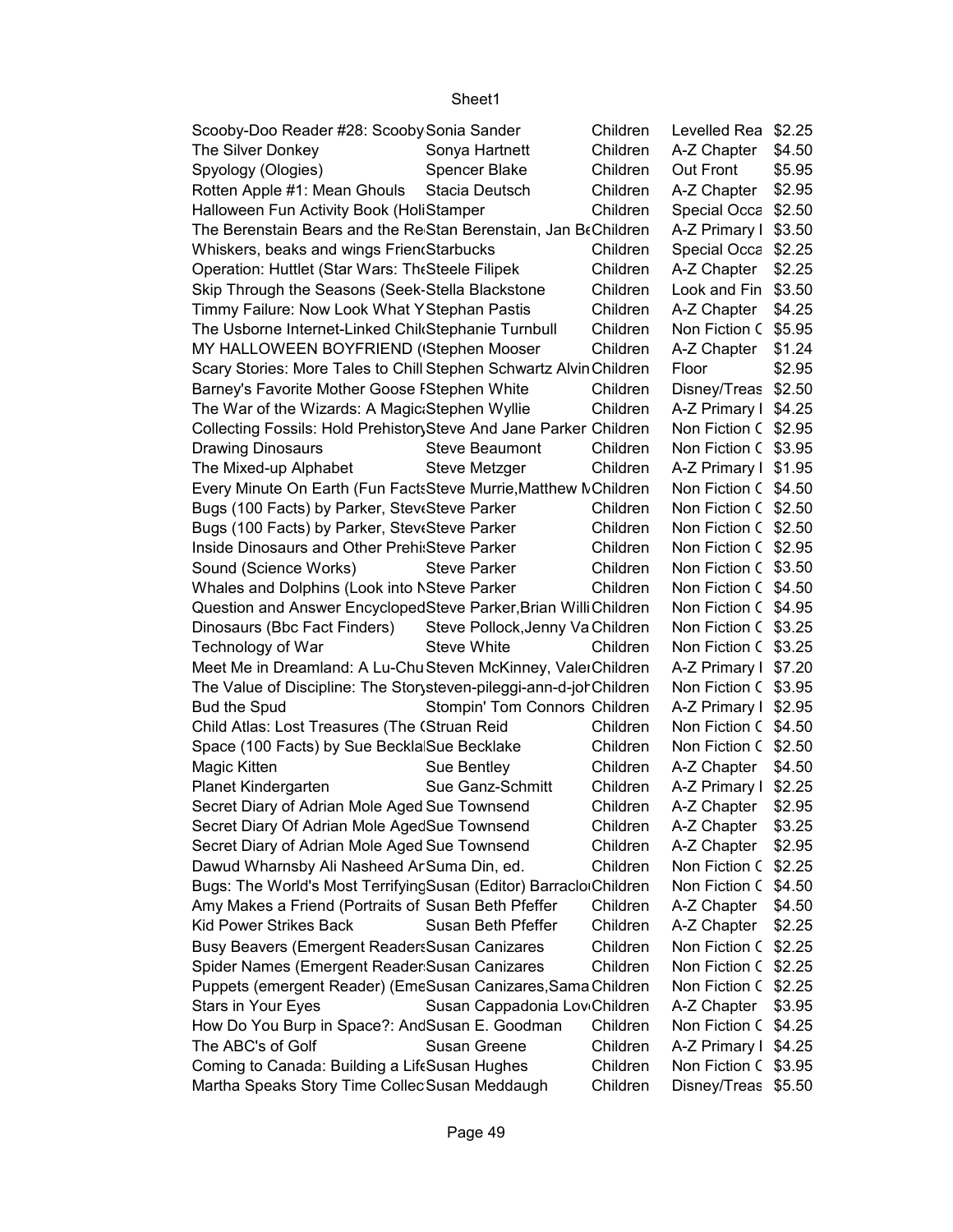| Lenore's Big Break (Picture PuffinSusan Pearson<br>Danger Joe Show, The #4 (The DSusan Schade |                                  | Children<br>Children | A-Z Primary I \$1.95<br>A-Z Chapter | \$2.95 |
|-----------------------------------------------------------------------------------------------|----------------------------------|----------------------|-------------------------------------|--------|
| <b>Tashlich at Turtle Rock</b>                                                                | Susan Schnur, Anna SclChildren   |                      | Special Occa \$4.50                 |        |
| Spirit: A Giant Shaped Board Boo Susan Van Metre                                              |                                  | Children             | Board Books \$3.50                  |        |
| Jenny Lives With Eric and Martin Susanne B <sub>30</sub> sche                                 |                                  | Children             | A-Z Primary I \$2.95                |        |
| <b>Word Nerd</b>                                                                              | <b>Susin Nielsen</b>             | Children             | A-Z Chapter                         | \$4.50 |
| Splat!: Wile E. Coyote Experimen Suzanne Buckingham SChildren                                 |                                  |                      | Non Fiction C \$2.25                |        |
| Zap!: Wile E. Coyote ExperimentsSuzanne Buckingham SChildren                                  |                                  |                      | Non Fiction C                       | \$2.25 |
| Gregor and the Code of Claw (Un Suzanne Collins                                               |                                  | Children             | A-Z Chapter                         | \$4.00 |
| Cake Pop Crush (Paperback)                                                                    | Suzanne Nelson                   | Children             | A-Z Chapter                         | \$2.95 |
| Big Year for Lily, A (The Adventur Suzanne Woods Fisher Children                              |                                  |                      | A-Z Chapter                         | \$4.50 |
| Horrible Harry At Halloween                                                                   | Suzy Kline                       | Children             | A-Z Chapter                         | \$1.50 |
| Parrots (Nature's Children)                                                                   | Switzer                          | Children             | Non Fiction C \$4.50                |        |
| Scary Science: The Truth Behind Sylvia Funston                                                |                                  | Children             | A-Z Primary I                       | \$2.95 |
| Mennyms in the Wilderness (Red SYLVIA WAUGH                                                   |                                  | Children             | A-Z Chapter                         | \$2.95 |
| Mennyms under Siege                                                                           | Sylvia Waugh                     | Children             | A-Z Chapter                         | \$2.95 |
| THE MENNYMS (THE GUARDIAISYLVIA WAUGH                                                         |                                  | Children             | A-Z Chapter                         | \$2.95 |
| <b>Find Freddie</b>                                                                           | <b>Tallarico Anthony</b>         | Children             | Look and Fin                        | \$2.25 |
| Where Are They Look For Lisa                                                                  | <b>Tallarico Anthony</b>         | Children             | Look and Fin                        | \$2.25 |
| Wild Child: Forest's First Bully                                                              | Tara Zann                        | Children             | A-Z Chapter                         | \$3.50 |
| How to Make Balloon Models                                                                    | TED LUMBY, ALAN ROIChildren      |                      | Non Fiction C \$2.95                |        |
| Pigs in Love                                                                                  | <b>Teddy Slater</b>              | Children             | A-Z Chapter                         | \$2.95 |
| My Tooth Is Loose, Dr. Moose                                                                  | Teresa Johnston                  | Children             | <b>Board Books</b>                  | \$1.80 |
| Thanksgiving for Emily Ann                                                                    | Teresa Johnston                  | Children             | Special Occa                        | \$4.50 |
| Growing Up: Pull the Tab to DiscoTeresa O'Brien, Sarah AChildren                              |                                  |                      | <b>Board Books</b>                  | \$2.95 |
| Canadian Junior Green Guide                                                                   | Teri Degler                      | Children             | Non Fiction C \$3.50                |        |
| Spongebob Squarepants the WorTerry Collins                                                    |                                  | Children             | A-Z Chapter                         | \$1.95 |
| Frightful First World War                                                                     | <b>Terry Deary</b>               | Children             | Floor                               | \$3.50 |
| Horrible Histories: Awesome EgyrTerry Deary                                                   |                                  | Children             | Floor                               | \$3.50 |
| Horrible Histories: Measly Middle Terry Deary                                                 |                                  | Children             | Floor                               | \$3.50 |
| Horrible Histories: Savage Stone , Terry Deary                                                |                                  | Children             | Floor                               | \$3.50 |
| Rotten Romans (Horrible Historie: Terry Deary                                                 |                                  | Children             | Floor                               | \$3.50 |
| Rotten Romans (Horrible Historie: Terry Deary                                                 |                                  | Children             | Floor                               | \$3.25 |
| Fairy Tales and Fantastic Stories Terry Jones                                                 |                                  | Children             | Disney/Treas                        | \$4.50 |
| Horrible Histories: The Vicious Vikterry-deary                                                |                                  | Children             | Floor                               | \$3.25 |
| Horrible Histories. THE VILE VIC1terry-deary                                                  |                                  | Children             | Floor                               | \$3.25 |
|                                                                                               | <b>Thacher Hurd</b>              | Children             |                                     |        |
| Little Mouse's Big Valentine                                                                  |                                  |                      | Special Occa \$2.00                 |        |
| Frog Prince (Young Reading LeveThe Brothers Grimm                                             |                                  | Children             | A-Z Chapter                         | \$1.95 |
| INSECTS ~ A FOLD-OUT BOOK THE CLEVER FACTORChildren                                           |                                  |                      | Non Fiction C \$1.50                |        |
| National Geographic Titanic                                                                   | The Editors of National Children |                      | Non Fiction C \$2.25                |        |
| TIME For Kids Big Book of Scienc The Editors of TIME for Children                             |                                  |                      | Non Fiction C \$3.95                |        |
| TIME For Kids That's Awesome: 1The Editors of TIME for Children                               |                                  |                      | Non Fiction C \$3.50                |        |
| Let's Celebrate Stencil Book (SterThe Five Mile Press                                         |                                  | Children             | Special Occa \$2.95                 |        |
| The Birthday Book                                                                             | The Prince's Trust               | Children             | Disney/Treas \$5.95                 |        |
| The Wiggles Emma!: Cinderemm The Wiggles                                                      |                                  | Children             | <b>Board Books</b>                  | \$3.95 |
| Thea Stilton and the Cherry Bloss Thea Stilton                                                |                                  | Children             | Floor                               | \$3.95 |
| Thea Stilton and the Dancing ShaThea Stilton                                                  |                                  | Children             | Floor                               | \$3.95 |
| Thea Stilton and the Dragon's CorThea Stilton                                                 |                                  | Children             | Floor                               | \$3.75 |
| Thea Stilton and the Ghost of the Thea Stilton                                                | Children                         | Floor                | \$3.95                              |        |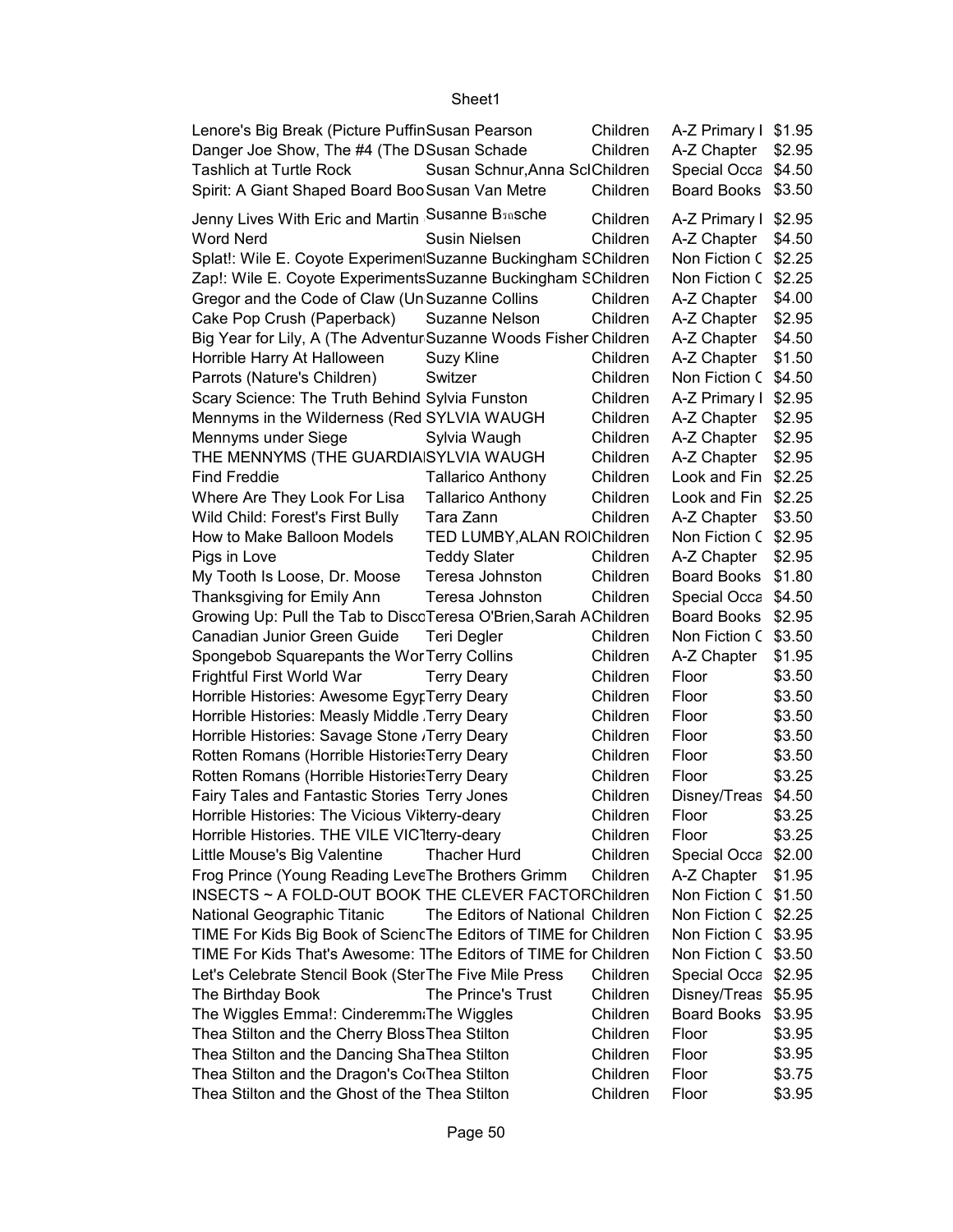| Thea Stilton and the Legend of th Thea Stilton              |                                   | Children | Floor                | \$3.95 |
|-------------------------------------------------------------|-----------------------------------|----------|----------------------|--------|
| Thea Stilton and the Mystery in P <sub>i</sub> Thea Stilton |                                   | Children | Floor                | \$3.95 |
| Thea Stilton and the Secret City (Thea Stilton              |                                   | Children | Floor                | \$3.95 |
|                                                             |                                   |          |                      | \$3.50 |
| Thea Stilton and the Secret City (Thea Stilton              |                                   | Children | Floor                | \$3.75 |
| Thea Stilton and the Secret City (Thea Stilton              |                                   | Children | Floor                |        |
| Thea Stilton Special Edition: The Thea Stilton              |                                   | Children | Floor                | \$5.95 |
| All The Ways I Love You: Record: Theresa Trinder            |                                   | Children | Board Books          | \$3.50 |
| The Time of the Wolf                                        | <b>Thomas MacDonald</b>           | Children | A-Z Chapter          | \$3.95 |
| 1000 Hootiful Stickers                                      | <b>Thomas Nelson</b>              | Children | A-Z Primary I \$3.50 |        |
| <b>BabyTown Bible Stories</b>                               | <b>Thomas Nelson</b>              | Children | Board Books \$2.95   |        |
| Petite Boutique Touch and Feel BThomas Nelson               |                                   | Children | Board Books \$3.15   |        |
| My Shadow (Poetry Treasury)                                 | Tig Thomas                        | Children | A-Z Primary I \$2.50 |        |
| Diggers and Dumpers (Mini Mech Tim Bugbird                  |                                   | Children | A-Z Primary I \$1.50 |        |
| <b>Kid Owner</b>                                            | <b>Tim Green</b>                  | Children | A-Z Chapter   \$3.50 |        |
| The Treasures of Trinkamalee                                | Tim Leslie-Spinks, Alice Children |          | A-Z Primary I \$2.50 |        |
| Our Powerful Planet: The Curious Tim O'Shei                 |                                   | Children | Non Fiction C \$3.95 |        |
| The book of changes: Stories                                | Tim Wynne-Jones                   | Children | A-Z Chapter          | \$3.50 |
| Zoom Away                                                   | Tim Wynne-Jones                   | Children | A-Z Chapter          | \$2.50 |
| Rosie Backstage                                             | Tim WynneJones, AmanChildren      |          | A-Z Primary I \$3.95 |        |
| Flip & Fin: We Rule the School! Timothy Gill                |                                   | Children | A-Z Primary I \$3.95 |        |
| A Silly Science Experiment (Comi Timothy Roland             |                                   | Children | Floor                | \$3.25 |
| Disney Storybook Collection (Disrtk                         |                                   | Children | A-Z Primary I \$5.95 |        |
| The Brother Book                                            | <b>Todd Parr</b>                  | Children | A-Z Chapter          | \$2.95 |
| Anakin Skywalker (Star Wars: EpiTodd Strasser               |                                   | Children | A-Z Chapter          | \$2.95 |
| Help!: I'm Trapped in the Presider Todd Strasser            |                                   | Children | A-Z Chapter          | \$2.50 |
| Nothing To Do (A Golden Book) ('Tom Cooke                   |                                   | Children | A-Z Primary I \$3.25 |        |
| The Rechargeables: Eat Move SI Tom Rath                     |                                   | Children | A-Z Primary I \$3.95 |        |
| 26 Fairmount Avenue                                         | Tomie dePaola                     | Children | A-Z Chapter          | \$4.50 |
| My First Thanksgiving                                       | Tomie dePaola                     | Children | Board Books          | \$3.15 |
| Vacation Under the Volcano (MagTommy Boyd                   |                                   | Children | Floor                | \$2.95 |
| Adventure Annie Goes to Kinderg Toni Buzzeo                 |                                   | Children | A-Z Primary I        | \$2.50 |
| City in the Clouds (The Secrets of Tony Abbott              |                                   | Children | Floor                | \$2.50 |
| City in the Clouds (The Secrets of Tony Abbott              |                                   | Children | Floor                | \$2.50 |
| Pirates Of The Purple Dawn (The Tony Abbott                 |                                   | Children | Floor                | \$2.25 |
| Quest for the Queen (Secrets of LTony Abbott                |                                   | Children | Floor                | \$1.95 |
| Quest for the Queen (Secrets of LTony Abbott                |                                   | Children | Floor                | \$2.50 |
| Search for the Dragon Ship (SecriTony Abbott                |                                   | Children | Floor                | \$2.25 |
| The Golden Wasp (The Secrets oTony Abbott                   |                                   | Children | Floor                | \$1.95 |
| The Golden Wasp (The Secrets oTony Abbott                   |                                   | Children | Floor                | \$2.50 |
| The Great Ice Battle (Secrets of CTony Abbott               |                                   | Children | Floor                | \$1.95 |
| The Great Ice Battle (Secrets of CTony Abbott               |                                   | Children | Floor                | \$1.95 |
| The Hawk Bandits of Tarkoom (TITony Abbott                  |                                   | Children | Floor                | \$1.95 |
| The Hidden Stairs and the Magic Tony Abbott                 |                                   | Children | Floor                | \$3.50 |
| The Hidden Stairs and the Magic Tony Abbott                 |                                   | Children |                      | \$2.95 |
|                                                             |                                   |          | Floor                |        |
| The Mysterious Island (Secrets of Tony Abbott               |                                   | Children | Floor                | \$2.25 |
| The Riddle of Zorfendorf Castle (Tony Abbott                |                                   | Children | Floor                | \$1.95 |
| The Secrets of Droon #12: Under Tony Abbott                 |                                   | Children | Floor                | \$1.95 |
| The Secrets of Droon #13: The MTony Abbott                  |                                   | Children | Floor                | \$1.95 |
| The Secrets of Droon #14: Voyag Tony Abbott                 |                                   | Children | Floor                | \$1.95 |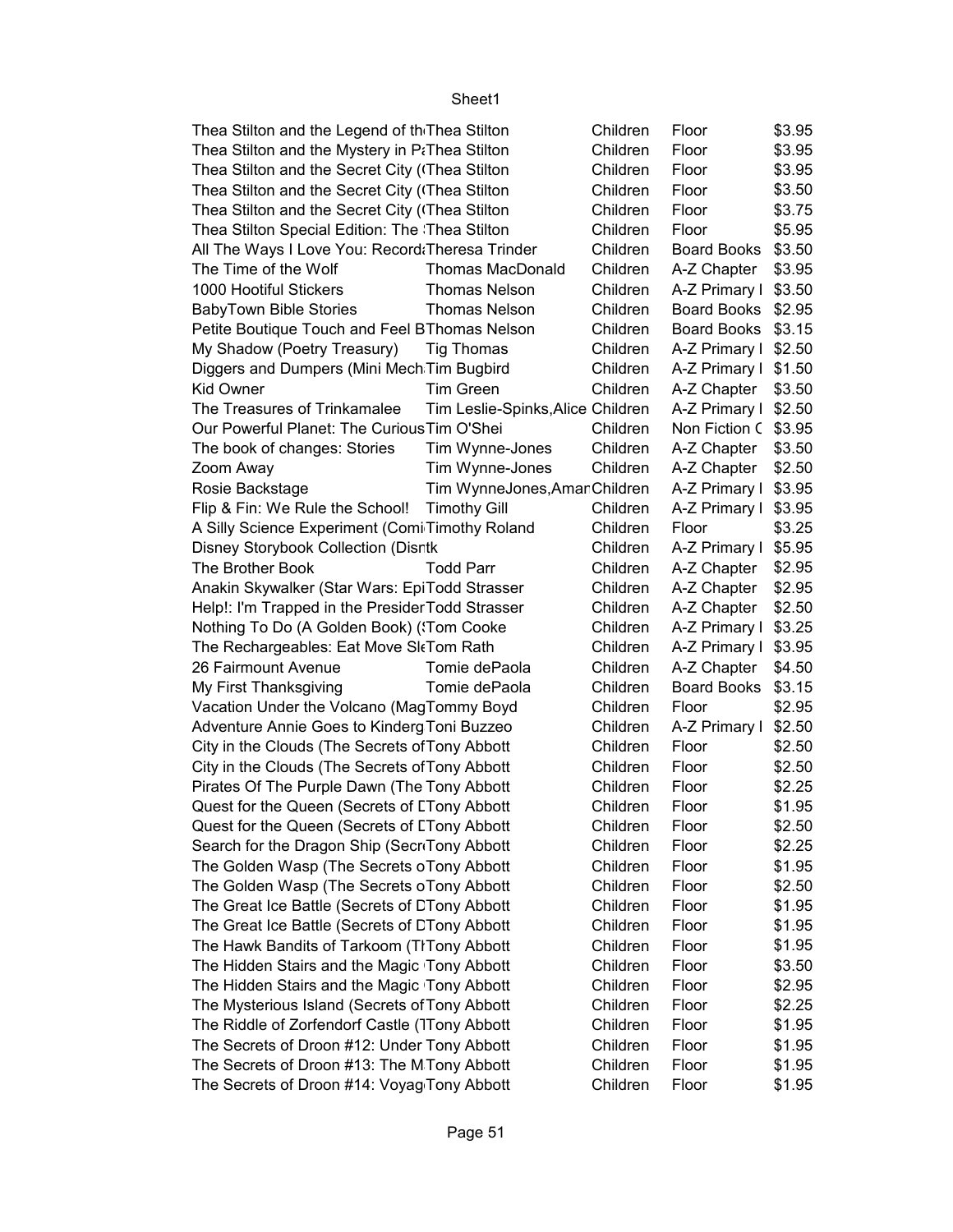| The Secrets of Droon #22: The Is Tony Abbott                      |                                | Children | Floor                | \$1.95 |
|-------------------------------------------------------------------|--------------------------------|----------|----------------------|--------|
| The Secrets of Droon #23: The FrTony Abbott                       |                                | Children | Floor                | \$1.95 |
| The Secrets of Droon #24: The R <sub>i</sub> Tony Abbott          |                                | Children | Floor                | \$1.95 |
| The Secrets of Droon #7: Into the Tony Abbott                     |                                | Children | Floor                | \$1.95 |
| The Secrets of Droon #7: Into the Tony Abbott                     |                                | Children | Floor                | \$2.50 |
| The Secrets of Droon #9: The To Tony Abbott                       |                                | Children | Floor                | \$1.95 |
| The Secrets of Droon #9: The To Tony Abbott                       |                                | Children | Floor                | \$2.50 |
| The Secrets of Droon Listen & ReTony Abbott                       |                                | Children | Floor                | \$4.95 |
| The Sleeping Giant Of Goll (The ETony Abbott                      |                                | Children | Floor                | \$1.95 |
| The Sleeping Giant Of Goll (The STony Abbott                      |                                | Children | Floor                | \$2.25 |
| The Sleeping Giant Of Goll (The STony Abbott                      |                                | Children | Floor                | \$2.50 |
| Daddy's Lullaby (Bloomsbury PapTony Bradman                       |                                | Children | A-Z Primary I \$2.95 |        |
| What a Trip, Amber Brown                                          | Tony Danziger Paula; RChildren |          | Levelled Rea \$1.95  |        |
| Roland Wright: Future Knight                                      | <b>Tony Davis</b>              | Children | A-Z Chapter   \$4.50 |        |
|                                                                   |                                |          |                      |        |
| Ruby's New Home: Ready-to-ReaTony Dungy, Lauren DurChildren       |                                |          | Levelled Rea \$2.25  |        |
| First Grade, Here I Come!                                         | Tony Johnston                  | Children | A-Z Primary I \$3.95 |        |
| Off to Kindergarten                                               | Tony Johnston                  | Children | A-Z Primary I \$2.50 |        |
| Horrid Henry Meets The Queen                                      | Tony Simon Francesca; Children |          | A-Z Chapter   \$2.95 |        |
| The Little Troll                                                  | Tor Age Bringsvaerd            | Children | A-Z Primary I \$3.95 |        |
| The Little Troll                                                  | Tor Age Bringsvaerd            | Children | A-Z Primary I \$3.95 |        |
| <b>Big Kid Shoes</b>                                              | Tori Kosara                    | Children | A-Z Primary I \$2.25 |        |
| Presenting Tallulah                                               | <b>Tori Spelling</b>           | Children | A-Z Primary I \$3.95 |        |
| LEGO Ninjago: Chronicles of Ninj Tracey West                      |                                | Children | A-Z Chapter          | \$2.25 |
| LEGO Ninjago: Reader #10                                          | <b>Tracey West</b>             | Children | A-Z Chapter          | \$2.50 |
| LEGO <sub><sup>01</sup> Legends of Chima: OriginTracey West</sub> |                                | Children | A-Z Chapter          | \$2.25 |
| Origin of a Hero (She-Ra Chapter Tracey West                      |                                | Children | A-Z Chapter          | \$2.50 |
| Race to Danger (Pok5amon Class Tracey West                        |                                | Children | Floor                | \$2.75 |
| She-Ra: Song of the Sea Witch (STracey West                       |                                | Children | A-Z Chapter   \$2.50 |        |
| The A-Z of Ghosts, Skeletons ancTracy Turner                      |                                | Children | Special Occa \$2.95  |        |
| Lizards Don't Wear Lip Gloss (AblTrina Wiebe                      |                                | Children | A-Z Chapter          | \$1.95 |
| <b>Just Kidding</b>                                               | <b>Trudy Ludwig</b>            | Children | A-Z Primary I \$3.50 |        |
| Levers and Pulleys (FOSS SciencUniversity of California ¿Children |                                |          | Non Fiction C \$2.95 |        |
| [(Midnight Howl)] [Author: Clare FUnknown                         |                                | Children | A-Z Chapter          | \$2.95 |
| [Now You See Me] (By: Jane B Unknown                              |                                | Children | A-Z Chapter          | \$2.95 |
| 365 Stories and Rhymes for Boys Unknown                           |                                | Children | A-Z Primary I \$4.25 |        |
| A Child's Book of Prayers                                         | Unknown                        | Children | Board Books \$2.95   |        |
| A Kick in the Head: An Everyday (Unknown                          |                                | Children | A-Z Primary I \$2.25 |        |
| A Picture Book of Words                                           | Unknown                        | Children | Board Books \$2.25   |        |
| <b>Action Man Extreme Sports</b>                                  | Unknown                        | Children | Non Fiction C \$3.95 |        |
| Albuquerque Turkey                                                | Unknown                        | Children | A-Z Primary I \$3.25 |        |
| All About Animal with Donald                                      | Unknown                        | Children | Levelled Rea \$2.50  |        |
| Amazing Academy: Survival                                         | Unknown                        | Children | Non Fiction C \$4.25 |        |
|                                                                   |                                |          |                      |        |
| Amazing Aztecs (Horrible Historie Unknown                         |                                | Children | Floor                | \$3.50 |
| Amazing Aztecs (Horrible Historie Unknown                         |                                | Children | Floor                | \$3.25 |
| Amazing Magic Tricks (Kits for KicUnknown                         |                                | Children | Non Fiction C \$3.50 |        |
| Amazing! (Spectrum Readers LevUnknown                             |                                | Children | Levelled Rea \$4.95  |        |
| <b>Animal Attack</b>                                              | Unknown                        | Children | Non Fiction C \$2.95 |        |
| ANIMAL OPPOSITES A SLIDE-A Unknown                                |                                | Children | Board Books \$4.50   |        |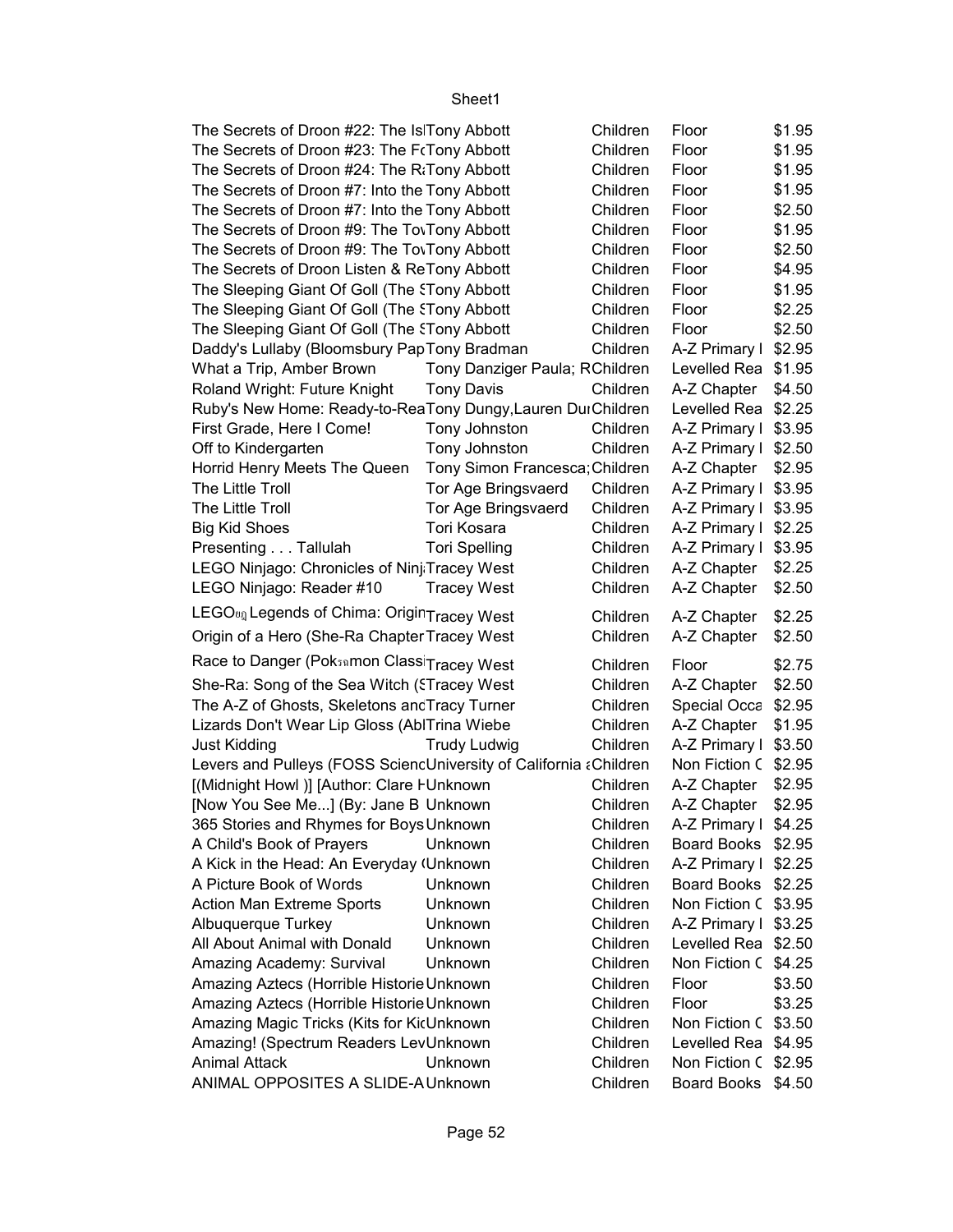ANNE OF GREEN GABLES ~~NEW~~ Collier's Junior Classics The YourUnknown **Folks Children** B8 - Clancy/L \$29.99 Animals at Risk Unknown Animals Helping to Keep the PearUnknown **Unknown** Ask Me Who Has a Trumpet NoseUnknown Ask Me Who Has a Trumpet NoseUnknown At First Rite **Children A-Z Children A-Z Chapter Books** Awesome Paper Planes Unknown Because I Love You by Max Luca Unknown Bedtime Treasury (Mini Treasurie Unknown Ben 10 Alien Force Wanted: Kevir Unknown Best Kids' Knock-Knock Jokes Ev<sub>Unknown</sub> Big Book of 20 Awesome Paper AUnknown Born Different by Frederick Drimn Unknown Breaking the Spell: Tales of Ench Unknown Buddy Loses a Tooth (Dinosaur TUnknown Bulletpoints Reptiles and Amphibi Unknown Bunnicula the Vampire Bunny and Unknown Can You Get an f in Lunch? How Unknown Can You See What I See? Dream Unknown Canada Close Up: Canada's WetlUnknown Captain Underpants and the Attac Unknown Captain Underpants and the Attac Unknown Captain Underpants and the Attac Unknown Captain Underpants and the Attac Unknown Captian Underpants and the InvasUnknown Child's Treasury of Nursery RhymUnknown Childcraft dictionary **Unknown** Children's Illustrated Dictionary Unknown Classic Childrens Stories **Unknown** Classic Fairy Tales: Enchanting stUnknown Classic Fairy Tales: Enchanting stUnknown Comics Festival **Comics** Festival Cootie Catcher Book (Klutz) Unknown Dangerous Animals! (Extreme An Unknown Day the Dinosaurs Died (I Can ReUnknown Deep Dive (Lego Nonfiction) Unknown Deep Water (Fact Meets Fiction) Unknown Descendants 2 Unknown Dinosaurs Puzzles! Facts! Fun! Unknown Disney Junior Collection- Over 20 Unknown Disney's FamilyFun Crafts: 500 C Unknown Dogs (First Encyclopedia) Unknown Don't Be Afraid, Little Bear (SecreUnknown Dora's Big Birthday Adventure (D(Unknown Dragon Mountain Adventure (How Unknown Earth and Space (Children's Refe Unknown Elf on the Shelf A Birthday TraditioUnknown Elgar the Moose Unknown

| Children | Non Fiction C       | \$2.25  |
|----------|---------------------|---------|
| Children | Non Fiction C       | \$2.25  |
| Children | A-Z Chapter         | \$2.50  |
| Children | Non Fiction C       | \$3.95  |
| Children | Non Fiction C       | \$3.95  |
| Children | A-Z Chapter         | \$2.95  |
|          |                     |         |
| Children | Non Fiction C       | \$2.25  |
| Children | A-Z Primary I       | \$2.25  |
| Children | A-Z Primary I       | \$3.95  |
| Children | Levelled Rea        | \$2.95  |
| Children | A-Z Chapter         | \$2.95  |
| Children | Non Fiction C       | \$4.50  |
| Children | A-Z Chapter         | \$2.95  |
| Children | A-Z Primary I       | \$3.95  |
| Children | A-Z Primary I       | \$1.50  |
| Children | Non Fiction C       | \$3.25  |
| Children | A-Z Chapter         | \$4.95  |
| Children | A-Z Chapter         | \$2.75  |
| Children | Look and Fin        | \$3.50  |
| Children | Non Fiction C       | \$1.95  |
| Children | Floor               | \$3.25  |
| Children | Floor               | \$3.50  |
| Children |                     |         |
|          | Floor               | \$3.25  |
| Children | Floor               | \$3.95  |
| Children | Floor               | \$3.50  |
| Children | Disney/Treas        | \$4.25  |
| Children | Non Fiction C       | \$3.95  |
| Children | Non Fiction C       | \$2.50  |
| Children | A-Z Primary I       | \$3.95  |
| Children | Disney/Treas        | \$4.95  |
| Children | Disney/Treas        | \$4.95  |
| Children | B8 - Clancy/L       | \$29.99 |
| Children | <b>Board Books</b>  | \$3.15  |
| Children | Non Fiction C       | \$2.95  |
| Children | Non Fiction C       | \$2.50  |
| Children | Levelled Rea        | \$1.95  |
| Children | Levelled Rea        | \$2.25  |
| Children | A-Z Chapter         | \$2.95  |
| Children | A-Z Chapter         | \$2.95  |
| Children | Non Fiction C       | \$1.95  |
| Children | Disney/Treas        | \$2.75  |
| Children | Non Fiction C       | \$4.50  |
| Children | Non Fiction C       | \$3.50  |
| Children | <b>Board Books</b>  | \$3.50  |
| Children | A-Z Primary I       | \$2.50  |
| Children | A-Z Chapter         | \$1.95  |
| Children | Non Fiction C       | \$4.95  |
| Children | <b>Special Occa</b> | \$5.50  |
| Children |                     | \$3.95  |
|          | A-Z Primary I       |         |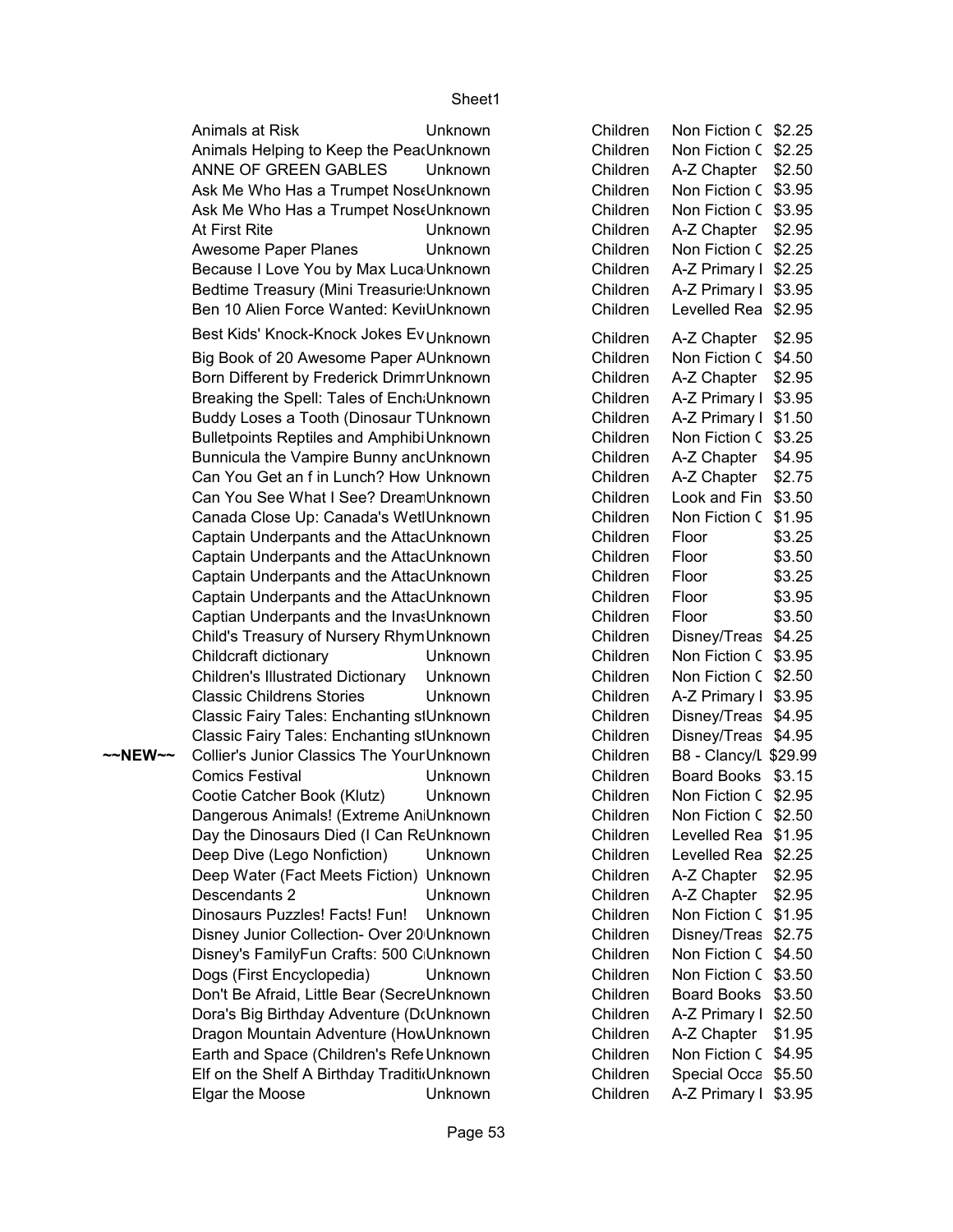Ellen/Elena/Luna Unknown Children A-Z Chapter 93.50 \$3.50 Fairest of All Unknown Children A-Z Chapter Books Grandma Moses Unknown Children Non Fiction C \$2.25 Habitats Unknown Children Non Fiction C \$4.95 How Tall Are They **No. 2018** Unknown **Children** Non Fiction C \$2.95 I Like Pumpkins Unknown Children Special Occa \$2.25 \$1.95 Jack & Jill Unknown Children Board Books Monster Mania **New Yorknown** Children Special Occa \$1.25 Encyclopedia Britannica Space Unknown Children Exo-force Chapter Book #1: Esca Unknown Children Exo-force Chapter Book #1: Esca Unknown Children Farm Animals my Very First Pictul Unknown Children Fascinating Dinosaurs **Unknown** Children Fisher Price Little People Big Boo Unknown Children Fisher Price Little People Big Boo Unknown Children Fisher Price Little People Big Boo Unknown Children George Catches a Cold (Peppa PUnknown Children A-Z Primary Books Giant Book of Questions and Ans Unknown Children Girls Don't Have Cooties **Unknown** Children Grimms' And Andersens' Fairy TaUnknown Children Guinness 2000 Book of Records: Unknown Children Guinness World Records 2002 Unknown Children Guinness World Records 2014 Unknown Children Hannah Montana Ultimate Puzzle Unknown Children Children Hansel & Gretel: A208-4 unknown Children Hiccup! (Balloon Toons) Unknown Children Hightlight's Puzzlemania (Find you Unknown Through the Children start to finish cover) Units Children Hockey Superstars 2011-2012 [P:Unknown Children Hockey Superstars 2013-2014 [P:Unknown Children Horses (Pocket Companions) Unknown Children How To Outplay A Bully **Unknown** Children  $i$  explore The Extraordinary truth  $\varepsilon$  Unknown Children In the Mix : Cupcake Diaries #2 Unknown Children Floor India the Moonstone Fairy (RainboUnknown Children Floor India the Moonstone Fairy (RainboUnknown Children Floor Jack and the Box: TOON Level 1 Unknown Children Knights Activity Book (Sticker and Unknown Children Laughs: Funny Stories **Unknown** Children Lego Superheroes Space Justice!Unknown Children Little Golden Books: The Shy Little Unknown Children Little People Big Book About OursUnknown Children MEET MY FRIENDS, Favourite CUnknown Children Menace from the Deep **Unknown** Children Mother Goose Nursery Rhymes: EUnknown Children Mother Goose, a Collection of ClaUnknown For Little Children Mother Nature Goes Nuts!: AmaziUnknown Children MVP Superstars 2017 Unknown Children My Activity Book: The Little PrinceUnknown Children My First Action Word Book: A PictUnknown Children

Non Fiction C \$3.50 A-Z Chapter | \$1.95 A-Z Chapter | \$2.25 Non Fiction C \$1.95 Board Books \$3.95 Non Fiction C \$2.95 Non Fiction C \$2.95 Non Fiction C \$2.95 A-Z Primary I \$2.95 Non Fiction C \$4.50 A-Z Chapter | \$2.25 Disney/Treas \$4.50 Board Books \$3.95 Board Books \$4.95 Board Books \$3.60 **RR4 - Rolling \$2.50** Board Books \$2.50 A-Z Primary I \$3.25 Look and Fin \$2.25 Non Fiction C \$2.50 Non Fiction C \$2.50 Non Fiction C \$2.95 A-Z Chapter | \$2.95 Non Fiction C \$3.95 \$2.95 \$2.50 \$2.50 A-Z Primary I \$4.50 Non Fiction C \$2.95 A-Z Chapter | \$3.25 Spinner Rack \$2.25 Disney/Treas \$4.50 Non Fiction C \$2.95 A-Z Chapter | \$4.50  $A-Z$  Chapter  $\mid$  \$3.50 A-Z Primary I \$3.50 Disney/Treas \$3.50 Non Fiction C \$2.95 Non Fiction C \$3.95 A-Z Primary  $I$  \$2.95 Non Fiction C \$3.95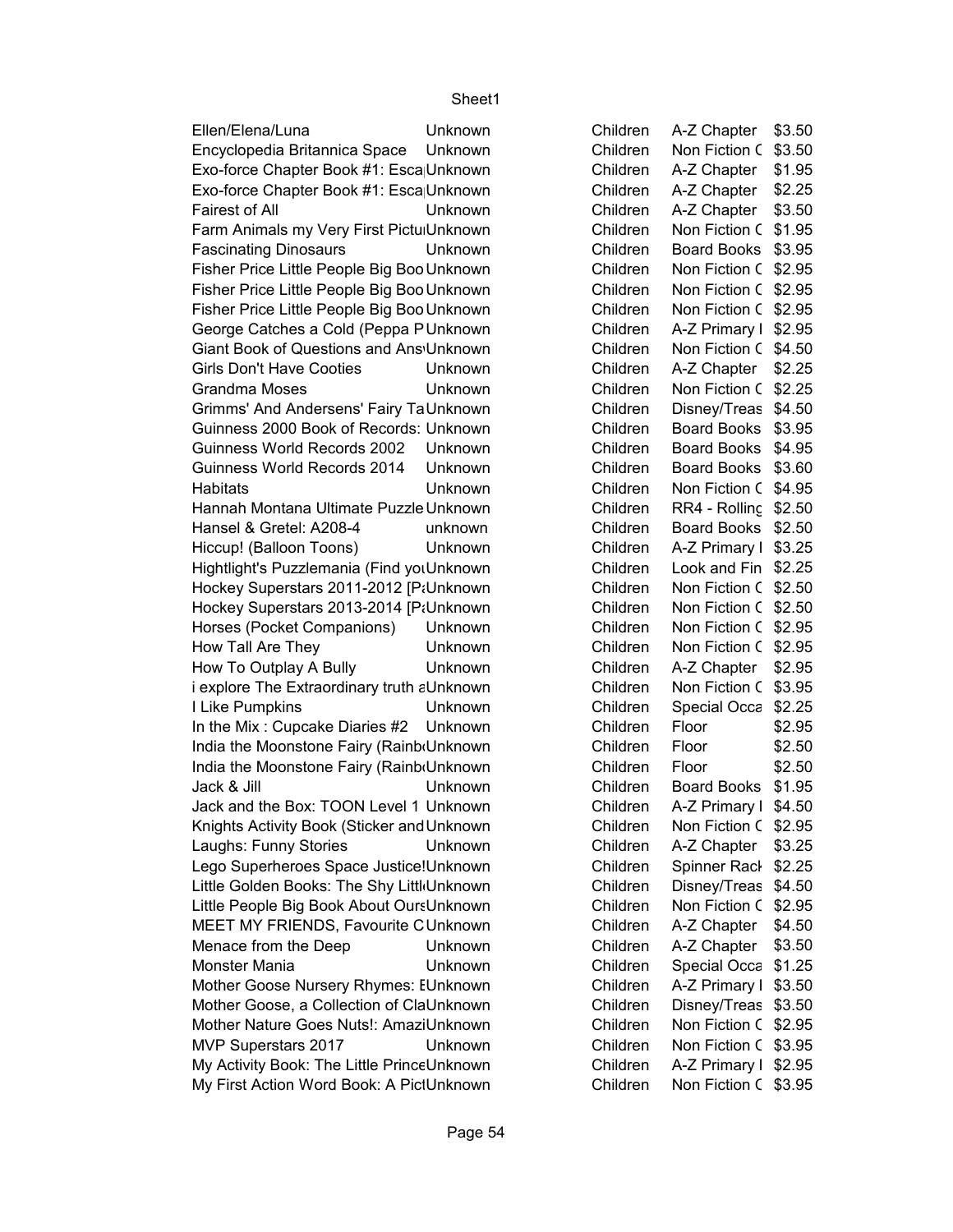My First Action Word Book: A PictUnknown My First Book of Numbers Unknown My Fun with Words Dictionary (A-Unknown My Number Book Unknown Nancy Drew Movie Novelization Unknown NANCY DREW MYSTERY STORunknown NANCY DREW MYSTERY STORunknown National Geographic Chapters ApUnknown National Geographic Kids Quiz W Unknown National Geographics Kids Book (Unknown No More Homework! No More Tes Unknown nURSERY rHYMES PoP Up Bool Unknown Old MacDonald Had a Farm (SpinUnknown One-Hundred-and-One READ-AL Unknown Our Country, Canada **Unknown** Owls (Glen Loates North America Unknown Pattie Pitter - She Hates Litter Unknown Paw Patrol - Pawsome Pups Unknown Paw Patrol Marshall **Children Board Books** Unknown Penguins (All About Animals) Unknown Play a Guessing Game with HippoUnknown Pocahontas **Unknown** Poetry Speaks to Children (Book Unknown Pooh Songs Play-A-Song Unknown Princess and the Pea Jigsaw Boo Unknown Princess Prunella and The Purple Unknown Princess Stories **Children Disney Children Disney Princess** Stories Questions & Answers: Planet EarlUnknown Rainbow Weaver / Tejedora del AUnknown Read Me a Book Unknown Real Bugs MICRO BUGS in 3D V Unknown Ripley's Believe It or Not! DownloaUnknown Ripley's Believe It Or Not! Unlock Unknown Rise of the Guardians Mix & Matc Unknown Rock Stars! Unknown Rocks (First Encyclopedia) Unknown Saturn Children Unknown Children Non Fiction C \$1.95 Savage Fortress Unknown Scarlet the Garnet Fairy Jewel Fa Unknown Scholastic Atlas Of Earth Unknown Scholastic Children's Atlas of CanUnknown Scooby-Doo! You-Solve-It Super (Unknown Scout elves at play Children A-Z Primary Books Search & Find - Donald Unknown Settling Canada Pb **Unknown** Side By Side: Poems to Read TogUnknown Sir Gadabout **Unknown** Sleeping Beauty A Puzzle for StorUnknown Smurfs 2: Look and Find Unknown

| Children | Non Fiction C      | \$3.95 |
|----------|--------------------|--------|
| Children | <b>Board Books</b> | \$2.50 |
| Children | Non Fiction C      | \$3.95 |
| Children | Non Fiction C      | \$3.25 |
| Children | Floor              | \$2.95 |
| Children | Floor              | \$3.95 |
| Children | Floor              | \$3.95 |
| Children | Board Books        | \$2.95 |
| Children | <b>Board Books</b> | \$3.95 |
| Children | Non Fiction C      | \$2.50 |
| Children | A-Z Chapter        | \$2.25 |
| Children | <b>Board Books</b> | \$3.50 |
| Children | <b>Board Books</b> | \$2.95 |
| Children | A-Z Primary I      | \$5.50 |
| Children | Non Fiction C      | \$4.50 |
| Children | Non Fiction C      | \$2.95 |
| Children | A-Z Primary I      | \$2.25 |
| Children | <b>Board Books</b> | \$3.25 |
| Children | <b>Board Books</b> | \$2.50 |
| Children | Non Fiction C      | \$3.50 |
| Children | <b>Board Books</b> | \$3.25 |
| Children | Disney/Treas       | \$4.50 |
| Children | A-Z Primary I      | \$3.50 |
| Children | <b>Board Books</b> | \$4.50 |
| Children | <b>Board Books</b> | \$3.50 |
| Children | A-Z Primary I      | \$4.50 |
| Children | Disney/Treas       | \$4.50 |
| Children | Non Fiction C      | \$3.95 |
| Children | A-Z Primary I      | \$3.50 |
| Children | A-Z Primary I      | \$3.50 |
| Children | Non Fiction C      | \$2.50 |
| Children | <b>Board Books</b> | \$4.50 |
| Children | A-Z Chapter        | \$5.95 |
| Children | <b>Board Books</b> | \$4.50 |
| Children | Non Fiction C      | \$2.25 |
| Children | Non Fiction C      | \$2.95 |
| Children | Non Fiction C      | \$1.95 |
| Children | A-Z Chapter        | \$3.50 |
| Children | Floor              | \$2.50 |
| Children | Non Fiction C      | \$3.95 |
| Children | Non Fiction C      | \$4.50 |
| Children | Floor              | \$1.95 |
| Children | A-Z Primary I      | \$2.25 |
| Children | <b>Board Books</b> | \$3.15 |
| Children | Non Fiction C      | \$3.50 |
| Children | Disney/Treas       | \$4.50 |
| Children | A-Z Chapter        | \$2.50 |
| Children | <b>Board Books</b> | \$2.50 |
| Children | Look and Fin       | \$3.95 |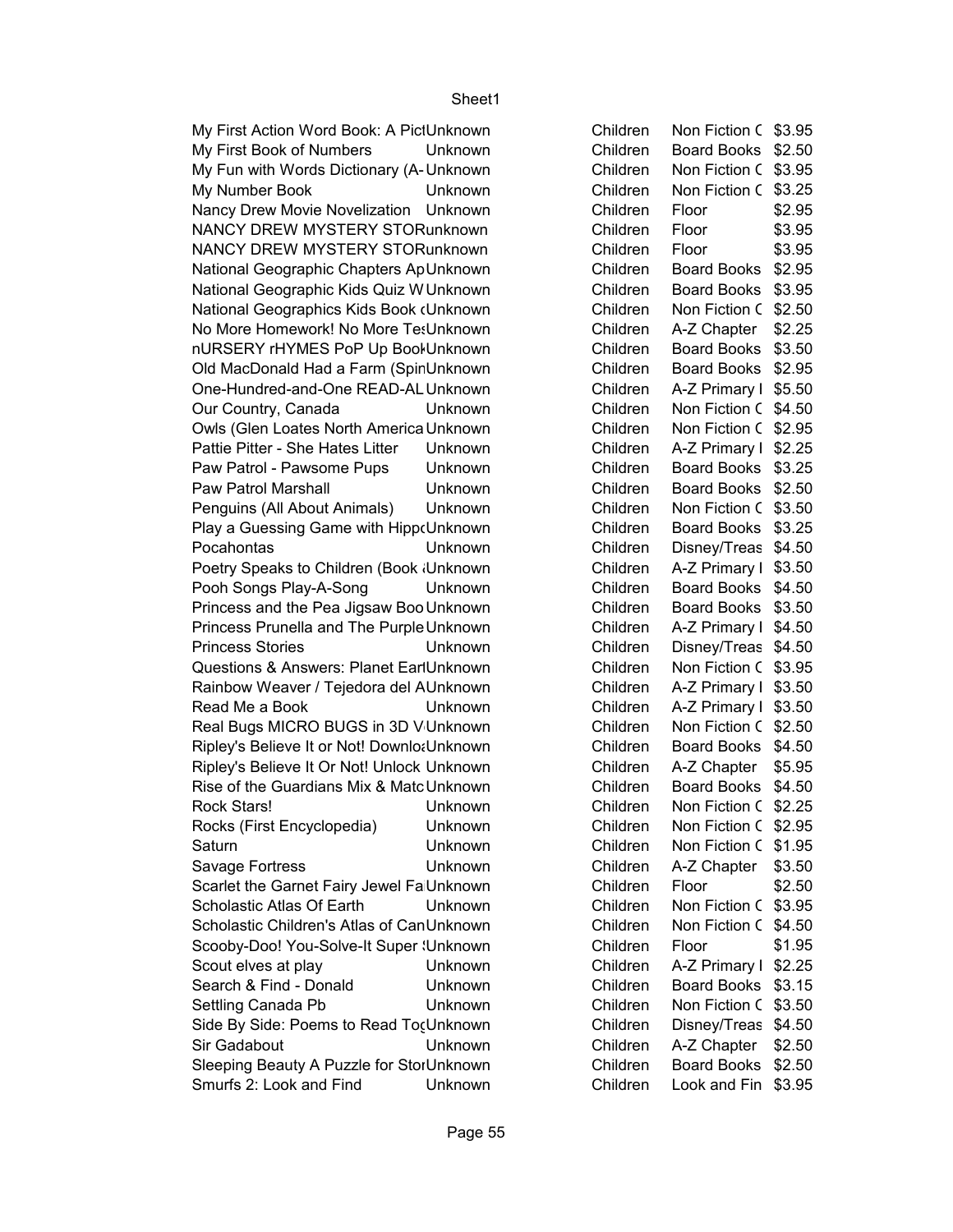\$2.95 This Totally Bites! Unknown Children A-Z Chapter Books \$2.50 This Totally Bites! Unknown Children A-Z Chapter Books \$3.95 Tiger in Trouble Unknown Children A-Z Chapter Books Wolf Cry Unknown Children A-Z Chapter ∣ \$2.95 \$2.95 Inventions (FAQ) Valerie Wyatt Children Non Fiction ChildrensSnow White Princess Dress Up DUnknown Children Sofia the First SHow & Tell Unknown Children Spongebob Squarepants How to IUnknown **Children** Children Tales of Enchantment **Unknown** Children Teddybears Tell the Time Unknown Children The 20th Century Children's Book Unknown Children Children The 20th Century Children's Book Unknown Children Children The 20th Century Children's PoetiUnknown Children Children The Anne of Green Gables Storyt Unknown Film Sullidiven Children The Ark in the Garden: Fables for Unknown Children The Avonlea Album: From the SulUnknown Fellow Series Children The Book of Space: 50 Questions Unknown Children The Brilliant World of Tom Gates Unknown Children The Classic Treasury of Silly PoetUnknown Children The Frog Prince, (Book Only) (BalUnknown Children Board Board Board Board Board Board Board Board Bo The Man Who Walked the Earth Unknown Children The Night Before Kindergarten Unknown Children The Night Before Kindergarten Unknown Children The Night Before Kindergarten Unknown Children The Official Icky Poo Book: 33 IckUnknown Children The Old Farmer's Almanac for KicUnknown Children TheDangerous Book for Boys by IUnknown **Children** Thomas & Friends Favourite StoriUnknown Children Treasury of Mother Goose RhymeUnknown Children Trick or Treat **Children** Books Unknown Children Tropical Rainforest Habitats Unknown Children Turn & Learn Farm Fun **Unknown** Children Two-can First Encyclopedia, Anim Unknown Children Children Ultimate Children's Atlas of the woUnknown Children Very Last Ladybug War **Unknown** Children Watching the Weather (Watching Unknown Children When You Were One **Children** Books Unknown **Children** Which bug uses a torch? (Ask me Unknown Children Who Dances With Dragons?: PecUnknown Children Wild Earth (2007, Hardcover) Unknown Children Winnie the Pooh: Sweet Dreams (Unknown Children Books) Children Wolves: National Geographic KidsUnknown Children Wxplorers Wanted! Under the SetUnknown Children Zoom in on Nature over 100 stunrUnknown Children The Gnomobile--A Gnice, Gnew (Upton Sinclair Children Maryellen Larkin 3 book set (Ame Valerie Tripp Children Meet Kit: An American Girl 1934 (Valerie Tripp Children My Story: To Kill a Queen: An ElizValerie Wilding Children My Story: To Kill a Queen: An ElizValerie Wilding Children

Non Fiction C \$2.25 Board Books \$2.95 RR3 - Rolling \$5.95 A-Z Primary I \$3.50 Board Books \$2.96  $A-Z$  Chapter  $\mid$  \$4.50 Disney/Treas \$4.50 Disney/Treas \$3.95 A-Z Chapter | \$3.50 A-Z Primary I \$2.95  $A-Z$  Chapter  $\frac{1}{2}$  \$3.50 Non Fiction C \$2.95  $A-Z$  Chapter  $\vert$  \$4.50 A-Z Primary  $I$  \$4.50 Board Books \$2.50 A-Z Primary  $I$  \$4.50 A-Z Primary I \$2.25 A-Z Primary I \$2.25 A-Z Primary I \$2.25 A-Z Chapter | \$3.25 Board Books \$2.95  $A-Z$  Chapter  $\sqrt{5.50}$ Disney/Treas \$3.95 Disney/Treas \$5.25 Board Books \$2.50 Non Fiction C \$2.50 Board Books \$3.50 Non Fiction C \$4.50 A-Z Chapter | \$5.50 A-Z Chapter | \$2.95 Non Fiction C \$2.25 Board Books \$3.50 Non Fiction C \$3.95 Non Fiction C \$3.95 Non Fiction C \$2.25 Board Books \$3.95 Levelled Rea \$1.95 A-Z Chapter | \$2.95 Non Fiction C \$4.50 A-Z Chapter | \$2.95  $A-Z$  Chapter  $\mid$  \$6.00 A-Z Chapter | \$2.95 A-Z Chapter | \$2.75 A-Z Chapter | \$2.95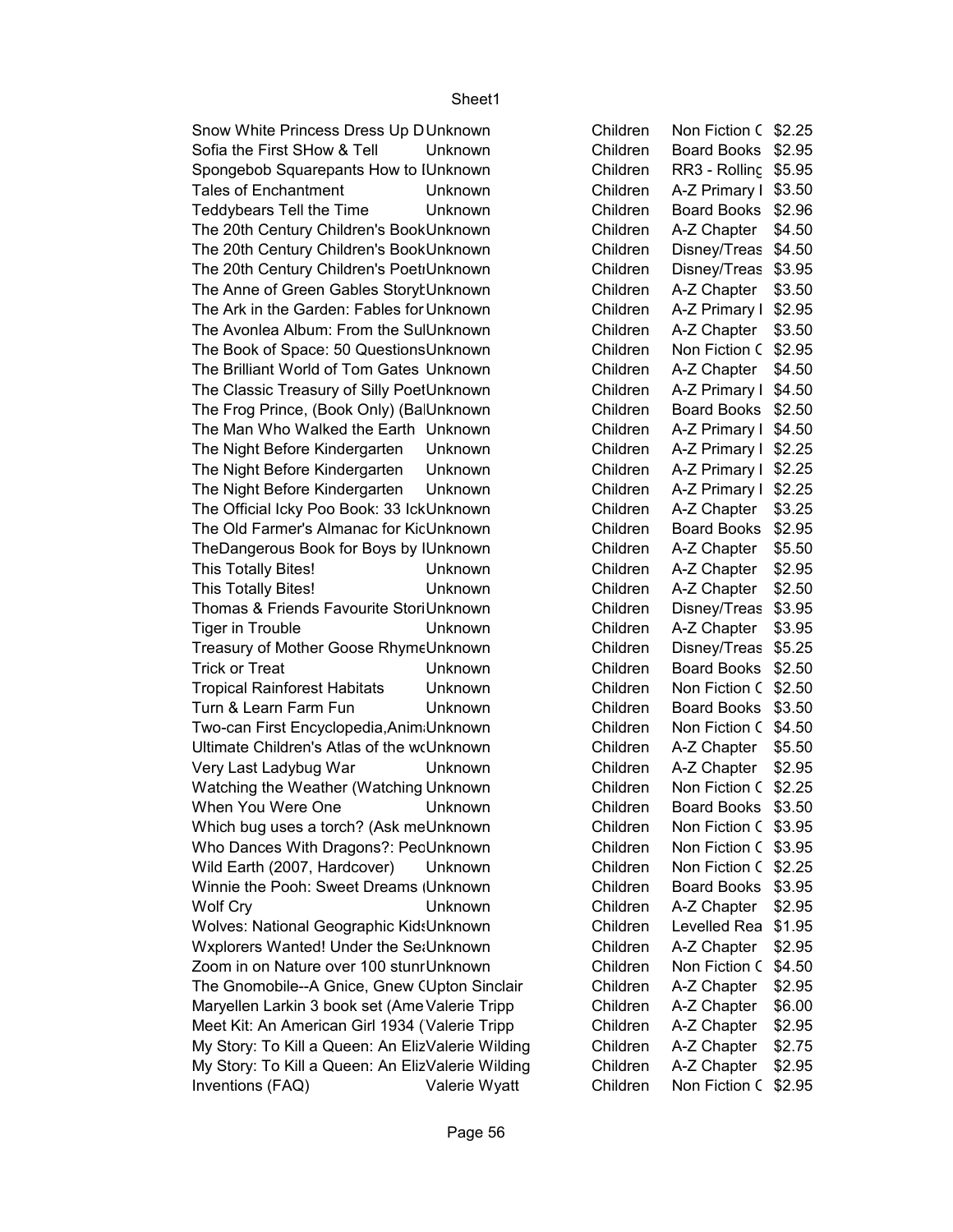#### Non Fiction C \$3.95 Non Fiction C \$3.95 \$2.50 Weatherwatch Valerie Wyatt Children Non Fiction Childrens \$4.50 My Big Brother Valorie Fisher Children A-Z Primary Books \$3.95 Disney/Treas \$3.95 A-Z Primary I \$2.95 \$6.95 Heroes, Vol. 1 Various Children RR4 - Rolling Rack Side 4 A-Z Primary I \$4.95 Disney/Treas \$3.95 A-Z Chapter | \$2.25 A-Z Chapter | \$3.95 Levelled Rea \$2.25 Non Fiction C \$3.25 Non Fiction C \$2.95 A-Z Chapter | \$3.95 A-Z Chapter | \$3.95 A-Z Chapter | \$3.95 A-Z Chapter | \$3.95 A-Z Chapter | \$3.95 A-Z Chapter | \$3.95 A-Z Chapter | \$3.95 A-Z Chapter | \$3.95 A-Z Chapter | \$3.25 A-Z Chapter | \$3.95 Board Books \$3.50 A-Z Primary  $I$  \$1.95 A-Z Primary I \$1.95  $A-Z$  Chapter  $\frac{1}{3}$  \$3.50  $A-Z$  Chapter  $\frac{1}{3}$  \$3.50  $A-Z$  Chapter  $\frac{1}{3}$  \$3.50 ARION & THE DOLPHIN. Vikram Seth Children A-Z Primary I \$3.75 Non Fiction C \$4.95 Ark of the People **M. J. Corbett** Children A-Z Chapter I \$3.95 A-Z Chapter | \$2.95 A-Z Chapter | \$3.95  $A-Z$  Chapter  $\mid$  \$3.60 A-Z Primary I \$2.25 Non Fiction C \$5.25 A-Z Chapter | \$3.95 A-Z Chapter | \$4.50 A-Z Primary I \$1.95 Levelled Rea \$2.25 Pi in the Sky **Example 20** Wendy Mass Children A-Z Chapter | \$4.50 A-Z Primary I \$3.95 A-Z Primary I \$3.50 A-Z Primary I \$4.25 Science Book for Girls, The: and (Valerie Wyatt Children The Kids Book of Canadian Firsts Valerie Wyatt Children Best Bikini Bottom Stories Ever! ('Various Children Floor Big Bear's Treasury, Volume Two Various Children Clay Bots Moving Monsters, RobcVarious. Clay Bots Moving Monsters, RobcVarious Storytime with Dora and Diego (DVarious explorer and Go explorer and Go Various Robert A-Z Primary Books Children With Lots of Love at Bedtime - A (Various Children Children Betsy's River Adventure: The Jour Veda Boyd Jones Children Around the World in 80 Days Verne, Jules Children Don't Go Into the Forest! (Easy-TrVeronika Martenova Ch Children The Human Body (Nutrition & BocVi Clark; Leona Melnyk Children DK Biography: Harry Houdini: A PVicki Cobb Children Tom Swift and His Aquatomic Tra Victor Appleton II Children Tom Swift and His Electronic Retr Victor Appleton II Children Tom Swift and His Jetmarine Victor Appleton II Children Tom Swift and His Jetmarine Victor Appleton II Children Tom Swift and His Outpost in SpaVictor Appleton II Children Tom Swift and His Rocket Ship Victor Appleton II Children Tom Swift and his Subocean Geo Victor Appleton II Children Tom Swift and His Ultrasonic CyclVictor Appleton II Children Tom Swift and the Cosmic Astron Victor Appleton II Children Tom Swift and the Visitor from PlaVictor Appleton II Children The " Hunchback of Notre Dame" victor-hugo Children Too Cool Jokes for School Victoria Hartman Children Purplicious Victoria Kann and Elizal Children Everyday Angel #2: Second ChanVictoria Schwab Children Everyday Angel #3: Last Wishes Victoria Schwab Children Everyday Angel #3: Last Wishes Victoria Schwab Children A-Z Primary I \$4.50 Natalie & Naughtily Vincent X. Kirsch Children Only in Canada!: From the Coloss Vivien Bowers Children Son of the Black Stallion Walter Farley Children Heidi Heckelbeck 3 Books in 1!: HWanda Coven Children The Wisdom of Solomon Wanda E. Brunstetter Children The Little Engine That Could Goe Watty Piper, Monique Z. Children The Reader's Digest Children's AtWeldon Owen Children Sammy Keyes and the Psycho KitWendelin Van Draanen Children Shredderman: Secret Identity Wendelin Van Draanen Children Going to Sleep on the Farm Wendy Cheyette Lewiso Children My Adventures with Disney's WinnWendy Elks Children Whizz! (Happy Bugs Sparkle BoolWendy McLean, Noeline Children I Love You Too, I Love You ThreeWendy Tugwood Children The Story of the Little Mole Who Werner Holzwarth, Wolf Children

Sheet1

Dinosaurs (Magic tree house Res Will Osborne Children Floor

\$2.50